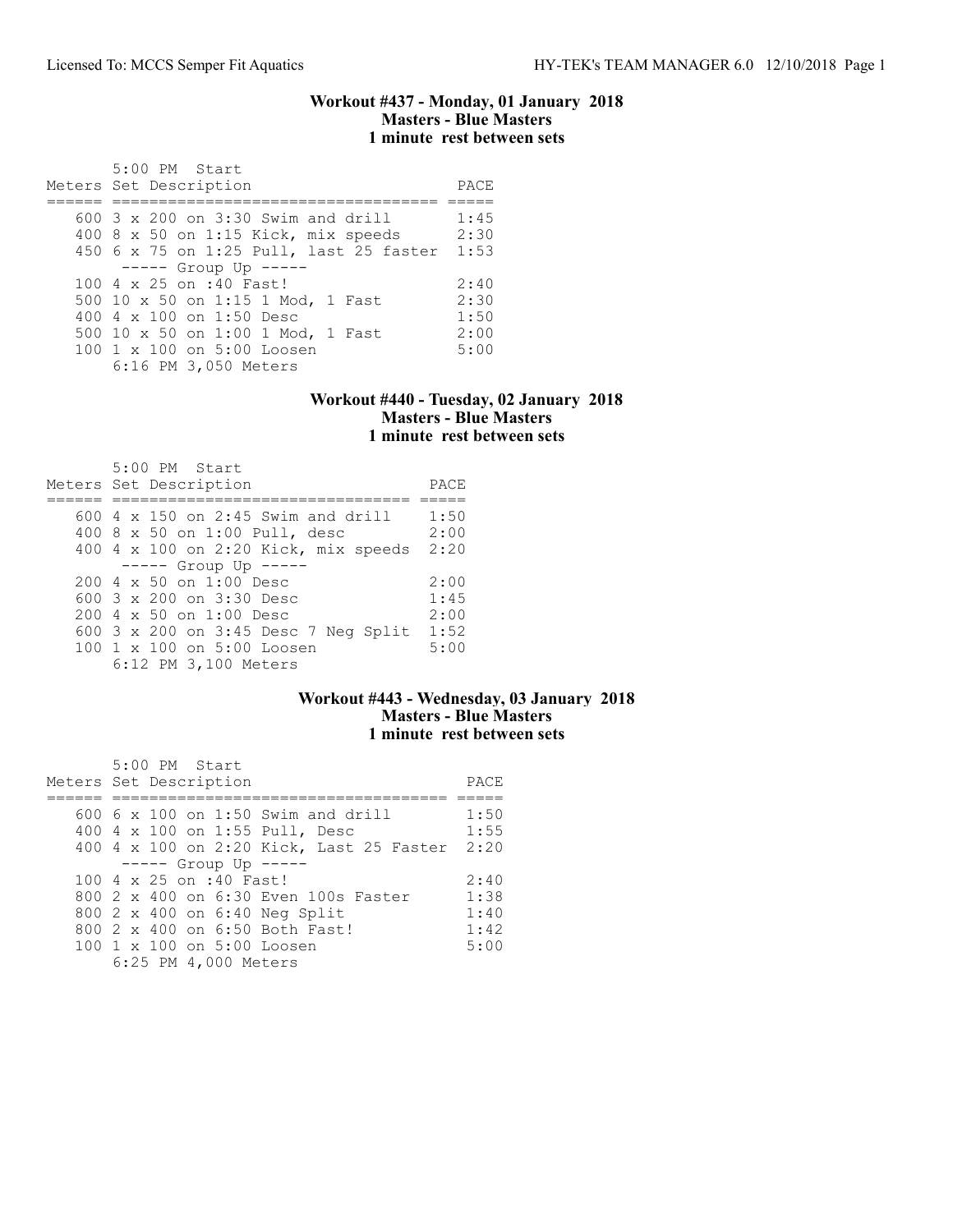### Workout #446 - Thursday, 04 January 2018 Masters - Blue Masters 1 minute rest between sets

|  | 5:00 PM Start                           |      |
|--|-----------------------------------------|------|
|  | Meters Set Description                  | PACE |
|  |                                         |      |
|  | 600 2 x 300 on 5:30 Swim and drill      | 1:50 |
|  | 450 6 x 75 on 2:00 Kick, last 25 faster | 2:40 |
|  | 400 4 x 100 on 1:50 Pull, Desc          | 1:50 |
|  | $--- -$ Group Up $--- -$                |      |
|  | 100 4 x 25 on :40 Fast!                 | 2:40 |
|  | 300 3 x 100 on 2:00 Desc                | 2:00 |
|  | 300 3 x 100 on 1:55 Desc                | 1:55 |
|  | 300 3 x 100 on 1:50 Desc                | 1:50 |
|  | 300 3 x 100 on 1:45 Desc                | 1:45 |
|  | 300 3 x 100 on 1:40 Desc                | 1:40 |
|  | 100 1 x 100 on 5:00 Loosen              | 5:00 |
|  | 6:17 PM 3,150 Meters                    |      |

## Workout #449 - Monday, 08 January 2018 Masters - Blue Masters 1 minute rest between sets

| 5:00 PM Start<br>Meters Set Description                 | PACE. |
|---------------------------------------------------------|-------|
| 500 1 x 500 on 9:00 Mix swim & Drill                    | 1:48  |
| 500 1 x 500 on 9:00 Pull, mix speeds                    | 1:48  |
| 400 4 x 100 on 2:20 Kick, mix in a fast 25 on each 2:20 |       |
| ***** Group Up ******                                   |       |
| 100 4 x 25 on :50 Speedy!                               | 3:20  |
| 400 8 x 50 on 1:05 Desc 1-4, 5-8                        | 2:10  |
| 200 1 x 200 on 4:00 Loosen, Get Ready                   | 2:00  |
| $6006 \times 100$ on $3:00$ Test Yourself!!             | 3:00  |
| 300 1 x 300 on 6:00 Cool down                           | 2:00  |
| 6:16 PM 3,000 Meters                                    |       |

### Workout #455 - Tuesday, 09 January 2018 Masters - Blue Masters 1 minute rest between sets

| 5:00 PM Start                               |      |
|---------------------------------------------|------|
| Meters Set Description                      | PACE |
|                                             |      |
| 600 $2 \times 300$ on $5:40$ Swim and Drill | 1:53 |
| 400 8 x 50 on 1:00 Pull, Desc               | 2:00 |
| 400 4 x 100 on 2:15 Kick, Evens Faster 2:15 |      |
| $--- -$ Group Up $---$                      |      |
| 200 4 x 50 on 1:05 Strong & Steady          | 2:10 |
| 300 2 x 150 on 2:40 Desc                    | 1:47 |
| 200 4 x 50 on 1:00 Strong & Steady          | 2:00 |
| 300 2 x 150 on 2:35 Desc                    | 1:43 |
| $200$ 4 x 50 on :55 Strong & Steady         | 1:50 |
| 300 2 x 150 on 2:30 Desc                    | 1:40 |
| 100 1 x 100 on 5:00 Loosen                  | 5:00 |
| 6:13 PM 3,000 Meters                        |      |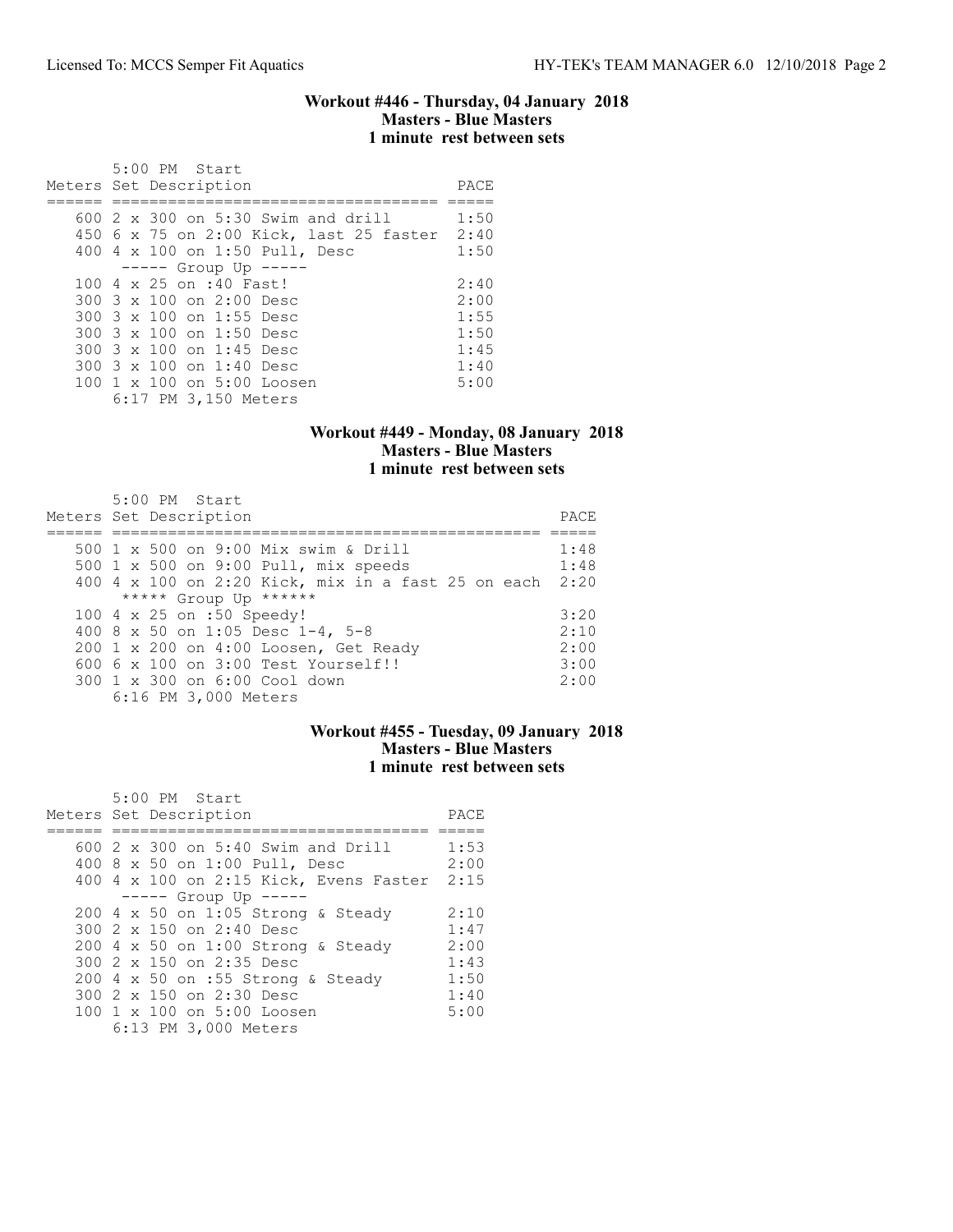#### Workout #458 - Wednesday, 10 January 2018 Masters - Blue Masters 1 minute rest between sets

| 5:00 PM Start<br>Meters Set Description          | PACE |
|--------------------------------------------------|------|
| 600 $4 \times 150$ on 2:45 Swim & Drill          | 1:50 |
| 400 8 x 50 on 1:15 Kick, Desc                    | 2:30 |
| 450 6 x 75 on 1:25 Pull, Mix Efforts             | 1:53 |
| $--- $ Group Up $---$                            |      |
| $200 \text{ } 4 \text{ } \times 50$ on 1:05 Desc | 2:10 |
| 1,000 2 x 500 on 8:30 Desc/Neg Split             | 1:42 |
| 900 3 x 300 on 5:15 Desc/Neg Split               | 1:45 |
| 400 4 x 100 on 1:50 Desc/Neq Split               | 1:50 |
| 100 1 x 100 on 5:00 Loosen                       | 5:00 |
| 6:28 PM 4,050 Meters                             |      |

#### Workout #461 - Thursday, 11 January 2018 Masters - Blue Masters 1 minute rest between sets

| $5:00$ PM Start<br>Meters Set Description             | PACE. |
|-------------------------------------------------------|-------|
| 600 $3 \times 200$ on $3:45$ Swim & Drill             | 1:52  |
| 400 4 x 100 on 1:50 Pull, Desc                        | 1:50  |
| 450 6 x 75 on 1:45 Kick, Mix Efforts                  | 2:20  |
| $---$ Group Up $---$                                  |       |
| 100 4 x 25 on :40 Fast!                               | 2:40  |
| 450 6 x 75 on 1:30 Odds Fat, Evens Steady             | 2:00  |
| 450 6 x 75 on 1:45 1-2Fast, 3Steady, 4-5Fast, 6Steady | 2:20  |
| 450 6 x 75 on 2:00 All Fast!                          | 2:40  |
| 100 1 x 100 on 5:00 Loosen                            | 5:00  |
| 6:18 PM 3,000 Meters                                  |       |

## Workout #482 - Monday, 15 January 2018 Masters - Blue Masters 1 minute rest between sets

| $5:00$ PM Start<br>Meters Set Description              | PACE |
|--------------------------------------------------------|------|
| Holiday, no practice on Mon. Pool open 11:00am-7:30pm. |      |
| 600 2 x 300 on 5:45 Swim & Drill                       | 1:55 |
| 400 8 x 50 on 1:00 Pull, Desc                          | 2:00 |
| 450 6 x 75 on 1:45 Kick, mix efforts                   | 2:20 |
| ***** Group Up *****                                   |      |
| 300 6 x 50 on 1:05 Desc 1-3/4-6                        | 2:10 |
| $50 \t1 x \t50$ on 1:30 Loosen                         | 3:00 |
| $600.8 \times 75$ on 1:35 Best Sustainable Pace        | 2:07 |
| $50 \t1 x 50$ on $1:30$ Loosen                         | 3:00 |
| 600 8 x 75 on 1:45 All Best Sustainable Pace           | 2:20 |
| 100 1 x 100 on 5:00 Loosen                             | 5:00 |
| 6:22 PM 3,150 Meters                                   |      |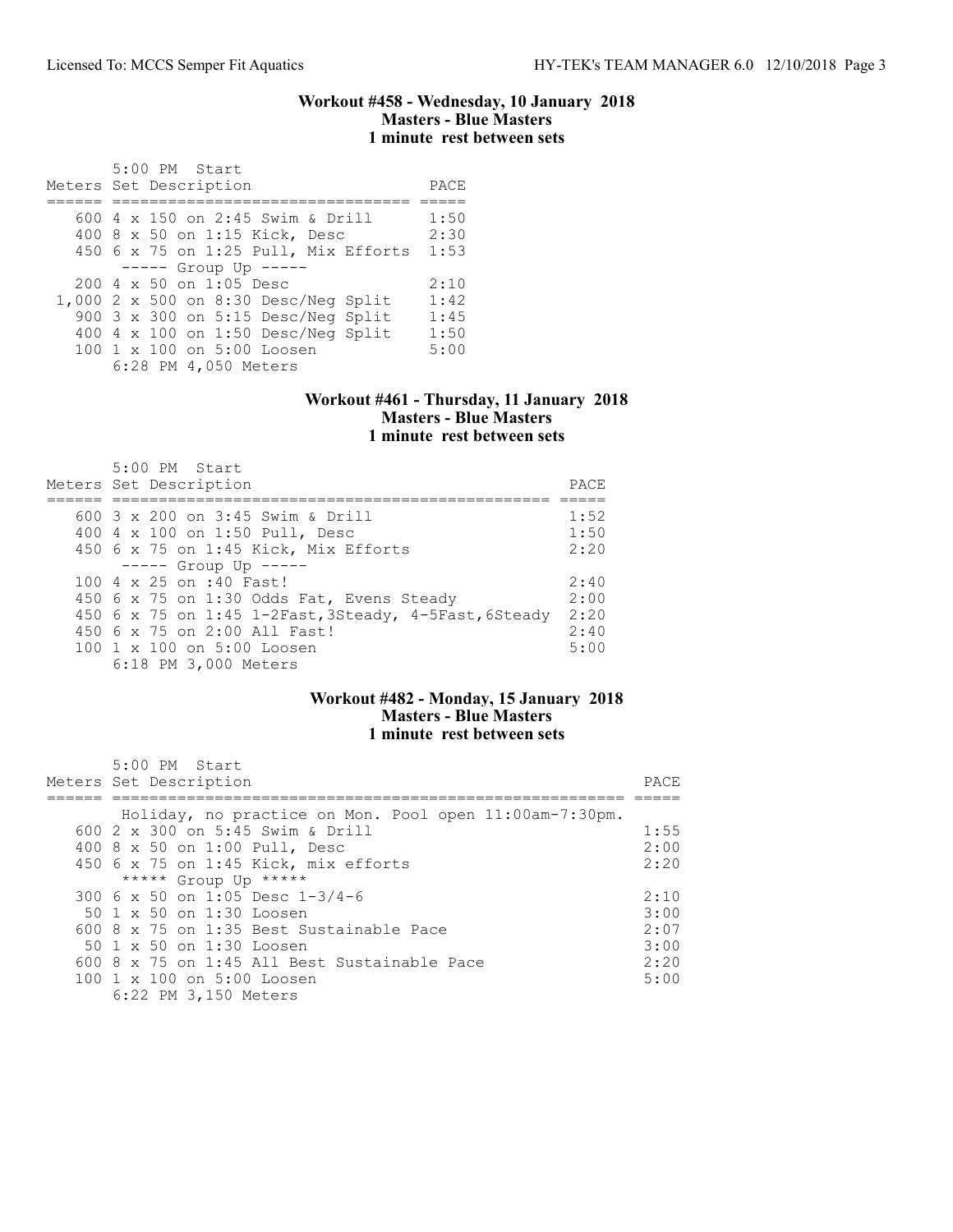#### Workout #485 - Tuesday, 16 January 2018 Masters - Blue Masters 1 minute rest between sets

|        | 5:00 PM Start                                         |      |
|--------|-------------------------------------------------------|------|
| Meters | Set Description                                       | PACE |
|        |                                                       |      |
| 600    | 3 x 200 on 3:45 Swim & Drill                          | 1:52 |
| 450    | 6 x 75 on 1:25 Pull, Mix Efforts                      | 1:53 |
| 400    | 4 x 100 on 2:15 Kick, last 25 fast                    | 2:15 |
|        | ***** Group Up *****                                  |      |
| 100    | 4 x 25 on :40 Fast!                                   | 2:40 |
|        | 1,500 3x{2 x 50 on 1:05 1 Easy, 1 Moderate            | 2:10 |
|        | $\{1 \times 200 \text{ on } 3:30 \text{ Neg Split}\}$ | 1:45 |
|        | {1 x 200 on 3:45 Best Effort                          | 1:52 |
|        | 100 1 x 100 on 5:00 Loosen                            | 5:00 |
|        | 6:12 PM 3,150 Meters                                  |      |

#### Workout #488 - Wednesday, 17 January 2018 Masters - Blue Masters 1 minute rest between sets

| 5:00 PM Start<br>Meters Set Description    | PACE |
|--------------------------------------------|------|
|                                            |      |
| $600$ 4 x 150 on 2:45 Swim and Drill       | 1:50 |
| 400 4 x 100 on 1:50 Pull, Desc             | 1:50 |
| 400 8 x 50 on 1:20 Kick, Evens Faster 2:40 |      |
| ***** Group Up *****                       |      |
| $100.4 \times 25$ on :40 Fast              | 2:40 |
| 800 2 x 400 on 6:40 Desc                   | 1:40 |
| 900 $3 \times 300$ on $5:05$ Desc          | 1:42 |
| 800 $4 \times 200$ on $3:30$ Desc          | 1:45 |
| 100 1 x 100 on 5:00 Loosen                 | 5:00 |
| 6:29 PM 4,100 Meters                       |      |

## Workout #491 - Thursday, 18 January 2018 Masters - Blue Masters 1 minute rest between sets

| 5:00 PM Start<br>Meters Set Description        | PACE |
|------------------------------------------------|------|
|                                                |      |
| $600\,$ 6 x 100 on 1:50 Mix swim and drill     | 1:50 |
| 400 8 x 50 on 1:00 Pull, Evens Faster          | 2:00 |
| 400 8 x 50 on 1:15 Kick, Evens Faster          | 2:30 |
| ***** Group Up *****                           |      |
| 100 4 x 25 on :40 Fast!                        | 2:40 |
| 750 5 x 150 on 2:30 Alt 1 Fast, 1 Moderate     | 1:40 |
| 50 1 x 50 on 1:30 Loosen                       | 3:00 |
| 750 5 x 150 on 2:30 2 Fast, 1 Moderate, 2 Fast | 1:40 |
| $100 \t1 x 100$ on $5:00$ Loosen               | 5:00 |
| 6:12 PM 3,150 Meters                           |      |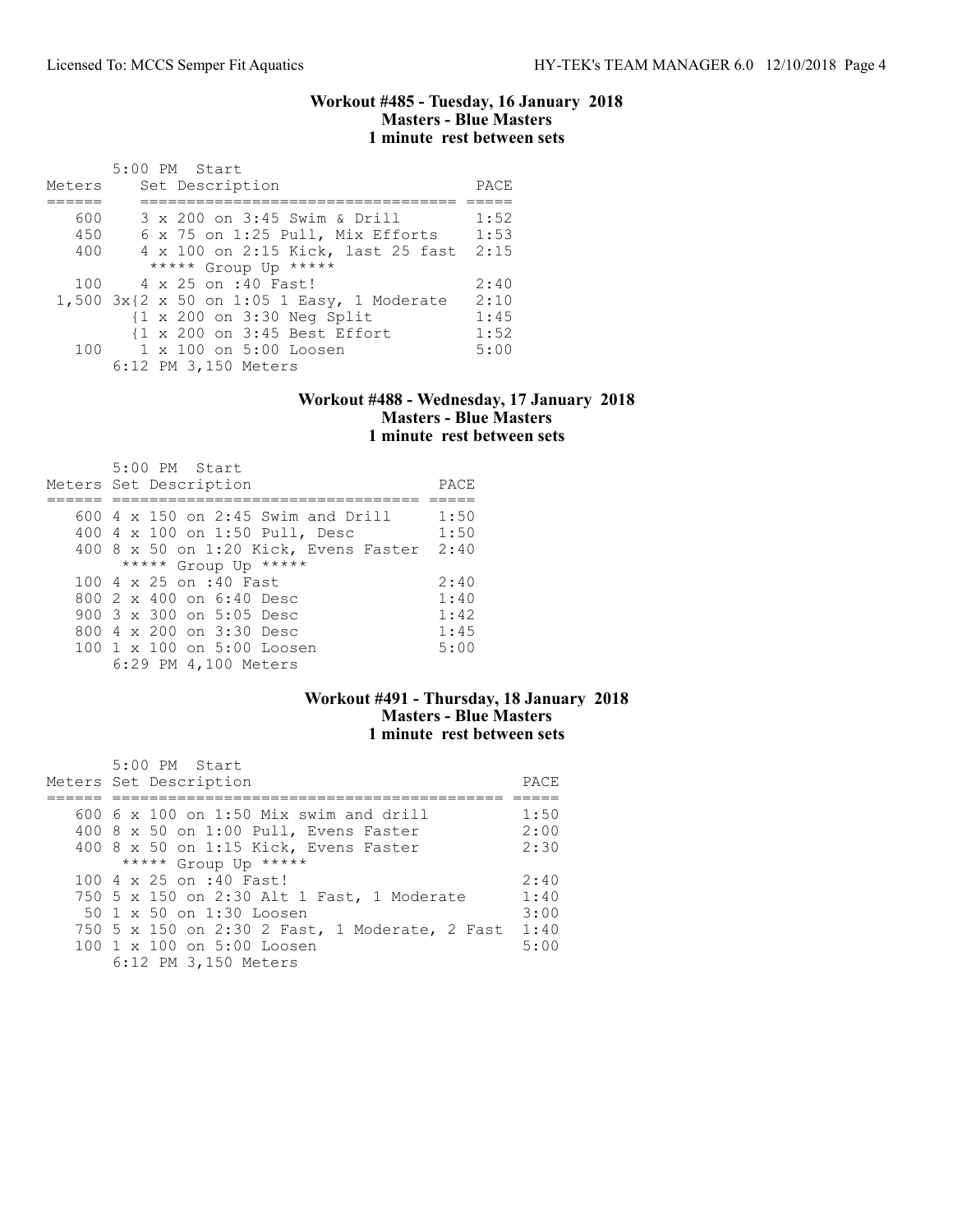#### Workout #498 - Monday, 22 January 2018 Masters - Blue Masters 1 minute rest between sets

| 5:00 PM Start<br>Meters Set Description        |      |  |  |  |  |  |  |  |
|------------------------------------------------|------|--|--|--|--|--|--|--|
| 600 6 x 100 on 1:50 Swim & drill               |      |  |  |  |  |  |  |  |
| 450 6 x 75 on 1:45 kick, mix efforts           | 2:20 |  |  |  |  |  |  |  |
| 400 16 x 25 on :30 Pull, every third fast      | 2:00 |  |  |  |  |  |  |  |
| ***** Group Up *****                           |      |  |  |  |  |  |  |  |
| 100 4 x 25 on :40 Fast!                        | 2:40 |  |  |  |  |  |  |  |
| 200 4 x 50 on :50 Steady                       | 1:40 |  |  |  |  |  |  |  |
| 200 2 x 100 on 1:40 Desc                       | 1:40 |  |  |  |  |  |  |  |
| 200 4 x 50 on :55 Faster                       | 1:50 |  |  |  |  |  |  |  |
| 200 2 x 100 on 1:50 Desc                       | 1:50 |  |  |  |  |  |  |  |
| 200 4 x 50 on 1:00 Alt 1 Easier, 1 Faster      | 2:00 |  |  |  |  |  |  |  |
| 200 2 x 100 on 2:00 Desc                       | 2:00 |  |  |  |  |  |  |  |
| 200 4 x 50 on 1:05 Alt 1 Easier, 1 Much Faster | 2:10 |  |  |  |  |  |  |  |
| 100 1 x 100 on 5:00 Loosen                     | 5:00 |  |  |  |  |  |  |  |
| 6:18 PM 3,050 Meters                           |      |  |  |  |  |  |  |  |

### Workout #501 - Tuesday, 23 January 2018 Masters - Blue Masters 1 minute rest between sets

| 5:00 PM Start                              |      |
|--------------------------------------------|------|
| Meters Set Description                     | PACE |
|                                            |      |
| 600 3 x 200 on 3:45 Swim & Drill           | 1:52 |
| 400 4 x 100 on 1:50 Pull, Desc             | 1:50 |
| 400 8 x 50 on 1:15 Kick, Evens Faster      | 2:30 |
| ***** Group Up *****                       |      |
| 100 4 x 25 on :40 Fast!                    | 2:40 |
| 900 12 x 75 on 1:30 Alt two fast, 1 easier | 2:00 |
| 600 6 x 100 on 1:45 Alt two fast, 1 easier | 1:45 |
| 100 1 x 100 on 5:00 Loosen                 | 5:00 |
| 6:13 PM 3,100 Meters                       |      |

## Workout #504 - Wednesday, 24 January 2018 Masters - Blue Masters 1 minute rest between sets

| 5:00 PM Start<br>Meters Set Description | PACE |
|-----------------------------------------|------|
|                                         |      |
| 600 4 x 150 on 2:45 Swim & Drill        | 1:50 |
| $400$ 16 x 25 on :35 Kick, Mix Efforts  | 2:20 |
| 400 8 x 50 on 1:00 Pull, Desc           | 2:00 |
| ***** Group Up *****                    |      |
| $2004 \times 50$ on 1:05 Desc           | 2:10 |
| 600 2 x 300 on 5:10 Desc 1-2            | 1:43 |
| 800 4 x 200 on 3:30 Desc 1-2/3-4        | 1:45 |
| 900 6 x 150 on 2:40 Desc $1-3/4-6$      | 1:47 |
| 100 1 x 100 on 5:00 Loosen              | 5:00 |
| 6:27 PM 4,000 Meters                    |      |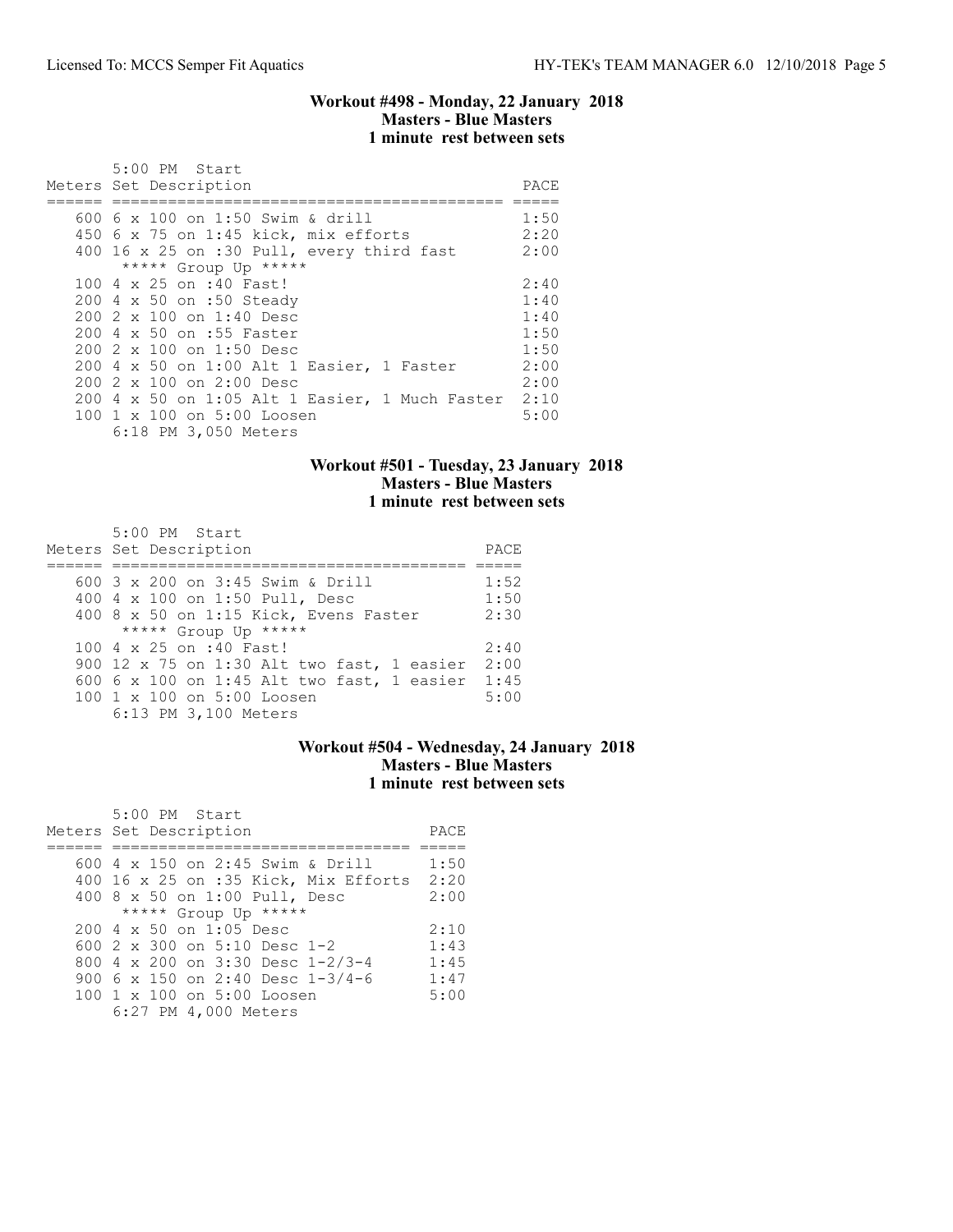#### Workout #507 - Thursday, 25 January 2018 Masters - Blue Masters 1 minute rest between sets

| Meters | $5:00$ PM Start<br>Set Description  | PACE |
|--------|-------------------------------------|------|
|        |                                     |      |
| 600    | 2 x 300 on 5:45 Desc                | 1:55 |
| 450    | 6 x 75 on 1:25 Pull, last 25 faster | 1:53 |
| 400    | 4 x 100 on 2:20 Kick, mix efforts   | 2:20 |
|        | ***** Group Up *****                |      |
| 100    | 4 x 25 on :40 Fast!                 | 2:40 |
|        | 1,400 2x{3 x 200 on 3:30 Desc       | 1:45 |
|        | {2 x 50 on 1:10 Best Effort         | 2:20 |
| 100    | 1 x 100 on 5:00 Loosen              | 5:00 |
|        | 6:10 PM 3,050 Meters                |      |

## Workout #512 - Monday, 29 January 2018 Masters - Blue Masters 1 minute rest between sets

| 5:00 PM Start<br>Meters Set Description | PACE |
|-----------------------------------------|------|
|                                         |      |
| $600$ 3 x 200 on 3:45 Swim and drill    | 1:52 |
| 400 8 x 50 on 1:00 Pull, desc           | 2:00 |
| 450 6 x 75 on 1:40 Kick, last 25 fast   | 2:13 |
| $11111$ Group Up $\{\{\}\}\$            |      |
| 600 6 $\times$ 100 on 1:45 Desc         | 1:45 |
| 450 6 x 75 on 1:25 Desc                 | 1:53 |
| 300 6 x 50 on 1:05 2 Fast, 1 EZ         | 2:10 |
| 150 6 x 25 on :40 Fast!                 | 2:40 |
| 100 1 x 100 on 5:00 Loosen              | 5:00 |
| 6:13 PM 3,050 Meters                    |      |

## Workout #515 - Tuesday, 30 January 2018 Masters - Blue Masters 1 minute rest between sets

|        | 5:00 PM Start                         |      |
|--------|---------------------------------------|------|
| Meters | Set Description                       | PACE |
|        |                                       |      |
| 600    | $6 \times 100$ on 1:50 Swim and drill | 1:50 |
| 450    | 6 x 75 on 1:25 Pull, Desc             | 1:53 |
| 400    | 8 x 50 on 1:15 Kick, mix efforts      | 2:30 |
|        | $\ \ \ \ $ Group Up /////             |      |
| 200    | 4 x 50 on 1:05 Desc                   | 2:10 |
|        | 1,350 3x{3 x 100 on 1:45 Desc         | 1:45 |
|        | {3 x 50 on 1:05 1 EZ, 2 Fast          | 2:10 |
| 100    | 1 x 100 on 5:00 Loosen                | 5:00 |
|        | 6:11 PM 3,100 Meters                  |      |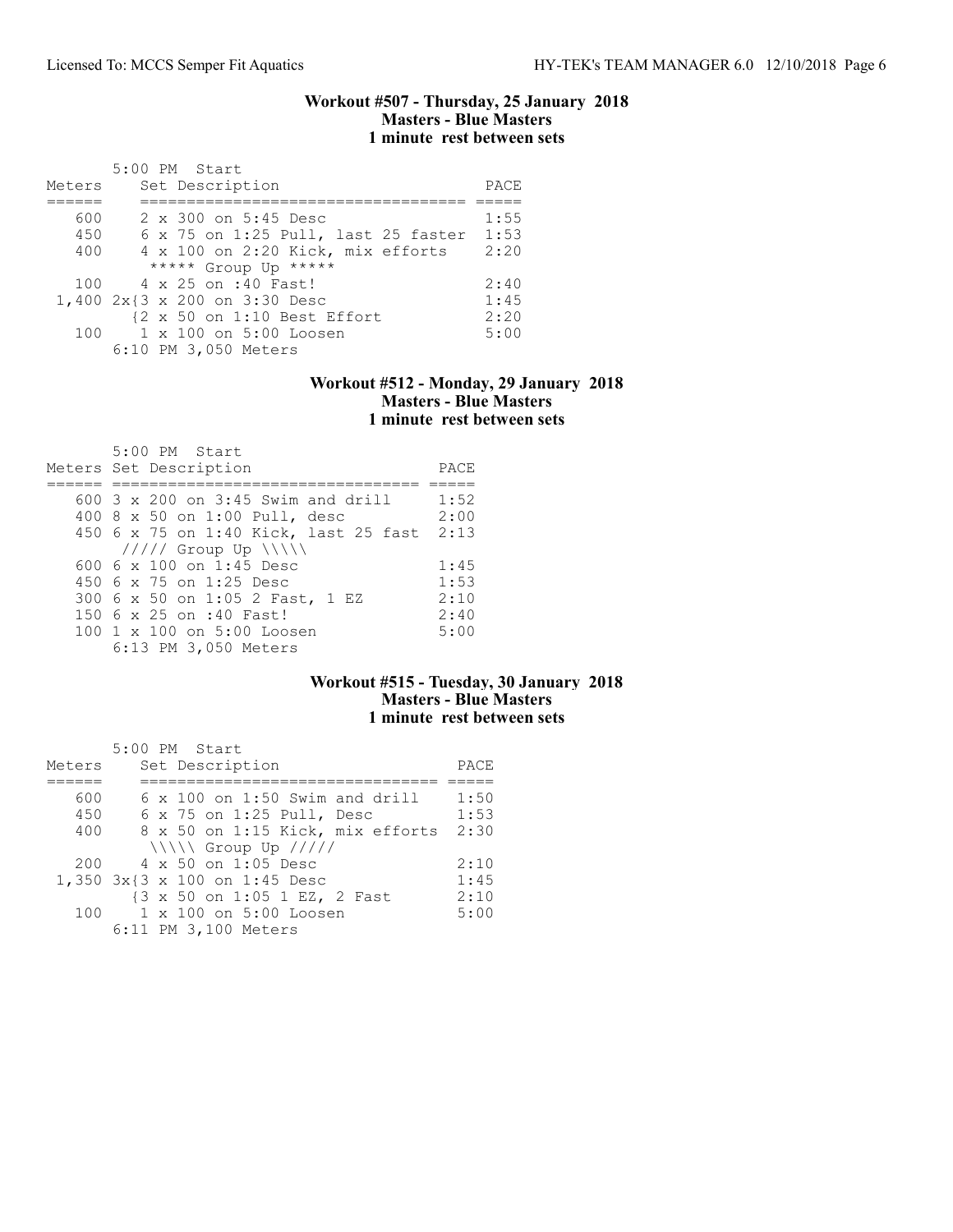#### Workout #518 - Wednesday, 31 January 2018 Masters - Blue Masters 1 minute rest between sets

| 5:00 PM Start<br>Meters Set Description       | PACE |
|-----------------------------------------------|------|
|                                               |      |
| 600 $4 \times 150$ on 2:45 Mix swim and drill | 1:50 |
| $400 \t1 x 400$ on $10:00$ Kick as desired    | 2:30 |
| 400 4 x 100 on 1:50 Pull, Desc                | 1:50 |
| $11111$ Group Up $\ \ $                       |      |
| 300 6 x 50 on 1:00 Desc                       | 2:00 |
| 1,000 2 x 500 on 8:40 Neg Split               | 1:44 |
| 750 3 x 250 on 4:25 Desc                      | 1:46 |
| 500 4 x 125 on 2:15 Desc                      | 1:48 |
| $100 \t1 x 100$ on $5:00$ Loosen              | 5:00 |
| 6:28 PM 4,050 Meters                          |      |

#### Workout #521 - Thursday, 01 February 2018 Masters - Blue Masters 1 minute rest between sets

| $5:00$ PM Start<br>Meters Set Description         | PACE |
|---------------------------------------------------|------|
| $600\,$ 2 $\times$ 300 on 5:45 Mix swim and drill | 1:55 |
|                                                   |      |
| 400 4 x 100 on 2:20 Kick, last 25 fast            | 2:20 |
| 400 2 x 200 on 3:45 Pull, Neg Split               | 1:52 |
| $11111$ Group Up $\{\{\}\}\$                      |      |
| 100 4 x 25 on :40 Fast!                           | 2:40 |
| 600 4 x 150 on 2:35 Desc                          | 1:43 |
| 450 $3 \times 150$ on 2:40 Desc                   | 1:47 |
| 300 2 x 150 on 2:45 Desc                          | 1:50 |
| 150 1 x 150 on 3:00 Last one, fast one!           | 2:00 |
| 100 1 x 100 on 5:00 Loosen                        | 5:00 |
| 6:14 PM 3,100 Meters                              |      |

## Workout #540 - Monday, 05 February 2018 Masters - Blue Masters 1 minute rest between sets

| $5:00$ PM Start                                  |      |
|--------------------------------------------------|------|
| Meters Set Description                           | PACE |
|                                                  |      |
| 600 2 x 300 on 5:40 Swim & Drill Mix 1:53        |      |
| 400 4 x 100 on 1:50 Pull, Desc                   | 1:50 |
| 400 8 x 50 on 1:20 Kick, Desc                    | 2:40 |
| ***** Group Up *****                             |      |
| 100 4 x 25 on :40 Fast!                          | 2:40 |
| $200 \text{ } 4 \text{ } \times 50$ on 1:05 Desc | 2:10 |
| 300 6 x 50 on 1:00 Desc                          | 2:00 |
| 400 8 x 50 on :55 Desc                           | 1:50 |
| 300 6 x 50 on 1:00 Desc                          | 2:00 |
| $200 \text{ } 4 \text{ } \times 50$ on 1:05 Desc | 2:10 |
| 100 1 x 100 on 5:00 Loosen                       | 5:00 |
| 6:18 PM 3,000 Meters                             |      |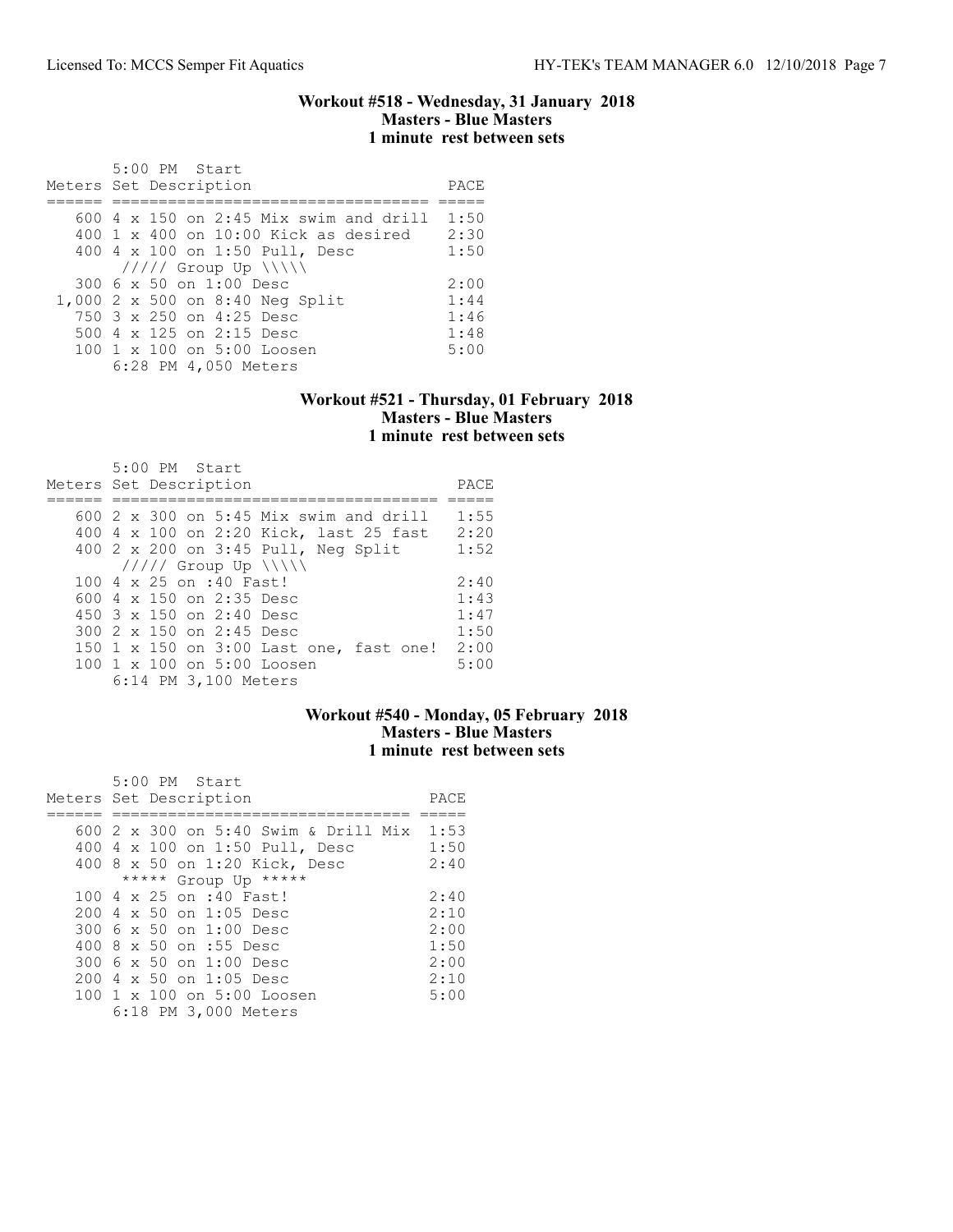#### Workout #543 - Tuesday, 06 February 2018 Masters - Blue Masters 1 minute rest between sets

|        | 5:00 PM Start                            |      |
|--------|------------------------------------------|------|
| Meters | Set Description                          | PACE |
|        |                                          |      |
| 600    | 3 x 200 on 3:40 Swim & Drill             | 1:50 |
| 400    | 4 x 100 on 2:20 Kick, mix efforts        | 2:20 |
| 450    | 6 x 75 on 1:30 Pull, last 25 faster 2:00 |      |
|        | ***** Group Up *****                     |      |
| 100    | 4 x 25 on :40 Fast!                      | 2:40 |
|        | 1,500 2x{2 x 200 on 3:30 Desc            | 1:45 |
|        | {2 x 100 on 1:50 Desc                    | 1:50 |
|        | {2 x 50 on 1:00 Desc                     | 2:00 |
|        | {2 x 25 on :50 Best Effort               | 3:20 |
|        | 100 1 x 100 on 5:00 Loosen               | 5:00 |
|        | 6:12 PM 3,150 Meters                     |      |

### Workout #546 - Wednesday, 07 February 2018 Masters - Blue Masters 1 minute rest between sets

| $5:00$ PM Start<br>Meters Set Description     | PACE |
|-----------------------------------------------|------|
| 600 $6 \times 100$ on 1:50 Mix swim and drill | 1:50 |
| 400 8 x 50 on 1:00 Pull Desc                  | 2:00 |
| 450 6 x 75 on 2:00 Kick, last 25 faster       | 2:40 |
| ***** Group Up *****                          |      |
| 300 6 x 50 on 1:05 Desc                       | 2:10 |
| 600 6 x 100 on 1:45 Desc                      | 1:45 |
| $8002 \times 400$ on $6:30$ Desc              | 1:38 |
| 600 6 $\times$ 100 on 1:45 Desc               | 1:45 |
| 300 6 x 50 on 1:05 Desc                       | 2:10 |
| 100 1 x 100 on 5:00 Loosen                    | 5:00 |
| 6:33 PM 4,150 Meters                          |      |

### Workout #549 - Thursday, 08 February 2018 Masters - Blue Masters 1 minute rest between sets

|                                 | 5:00 PM Start |  |                                                  |  |                                         |      |
|---------------------------------|---------------|--|--------------------------------------------------|--|-----------------------------------------|------|
| Meters                          |               |  | Set Description                                  |  |                                         | PACE |
|                                 |               |  |                                                  |  |                                         |      |
| 600                             |               |  | $6 \times 100$ on 1:50 Swim and Drill            |  |                                         | 1:50 |
| 400                             |               |  |                                                  |  | 8 x 50 on 1:20 Kick, evens faster 2:40  |      |
| 400                             |               |  | 4 x 100 on 1:50 Pull, Desc                       |  |                                         | 1:50 |
|                                 |               |  | ***** Group Up *****                             |  |                                         |      |
| 100                             |               |  | 4 x 25 on :40 Fast!                              |  |                                         | 2:40 |
| 1,300 1x{3 x 100 on 1:55 Steady |               |  |                                                  |  |                                         | 1:55 |
|                                 |               |  | {1 x 100 on 1:45 Fast Pace                       |  |                                         | 1:45 |
|                                 |               |  | {2 x 100 on 1:55 Steady                          |  |                                         | 1:55 |
|                                 |               |  | {2 x 100 on 1:45 Fast Pace                       |  |                                         | 1:45 |
|                                 |               |  | {1 x 100 on 1:55 Steady                          |  |                                         | 1:55 |
|                                 |               |  | {3 x 100 on 1:45 Fast Pace                       |  |                                         | 1:45 |
|                                 |               |  | $\{1 \times 100 \text{ on } 2:00 \text{ Easy}\}$ |  |                                         | 2:00 |
| 100                             |               |  |                                                  |  | 1 x 100 on 3:00 Last one, fast one 3:00 |      |
| 100                             |               |  | 1 x 100 on 5:00 Loosen                           |  |                                         | 5:00 |
|                                 |               |  | 6:11 PM 3,000 Meters                             |  |                                         |      |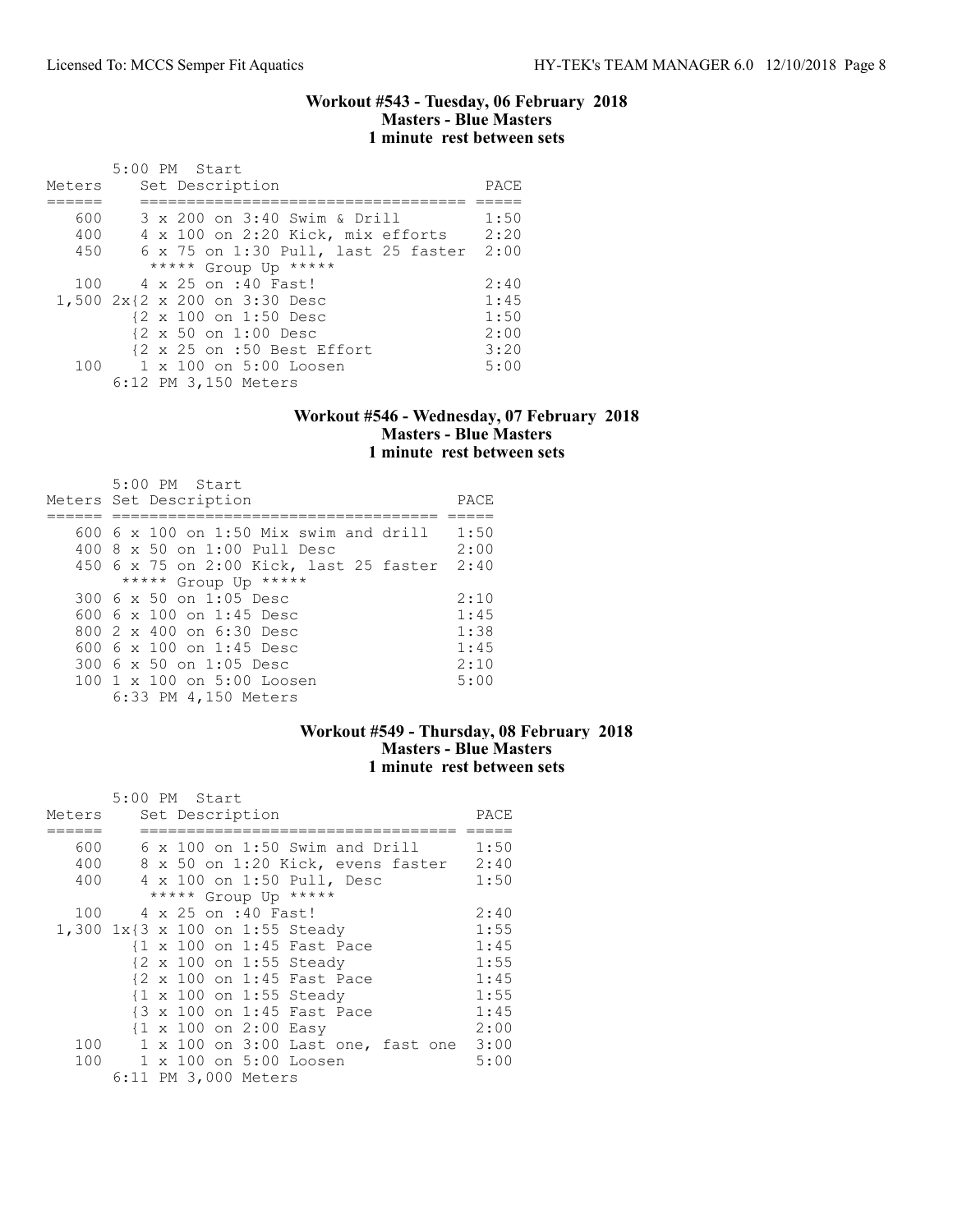#### Workout #554 - Monday, 12 February 2018 Masters - Blue Masters 1 minute rest between sets

| $5:00$ PM Start<br>Meters Set Description               | PACE |
|---------------------------------------------------------|------|
| 500 1 x 500 on 9:00 Mix swim & Drill                    | 1:48 |
| 500 1 x 500 on 9:00 Pull, mix speeds                    | 1:48 |
| 400 4 x 100 on 2:20 Kick, mix in a fast 25 on each 2:20 |      |
| ***** Group Up ******                                   |      |
| 100 4 x 25 on :50 Speedy!                               | 3:20 |
| 400 8 x 50 on 1:05 Desc 1-4, 5-8                        | 2:10 |
| 200 1 x 200 on 4:00 Loosen, Get Ready                   | 2:00 |
| $6006 \times 100$ on $3:00$ Test Yourself!!             | 3:00 |
| 300 1 x 300 on 6:00 Cool down                           | 2:00 |
| 6:16 PM 3,000 Meters                                    |      |

#### Workout #557 - Tuesday, 13 February 2018 Masters - Blue Masters 1 minute rest between sets

|        |  | 5:00 PM Start                         |      |
|--------|--|---------------------------------------|------|
| Meters |  | Set Description                       | PACE |
|        |  |                                       |      |
| 600    |  | 2 x 300 on 5:45 Swim & Drill          | 1:55 |
| 400    |  | 4 x 100 on 1:50 Pull, Desc            | 1:50 |
| 400    |  | 8 x 50 on 1:15 Kick, evens faster     | 2:30 |
|        |  | ----- Group Up -----                  |      |
|        |  | 1,600 4x{2 x 50 on 1:10 1 Max, 1 Easy | 2:20 |
|        |  | {2 x 150 on 2:30 Desc                 | 1:40 |
| 100    |  | 1 x 100 on 5:00 Loosen                | 5:00 |
|        |  | 6:09 PM 3,100 Meters                  |      |

## Workout #560 - Wednesday, 14 February 2018 Masters - Blue Masters 1 minute rest between sets

| 5:00 PM Start                          |      |
|----------------------------------------|------|
| Meters Set Description                 | PACE |
|                                        |      |
| 600 3 x 200 on 3:40 Swim & Drill       | 1:50 |
| $450$ 6 x 75 on 1:50 Kick, mix efforts | 2:27 |
| 450 6 x 75 on 1:25 Pull, Desc          | 1:53 |
| ***** Group Up *****                   |      |
| 100 4 x 25 on :40 Fast!                | 2:40 |
| 1,000 2 x 500 on 8:30 Desc & Neg Split | 1:42 |
| 900 3 x 300 on 5:10 Desc & Neg Split   | 1:43 |
| 400 4 x 100 on 1:45 Desc               | 1:45 |
| 100 1 x 100 on 5:00 Loosen             | 5:00 |
| 6:26 PM 4,000 Meters                   |      |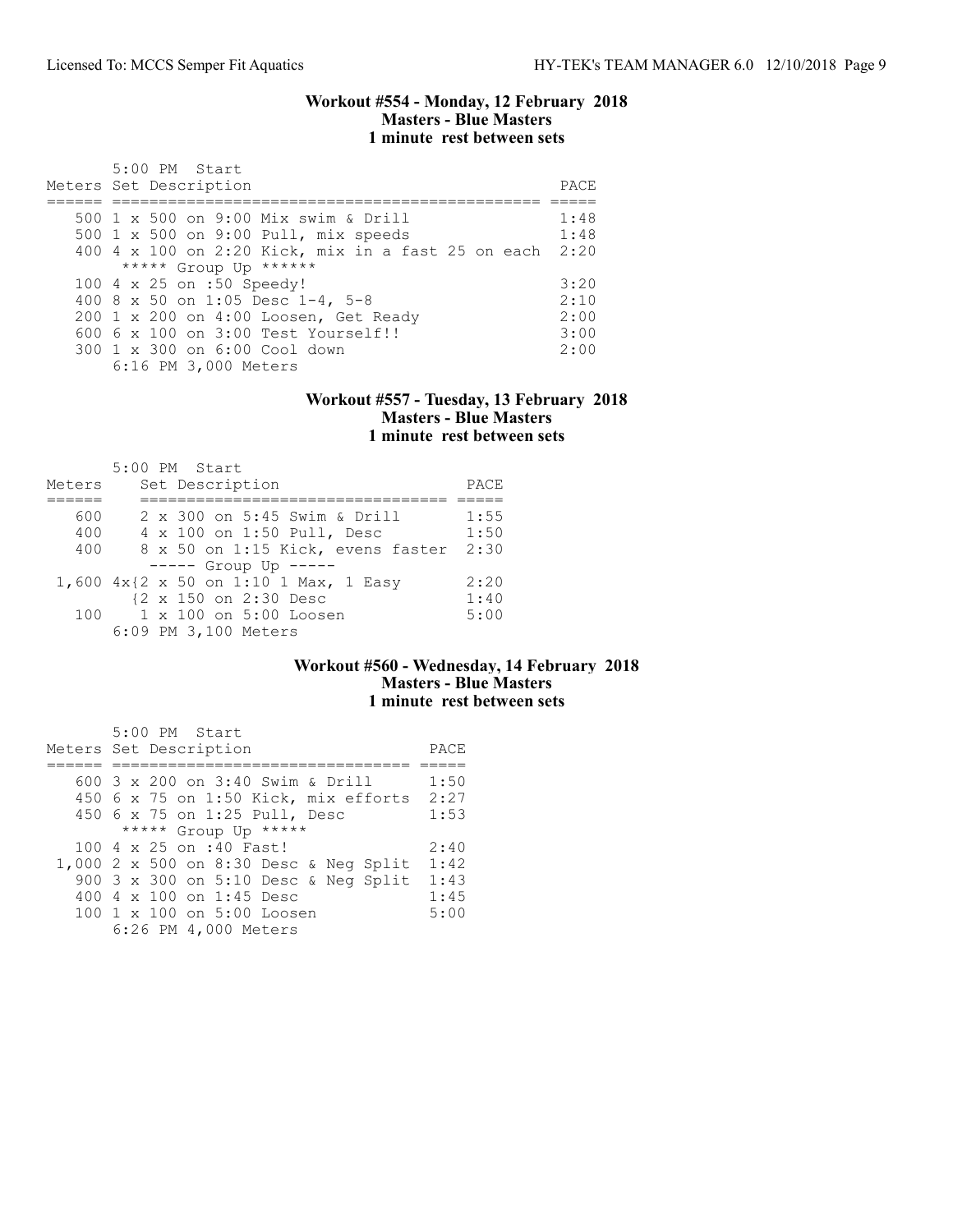#### Workout #563 - Thursday, 15 February 2018 Masters - Blue Masters 1 minute rest between sets

| $5:00$ PM Start<br>Meters Set Description        | PACE |
|--------------------------------------------------|------|
| 600 4 x 150 on 2:45 Swim & Drill                 | 1:50 |
| 400 4 x 100 on 2:20 Kick, last 25 fast           | 2:20 |
| 400 8 x 50 on 1:00 Pull, Desc                    | 2:00 |
| *-*-* Group Up *-*-*                             |      |
| $200 \text{ } 4 \text{ } \times 50$ on 1:05 Desc | 2:10 |
| 450 6 x 75 on 1:20 Desc                          | 1:47 |
| 450 6 x 75 on 1:30 Desc                          | 2:00 |
| $450.6 \times 75$ on 1:40 Desc                   | 2:13 |
| 100 1 x 100 on 5:00 Loosen                       | 5:00 |
| 6:13 PM 3,050 Meters                             |      |

#### Workout #586 - Monday, 19 February 2018 Masters - Blue Masters 1 minute rest between sets

| 5:00 PM Start<br>Meters Set Description   | PACE |
|-------------------------------------------|------|
|                                           |      |
| 600 2 x 300 on 5:40 Swim & Drill          | 1:53 |
|                                           |      |
| 400 8 x 50 on 1:00 Pull, Desc             | 2:00 |
| 400 4 x 100 on 2:20 kick, Mix Efforts     | 2:20 |
| $--- -$ Group Up $--- -$                  |      |
| 100 4 x 25 on :40 Fast!                   | 2:40 |
| 450 6 x 75 on 2:00 Best Sustainable Speed | 2:40 |
| 450 6 x 75 on 1:45 Best Sustainable Speed | 2:20 |
| 50 1 x 50 on 1:30 Loosen                  | 3:00 |
| 225 3 x 75 on 2:00 Best Sustainable Speed | 2:40 |
| 225 3 x 75 on 1:45 Best Sustainable Speed | 2:20 |
| 100 1 x 100 on 5:00 Loosen                | 5:00 |
| 6:24 PM 3,000 Meters                      |      |

### Workout #589 - Tuesday, 20 February 2018 Masters - Blue Masters 1 minute rest between sets

|        | 5:00 PM Start                             |      |
|--------|-------------------------------------------|------|
| Meters | Set Description                           | PACE |
|        |                                           |      |
| 600    | $4 \times 150$ on 2:45 Swim and drill mix | 1:50 |
| 400    | 4 x 100 on 1:50 Pull, Desc                | 1:50 |
| 450    | 6 x 75 on 2:00 Kick, last 25 faster       | 2:40 |
|        | $--- $ Group Up $---$                     |      |
| 100    | 4 x 25 on :40 Fast!                       | 2:40 |
|        | 1,400 2x{6 x 50 on 1:00 Alt 1 Mod, 1 Fast | 2:00 |
|        | {2 x 200 on 3:20 Desc                     | 1:40 |
| 100    | $1 \times 100$ on $5:00$ Loosen           | 5:00 |
|        | 6:10 PM 3,050 Meters                      |      |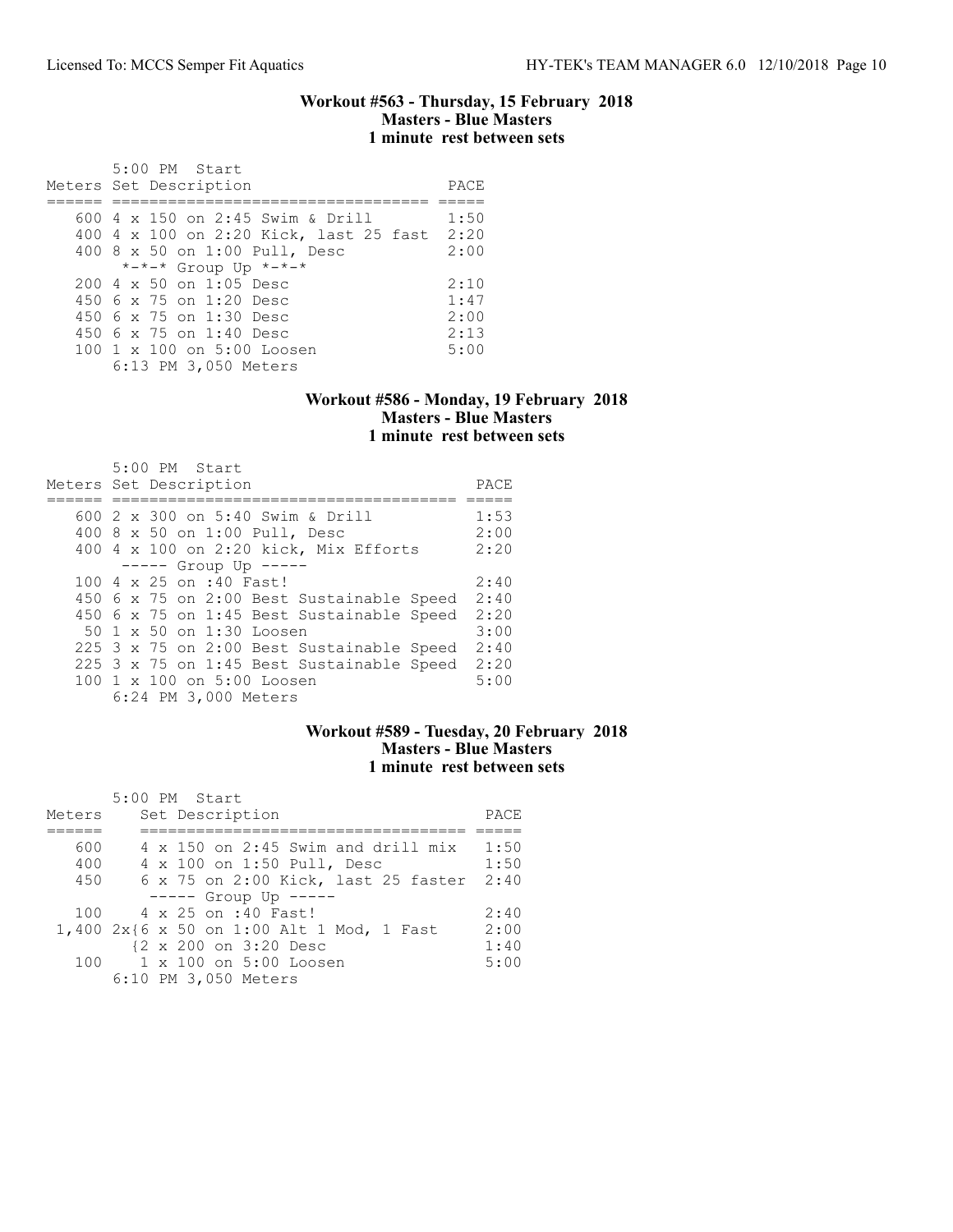### Workout #592 - Wednesday, 21 February 2018 Masters - Blue Masters 1 minute rest between sets

| 5:00 PM Start<br>Meters Set Description          | PACE |
|--------------------------------------------------|------|
|                                                  |      |
| $600.3 \times 200$ on 3:30 Mix swim and drill    | 1:45 |
| 450 6 x 75 on 1:25 Pull, Desc                    | 1:53 |
| 400 8 x 50 on 1:15 Kick, mix efforts             | 2:30 |
| $--- -$ Group Up $--- -$                         |      |
| $200 \text{ } 4 \text{ } \times 50$ on 1:05 Desc | 2:10 |
| 1,200 3 x 400 on 6:40 Desc + last 100 fast!      | 1:40 |
| 600 3 x 200 on 3:45 Desc + last 50 fast!         | 1:52 |
| 300 3 x 100 on 1:55 Desc + last 25 fast!         | 1:55 |
| 150 3 x 50 on 1:00 All Fast!                     | 2:00 |
| 100 1 x 100 on 5:00 Loosen                       | 5:00 |
| 6:29 PM 4,000 Meters                             |      |

### Workout #595 - Thursday, 22 February 2018 Masters - Blue Masters 1 minute rest between sets

| 5:00 PM Start<br>Meters Set Description | PACE |
|-----------------------------------------|------|
| $600$ 4 x 150 on 2:40 Swim and drill    | 1:47 |
|                                         |      |
| 400 4 x 100 on 2:20 Kick, Desc          | 2:20 |
| 400 4 x 100 on 1:50 Pull, Desc          | 1:50 |
| $--- $ Group Up $---$                   |      |
| 100 4 x 25 on :40 Fast!                 | 2:40 |
| 300 2 x 150 on 2:25 Desc                | 1:37 |
| 300 2 x 150 on 2:30 Desc                | 1:40 |
| 300 2 x 150 on 2:35 Desc                | 1:43 |
| 300 2 x 150 on 2:40 Desc                | 1:47 |
| 300 2 x 150 on 2:45 Desc                | 1:50 |
| 100 1 x 100 on 5:00 Loosen              | 5:00 |
| 6:14 PM 3,100 Meters                    |      |

### Workout #598 - Monday, 26 February 2018 Masters - Blue Masters 1 minute rest between sets

| 5:00 PM Start<br>Meters Set Description  | PACE |
|------------------------------------------|------|
|                                          |      |
| 600 6 x 100 on 1:50 Swim & drill mix     | 1:50 |
| 450 6 x 75 on 1:25 Pull, Desc            | 1:53 |
| 400 4 x 100 on 2:20 Kick, desc           | 2:20 |
| ***** Group Up *****                     |      |
| 500 10 x 50 on 1:00 Fast - #4, #8 Easier | 2:00 |
| 250 5 x 50 on 1:05 1 Easy, 1 Max         | 2:10 |
| 500 10 x 50 on 1:00 Fast - #3, #6 Easier | 2:00 |
| 250 5 x 50 on 1:10 1 Max, 1 Easy         | 2:20 |
| 100 1 x 100 on 5:00 Loosen               | 5:00 |
| 6:14 PM 3,050 Meters                     |      |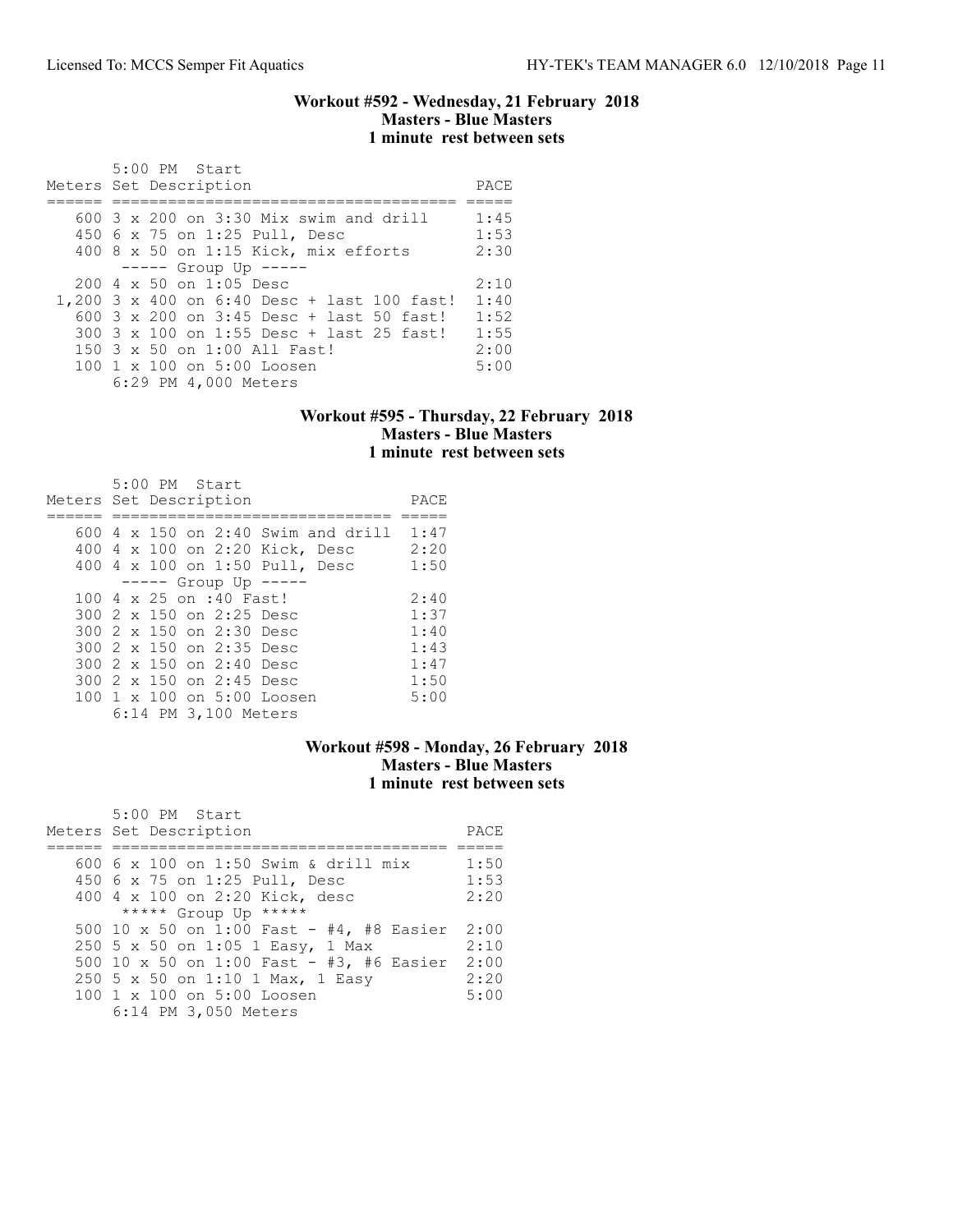#### Workout #601 - Tuesday, 27 February 2018 Masters - Blue Masters 1 minute rest between sets

| $5:00$ PM Start<br>Meters Set Description                                                                                                                                           | PACE                         |
|-------------------------------------------------------------------------------------------------------------------------------------------------------------------------------------|------------------------------|
| $600$ 3 x 200 on 3:30 Mix swim and drill<br>400 8 x 50 on 1:00 Pull, Desc<br>400 4 x 100 on 2:20 Kick, neg split                                                                    | 1:45<br>2:00<br>2:20         |
| $11111$ Group Up $\N\$<br>100 4 x 25 on :40 Fast!<br>900 12 x 75 on 1:25 4 mod, 4 fast, 4 fastest<br>600 12 x 50 on :55 Fast!<br>100 1 x 100 on 5:00 Loosen<br>6:11 PM 3,100 Meters | 2:40<br>1:53<br>1:50<br>5:00 |

### Workout #604 - Wednesday, 28 February 2018 Masters - Blue Masters 1 minute rest between sets

| 5:00 PM Start<br>Meters Set Description               | PACE |
|-------------------------------------------------------|------|
| 600 4 x 150 on 2:40 Swim & drill mix                  | 1:47 |
|                                                       |      |
| 400 4 x 100 on 1:50 Pull, mix efforts                 | 1:50 |
| 400 8 x 50 on 1:15 Kick, alt easy and fast            | 2:30 |
| ***** Group Up *****                                  |      |
| 100 4 x 25 on :40 Fast!                               | 2:40 |
| 1,200 4 x 300 on 5:00 Desc                            | 1:40 |
| $1,200$ 12 x 100 on 1:45 3 mod, fast, faster, fastest | 1:45 |
| 100 1 x 100 on 5:00 Loosen                            | 5:00 |
| 6:24 PM 4,000 Meters                                  |      |

## Workout #607 - Thursday, 01 March 2018 Masters - Blue Masters 1 minute rest between sets

| 5:00 PM Start                            |      |
|------------------------------------------|------|
| Meters Set Description                   | PACE |
|                                          |      |
| $600$ 2 x 300 on 5:40 Mix swim and drill | 1:53 |
| 450 6 x 75 on 1:40 Kick, Desc            | 2:13 |
| 400 4 x 100 on 1:50 Pull, mix efforts    | 1:50 |
| $== == $ Group Up $== == $               |      |
| 100 4 x 25 on :40 Fast!                  | 2:40 |
| 800 4 x 200 on 3:30 Neg Split Day        | 1:45 |
| 400 2 x 200 on 3:25 Neg Split            | 1:42 |
| 200 1 x 200 on 3:20 Neg Split            | 1:40 |
| 100 1 x 100 on 5:00 Losen                | 5:00 |
| 6:10 PM 3,050 Meters                     |      |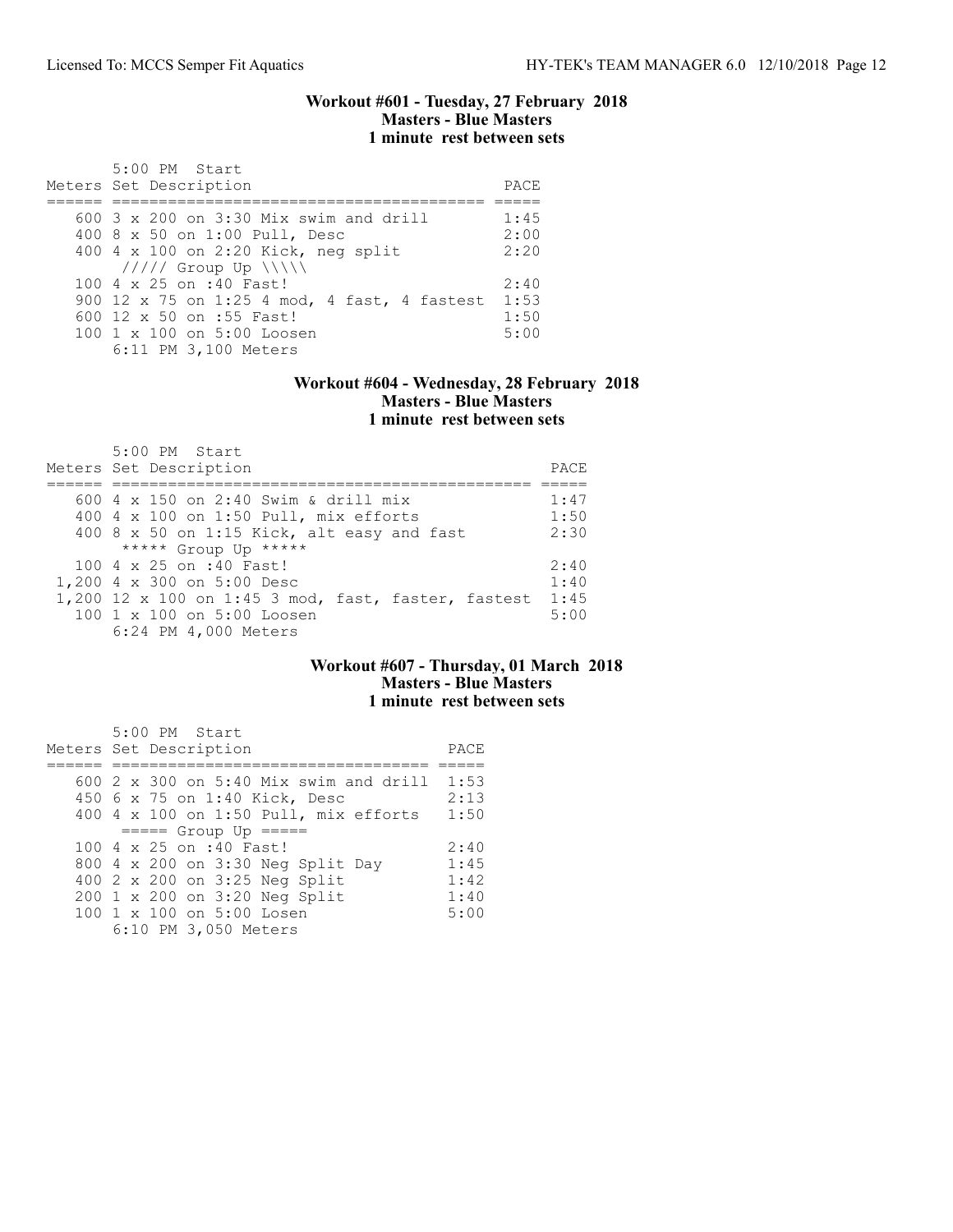#### Workout #618 - Monday, 05 March 2018 Masters - Blue Masters 1 minute rest between sets

| 5:00 PM Start<br>Meters Set Description                                                                                                                                                                                                     | PACE                                         |
|---------------------------------------------------------------------------------------------------------------------------------------------------------------------------------------------------------------------------------------------|----------------------------------------------|
| 600 $2 \times 300$ on 5:40 Swim & Drill<br>400 8 x 50 on 1:00 Pull, Desc<br>400 4 x 100 on 2:20 Kick, Mix Efforts<br>$--- -$ Group Up $---$                                                                                                 | 1:53<br>2:00<br>2:20                         |
| $2002 \times 100$ on 1:50 Desc 1-2<br>300 12 x 25 on :45 1 Easy, 2 Fast<br>$2002 \times 100$ on 1:50 Desc 1-2<br>600 12 x 50 on 1:05 1 Easy, 2 Fast<br>$200$ 2 x 100 on 1:50 Desc 1-2<br>100 1 x 100 on 5:00 Loosen<br>6:17 PM 3,000 Meters | 1:50<br>3:00<br>1:50<br>2:10<br>1:50<br>5:00 |

#### Workout #621 - Tuesday, 06 March 2018 Masters - Blue Masters 1 minute rest between sets

| $5:00$ PM Start<br>Meters Set Description | PACE |
|-------------------------------------------|------|
| 600 $4 \times 150$ on 2:45 Swim & Drill   | 1:50 |
| 500 10 x 50 on 1:15 Kick, Mix Efforts     | 2:30 |
| 400 4 x 100 on 1:50 Pull, Desc            | 1:50 |
| $====$ Group Up $====$                    |      |
| $100.4 \times 25$ on :40 Fast!            | 2:40 |
| 800 8 x 100 on 1:50 Desc $1-4/5-8$        | 1:50 |
| 400 4 $\times$ 100 on 1:40 Desc 1-4       | 1:40 |
| 200 2 x 100 on 2:00 Last Two Fast Two!    | 2:00 |
| $100 \t1 x 100$ on $5:00$ Loosen          | 5:00 |
| 6:13 PM 3,100 Meters                      |      |

## Workout #624 - Wednesday, 07 March 2018 Masters - Blue Masters 1 minute rest between sets

| 5:00 PM Start                        |      |
|--------------------------------------|------|
| Meters Set Description               | PACE |
| 600 3 x 200 on 3:40 Swim & Drill Mix | 1:50 |
| 450 6 x 75 on 1:25 Pull, Build Each  | 1:53 |
| 450 6 x 75 on 1:35 Last 25 Faster    | 2:07 |
| +++++ Group Up +++++                 |      |
| $1004 \times 25$ on :40 GO!!!!!!     | 2:40 |
| 500 4 x 125 on 2:15 Desc 1-4         | 1:48 |
| 500 $2 \times 250$ on 4:20 Desc 1-2  | 1:44 |
| 500 1 x 500 on 8:25 Neg Split        | 1:41 |
| 500 2 x 250 on 4:25 Desc 1-2         | 1:46 |
| 500 4 x 125 on 2:20 Desc 1-4         | 1:52 |
| 100 1 x 100 on 5:00 Loosen           | 5:00 |
| 6:33 PM 4,200 Meters                 |      |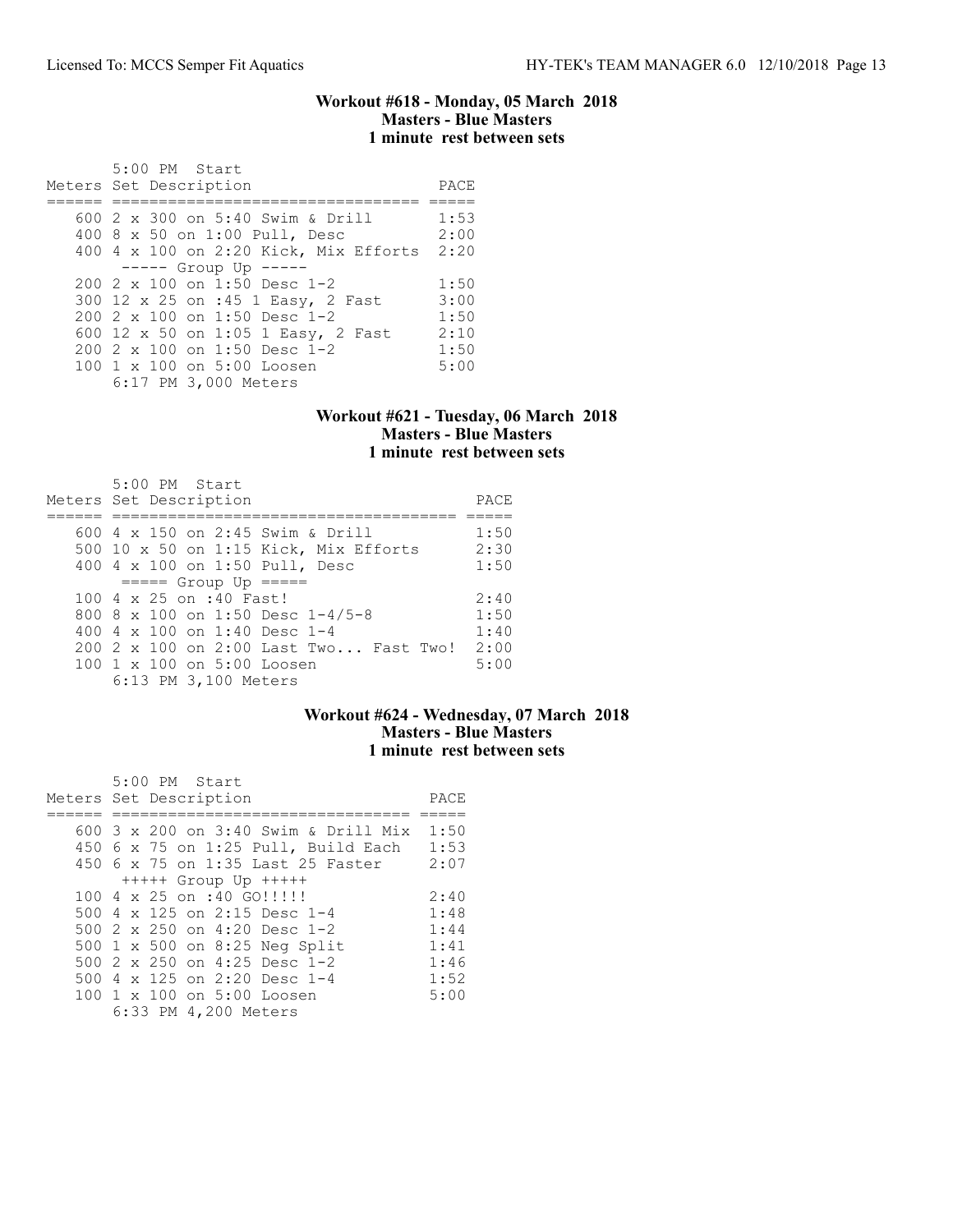#### Workout #627 - Thursday, 08 March 2018 Masters - Blue Masters 1 minute rest between sets

| 5:00 PM Start<br>Meters Set Description                                                                                                         | PACE                 |
|-------------------------------------------------------------------------------------------------------------------------------------------------|----------------------|
| 600 6 x 100 on 1:50 Mix Drill & Swim<br>400 4 x 100 on 2:20 Kick, Mix Efforts<br>500 10 x 50 on 1:00 Pull, Evens Faster<br>***** Group Up ***** | 1:50<br>2:20<br>2:00 |
| $2004 \times 50$ on 1:05 Desc<br>1,350 9 x 150 on 2:30 Desc $1-3/4-6/7-9$<br>100 1 x 100 on 5:00 Loosen<br>6:09 PM 3,150 Meters                 | 2:10<br>1:40<br>5:00 |

### Workout #638 - Monday, 12 March 2018 Masters - Blue Masters 1 minute rest between sets

| $5:00$ PM Start<br>Meters Set Description  | PACE |
|--------------------------------------------|------|
|                                            |      |
| 600 6 x 100 on 1:50 Swim & Drill           | 1:50 |
| 400 4 x 100 on 1:50 Pull, Mix Efforts      | 1:50 |
| 400 8 x 50 on 1:10 Kick, Alt Easy and Fast | 2:20 |
| ***** Group Up *****                       |      |
| $2004 \times 50$ on 1:05 Desc              | 2:10 |
| 600 6 $\times$ 100 on 2:00 Desc 1-3        | 2:00 |
| 450 $6 \times 75$ on 1:30 Desc 1-3         | 2:00 |
| 300 6 x 50 on 1:00 Desc                    | 2:00 |
| 100 1 x 100 on 5:00 Loosen                 | 5:00 |
| 6:13 PM 3,050 Meters                       |      |

## Workout #641 - Tuesday, 13 March 2018 Masters - Blue Masters 1 minute rest between sets

| 5:00 PM Start<br>Meters Set Description            | PACE |
|----------------------------------------------------|------|
| 600 4 x 150 on 2:50 Swim & Drill                   | 1:53 |
| 400 4 x 100 on 2:20 Kick, last 25 always fast 2:20 |      |
| 450 6 x 75 on 1:25 Pull, Desc                      | 1:53 |
| $====$ Group Up $====$                             |      |
| 100 4 x 25 on :40 Fast!                            | 2:40 |
| 400 2 x 200 on 3:45 Desc                           | 1:52 |
| 400 2 x 200 on 3:40 Desc                           | 1:50 |
| 400 2 x 200 on 3:35 Desc                           | 1:48 |
| 400 $2 \times 200$ on $3:30$ Desc                  | 1:45 |
| $100 \t1 x 100$ on $5:00$ Loosen                   | 5:00 |
| 6:18 PM 3,250 Meters                               |      |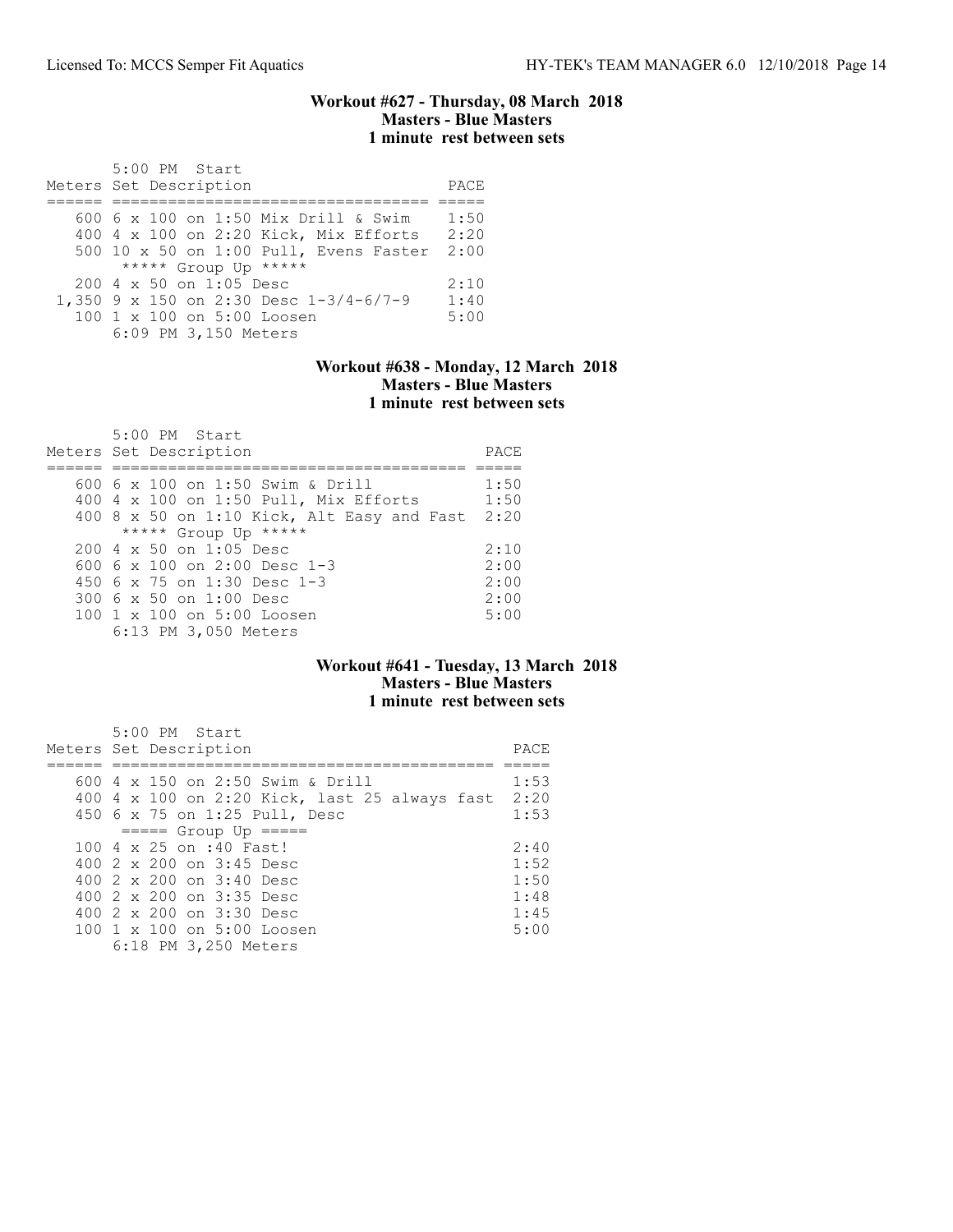#### Workout #644 - Wednesday, 14 March 2018 Masters - Blue Masters 1 minute rest between sets

| 5:00 PM Start<br>Meters Set Description        | PACE |
|------------------------------------------------|------|
| 600 $2 \times 300$ on 5:40 Drill & Swim        | 1:53 |
| 500 10 x 50 on 1:00 Pull, Desc                 | 2:00 |
| 450 6 x 75 on 1:40 Kick, last 25 fast!!!       | 2:13 |
| $---$ Group Up $---$                           |      |
| 800 2 x 400 on 6:40 Desc & Neg Split Both      | 1:40 |
| 800 8 x 100 on 1:45 Desc by 2s                 | 1:45 |
| 400 1 x 400 on 6:50 Neg Split - Fast 2nd Half  | 1:42 |
| 400 4 x 100 on 1:50 Desc by 2s, last two fast! | 1:50 |
| $1001 \times 100$ on $5:00$ Loosen             | 5:00 |
| 6:27 PM 4,050 Meters                           |      |

#### Workout #647 - Thursday, 15 March 2018 Masters - Blue Masters 1 minute rest between sets

|        | 5:00 PM Start                        |      |
|--------|--------------------------------------|------|
| Meters | Set Description                      | PACE |
|        |                                      |      |
| 600    | 3 x 200 on 3:40 Swim & Drill         | 1:50 |
| 500    | 10 x 50 on 1:15 Kick, mix effort     | 2:30 |
| 400    | 4 x 100 on 1:50 Pull, Neg Split Each | 1:50 |
|        | 88888 Group Up 88888                 |      |
| 100    | 4 x 25 on :40 Fast!                  | 2:40 |
| 200    | 4 x 50 on 1:05 Desc 1-3, #4 Easier   | 2:10 |
|        | 1,200 1x{3 x 100 on 1:55 Steady      | 1:55 |
|        | {1 x 100 on 1:35 Fast Pace           | 1:35 |
|        | {2 x 100 on 1:55 Steady              | 1:55 |
|        | {2 x 100 on 1:35 Fast Pace           | 1:35 |
|        | {1 x 100 on 1:55 Steady              | 1:55 |
|        | {3 x 100 on 1:35 Fast Pace           | 1:35 |
|        | 100 1 x 100 on 5:00 Loosen           | 5:00 |
|        | 6:12 PM 3,100 Meters                 |      |

## Workout #657 - Monday, 19 March 2018 Masters - Blue Masters 1 minute rest between sets

| $5:00$ PM Start<br>Meters Set Description          | PACE |
|----------------------------------------------------|------|
| 500 1 x 500 on 9:00 Mix swim & Drill               | 1:48 |
| 500 1 x 500 on 9:00 Pull, mix speeds               | 1:48 |
| 400 4 x 100 on 2:20 Kick, mix in a fast 25 on each | 2:20 |
| ***** Group Up ******                              |      |
| 100 4 x 25 on :50 Speedy!                          | 3:20 |
| 400 8 x 50 on 1:05 Desc 1-4, 5-8                   | 2:10 |
| 200 1 x 200 on 4:00 Loosen, Get Ready              | 2:00 |
| $6006 \times 100$ on $3:00$ Test Yourself!!        | 3:00 |
| 300 1 x 300 on 6:00 Cool down                      | 2:00 |
| 6:16 PM 3,000 Meters                               |      |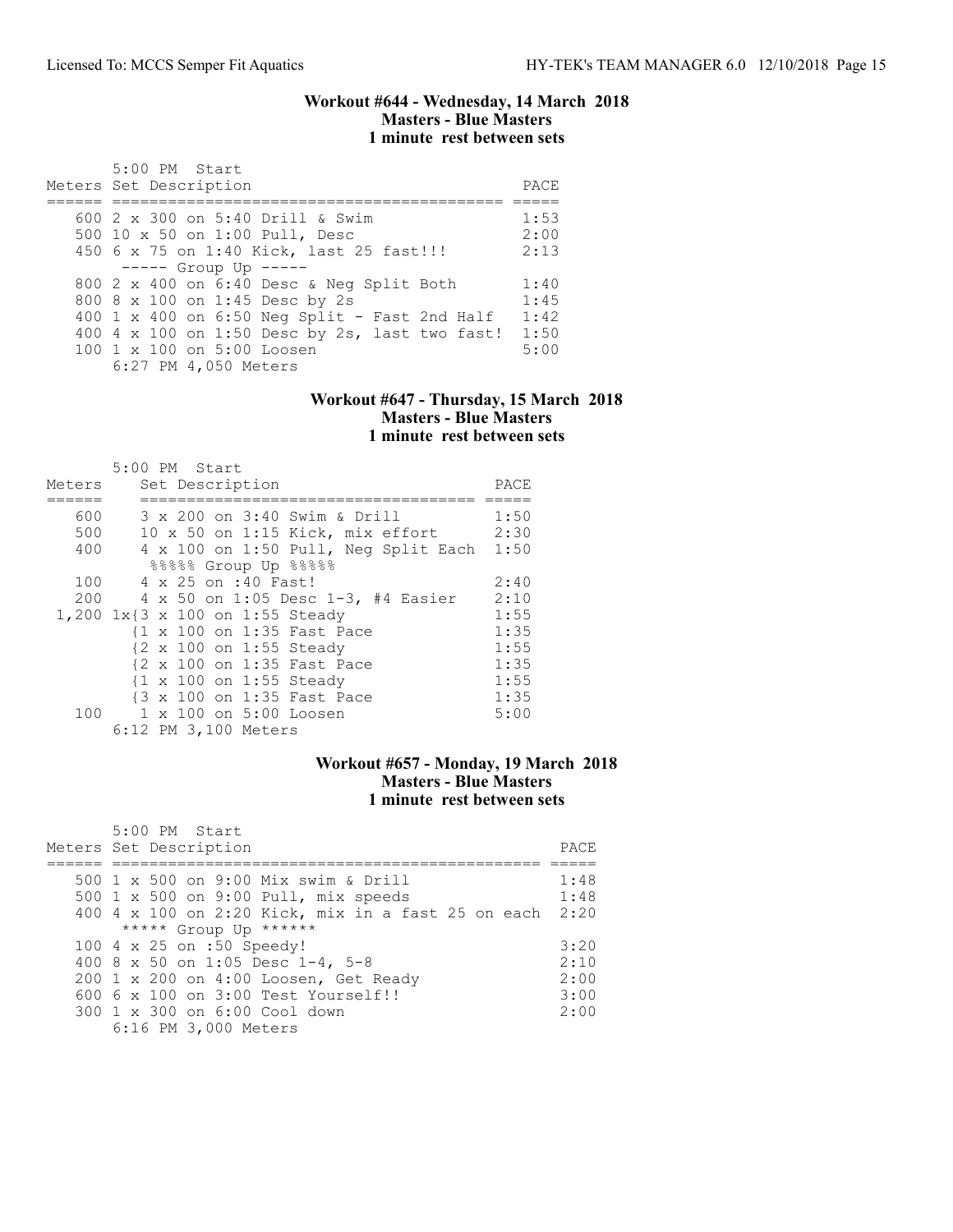#### Workout #660 - Tuesday, 20 March 2018 Masters - Blue Masters 1 minute rest between sets

| Meters | 5:00 PM Start<br>Set Description                   | PACE |
|--------|----------------------------------------------------|------|
|        |                                                    |      |
| 600    | 3 x 200 on 3:40 Swim & Drill                       | 1:50 |
| 400    | 8 x 50 on 1:00 Pull, mix efforts                   | 2:00 |
| 400    | 4 x 100 on 2:20 Kick, mix efforts                  | 2:20 |
|        | ##### Group Up #####                               |      |
|        | 100 4 x 25 on :40 Fast!                            | 2:40 |
|        | 1,600 4x{2 x 150 on 2:30 Desc 1-2                  | 1:40 |
|        | ${2 \times 50}$ on 1:10 #1 Moderate, #2 Max Effort | 2:20 |
|        | 100 1 x 100 on 5:00 Loosen                         | 5:00 |
|        | 6:12 PM 3,200 Meters                               |      |

### Workout #663 - Wednesday, 21 March 2018 Masters - Blue Masters 1 minute rest between sets

| 5:00 PM Start<br>Meters Set Description | PACE |
|-----------------------------------------|------|
| 600 $4 \times 150$ on 2:40 Swim & Drill | 1:47 |
| 450 6 x 75 on 1:25 Pull, last 25 fast   | 1:53 |
|                                         |      |
| 400 8 x 50 on 1:10 Kick, Desc           | 2:20 |
| $====$ Group Up $====$                  |      |
| $400.8 \times 50$ on 1:00 Desc          | 2:00 |
| 500 1 x 500 on 9:00 Neg Split           | 1:48 |
| 300 6 x 50 on 1:00 Desc                 | 2:00 |
| 500 1 x 500 on 8:45 Neg Split           | 1:45 |
| 200 4 x 50 on 1:00 Desc                 | 2:00 |
| 500 1 x 500 on 8:30 Neg Split           | 1:42 |
| $1002 \times 50$ on $1:00$ Desc         | 2:00 |
| 100 1 x 100 on 5:00 Loosen              | 5:00 |
| 6:32 PM 4,050 Meters                    |      |

### Workout #666 - Thursday, 22 March 2018 Masters - Blue Masters 1 minute rest between sets

|        | 5:00 PM Start                                                 |      |
|--------|---------------------------------------------------------------|------|
| Meters | Set Description                                               | PACE |
|        |                                                               |      |
| 600    | $6 \times 100$ on 1:50 Swim and drill                         | 1:50 |
| 450    | 6 x 75 on 1:45 Kick, mix speeds                               | 2:20 |
| 400    | 4 x 100 on 1:50 Pull, Neg Split                               | 1:50 |
|        | ***** Group Up *****                                          |      |
| 100    | 4 x 25 on :40 Fast!                                           | 2:40 |
|        | 1,500 $1x$ {1 x 75 on 1:15 Fast pace                          | 1:40 |
|        | {4 x 75 on 1:25 Steady                                        | 1:53 |
|        | {2 x 75 on 1:15 Fast Pace                                     | 1:40 |
|        | {3 x 75 on 1:25 Steady                                        | 1:53 |
|        | {3 x 75 on 1:15 Fast Pace                                     | 1:40 |
|        | {2 x 75 on 1:25 Steady                                        | 1:53 |
|        | {4 x 75 on 1:15 Fast Pace                                     | 1:40 |
|        | $\{1 \times 75 \text{ on } 1:25 \text{ Last one, fast one}\}$ | 1:53 |
| 100    | 1 x 100 on 5:00 Loosen                                        | 5:00 |
|        | 6:10 PM 3,150 Meters                                          |      |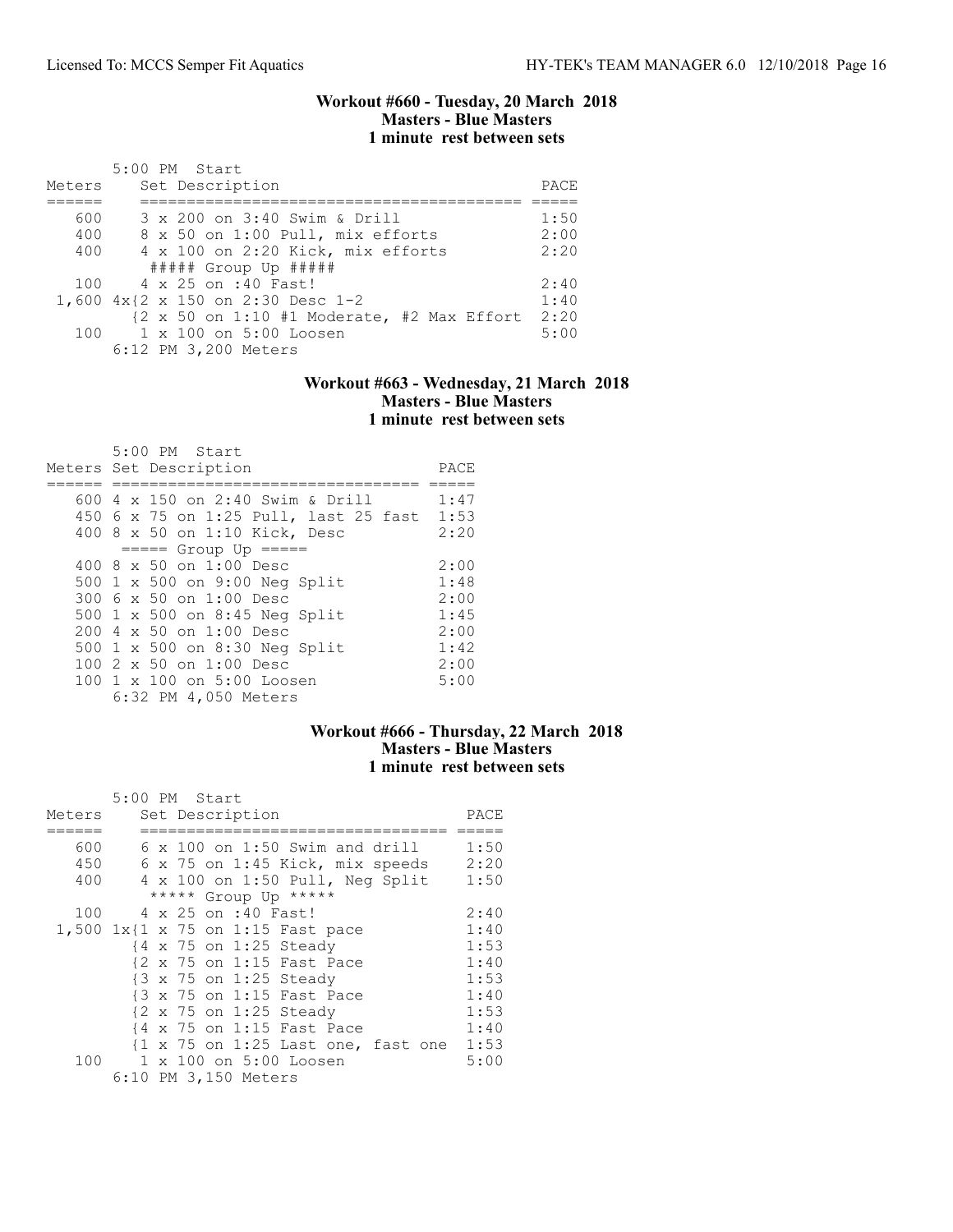#### Workout #671 - Monday, 26 March 2018 Masters - Blue Masters 1 minute rest between sets

| $5:00$ PM Start<br>Meters Set Description        | PACE |
|--------------------------------------------------|------|
|                                                  |      |
| $600\,$ 6 x 100 on 1:50 Swim and drill           | 1:50 |
| 450 6 x 75 on 1:40 Kick                          | 2:13 |
| 400 8 x 50 on 1:00 Pull, Desc                    | 2:00 |
| $--- $ Group Up $---$                            |      |
| $200 \text{ } 4 \text{ } \times 50$ on 1:05 Desc | 2:10 |
| 450 6 x 75 on 1:45 Best possible speed           | 2:20 |
| 400 4 x 100 on 1:50 Steady - Hold back           | 1:50 |
| 450 6 x 75 on 2:00 Best possible speed!!!!!      | 2:40 |
| $1001 \times 100$ on $5:00$ Loosen               | 5:00 |
| 6:17 PM 3,050 Meters                             |      |

#### Workout #674 - Tuesday, 27 March 2018 Masters - Blue Masters 1 minute rest between sets

|        | $5:00$ PM Start                              |      |
|--------|----------------------------------------------|------|
| Meters | Set Description                              | PACE |
|        |                                              |      |
|        | $1,500$ $3x$ {1 x 200 on 3:40 Swim And Drill | 1:50 |
|        | {2 x 50 on 1:15 Kick, mix efforts            | 2:30 |
|        | {2 x 100 on 2:00 Pull, last 25 faster        | 2:00 |
|        | ***** Group Up *****                         |      |
| 100    | 4 x 25 on :40 Fast!                          | 2:40 |
| 600    | 3 x 200 on 3:40 Desc                         | 1:50 |
| 600    | 3 x 200 on 3:20 Desc                         | 1:40 |
| 200    | 1 x 200 on 4:00 Last one, fast one           | 2:00 |
| 100    | $1 \times 100$ on $5:00$ Loosen              | 5:00 |
|        | 6:09 PM 3,100 Meters                         |      |

## Workout #677 - Wednesday, 28 March 2018 Masters - Blue Masters 1 minute rest between sets

| $5:00$ PM Start<br>Meters Set Description | PACE |
|-------------------------------------------|------|
|                                           |      |
|                                           |      |
| $600$ 4 x 150 on 2:50 Mix swim and drill  | 1:53 |
| 450 6 x 75 on 1:25 Pull, Desc             | 1:53 |
| 400 4 x 100 on 2:30 Kick, last 50 fast!   | 2:30 |
| $\#$ #### Group Up #####                  |      |
| $400.8 \times 50$ on 1:00 Desc            | 2:00 |
| 800 2 x 400 on 6:55 Desc                  | 1:44 |
| 300 6 x 50 on 1:00 Desc                   | 2:00 |
| 800 2 x 400 on 6:45 Desc                  | 1:41 |
| $200 \text{ } 4 \times 50$ on $1:00$ Desc | 2:00 |
| 100 1 x 100 on 5:00 Loosen                | 5:00 |
| 6:30 PM 4,050 Meters                      |      |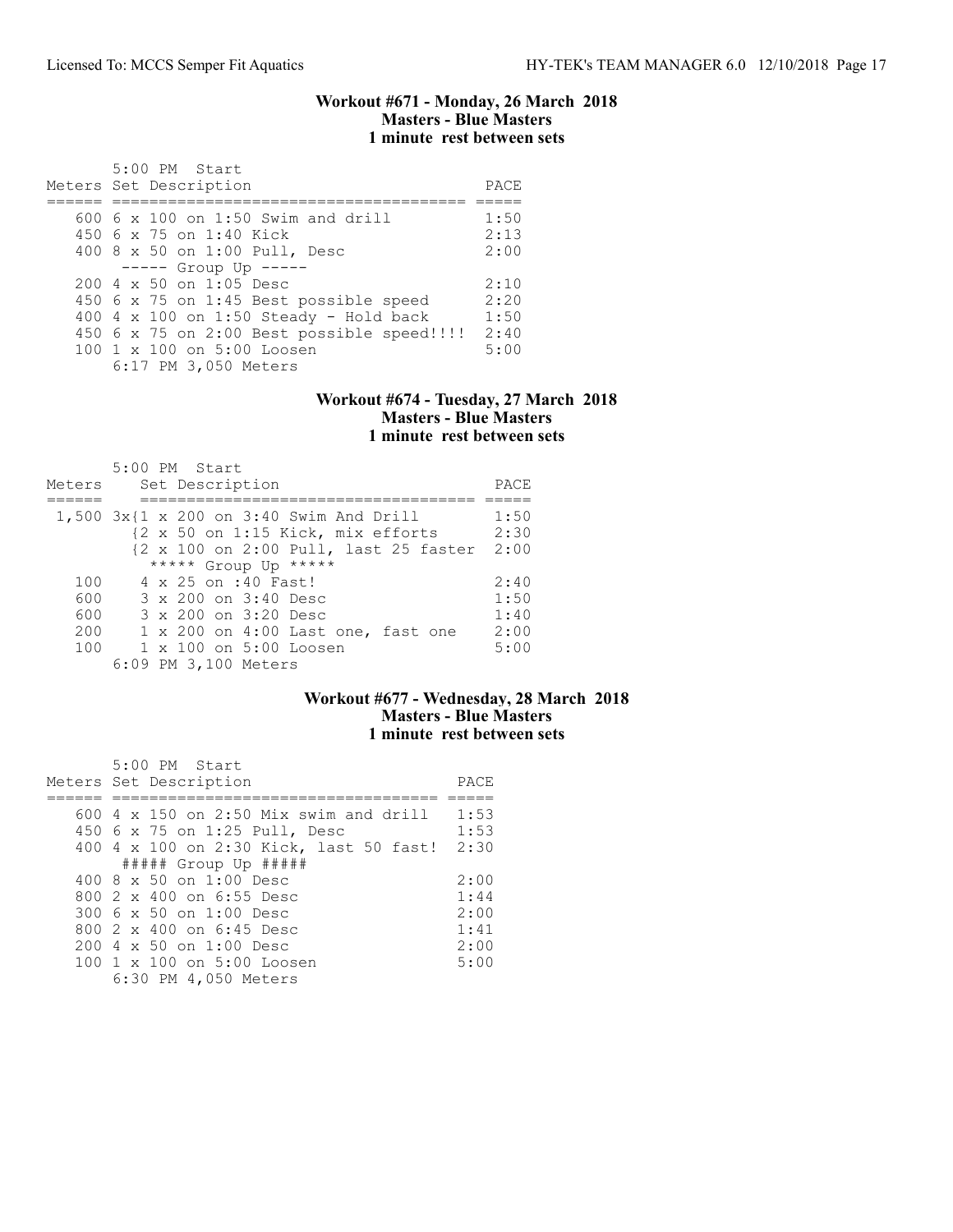#### Workout #680 - Thursday, 29 March 2018 Masters - Blue Masters 1 minute rest between sets

| 5:00 PM Start<br>Meters Set Description          | PACE |
|--------------------------------------------------|------|
|                                                  |      |
| 600 6 x 100 on 1:50 Swim and drill               | 1:50 |
| 400 4 x 100 on 1:50 Pull, Desc                   | 1:50 |
| 400 4 x 100 on 2:15 Kick, mix efforts            | 2:15 |
| $====$ Group Up $====$                           |      |
| 100 4 x 25 on :40 Fast!                          | 2:40 |
| 200 4 x 50 on 1:00 1 Fast, 1 Easy                | 2:00 |
| 1,200 8 x 150 on 2:35 2 Strong, 1 Steady, Repeat | 1:43 |
| 100 1 x 100 on 5:00 Loosen                       | 5:00 |
| 6:07 PM 3,000 Meters                             |      |

### Workout #683 - Monday, 02 April 2018 Masters - Blue Masters 1 minute rest between sets

| 5:00 PM Start                             |      |
|-------------------------------------------|------|
| Meters Set Description                    | PACE |
|                                           |      |
| 600 2 x 300 on 5:35 Drill & Swim          | 1:52 |
| 400 4 x 100 on 1:50 Pull, Desc            | 1:50 |
| 400 16 x 25 on :35 Kick, Alt Ez/Fast 2:20 |      |
| !!!!! Group Up !!!!!                      |      |
| 100 4 x 25 on :40 Fast!                   | 2:40 |
| 100 1 x 100 on 2:00 Best Effort           | 2:00 |
| 400 8 x 50 on 1:05 Desc                   | 2:10 |
| 100 1 x 100 on 2:00 Best Effort           | 2:00 |
| 300 6 x 50 on 1:00 Desc                   | 2:00 |
| 100 1 x 100 on 2:00 Best Effort           | 2:00 |
| 200 4 x 50 on :55 Desc                    | 1:50 |
| 100 1 x 100 on 2:00 Best Effort           | 2:00 |
| 100 2 x 50 on :50 Desc                    | 1:40 |
| 100 1 x 100 on 5:00 Loosen                | 5:00 |
| 6:19 PM 3,000 Meters                      |      |

# Workout #686 - Tuesday, 03 April 2018 Masters - Blue Masters 1 minute rest between sets

|        | 5:00 PM Start                                   |      |
|--------|-------------------------------------------------|------|
| Meters | Set Description                                 | PACE |
|        |                                                 |      |
| 600    | 3 x 200 on 3:40 Swim & Drill                    | 1:50 |
| 400    | 8 x 50 on 1:15 Kick, mix efforts                | 2:30 |
| 450    | $6 \times 75$ on 1:25 Pull, Neq Split           | 1:53 |
|        | ***** Group Up *****                            |      |
| 200    | 4 x 50 on 1:15 1-3 Fast, #4 Easy                | 2:30 |
|        | $1,300$ 2x{6 x 75 on 2:00 Best Sustainable Pace | 2:40 |
|        | {4 x 50 on 1:15 #1-3 Fast, #4 Easy              | 2:30 |
| 100    | 1 x 100 on 5:00 Loosen                          | 5:00 |
|        | 6:19 PM 3,050 Meters                            |      |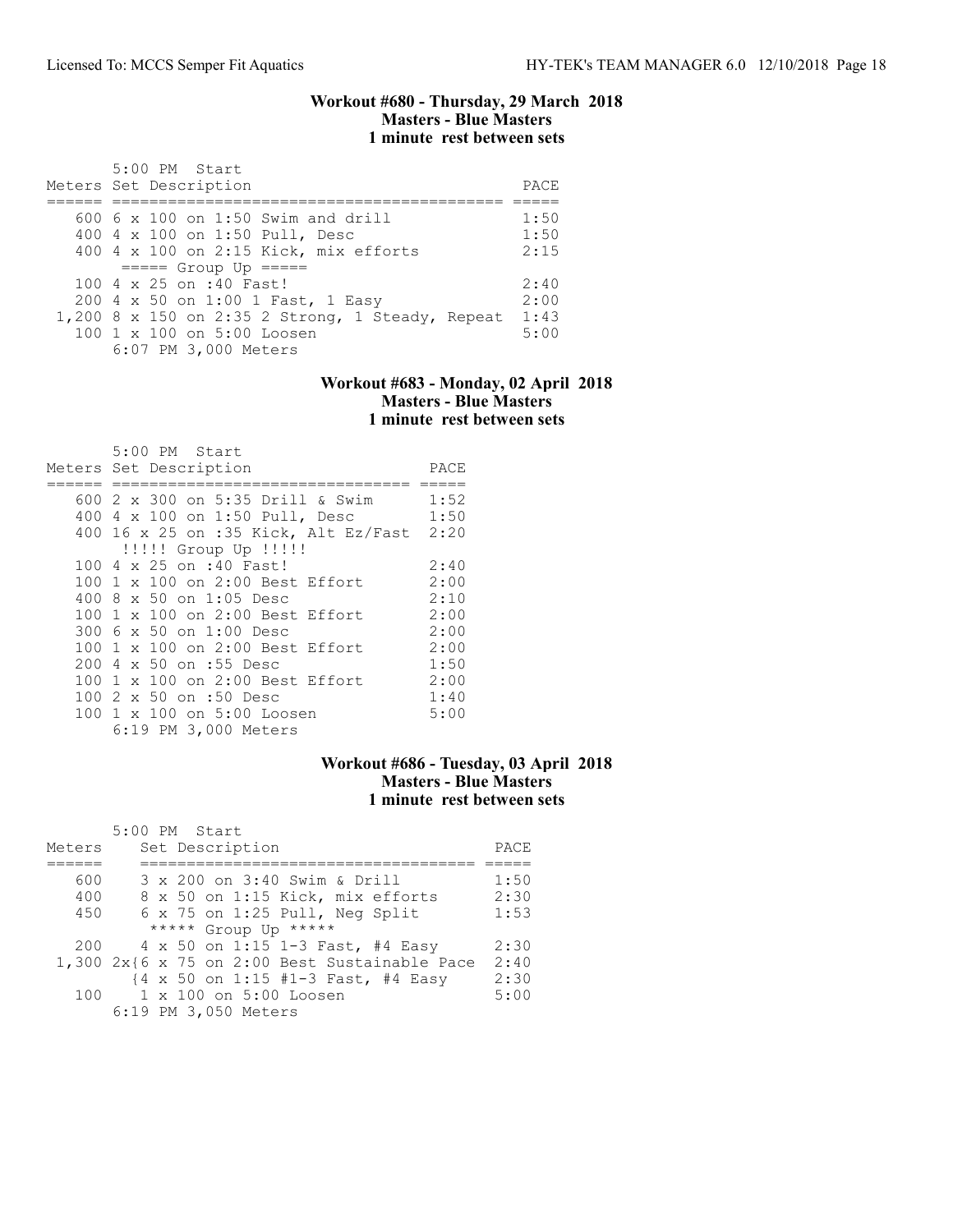### Workout #689 - Wednesday, 04 April 2018 Masters - Blue Masters 1 minute rest between sets

| 5:00 PM Start<br>Meters Set Description | PACE |
|-----------------------------------------|------|
| 600 $4 \times 150$ on 2:45 Drill & Swim | 1:50 |
| 400 8 x 50 on 1:00 Pull, Desc           | 2:00 |
|                                         |      |
| 450 6 x 75 on 1:45 Kick, last 25 fast   | 2:20 |
| $--- -$ Group Up $---$                  |      |
| $2004 \times 50$ on $1:00$ Desc         | 2:00 |
| 200 2 x 100 on 2:00 Desc, #2 Fast       | 2:00 |
| 900 3 x 300 on 5:30 Desc                | 1:50 |
| 200 2 x 100 on 2:00 Desc, #2 Fast       | 2:00 |
| 600 $2 \times 300$ on $5:15$ Desc       | 1:45 |
| 200 2 x 100 on 2:00 Desc, #2 Fast       | 2:00 |
| 300 1 x 300 on 6:00 Best Effort         | 2:00 |
| 100 1 x 100 on 5:00 Loosen              | 5:00 |
| 6:35 PM 4,150 Meters                    |      |

## Workout #692 - Thursday, 05 April 2018 Masters - Blue Masters 1 minute rest between sets

| $5:00$ PM Start<br>Meters Set Description   | PACE |
|---------------------------------------------|------|
| 600 6 x 100 on 1:50 Swim and Drill          | 1:50 |
| 400 4 x 100 on 2:15 Kick, mix efforts       | 2:15 |
| 500 20 x 25 on :30 Pull, 3 Faster, 1 Easier | 2:00 |
| $11111$ Group Up $\ \ \ \ $                 |      |
| 100 4 x 25 on :40 Fast!                     | 2:40 |
| 1,200 6 x 200 on 3:30 Desc 1-3/4-6          | 1:45 |
| 50 1 x 50 on 1:30 Loosen                    | 3:00 |
| 200 1 x 200 on 4:00 Best of the day         | 2:00 |
| 100 1 x 100 on 5:00 Loosen                  | 5:00 |
| 6:12 PM 3,150 Meters                        |      |

## Workout #695 - Monday, 09 April 2018 Masters - Blue Masters 1 minute rest between sets

| 5:00 PM Start<br>Meters Set Description     | PACE |
|---------------------------------------------|------|
|                                             |      |
| $600-3 \times 200$ on $3:45$ Swim and drill | 1:52 |
| 400 $4 \times 100$ on 2:20 Kick as desired  | 2:20 |
| 500 10 x 50 on 1:00 Pull, mix efforts       | 2:00 |
| $--- $ Group Up $---$                       |      |
| 600 6 $\times$ 100 on 1:50 Desc             | 1:50 |
| 450 6 x 75 on 1:30 Alt One Max, One Steady  | 2:00 |
| 300 6 x 50 on 1:10 Alt 2 Max, 1 Steady      | 2:20 |
| 150 6 x 25 on :50 All Max                   | 3:20 |
| 100 1 x 100 on 5:00 Loosen                  | 5:00 |
| 6:16 PM 3,100 Meters                        |      |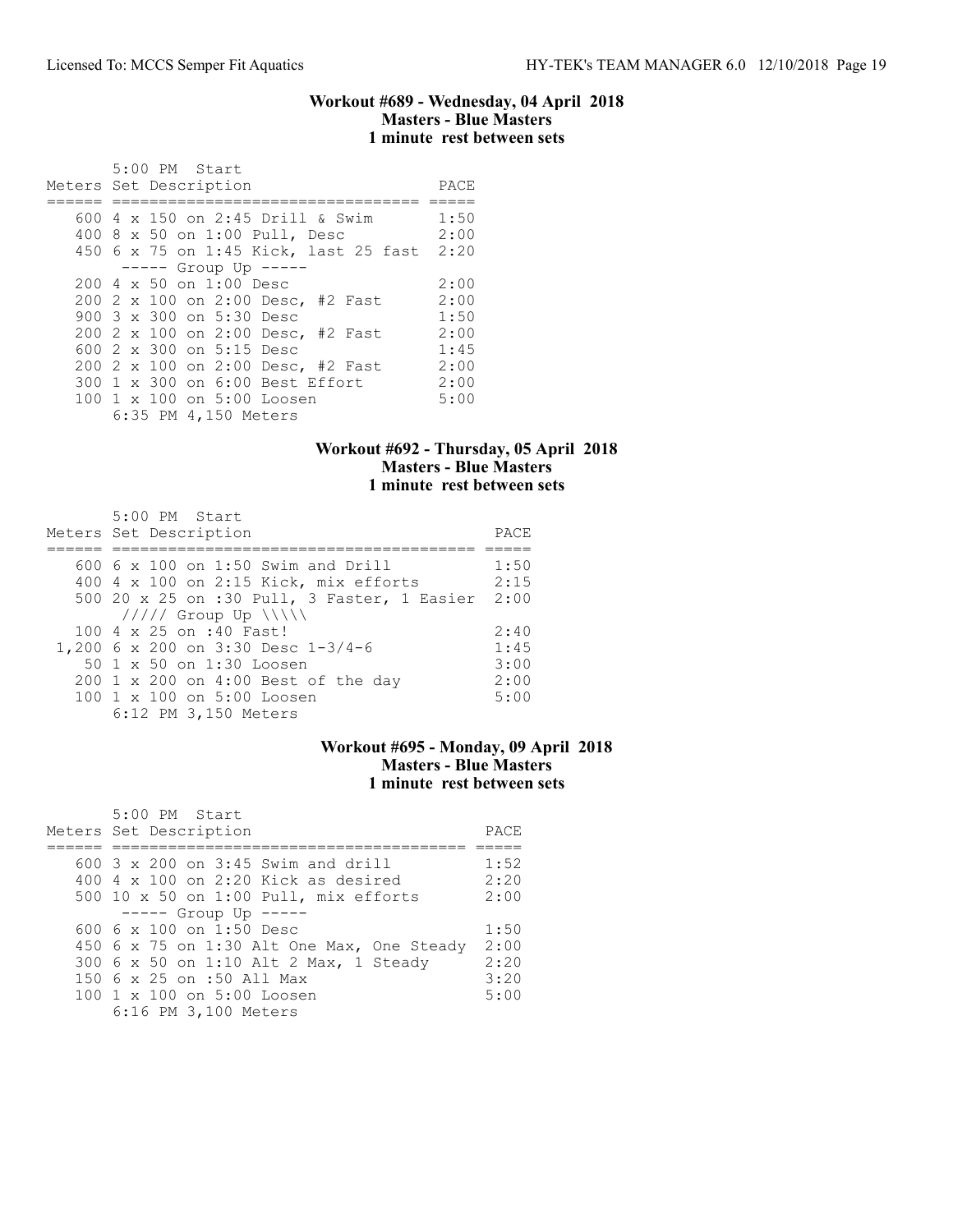#### Workout #698 - Tuesday, 10 April 2018 Masters - Blue Masters 1 minute rest between sets

| 5:00 PM Start<br>Meters Set Description                                                                                                                                                                                        | PACE                                 |
|--------------------------------------------------------------------------------------------------------------------------------------------------------------------------------------------------------------------------------|--------------------------------------|
| 600 $2 \times 300$ on 5:45 Drill & Swim<br>400 4 x 100 on 1:50 Pull, Desc<br>450 6 x 75 on 1:40 Kick, last 25 fast                                                                                                             | 1:55<br>1:50<br>2:13                 |
| $--- -$ Group Up $---$<br>100 4 x 25 on :40 Fast!<br>1,000 10 x 100 on 1:50 Desc 1-5/6-10<br>100 1 x 100 on 2:10 Easy<br>400 4 x 100 on 2:30 Hold best speed from 1st 10<br>100 1 x 100 on 5:00 Loosen<br>6:17 PM 3,150 Meters | 2:40<br>1:50<br>2:10<br>2:30<br>5:00 |

#### Workout #701 - Wednesday, 11 April 2018 Masters - Blue Masters 1 minute rest between sets

| 5:00 PM Start                                   |      |
|-------------------------------------------------|------|
| Meters Set Description                          | PACE |
|                                                 |      |
| 600 $6 \times 100$ on 1:50 Desc, Include Drills | 1:50 |
| 450 6 x 75 on 1:25 Pull, Desc                   | 1:53 |
| 400 4 x 100 on 2:20 Kick, last 50 FAST!         | 2:20 |
| $11111$ Group Up $\{\{\}\}\$                    |      |
| 100 2 x 50 on 1:15 Both Fast                    | 2:30 |
| 500 1 x 500 on 9:00 Alt Speed, EZ/Fast @ 100    | 1:48 |
| 600 4 x 150 on 2:30 Desc                        | 1:40 |
| 600 3 x 200 on 3:30 Desc                        | 1:45 |
| 500 2 x 250 on 4:30 Desc                        | 1:48 |
| 300 1 x 300 on 6:00 Neg Split                   | 2:00 |
| 100 1 x 100 on 5:00 Loosen                      | 5:00 |
| 6:32 PM 4,150 Meters                            |      |

### Workout #704 - Thursday, 12 April 2018 Masters - Blue Masters 1 minute rest between sets

| 5:00 PM Start                               |      |
|---------------------------------------------|------|
| Meters Set Description                      | PACE |
|                                             |      |
| $600$ 4 x 150 on 2:50 Swim and drill        | 1:53 |
| 500 10 x 50 on 1:15 Kick, evens faster 2:30 |      |
| 400 4 x 100 on 1:50 Pull, desc              | 1:50 |
| $== == $ Group Up $== == $                  |      |
| 100 4 x 25 on :40 Fast!                     | 2:40 |
| 300 2 x 150 on 2:25 Desc                    | 1:37 |
| 300 2 x 150 on 2:30 Desc                    | 1:40 |
| 300 2 x 150 on 2:35 Desc                    | 1:43 |
| 300 2 x 150 on 2:40 Desc                    | 1:47 |
| 300 2 x 150 on 2:45 Desc                    | 1:50 |
| 100 1 x 100 on 5:00 Loosen                  | 5:00 |
| 6:18 PM 3,200 Meters                        |      |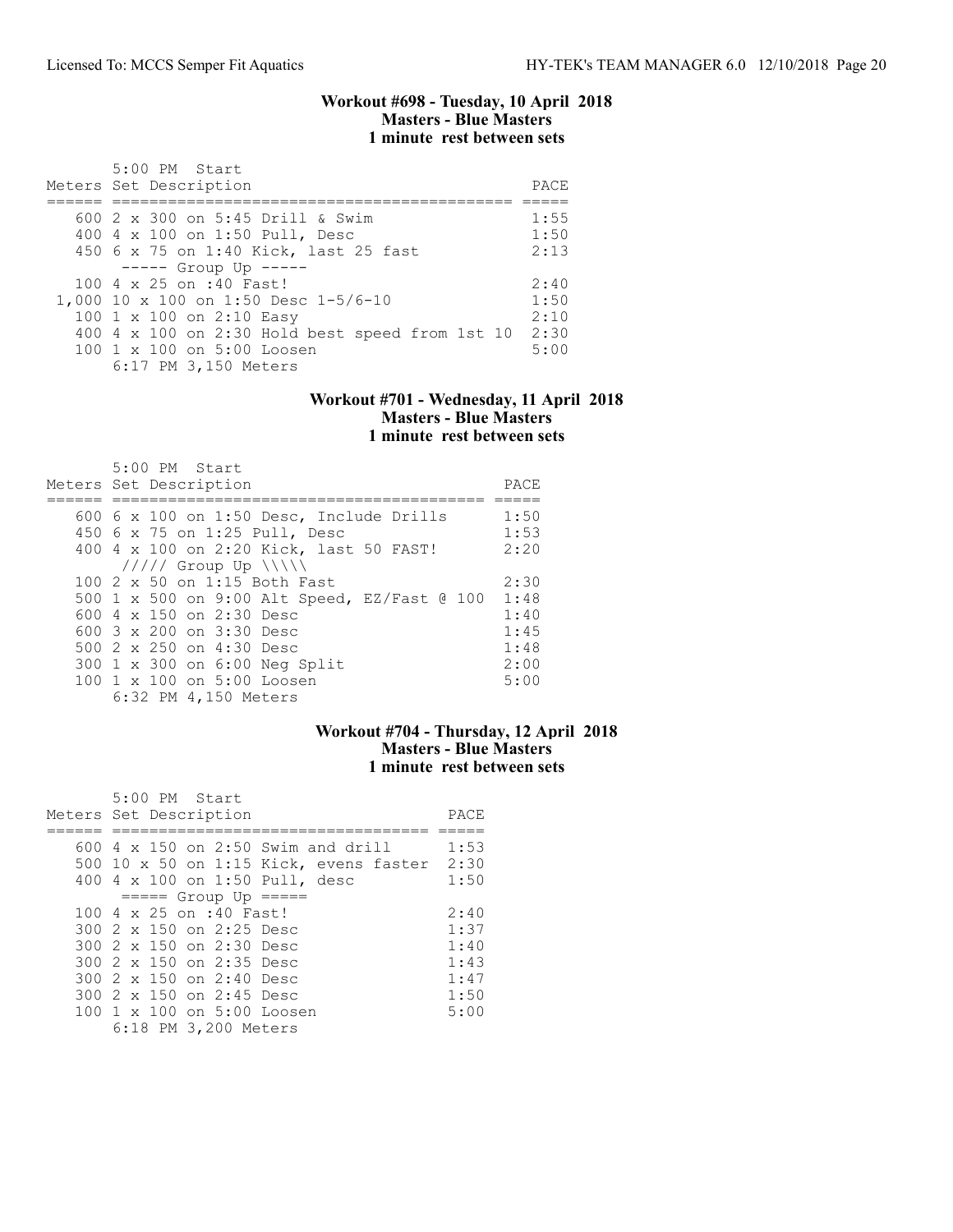### Workout #715 - Monday, 16 April 2018 Masters - Blue Masters 1 minute rest between sets

| Meters | $5:00$ PM Start<br>Set Description                                     | PACE |
|--------|------------------------------------------------------------------------|------|
|        |                                                                        |      |
| 600    | 6 x 100 on 1:50 Swim & Drill                                           | 1:50 |
| 450    | 6 x 75 on 1:40 Kick, mix efforts                                       | 2:13 |
| 400    | 4 x 100 on 1:50 Pull, Desc                                             | 1:50 |
|        | ***** Group Up *****                                                   |      |
| 100    | 4 x 25 on :40 Fast!                                                    | 2:40 |
|        | 1,600 2x{8 x 50 on 1:00 Alt 1 Fast, 1 Easy                             | 2:00 |
|        | {4 x 75 on 2:00 As fast as possible                                    | 2:40 |
|        | $\{1 \times 100 \text{ on } 2:00 \text{ Loosen}, \text{Start early}\}$ | 2:00 |
|        | 6:12 PM 3,150 Meters                                                   |      |

### Workout #718 - Tuesday, 17 April 2018 Masters - Blue Masters 1 minute rest between sets

| 5:00 PM Start<br>Meters Set Description  | PACE  |
|------------------------------------------|-------|
| 600 4 x 150 on 2:50 Swim & Drill Mix     | 1:53  |
| 400 8 x 50 on 1:00 Pull, Desc            | 2:00  |
| 400 4 x 100 on 2:15 Kick, last 25 fast   | 2:15  |
| $--- $ Group Up $---$                    |       |
| $100.4 \times 25$ on :40 Fast!           | 2:40  |
| 1,200 6 x 200 on 3:30 Desc 1-3/4-6       | 1:4.5 |
| 200 2 x 100 on 1:45 #1 moderate, #2 fast | 1:45  |
| 100 1 x 100 on 5:00 Loosen               | 5:00  |
| 6:08 PM 3,000 Meters                     |       |

## Workout #721 - Wednesday, 18 April 2018 Masters - Blue Masters 1 minute rest between sets

| 5:00 PM Start                             |                                        |      |
|-------------------------------------------|----------------------------------------|------|
| Meters Set Description                    |                                        | PACE |
|                                           |                                        |      |
|                                           | 600 3 x 200 on 3:40 Swim/Drill Mix     | 1:50 |
|                                           | 400 8 x 50 on 1:20 Kick, Desc          | 2:40 |
|                                           | 600 6 x 100 on 1:50 Pull, Alt Easy/Mod | 1:50 |
|                                           | $== == $ Group Up $== == $             |      |
| $200 \text{ } 4 \times 50$ on $1:00$ Desc |                                        | 2:00 |
|                                           | 400 1 x 400 on 6:50 Neg Split          | 1:42 |
| 600 6 $\times$ 100 on 1:45 Desc           |                                        | 1:45 |
| 300 6 x 50 on :55 Desc                    |                                        | 1:50 |
| 600 6 x 100 on 1:50 Desc                  |                                        | 1:50 |
|                                           | 400 1 x 400 on 7:00 Neg Split          | 1:45 |
|                                           | 100 1 x 100 on 5:00 Loosen             | 5:00 |
| 6:33 PM 4,200 Meters                      |                                        |      |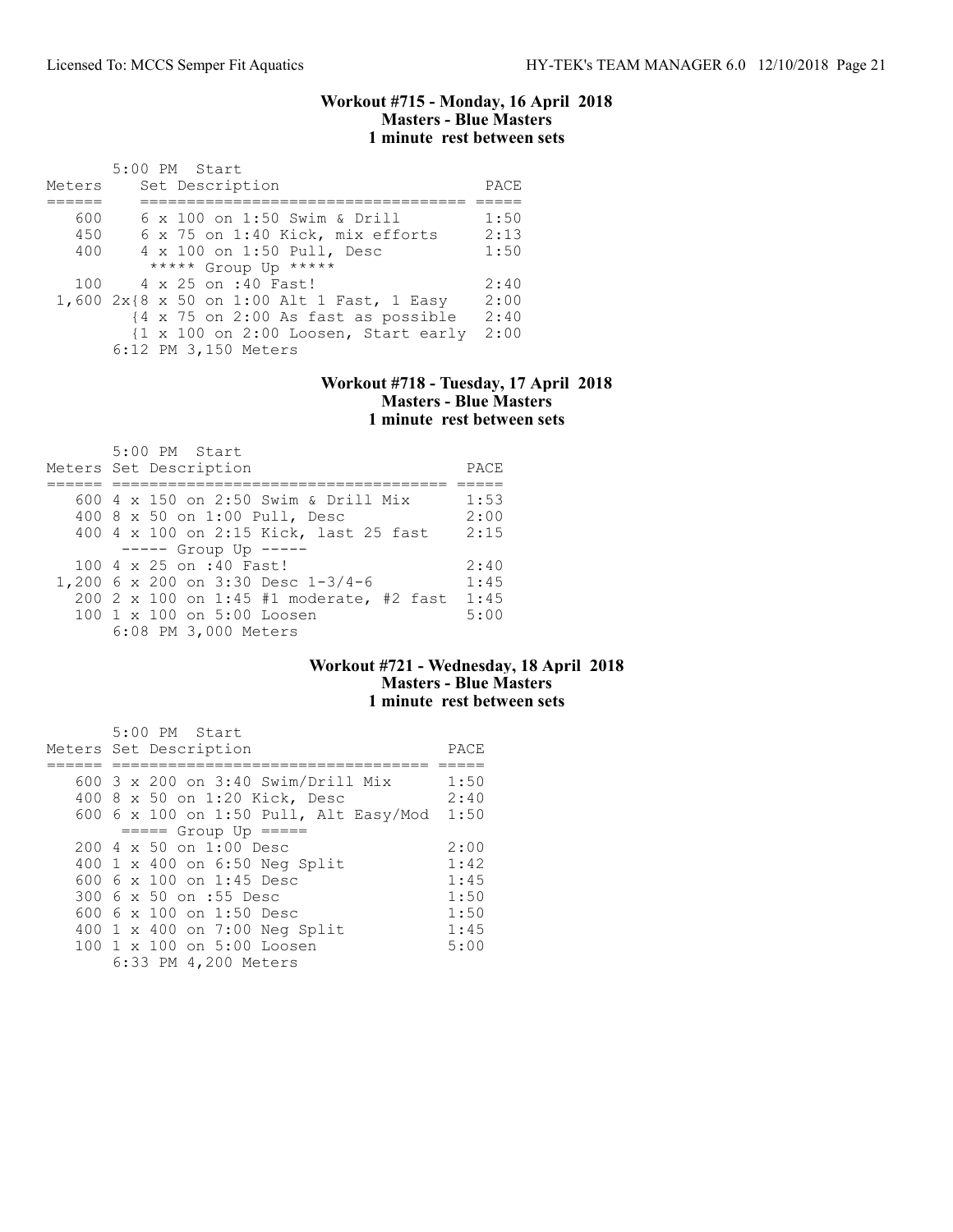### Workout #724 - Thursday, 19 April 2018 Masters - Blue Masters 1 minute rest between sets

| $5:00$ PM Start                             |      |
|---------------------------------------------|------|
| Meters Set Description                      | PACE |
|                                             |      |
| 600 $2 \times 300$ on $5:45$ Drill and Swim | 1:55 |
| 400 4 x 100 on 2:15 Kick, mix efforts 2:15  |      |
| $450$ 6 x 75 on 1:25 Pull, neg split each   | 1:53 |
| $( ) )$ ) ) Group Up $( ( )$                |      |
| 100 2 x 50 on :55 Desc                      | 1:50 |
| 300 3 x 100 on 1:50 Desc                    | 1:50 |
| 100 2 x 50 on 1:00 Desc                     | 2:00 |
| 300 3 x 100 on 1:45 Desc                    | 1:45 |
| 100 2 x 50 on 1:05 Desc                     | 2:10 |
| 300 3 x 100 on 1:40 Desc                    | 1:40 |
| 100 2 x 50 on 1:10 Desc                     | 2:20 |
| 300 3 x 100 on 1:35 Desc                    | 1:35 |
| 100 1 x 100 on 5:00 Loosen                  | 5:00 |
| 6:18 PM 3,150 Meters                        |      |

### Workout #727 - Monday, 23 April 2018 Masters - Blue Masters 1 minute rest between sets

| 5:00 PM Start                                           |      |
|---------------------------------------------------------|------|
| Meters Set Description                                  | PACE |
|                                                         |      |
| 500 1 x 500 on 9:00 Mix swim & Drill                    | 1:48 |
| 500 1 x 500 on 9:00 Pull, mix speeds                    | 1:48 |
| 400 4 x 100 on 2:20 Kick, mix in a fast 25 on each 2:20 |      |
| ***** Group Up ******                                   |      |
| 100 4 x 25 on :50 Speedy!                               | 3:20 |
| 400 8 x 50 on 1:05 Desc 1-4, 5-8                        | 2:10 |
| 200 1 x 200 on 4:00 Loosen, Get Ready                   | 2:00 |
| $6006 \times 100$ on $3:00$ Test Yourself!!             | 3:00 |
| 300 1 x 300 on 6:00 Cool down                           | 2:00 |
| 6:16 PM 3,000 Meters                                    |      |

## Workout #730 - Tuesday, 24 April 2018 Masters - Blue Masters 1 minute rest between sets

| Meters | 5:00 PM Start<br>Set Description                                      | PACE |
|--------|-----------------------------------------------------------------------|------|
|        |                                                                       |      |
| 600    | $2 \times 300$ on $5:45$ Swim and drill                               | 1:55 |
| 400    | 8 x 50 on 1:10 Kick, mix speeds                                       | 2:20 |
| 400    | 4 x 100 on 1:50 Pull, Desc                                            | 1:50 |
|        | $--- $ Group Up $---$                                                 |      |
|        | 100 4 x 25 on :40 Fast!                                               | 2:40 |
|        | 1,600 4x{2 x 150 on 2:30 Desc 1-2                                     | 1:40 |
|        | $\{2 \times 50 \text{ on } 1:05 \text{ Ascend } 1-2$ , #1 Fast, #2 EZ | 2:10 |
|        | 100 1 x 100 on 5:00 Cool down                                         | 5:00 |
|        | 6:12 PM 3,200 Meters                                                  |      |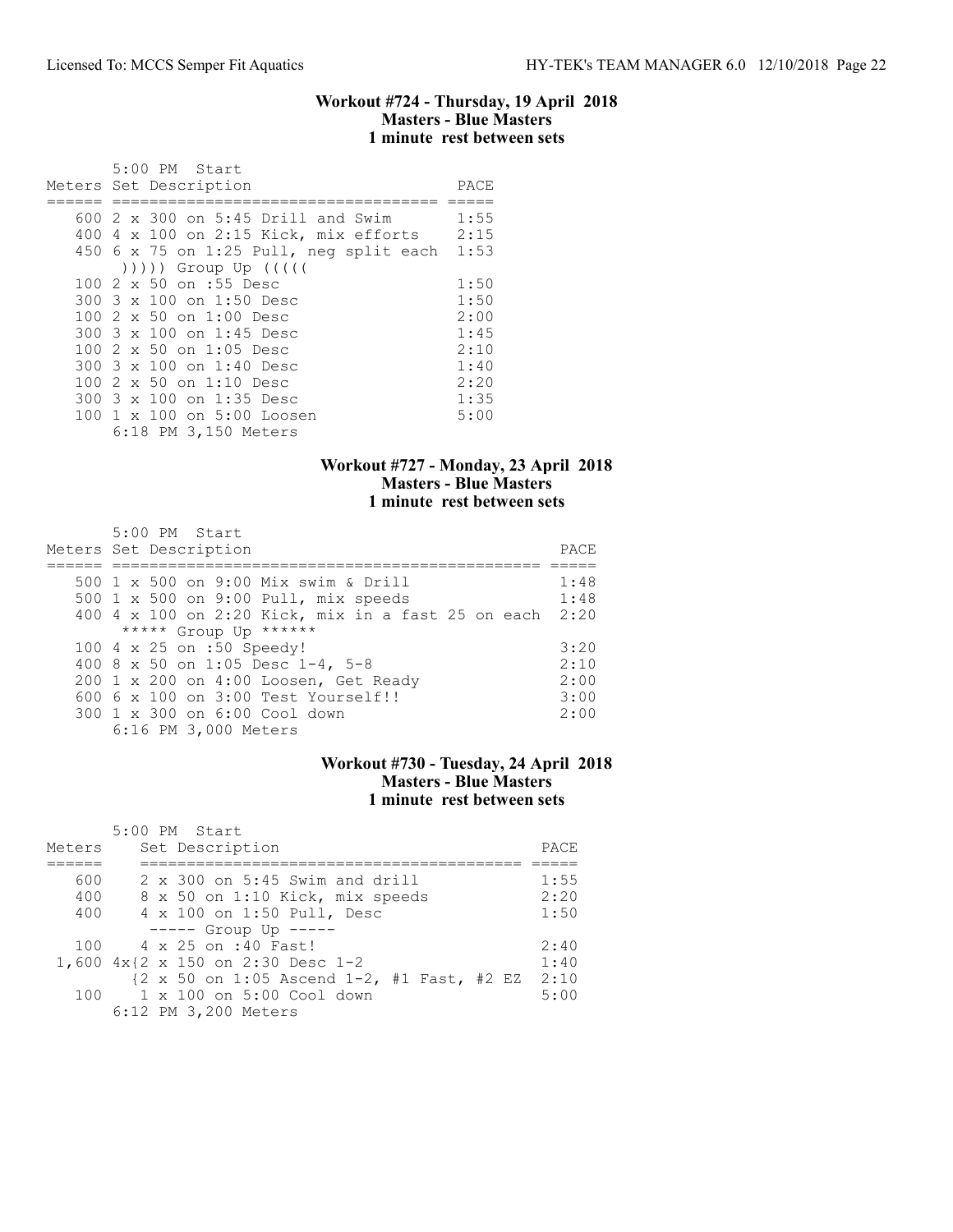### Workout #733 - Wednesday, 25 April 2018 Masters - Blue Masters 1 minute rest between sets

| 5:00 PM Start<br>Meters Set Description          | PACE |
|--------------------------------------------------|------|
| 600 $3 \times 200$ on $3:40$ Swim and drill mix  | 1:50 |
|                                                  |      |
| 450 6 x 75 on 1:25 Pull, Desc                    | 1:53 |
| 400 8 x 50 on 1:10 Kick, Evens Fast              | 2:20 |
| $\#$ #### Group Up #####                         |      |
| 1,000 2 x 500 on 8:30 Alt 100 Strong, 100 Cruise | 1:42 |
| 500 5 x 100 on 1:45 Last 50 of each faster       | 1:45 |
| 400 4 x 100 on 1:47 Alt Mod/Fast                 | 1:47 |
| 300 3 x 100 on 1:49 Neg Split                    | 1:49 |
| 200 2 x 100 on 1:51 Alt Mod/Fast                 | 1:51 |
| 100 1 x 100 on 3:00 Last one, fast one           | 3:00 |
| 100 1 x 100 on 5:00 Loosen                       | 5:00 |
| 6:31 PM 4,050 Meters                             |      |

## Workout #736 - Thursday, 26 April 2018 Masters - Blue Masters 1 minute rest between sets

| 5:00 PM Start                                 |      |
|-----------------------------------------------|------|
| Meters Set Description                        | PACE |
|                                               |      |
| $600\,$ 6 x 100 on 1:55 Swim and drill        | 1:55 |
| 400 4 x 100 on 2:20 Kick, Desc                | 2:20 |
| 450 6 x 75 on 1:25 Pull, Neg Split Each       | 1:53 |
| ***** Group Up *****                          |      |
| 100 4 x 25 on :40 Fast!                       | 2:40 |
| 600 4 x 150 on 3:00 Desc                      | 2:00 |
| 600 $4 \times 150$ on 2:45 Desc               | 1:50 |
| 300 2 x 150 on 3:15 1 Easy, 1 Best of the day | 2:10 |
| 100 1 x 100 on 5:00 Loosen                    | 5:00 |
| 6:16 PM 3,150 Meters                          |      |

## Workout #739 - Monday, 30 April 2018 Masters - Blue Masters 1 minute rest between sets

|        | 5:00 PM Start                                             |      |
|--------|-----------------------------------------------------------|------|
| Meters | Set Description                                           | PACE |
|        |                                                           |      |
| 600    | 4 x 150 on 2:50 Swim and drill                            | 1:53 |
| 400    | 4 x 100 on 2:20 Kick, faster in the middle                | 2:20 |
| 450    | $6 \times 75$ on 1:20 Pull, Strong                        | 1:47 |
|        | $\sim$ $\sim$ $\sim$ Group Up $\sim$ $\sim$ $\sim$ $\sim$ |      |
| 100    | 4 x 25 on :40 Fast!                                       | 2:40 |
|        | 1,600 $4x$ {4 x 75 on 2:00 Best speed possible            | 2:40 |
|        | {1 x 100 on 3:00 Loosen                                   | 3:00 |
|        | 6:21 PM 3,150 Meters                                      |      |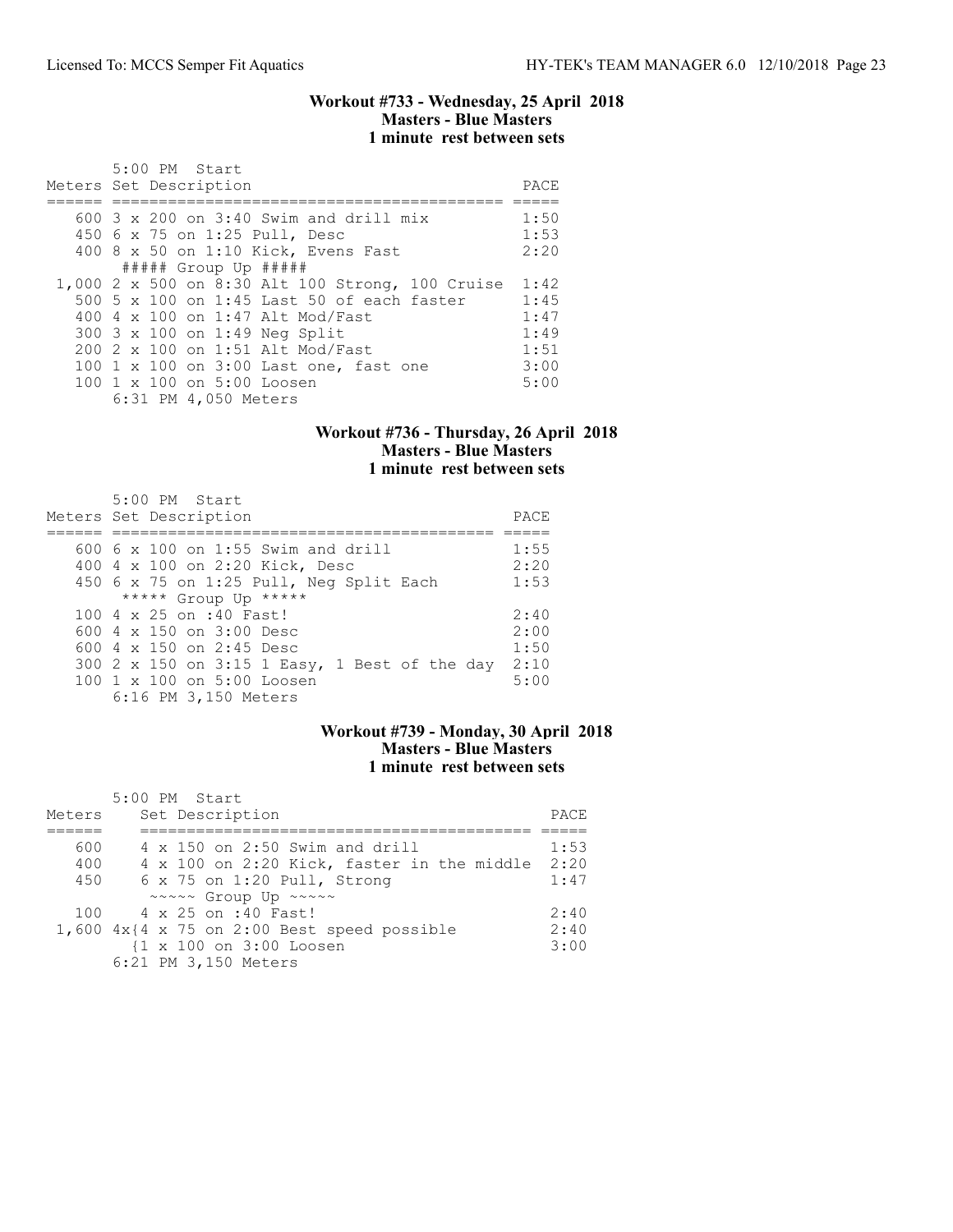### Workout #742 - Tuesday, 01 May 2018 Masters - Blue Masters 1 minute rest between sets

|         | $5:00$ PM Start                                 |      |
|---------|-------------------------------------------------|------|
| Meters  | Set Description                                 | PACE |
|         |                                                 |      |
| 400     | $4 \times 100$ on 1:50 Swim and drill           | 1:50 |
| 600     | 6 x 100 on 1:50 Pull, mix efforts               | 1:50 |
| 450     | 6 x 75 on 1:40 Kick, mix efforts                | 2:13 |
|         | $11111$ Group Up $\N\$                          |      |
| 100     | 4 x 25 on :40 Fast                              | 2:40 |
|         | 1,700 2x{3 x 200 on 3:30 Desc                   | 1:45 |
|         | {4 x 50 on 1:05 Desc, #4 Very Fast              | 2:10 |
|         | $\{1 \times 50 \text{ on } 1:20 \text{ Easy}\}$ | 2:40 |
| $100 -$ | 1 x 100 on 5:00 Loosen                          | 5:00 |
|         | 6:15 PM 3,350 Meters                            |      |

#### Workout #745 - Wednesday, 02 May 2018 Masters - Blue Masters 1 minute rest between sets

| 5:00 PM Start<br>Meters Set Description             | PACE |
|-----------------------------------------------------|------|
| 600 2 x 300 on 5:45 Swim and drill                  | 1:55 |
| 400 $1 \times 400$ on 7:45 Pull as desired          | 1:56 |
| 400 $1 \times 400$ on 10:00 Kick as desired         | 2:30 |
| 88888 Group Up 88888                                |      |
| 200 4 x 50 on 1:00 Desc                             | 2:00 |
| 1,200 3 x 400 on 6:45 Desc and last 100 always fast | 1:41 |
| 800 4 x 200 on 3:35 Desc and Neg Split              | 1:48 |
| 500 5 x 100 on 1:55 Desc to very fast               | 1:55 |
| 100 1 x 100 on 5:00 Loosen                          | 5:00 |
| 6:32 PM 4,200 Meters                                |      |

# Workout #748 - Thursday, 03 May 2018 Masters - Blue Masters 1 minute rest between sets

| 5:00 PM Start<br>Meters Set Description                                                                                                                     | PACE                 |
|-------------------------------------------------------------------------------------------------------------------------------------------------------------|----------------------|
| 600 $3 \times 200$ on $3:40$ Swim & Drill<br>400 4 x 100 on 2:20 Kick, Some fast, some not<br>400 8 x 50 on 1:00 Pull, Evens faster<br>***** Group Up ***** | 1:50<br>2:20<br>2:00 |
| 100 4 x 25 on :40 Fast!<br>1,500 10 x 150 on 2:30 Faster even repeats<br>100 1 x 100 on 5:00 Loosen<br>6:07 PM 3,100 Meters                                 | 2:40<br>1:40<br>5:00 |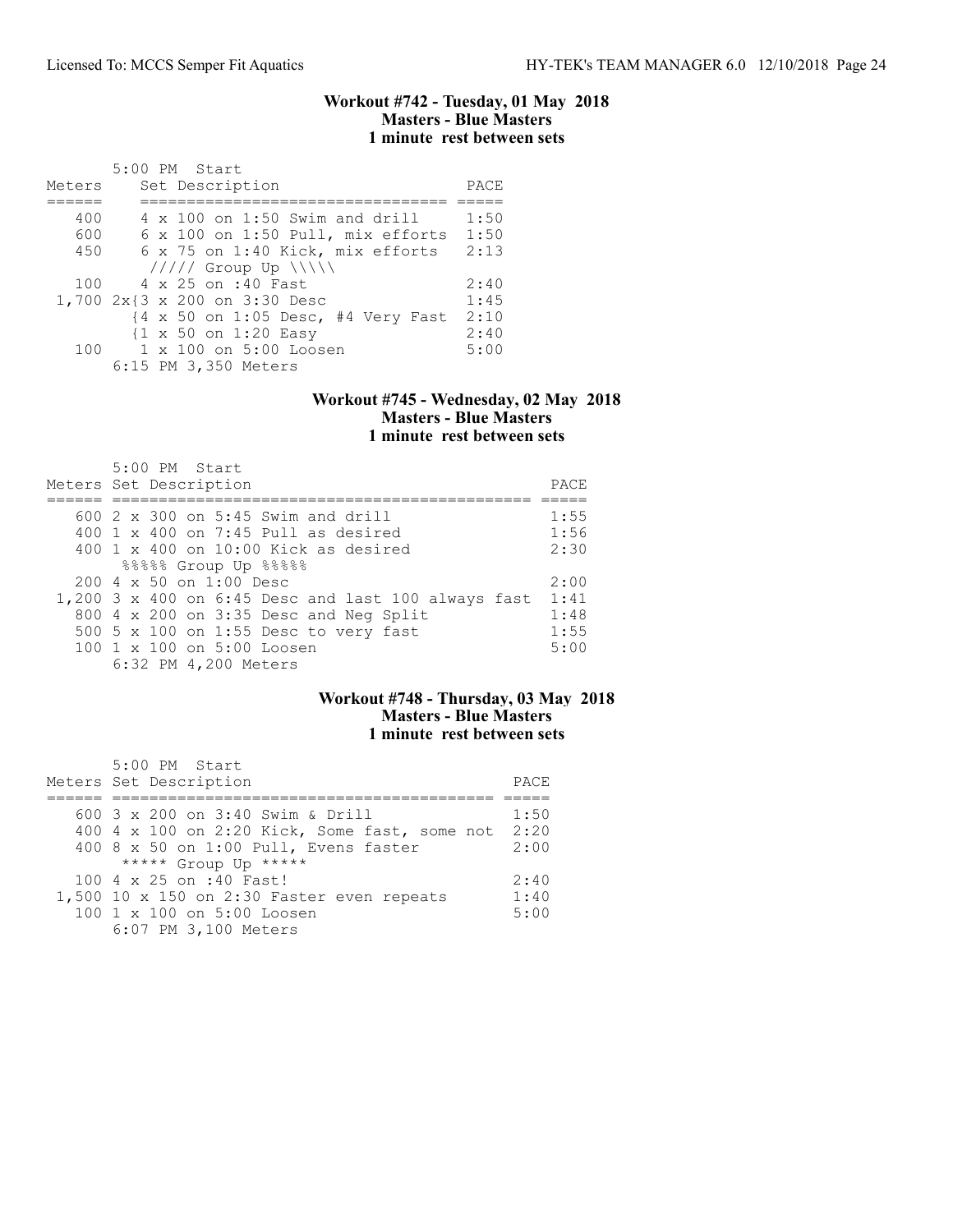### Workout #755 - Monday, 07 May 2018 Masters - Blue Masters 1 minute rest between sets

 5:00 PM Start Meters Set Description PACE ====== ============================ ===== 600 3 x 200 on 3:45 Swim & Drill 1:52 400 8 x 50 on 1:10 Kick, Desc 2:20 400 4 x 100 on 1:50 Pull, Desc 1:50 ===== Group Up ===== 100 4 x 25 on :40 Fast! 2:40 400 8 x 50 on :55 Desc 1:50 400 4 x 100 on 1:55 Desc 1:55 400 8 x 50 on 1:00 Desc 2:00 400 4 x 100 on 2:05 Desc 2:05 6:13 PM 3,100 Meters

### Workout #758 - Tuesday, 08 May 2018 Masters - Blue Masters 1 minute rest between sets

|        | 5:00 PM Start                       |      |
|--------|-------------------------------------|------|
| Meters | Set Description                     | PACE |
|        |                                     |      |
| 600    | 2 x 300 on 5:45 Drill & Swim        | 1:55 |
| 450    | $6 \times 75$ on 1:25 Pull, Desc    | 1:53 |
| 400    | 4 x 100 on 2:10 Kick, Desc          | 2:10 |
|        | $\#$ #### Group Up $\#$ ####        |      |
| 100    | 4 x 25 on :40 Fast!                 | 2:40 |
|        | 1,100 2x{1 x 100 on 2:30 Loosen     | 2:30 |
|        | {6 x 75 on 2:00 Best Speed Possible | 2:40 |
| 100    | 1 x 100 on 2:30 Loosen              | 2:30 |
| 150    | 2 x 75 on 2:00 Two More, FAST!!     | 2:40 |
| 100    | 1 x 100 on 5:00 Loosen              | 5:00 |
|        | 6:21 PM 3,000 Meters                |      |

### Workout #761 - Wednesday, 09 May 2018 Masters - Blue Masters 1 minute rest between sets

|        | 5:00 PM Start                     |      |
|--------|-----------------------------------|------|
| Meters | Set Description                   | PACE |
|        |                                   |      |
| 600    | 4 x 150 on 2:50 Drill & Swim      | 1:53 |
| 400    | 8 x 50 on 1:00 Pull, mix efforts  | 2:00 |
| 450    | 6 x 75 on 2:00 Kick, last 25 fast | 2:40 |
|        | 88888 Group Up 88888              |      |
| 200    | 4 x 50 on 1:00 Desc               | 2:00 |
|        | 2,400 2x{2 x 300 on 5:20 Desc 1-2 | 1:47 |
|        | {6 x 100 on 1:42 Alt Mod/Fast     | 1:42 |
| 100    | 1 x 100 on 5:00 Loosen            | 5:00 |
|        | 6:28 PM 4,150 Meters              |      |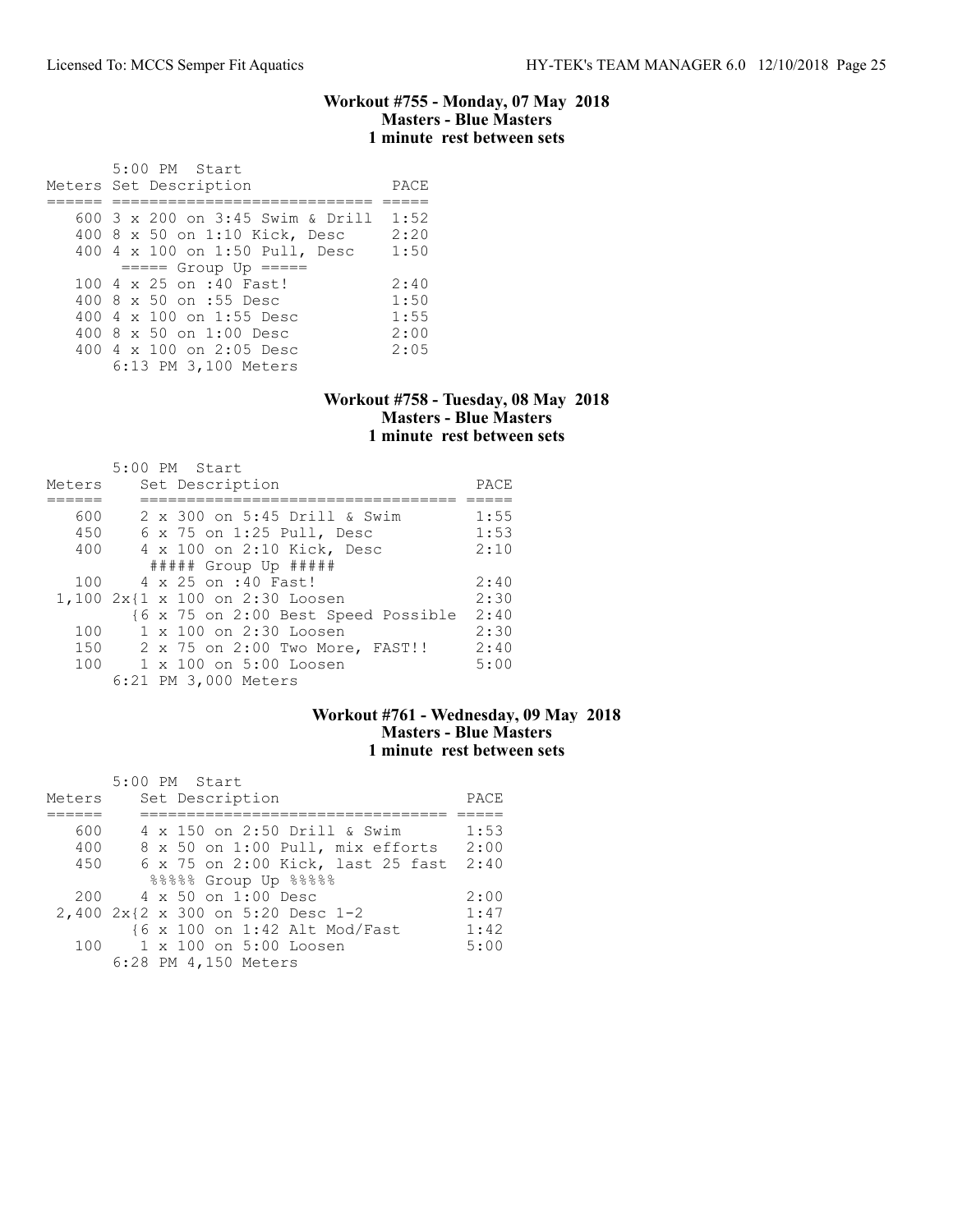#### Workout #764 - Thursday, 10 May 2018 Masters - Blue Masters 1 minute rest between sets

| 5:00 PM Start<br>Meters Set Description          | PACE |
|--------------------------------------------------|------|
|                                                  |      |
| $600.6 \times 100$ on 1:50 Swim and drill        | 1:50 |
| 400 8 x 50 on 1:10 Kick, Desc                    | 2:20 |
| 400 4 x 100 on 1:50 Pull, Desc                   | 1:50 |
| ----- Group Up -----                             |      |
| $200 \text{ } 4 \text{ } \times 50$ on 1:05 Desc | 2:10 |
| 800 4 x 200 on 3:30 Desc                         | 1:45 |
| 400 2 x 200 on 3:20 Desc                         | 1:40 |
| 50 1 x 50 on 1:30 Loosen                         | 3:00 |
| 200 1 x 200 on 3:40 Best of the day              | 1:50 |
| 100 1 x 100 on 5:00 Loosen                       | 5:00 |
| 6:14 PM 3,150 Meters                             |      |

### Workout #767 - Monday, 14 May 2018 Masters - Blue Masters 1 minute rest between sets

|        | 5:00 PM Start                                        |      |
|--------|------------------------------------------------------|------|
| Meters | Set Description                                      | PACE |
|        |                                                      |      |
| 600    | 2 x 300 on 5:45 Swim & Drill                         | 1:55 |
| 400    | 4 x 100 on 2:15 Kick Last 25 Faster                  | 2:15 |
| 450    | 6 x 75 on 1:25 Pull Last 25 Faster                   | 1:53 |
|        | $\sim \sim \sim \sim$ Group Up $\sim \sim \sim \sim$ |      |
| 100    | 4 x 25 on :40 Fast!                                  | 2:40 |
|        | 1,500 2x{10 x 25 on :35 1 Easier, 2 Faster           | 2:20 |
|        | $\{1 \times 50 \text{ on } 1:30 \text{ Easy}\}$      | 3:00 |
|        | {4 x 100 on 1:45 Desc, #4 Go for it!                 | 1:45 |
|        | $\{1 \times 50 \text{ on } 1:30 \text{ Easy}\}$      | 3:00 |
|        | 6:09 PM 3,050 Meters                                 |      |

## Workout #770 - Tuesday, 15 May 2018 Masters - Blue Masters 1 minute rest between sets

| 5:00 PM Start                             |      |
|-------------------------------------------|------|
| Meters Set Description                    | PACE |
|                                           |      |
| $600$ 4 x 150 on 2:45 Swim and drill      | 1:50 |
| 450 6 x 75 on 1:50 Kick, mix efforts 2:27 |      |
| 400 8 x 50 on 1:00 Pull, Desc             | 2:00 |
| $:::::$ Group Up $:::::$                  |      |
| 100 4 x 25 on :40 Fast!                   | 2:40 |
| 800 8 x 100 on 1:50 Desc                  | 1:50 |
| 400 4 x 100 on 1:40 Desc                  | 1:40 |
| 200 2 x 100 on 2:00 FAST!!!               | 2:00 |
| 100 1 x 100 on 5:00 Loosen                | 5:00 |
| 6:11 PM 3,050 Meters                      |      |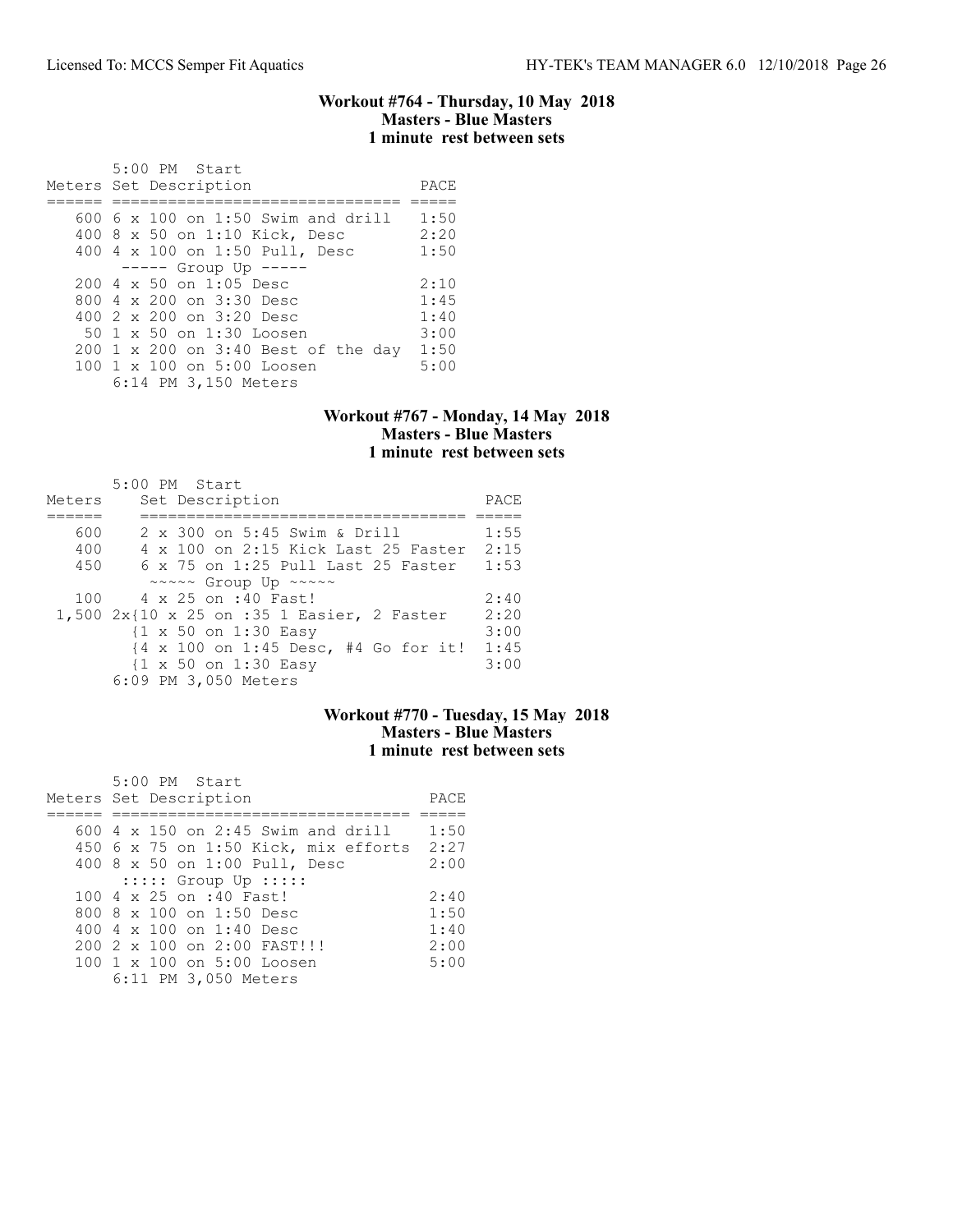#### Workout #773 - Wednesday, 16 May 2018 Masters - Blue Masters 1 minute rest between sets

| 5:00 PM Start                             |      |
|-------------------------------------------|------|
| Meters Set Description                    | PACE |
|                                           |      |
| 600 6 $\times$ 100 on 1:50 Drill and swim | 1:50 |
| 400 4 x 100 on 1:50 Pull, Desc            | 1:50 |
| 400 8 x 50 on 1:15 Kick, neg split!       | 2:30 |
| <<<<<< Group Up >>>>>                     |      |
| 200 4 x 50 on :55 Desc                    | 1:50 |
| 500 1 x 500 on 8:40 Neg Split             | 1:44 |
| 300 2 x 150 on 2:30 Desc                  | 1:40 |
| 500 1 x 500 on 8:30 Neg Split             | 1:42 |
| 300 2 x 150 on 2:40 Desc                  | 1:47 |
| 500 1 x 500 on 8:20 Neg Split             | 1:40 |
| 300 2 x 150 on 2:50 Desc                  | 1:53 |
| 6:26 PM 4,000 Meters                      |      |

## Workout #776 - Thursday, 17 May 2018 Masters - Blue Masters 1 minute rest between sets

| 5:00 PM Start                                    |      |
|--------------------------------------------------|------|
| Meters Set Description                           | PACE |
|                                                  |      |
| 600 3 x 200 on 3:30 Swim and drill               | 1:45 |
| 400 4 x 100 on 2:15 Kick, mix efforts            | 2:15 |
| 400 4 x 100 on 1:50 Pull, mix efforts 1:50       |      |
| $\{\{\{\{\}\}\}\}$ Group Up $\{\{\{\{\{\}\}\}\}$ |      |
| 100 4 x 25 on :40 Fast!                          | 2:40 |
| 300 2 x 150 on 2:25 Desc                         | 1:37 |
| 300 2 x 150 on 2:35 Desc                         | 1:43 |
| 300 2 x 150 on 2:45 Desc                         | 1:50 |
| 300 2 x 150 on 2:35 Desc                         | 1:43 |
| 300 2 x 150 on 2:25 Desc                         | 1:37 |
| 100 1 x 100 on 5:00 Loosen                       | 5:00 |
| 6:13 PM 3,100 Meters                             |      |

# Workout #784 - Monday, 21 May 2018 Masters - Blue Masters 1 minute rest between sets

| 5:00 PM Start                          |      |
|----------------------------------------|------|
| Meters Set Description                 | PACE |
|                                        |      |
| 600 3 x 200 on 3:40 Swim & Drill       | 1:50 |
| $400$ 8 x 50 on 1:15 Kick, mix efforts | 2:30 |
| 400 4 x 100 on 1:50 Pull, Desc         | 1:50 |
| ----- Group Up -----                   |      |
| 100 4 x 25 on :40 Fast                 | 2:40 |
| 400 8 x 50 on 1:00 Desc, #4 & #8 Max   | 2:00 |
| 50 2 x 25 on :45 Fast                  | 3:00 |
| 450 6 x 75 on 1:25 Desc, #3 & #6 Max   | 1:53 |
| 50 2 x 25 on :45 Fast                  | 3:00 |
| 400 4 x 100 on 1:50 Alt 1 Mod / 1 Fast | 1:50 |
| 50 2 x 25 on :45 Fast                  | 3:00 |
| 100 1 x 100 on 5:00 Loosen             | 5:00 |
| 6:18 PM 3,000 Meters                   |      |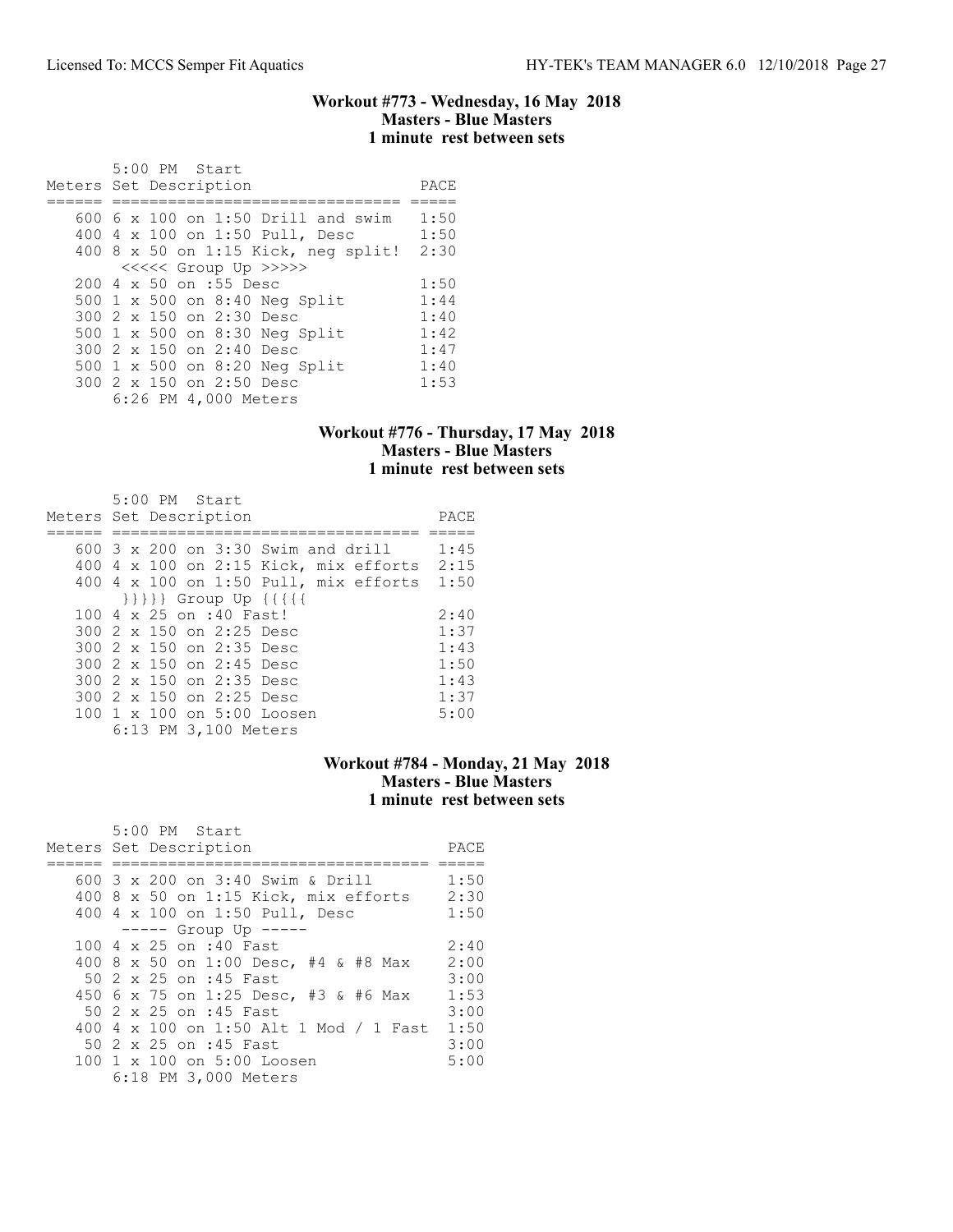### Workout #787 - Tuesday, 22 May 2018 Masters - Blue Masters 1 minute rest between sets

| $5:00$ PM Start<br>Meters Set Description                         | PACE         |
|-------------------------------------------------------------------|--------------|
| 600 2 x 300 on 5:45 Swim & Drill<br>400 8 x 50 on 1:00 Pull, Desc | 1:55<br>2:00 |
| 450 6 x 75 on 1:40 Kick, last 25 fast<br>***** Group Up *****     | 2:13         |
| 100 4 x 25 on :40 Fast                                            | 2:40         |
| 800 $4 \times 200$ on $3:30$ Desc                                 | 1:45         |
| 800 $4 \times 200$ on $3:40$ Desc                                 | 1:50         |
| $100 \t1 x 100$ on $5:00$ Loosen<br>6:13 PM 3,250 Meters          | 5:00         |

### Workout #790 - Wednesday, 23 May 2018 Masters - Blue Masters 1 minute rest between sets

| 5:00 PM Start                               |      |
|---------------------------------------------|------|
| Meters Set Description                      | PACE |
|                                             |      |
| 600 4 x 150 on 2:45 Swim & Drill            | 1:50 |
| 400 4 x 100 on 2:15 Kick, mix efforts       | 2:15 |
| 450 6 x 75 on 1:25 Pull, Desc               | 1:53 |
| $== == $ Group Up $== == $                  |      |
| 100 4 x 25 on :40 Fast                      | 2:40 |
| 1,200 3 x 400 on 6:30 Desc, Last 100 Faster | 1:38 |
| $1002 \times 50$ on $1:10$ Desc             | 2:20 |
| 800 2 x 400 on 6:30 Desc, last 100 Faster   | 1:38 |
| $1002 \times 50$ on $1:10$ Desc             | 2:20 |
| 400 1 x 400 on 6:30 Neg Split               | 1:38 |
| 100 1 x 100 on 5:00 Loosen                  | 5:00 |
| 6:32 PM 4,250 Meters                        |      |

### Workout #793 - Thursday, 24 May 2018 Masters - Blue Masters 1 minute rest between sets

|        | 5:00 PM Start                  |      |
|--------|--------------------------------|------|
| Meters | Set Description                | PACE |
|        |                                |      |
| 600    | 6 x 100 on 1:50 Swim & Drill   | 1:50 |
| 400    | 8 x 50 on 1:15 Kick, Desc      | 2:30 |
| 400    | 4 x 100 on 1:50 Pull, Desc     | 1:50 |
|        | ----- Group Up -----           |      |
| 200    | 4 x 50 on 1:05 desc            | 2:10 |
|        | 1,300 2x{1 x 50 on 1:30 Loosen | 3:00 |
|        | {3 x 100 on 1:50 Desc          | 1:50 |
|        | {2 x 100 on 1:40 Desc          | 1:40 |
|        | {1 x 100 on 2:00 Best Effort   | 2:00 |
| 100    | 1 x 100 on 5:00 Loosen         | 5:00 |
|        | 6:09 PM 3,000 Meters           |      |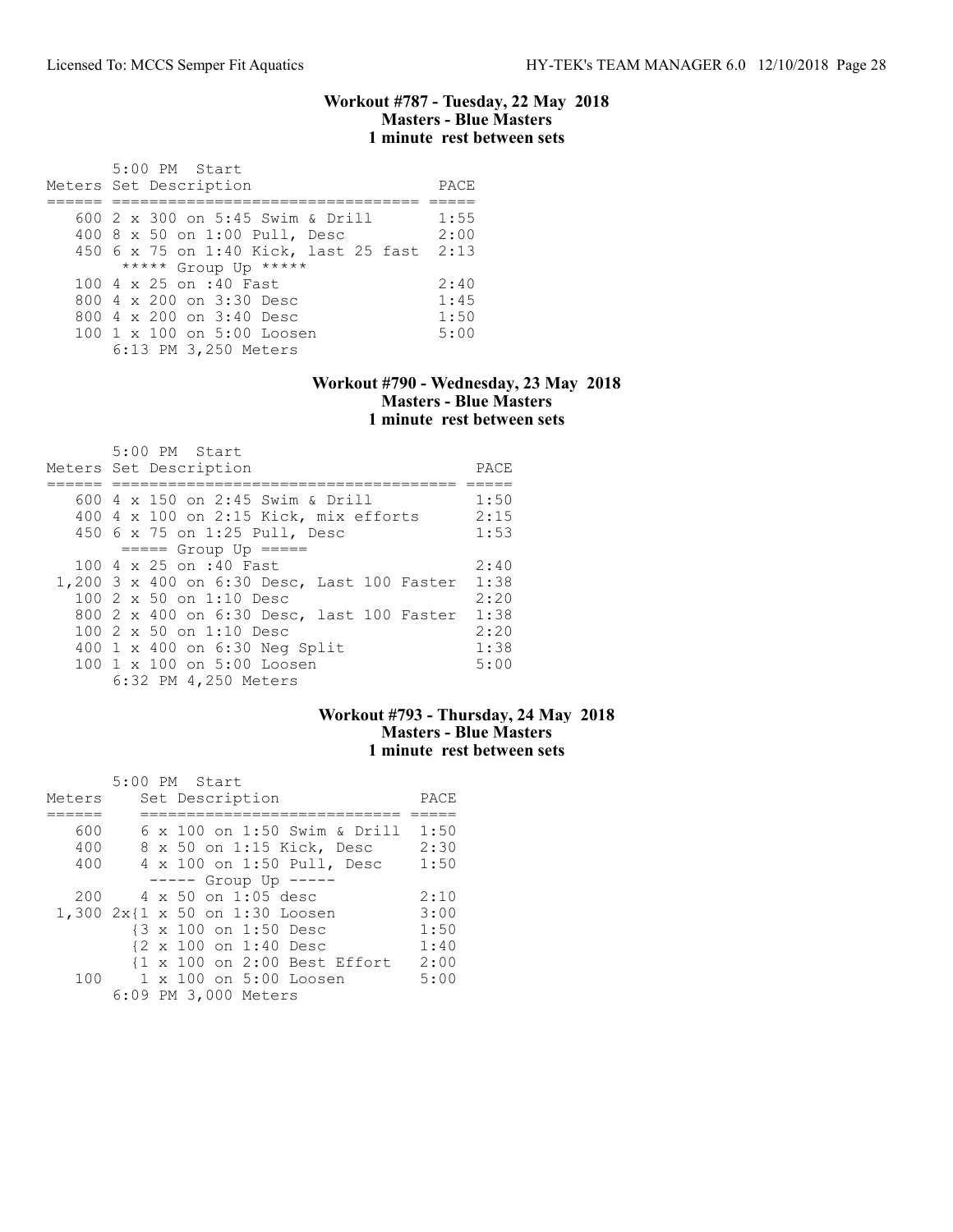### Workout #796 - Monday, 28 May 2018 Masters - Blue Masters 1 minute rest between sets

| 5:00 PM Start<br>Meters Set Description                 | PACE. |
|---------------------------------------------------------|-------|
| 500 1 x 500 on 9:00 Mix swim & Drill                    | 1:48  |
| 500 1 x 500 on 9:00 Pull, mix speeds                    | 1:48  |
| 400 4 x 100 on 2:20 Kick, mix in a fast 25 on each 2:20 |       |
| ***** Group Up ******                                   |       |
| 100 4 x 25 on :50 Speedy!                               | 3:20  |
| 400 8 x 50 on 1:05 Desc 1-4, 5-8                        | 2:10  |
| 200 1 x 200 on 4:00 Loosen, Get Ready                   | 2:00  |
| $6006 \times 100$ on $3:00$ Test Yourself!!             | 3:00  |
| 300 1 x 300 on 6:00 Cool down                           | 2:00  |
| 6:16 PM 3,000 Meters                                    |       |

#### Workout #799 - Tuesday, 29 May 2018 Masters - Blue Masters 1 minute rest between sets

| Meters | $5:00$ PM Start<br>Set Description | PACE |
|--------|------------------------------------|------|
|        |                                    |      |
| 600    | 2 x 300 on 5:45 Swim & Drill       | 1:55 |
| 450    | 6 x 75 on 1:40 Kick, Desc          | 2:13 |
| 400    | 8 x 50 on 1:00 Pull, Desc          | 2:00 |
|        | $11111$ Group Up $\N\$             |      |
| 100    | 4 x 25 on :40 Fast                 | 2:40 |
|        | 1,600 2x{4 x 150 on 2:30 Desc      | 1:40 |
|        | {1 x 50 on 1:30 Loosen             | 3:00 |
|        | {1 x 150 on 2:45 Best Effort       | 1:50 |
| 100    | $1 \times 100$ on $5:00$ Loosen    | 5:00 |
|        | 6:12 PM 3,250 Meters               |      |

# Workout #802 - Wednesday, 30 May 2018 Masters - Blue Masters 1 minute rest between sets

| 5:00 PM Start<br>Meters Set Description     | PACE |
|---------------------------------------------|------|
| 600 3 x 200 on 3:45 Swim & Drill            | 1:52 |
| 450 $6 \times 75$ on 1:25 Pull, mix efforts | 1:53 |
| 400 4 x 100 on 2:15 Kick, evens fast 2:15   |      |
| $\#$ #### Group Up $\#$ ####                |      |
| $200 \text{ } 4 \times 50$ on $1:00$ Desc   | 2:00 |
| 500 1 x 500 on 8:30 Neg Split               | 1:42 |
| 600 $2 \times 300$ on $5:30$ Desc           | 1:50 |
| 600 $3 \times 200$ on $3:30$ Desc           | 1:45 |
| 600 $4 \times 150$ on 2:30 Desc             | 1:40 |
| 100 1 x 100 on 5:00 Loosen                  | 5:00 |
| 6:28 PM 4,050 Meters                        |      |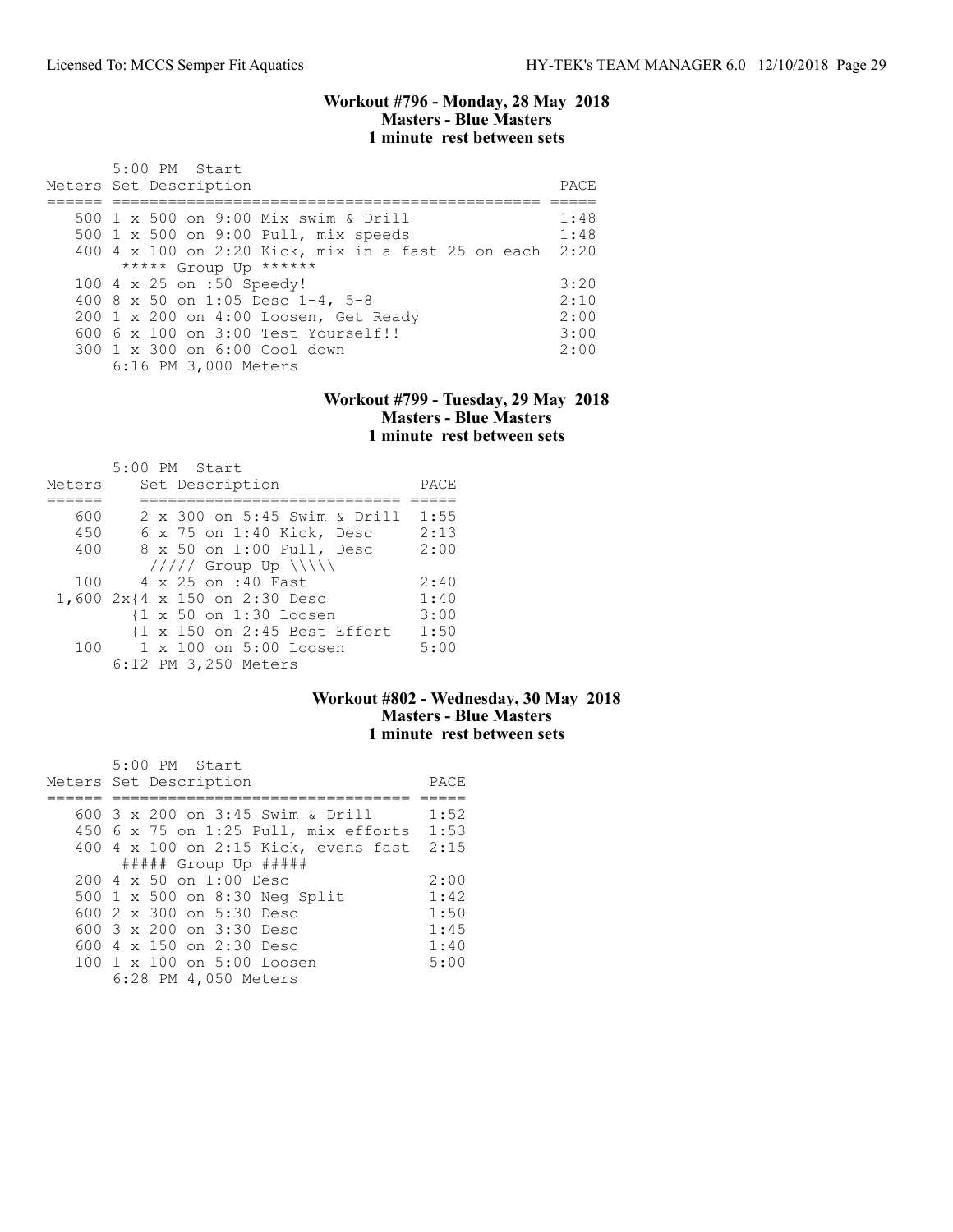### Workout #805 - Thursday, 31 May 2018 Masters - Blue Masters 1 minute rest between sets

|                                   | 5:00 PM Start |  |                                                   |  |                                 |                                      |
|-----------------------------------|---------------|--|---------------------------------------------------|--|---------------------------------|--------------------------------------|
| Meters                            |               |  | Set Description                                   |  |                                 | PACE                                 |
| 600                               |               |  |                                                   |  |                                 | 6 x 100 on 1:50 Drill & Swim 1:50    |
| 400                               |               |  |                                                   |  |                                 | 8 x 50 on 1:15 Kick, Evens Fast 2:30 |
| 400                               |               |  |                                                   |  | 4 x 100 on 1:50 Pull, Neg Split | 1:50                                 |
|                                   |               |  | ***** Group Up *****                              |  |                                 |                                      |
| 100                               |               |  | 4 x 25 on :40 Fast                                |  |                                 | 2:40                                 |
| 1,600 $1x$ {4 x 75 on 1:25 Steady |               |  |                                                   |  |                                 | 1:53                                 |
|                                   |               |  | {1 x 75 on 1:15 Fast pace                         |  |                                 | 1:40                                 |
|                                   |               |  | {3 x 75 on 1:25 Steady                            |  |                                 | 1:53                                 |
|                                   |               |  | {2 x 75 on 1:15 Fast Pace                         |  |                                 | 1:40                                 |
|                                   |               |  | {2 x 75 on 1:25 Steady                            |  |                                 | 1:53                                 |
|                                   |               |  | {3 x 75 on 1:15 Fast Pace                         |  |                                 | 1:40                                 |
|                                   |               |  | $\{1 \times 75 \text{ on } 1:25 \text{ Steady}\}$ |  |                                 | 1:53                                 |
|                                   | { 4           |  | x 75 on 1:15 Fast Pace                            |  |                                 | 1:40                                 |
|                                   |               |  | $\{1 \times 25 \text{ on } 1:00 \text{ Easy}\}$   |  |                                 | 4:00                                 |
|                                   |               |  |                                                   |  |                                 | {1 x 75 on 2:00 Best of the day 2:40 |
|                                   |               |  | 6:06 PM 3,100 Meters                              |  |                                 |                                      |

# Workout #812 - Monday, 04 June 2018 Masters - Blue Masters 1 minute rest between sets

| $5:00$ PM Start<br>Meters Set Description   | PACE |
|---------------------------------------------|------|
| 600 $3 \times 200$ on $3:45$ Drill and Swim | 1:52 |
| 400 4 x 100 on 1:50 Pull, Desc              | 1:50 |
| 450 6 x 75 on 1:45 Kick, last 25 fast       | 2:20 |
| ~~~~~ Group Up ~~~~~                        |      |
| 100 4 x 25 on :40 Fast!                     | 2:40 |
| 600 8 x 75 on 1:30 Desc, 4/8 FAST!!         | 2:00 |
| 450 6 x 75 on 1:45 Desc, 3/6 FAST!          | 2:20 |
| 300 4 x 75 on 2:00 Alt 1 Mod, 1 Fast!       | 2:40 |
| 100 1 x 100 on 5:00 Loosen                  | 5:00 |
| 6:17 PM 3,000 Meters                        |      |

## Workout #815 - Tuesday, 05 June 2018 Masters - Blue Masters 1 minute rest between sets

| Meters | $5:00$ PM Start<br>Set Description        | PACE |
|--------|-------------------------------------------|------|
| 600    | $6 \times 100$ on 1:50 Mix drill and swim | 1:50 |
| 400    | 8 x 50 on 1:15 Kick, evens faster         | 2:30 |
| 450    | $6 \times 75$ on 1:25 Pull, Desc          | 1:53 |
|        | $--- $ Group Up $---$                     |      |
| 200    | 4 x 50 on 1:00 Desc                       | 2:00 |
|        | 1,300 2x{1 x 50 on 1:15 Easy              | 2:30 |
|        | {2 x 200 on 3:30 Desc                     | 1:45 |
|        | {2 x 100 on 1:50 Desc, #2 FAST            | 1:50 |
|        | 100 1 x 100 on 5:00 Loosen                | 5:00 |
|        | 6:08 PM 3,050 Meters                      |      |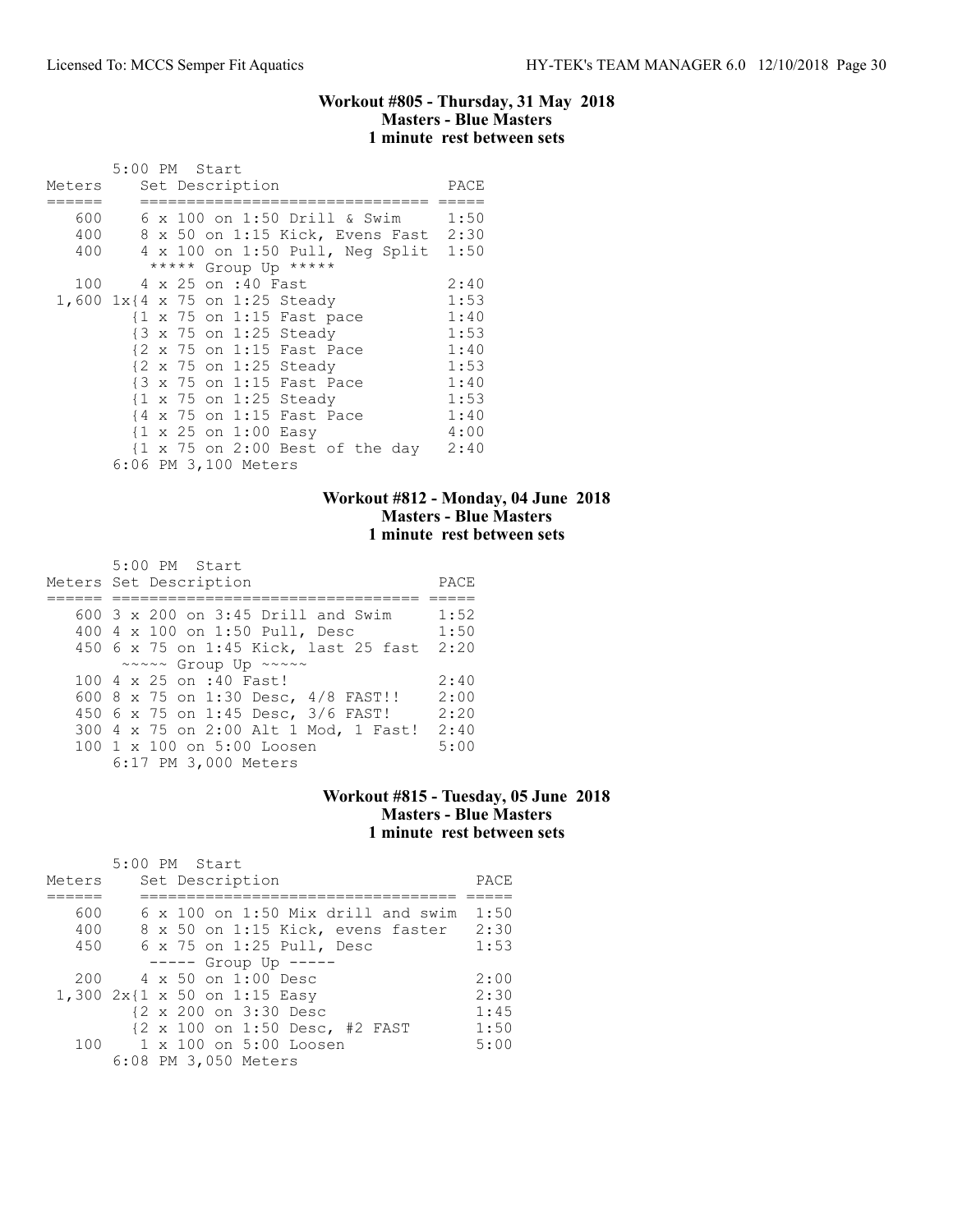#### Workout #818 - Wednesday, 06 June 2018 Masters - Blue Masters 1 minute rest between sets

| 5:00 PM Start<br>Meters Set Description       | PACE |
|-----------------------------------------------|------|
| 600 $4 \times 150$ on 2:50 Drill and Swim Mix | 1:53 |
| 400 8 x 50 on 1:00 Pull, Desc                 | 2:00 |
| 400 4 x 100 on 2:15 Kick, Desc                | 2:15 |
| $\#$ #### Group Up $\#$ ####                  |      |
| 100 4 x 25 on :40 Fast!                       | 2:40 |
| 800 2 x 400 on 6:45 Neg Split                 | 1:41 |
| 400 4 x 100 on 1:40 Desc                      | 1:40 |
| 800 2 x 400 on 6:30 Neg Splt                  | 1:38 |
| 400 4 x 100 on 1:40 Desc                      | 1:40 |
| 100 1 x 100 on 5:00 Loosen                    | 5:00 |
| 6:26 PM 4,000 Meters                          |      |

## Workout #821 - Thursday, 07 June 2018 Masters - Blue Masters 1 minute rest between sets

| 5:00 PM Start<br>Meters Set Description | PACE |
|-----------------------------------------|------|
| $600\,2\,$ x 300 on 5:30 swim and drill | 1:50 |
| $400$ 8 x 50 on 1:15 kick, mix efforts  | 2:30 |
| 400 4 x 100 on 1:50 pull, mix efforts   | 1:50 |
| $--- $ Group Up $---$                   |      |
| $200.4 \times 50$ on 1:00 Desc          | 2:00 |
| 450 $3 \times 150$ on 2:50 Desc         | 1:53 |
| 450 3 x 150 on 2:40 Desc                | 1:47 |
| 450 $3 \times 150$ on 2:30 Desc         | 1:40 |
| 100 1 x 100 on 5:00 Loosen              | 5:00 |
| 6:10 PM 3,050 Meters                    |      |

## Workout #827 - Monday, 11 June 2018 Masters - Blue Masters 1 minute rest between sets

| Meters | 5:00 PM Start<br>Set Description            | PACE |
|--------|---------------------------------------------|------|
| 600    | $6 \times 100$ on 1:50 Drill & Swim         | 1:50 |
|        |                                             |      |
| 450    | 6 x 75 on 1:45 Kick, mix efforts            | 2:20 |
| 400    | 4 x 100 on 1:50 Pull, Desc                  | 1:50 |
|        | $====$ Group Up $====$                      |      |
| 200    | 4 x 50 on 1:05 Desc, #4 FAST                | 2:10 |
|        | 1,300 2x{1 x 50 on 1:30 Easy                | 3:00 |
|        | {10 x 50 on 1:00 Alt One Easier, One Faster | 2:00 |
|        | {2 x 50 on 1:30 Best Effort                 | 3:00 |
|        | 100 1 x 100 on 5:00 Loosen                  | 5:00 |
|        | 6:14 PM 3,050 Meters                        |      |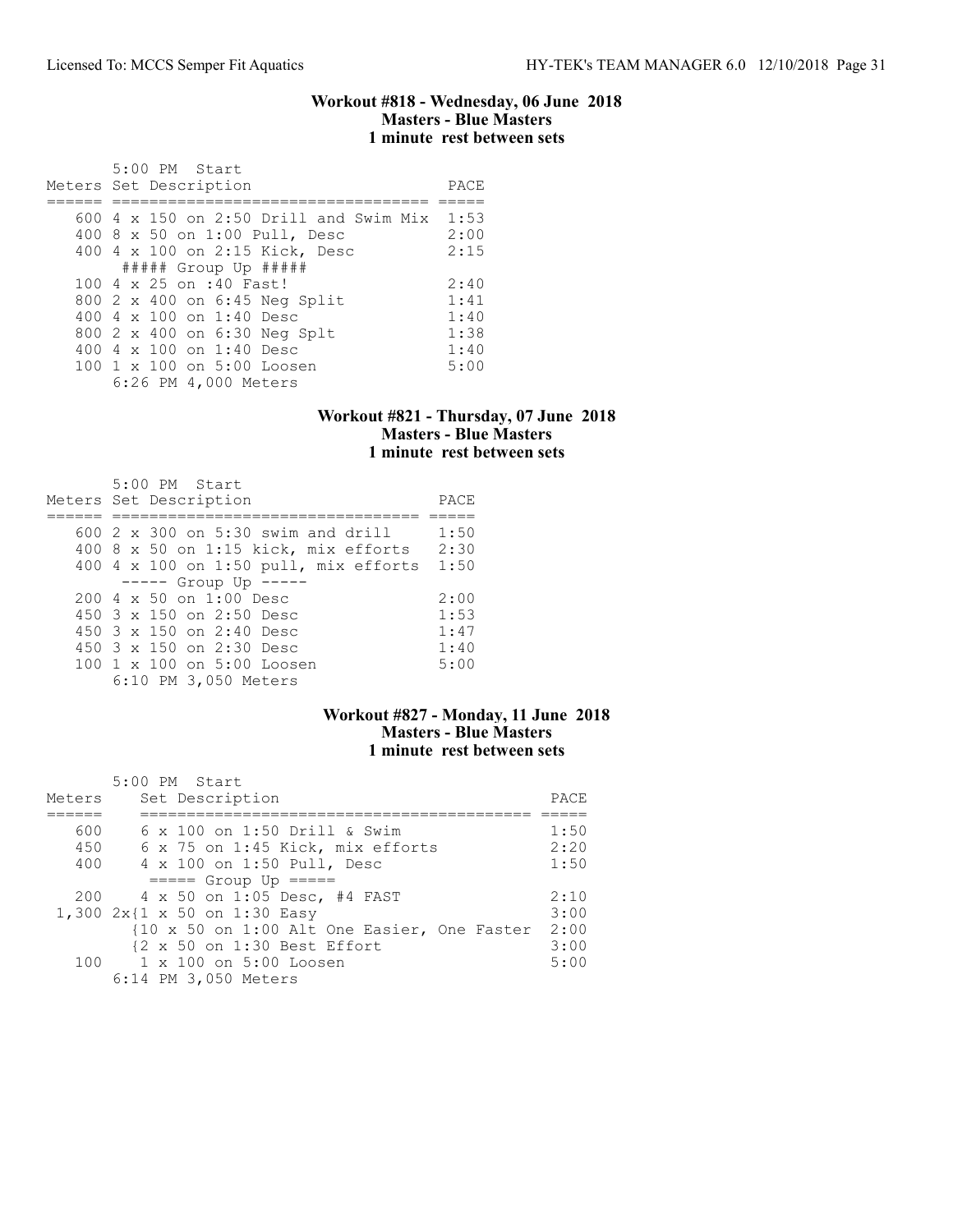#### Workout #830 - Tuesday, 12 June 2018 Masters - Blue Masters 1 minute rest between sets

|        | 5:00 PM Start                           |      |
|--------|-----------------------------------------|------|
| Meters | Set Description                         | PACE |
|        |                                         |      |
|        | 1,650 3x{2 x 100 on 1:50 Swim/Drill Mix | 1:50 |
|        | {2 x 75 on 1:40 Kick, last 25 fast      | 2:13 |
|        | {2 x 100 on 1:50 Pull, Desc             | 1:50 |
|        | ***** Group Up *****                    |      |
|        | 100 4 x 25 on :40 Fast!                 | 2:40 |
|        | 1,600 4x{4 x 75 on 2:00 Super Fast!!    | 2:40 |
|        | {1 x 100 on 2:30 Super Easy!!           | 2:30 |
|        | 6:19 PM 3,350 Meters                    |      |

#### Workout #833 - Wednesday, 13 June 2018 Masters - Blue Masters 1 minute rest between sets

| 5:00 PM Start                                |      |
|----------------------------------------------|------|
| Meters Set Description                       | PACE |
|                                              |      |
| 600 $4 \times 150$ on 2:45 Swim & Drill      | 1:50 |
| 400 8 x 50 on 1:10 Kick, Desc                | 2:20 |
| 450 6 x 75 on 1:25 Pull, last 25 faster 1:53 |      |
| $--- $ Group Up $---$                        |      |
| 100 4 x 25 on :40 Fast!                      | 2:40 |
| 200 4 x 50 on 1:00 Desc                      | 2:00 |
| 900 $3 \times 300$ on $5:00$ Desc            | 1:40 |
| $2004 \times 50$ on $1:00$ Desc              | 2:00 |
| 600 $2 \times 300$ on $5:15$ Desc            | 1:45 |
| $200 \text{ } 4 \times 50$ on $1:00$ Desc    | 2:00 |
| 300 1 x 300 on 5:30 Best of the day          | 1:50 |
| 100 1 x 100 on 5:00 Loosen                   | 5:00 |
| 6:32 PM 4,050 Meters                         |      |

## Workout #836 - Thursday, 14 June 2018 Masters - Blue Masters 1 minute rest between sets

|        | 5:00 PM Start                       |      |
|--------|-------------------------------------|------|
| Meters | Set Description                     | PACE |
|        |                                     |      |
| 600    | 3 x 200 on 3:45 Drill and swim      | 1:52 |
| 400    | 8 x 50 on 1:15 Kick as desired      | 2:30 |
| 400    | 4 x 100 on 1:50 Pull as desired     | 1:50 |
|        | $++++$ Group Up $++++$              |      |
| 100    | 4 x 25 on :40 Fast!                 | 2:40 |
|        | 1,500 3x{2 x 200 on 3:30 Desc       | 1:45 |
|        | {2 x 50 on 1:15 As Fast As Possible | 2:30 |
| 100    | 1 x 100 on 5:00 Loosen              | 5:00 |
|        | 6:12 PM 3,100 Meters                |      |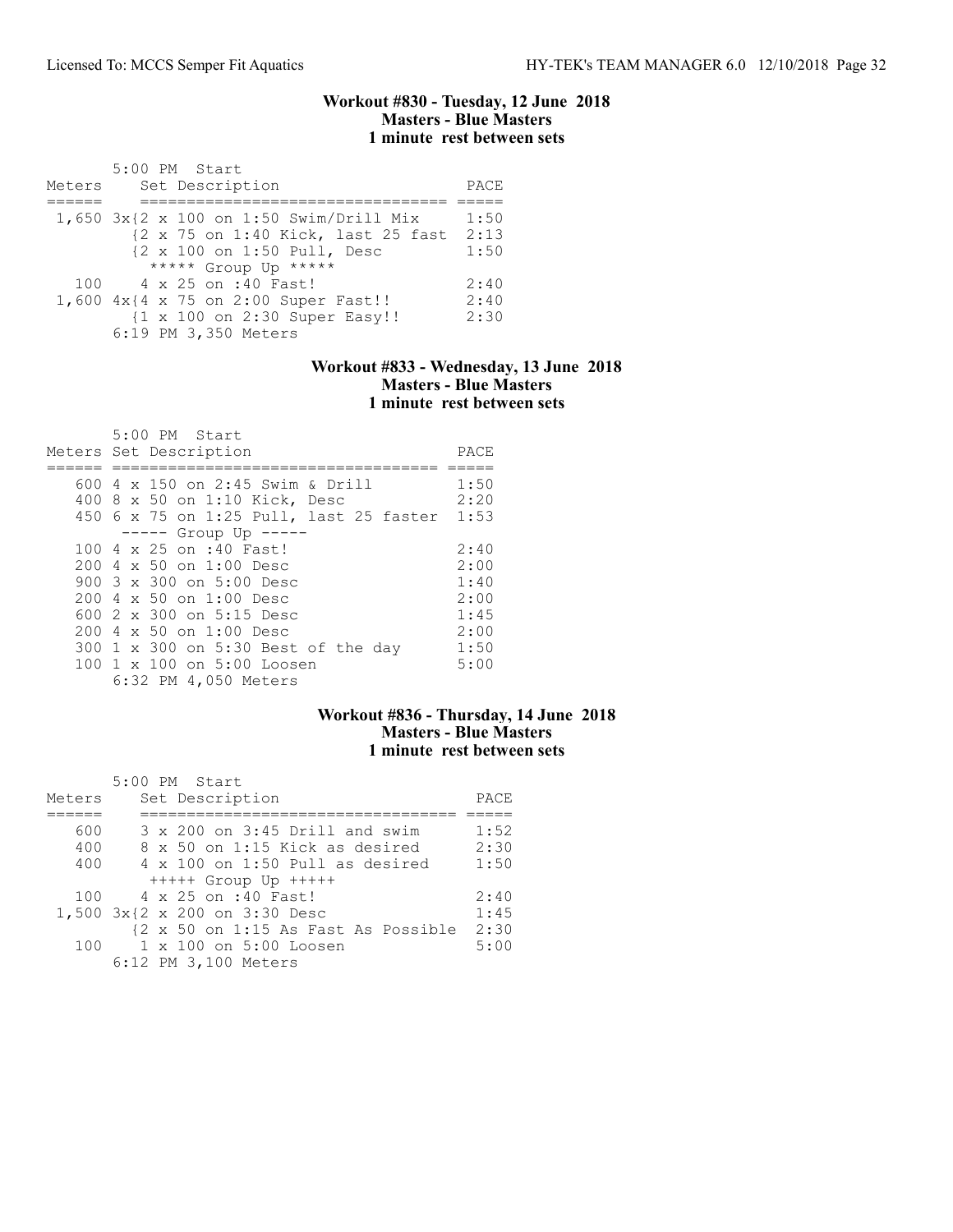#### Workout #839 - Monday, 18 June 2018 Masters - Blue Masters 1 minute rest between sets

| $5:00$ PM Start<br>Meters Set Description | PACE |
|-------------------------------------------|------|
| 600 6 x 100 on 1:50 Swim & drill          | 1:50 |
| 400 8 x 50 on 1:10 Kick, Desc             | 2:20 |
| 450 6 x 75 on 1:20 Pull, last 25 fast     | 1:47 |
| ***** Group Up *****                      |      |
| 100 4 x 25 on :40 Fast!                   | 2:40 |
| 400 4 x 100 on 1:45 Desc                  | 1:45 |
| 100 4 x 25 on :40 Fast!                   | 2:40 |
| 400 4 x 100 on 1:50 Desc                  | 1:50 |
| 100 4 x 25 on :40 Fast!                   | 2:40 |
| 400 4 $\times$ 100 on 1:55 Desc           | 1:55 |
| 100 1 x 100 on 5:00 Loosen                | 5:00 |
| 6:15 PM 3,050 Meters                      |      |

### Workout #842 - Tuesday, 19 June 2018 Masters - Blue Masters 1 minute rest between sets

| 5:00 PM Start<br>Meters Set Description                                                                                                                                                                                                                             | PACE                                                 |
|---------------------------------------------------------------------------------------------------------------------------------------------------------------------------------------------------------------------------------------------------------------------|------------------------------------------------------|
| 600 2 x 300 on 5:45 Drill & swim<br>450 6 x 75 on 1:45 Kick, Desc<br>400 4 x 100 on 1:50 Pull, Desc                                                                                                                                                                 | 1:55<br>2:20<br>1:50                                 |
| $--- -$ Group Up $---$<br>200 4 x 50 on 1:05 Desc<br>100 1 x 100 on 1:40 Neg Split<br>300 3 x 100 on 1:45 Desc<br>500 5 x 100 on 1:50 Desc<br>300 3 x 100 on 1:40 Desc<br>100 1 x 100 on 3:00 Best of the day<br>100 1 x 100 on 5:00 Loosen<br>6:16 PM 3,050 Meters | 2:10<br>1:40<br>1:45<br>1:50<br>1:40<br>3:00<br>5:00 |

# Workout #845 - Wednesday, 20 June 2018 Masters - Blue Masters 1 minute rest between sets

| 5:00 PM Start<br>Meters Set Description          | PACE |
|--------------------------------------------------|------|
|                                                  |      |
| 600 4 x 150 on 2:50 Swim & Drill Mix             | 1:53 |
| 400 4 x 100 on 2:20 Kick, Mix Efforts            | 2:20 |
| 400 8 x 50 on 1:00 Pull, Desc                    | 2:00 |
| $( ) )$ ))) Group Up $( ( )$                     |      |
| $200 \text{ } 4 \text{ } \times 50$ on 1:05 Desc | 2:10 |
| 1,000 2 x 500 on 8:30 Desc                       | 1:42 |
| 150 $2 \times 75$ on 2:00 As fast as possible    | 2:40 |
| 1,000 2 x 500 on 8:20 Desc                       | 1:40 |
| 150 2 x 75 on 2:00 As fast as possible           | 2:40 |
| $100 \t1 x 100$ on $5:00$ Loosen                 | 5:00 |
| 6:30 PM 4,000 Meters                             |      |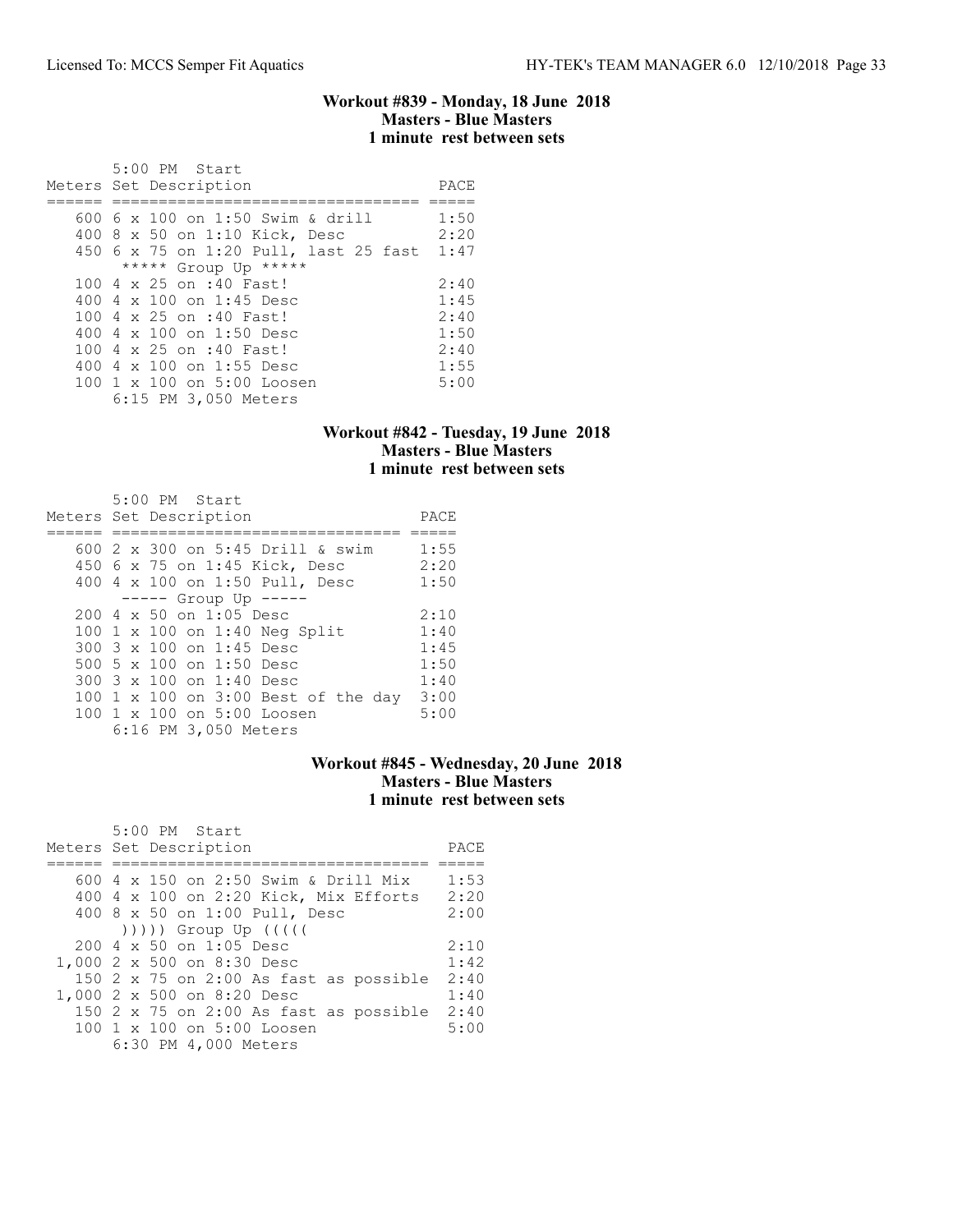#### Workout #848 - Thursday, 21 June 2018 Masters - Blue Masters 1 minute rest between sets

| 5:00 PM Start<br>Meters Set Description | PACE |
|-----------------------------------------|------|
| 600 $3 \times 200$ on $3:40$ Desc       | 1:50 |
| 400 8 x 50 on 1:15 Kick, Evens Faster   | 2:30 |
| $450$ 6 x 75 on 1:25 Pull, mix efforts  | 1:53 |
| otototo Group Up ototo                  |      |
| $100.4 \times 25$ on :40 Fast!          | 2:40 |
| 450 3 x 150 on 2:45 Fast!               | 1:50 |
| 450 3 x 150 on 2:35 Fast!               | 1:43 |
| 450 3 x 150 on 2:25 Fast!               | 1:37 |
| 100 1 x 100 on 5:00 Loosen              | 5:00 |
| 6:10 PM 3,000 Meters                    |      |

#### Workout #851 - Monday, 25 June 2018 Masters - Blue Masters 1 minute rest between sets

|        | 5:00 PM Start                              |      |
|--------|--------------------------------------------|------|
| Meters | Set Description                            | PACE |
|        |                                            |      |
| 600    | $4 \times 150$ on 2:40 Drill and swim      | 1:47 |
| 400    | 4 x 100 on 2:15 Kick, some fast!           | 2:15 |
| 400    | 8 x 50 on 1:00 Pull, Evens fast            | 2:00 |
|        | $====$ Group Up $====$                     |      |
|        | 100 4 x 25 on :40 Fast!                    | 2:40 |
|        | 1,500 3x{1 x 50 on 1:15 Easy               | 2:30 |
|        | {6 x 50 on 1:00 Desc 1-3/4-6; 3 & 6 FAST!! | 2:00 |
|        | {2 x 75 on 1:30 Desc, #2 FAST!!            | 2:00 |
|        | $100 \t 1 \times 100$ on $5:00$ Loosen     | 5:00 |
|        | 6:12 PM 3,100 Meters                       |      |

## Workout #854 - Tuesday, 26 June 2018 Masters - Blue Masters 1 minute rest between sets

| $5:00$ PM Start<br>Meters Set Description            | PACE |
|------------------------------------------------------|------|
| 600 6 x 100 on 1:50 Swim & Drill                     | 1:50 |
| 450 6 x 75 on 1:25 Pull, mix efforts                 | 1:53 |
| 400 8 x 50 on 1:15 Kick, strong all the way          | 2:30 |
| $=+=+==$ Group Up $=+=+=$                            |      |
| 100 4 x 25 on :40 Fast!                              | 2:40 |
| 1,200 6 x 200 on 3:30 Desc                           | 1:45 |
| $200 \text{ } 1 \times 200$ on $6:00$ AWESOME EFFORT | 3:00 |
| 100 1 x 100 on 5:00 Loosen                           | 5:00 |
| 6:11 PM 3,050 Meters                                 |      |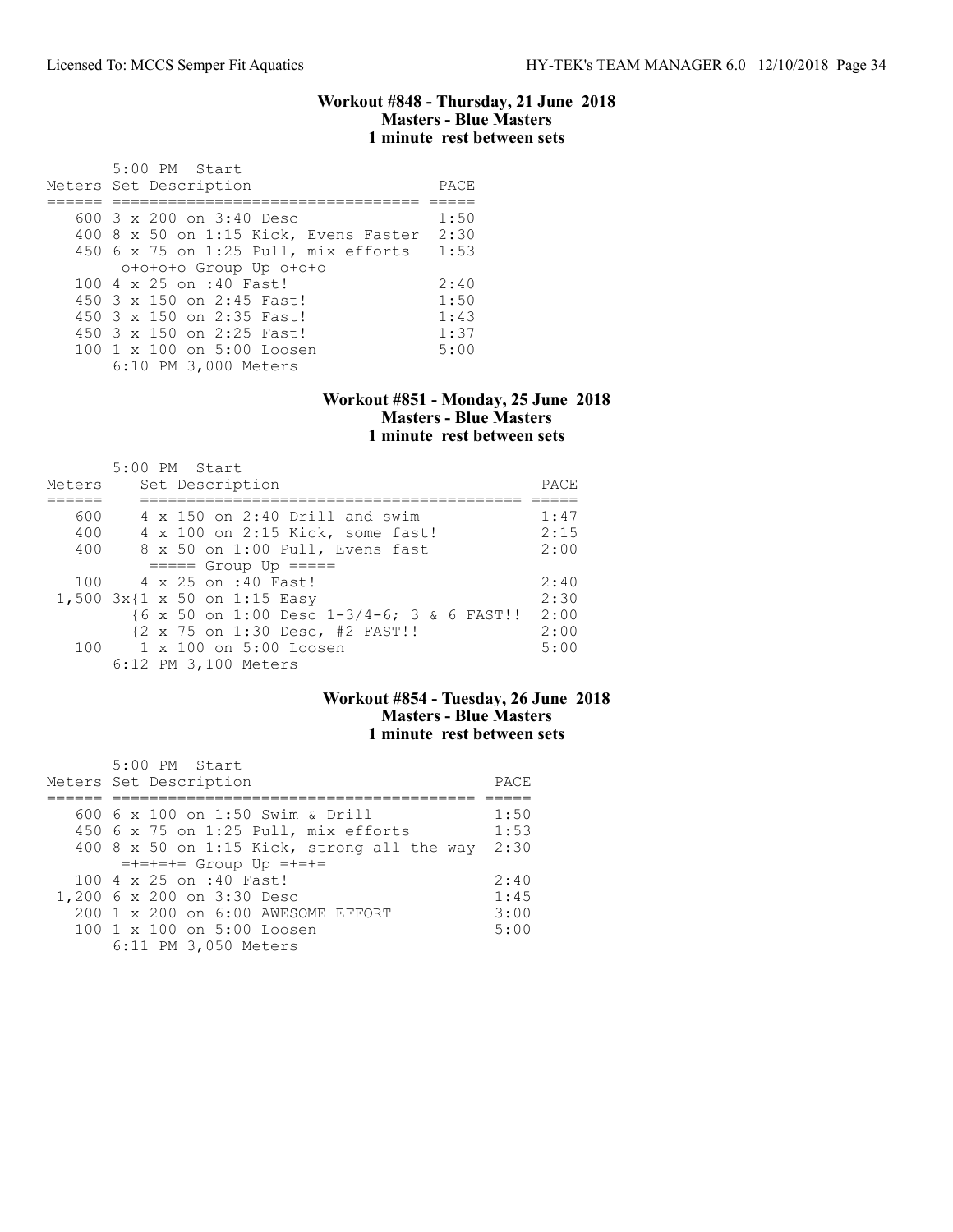#### Workout #857 - Wednesday, 27 June 2018 Masters - Blue Masters 1 minute rest between sets

| 5:00 PM Start<br>Meters Set Description | PACE |
|-----------------------------------------|------|
| $600$ 3 x 200 on 3:40 Swim and drill    | 1:50 |
|                                         |      |
| 450 6 x 75 on 1:35 Kick, Desc           | 2:07 |
| 400 4 x 100 on 1:50 Pull, Neg Split     | 1:50 |
| $\#$ #### Group Up #####                |      |
| 100 4 x 25 on :40 Fast!                 | 2:40 |
| 400 4 x 100 on 1:45 Desc                | 1:45 |
| 800 2 x 400 on 6:15 Neg Split           | 1:34 |
| 400 4 x 100 on 1:45 Desc                | 1:45 |
| 800 2 x 400 on 6:30 Neg Split           | 1:38 |
| 100 1 x 100 on 5:00 Loosen              | 5:00 |
| 6:25 PM 4,050 Meters                    |      |

### Workout #860 - Thursday, 28 June 2018 Masters - Blue Masters 1 minute rest between sets

| $5:00$ PM Start<br>Meters Set Description         | PACE |
|---------------------------------------------------|------|
| $600\,$ 2 $\times$ 300 on 5:45 Swim and drill mix | 1:55 |
| 400 4 x 100 on 2:20 Kick, last 25 fast 2:20       |      |
| 400 8 x 50 on 1:00 Pull, Desc                     | 2:00 |
| $====$ Group Up $====$                            |      |
| $100.4 \times 25$ on :40 Fast!                    | 2:40 |
| 500 5 x 100 on 1:50 Desc                          | 1:50 |
| 500 5 x 100 on 1:45 Desc                          | 1:45 |
| 500 5 $\times$ 100 on 1:40 Desc                   | 1:40 |
| 100 1 x 100 on 5:00 Loosen                        | 5:00 |
| 6:13 PM 3,100 Meters                              |      |

## Workout #878 - Monday, 02 July 2018 Masters - Blue Masters 1 minute rest between sets

| 5:00 PM Start                                           |       |
|---------------------------------------------------------|-------|
| Meters Set Description                                  | PACE. |
|                                                         |       |
| 500 1 x 500 on 9:00 Mix swim & Drill                    | 1:48  |
| 500 1 x 500 on 9:00 Pull, mix speeds                    | 1:48  |
| 400 4 x 100 on 2:20 Kick, mix in a fast 25 on each 2:20 |       |
| ***** Group Up ******                                   |       |
| 100 4 x 25 on :50 Speedy!                               | 3:20  |
| 400 8 x 50 on 1:05 Desc 1-4, 5-8                        | 2:10  |
| 200 1 x 200 on 4:00 Loosen, Get Ready                   | 2:00  |
| $6006 \times 100$ on $3:00$ Test Yourself!!             | 3:00  |
| 300 1 x 300 on 6:00 Cool down                           | 2:00  |
| 6:16 PM 3,000 Meters                                    |       |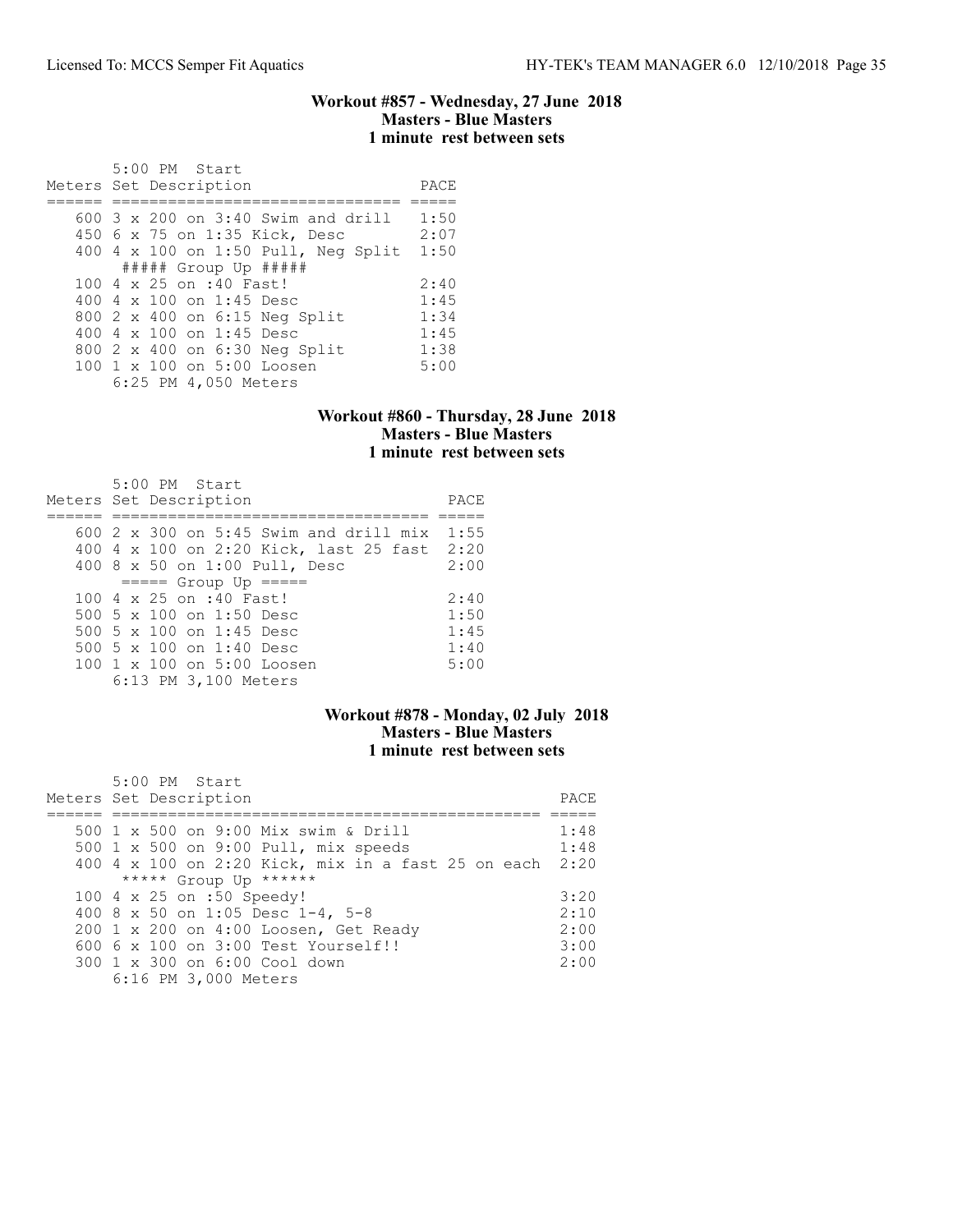#### Workout #881 - Tuesday, 03 July 2018 Masters - Blue Masters 1 minute rest between sets

|        |  | 5:00 PM Start                         |      |
|--------|--|---------------------------------------|------|
| Meters |  | Set Description                       | PACE |
|        |  |                                       |      |
| 600    |  | $2 \times 300$ on 5:45 Swim and drill | 1:55 |
| 400    |  | 8 x 50 on 1:10 Kick, mix speeds       | 2:20 |
| 400    |  | 4 x 100 on 1:50 Pull, Desc            | 1:50 |
|        |  | $---$ Group Up $---$                  |      |
| 100    |  | 4 x 25 on :40 Fast!                   | 2:40 |
|        |  | 1,600 4x{2 x 150 on 2:30 Desc 1-2     | 1:40 |
|        |  | {2 x 50 on 1:05 1 Easy, 1 Fast        | 2:10 |
| 100    |  | 1 x 100 on 5:00 Cool down             | 5:00 |
|        |  | 6:12 PM 3,200 Meters                  |      |

### Workout #884 - Wednesday, 04 July 2018 Masters - Blue Masters 1 minute rest between sets

| 5:00 PM Start<br>Meters Set Description                                          | PACE         |
|----------------------------------------------------------------------------------|--------------|
| 600 $3 \times 200$ on $3:40$ Swim and drill mix<br>450 6 x 75 on 1:25 Pull, Desc | 1:50<br>1:53 |
| 400 8 x 50 on 1:10 Kick, Evens Fast                                              | 2:20         |
| $---$ Group Up $---$                                                             |              |
| 1,000 2 x 500 on 8:40 Alt 100 Strong, 100 Cruise                                 | 1:44         |
| 500 5 x 100 on 1:45 1 easier, 1 Faster                                           | 1:45         |
| 800 2 x 400 on 6:45 Desc                                                         | 1:41         |
| 400 4 x 100 on 1:45 1 easier, 1 Faster                                           | 1:45         |
| $100 \t1 x 100$ on $5:00$ Loosen                                                 | 5:00         |
| 6:30 PM 4,250 Meters                                                             |              |

## Workout #887 - Thursday, 05 July 2018 Masters - Blue Masters 1 minute rest between sets

| 5:00 PM Start                           |      |
|-----------------------------------------|------|
| Meters Set Description                  | PACE |
|                                         |      |
| $600\,$ 6 x 100 on 1:55 Swim and drill  | 1:55 |
| 400 4 x 100 on 2:20 Kick, Desc          | 2:20 |
| 450 6 x 75 on 1:25 Pull, Neg Split Each | 1:53 |
| ***** Group Up *****                    |      |
| 100 4 x 25 on :40 Fast!                 | 2:40 |
| 450 6 x 75 on 1:35 Desc                 | 2:07 |
| 450 6 x 75 on 1:25 Desc                 | 1:53 |
| 450 6 x 75 on 1:15 Desc                 | 1:40 |
| 100 1 x 100 on 5:00 Loosen              | 5:00 |
| 6:13 PM 3,000 Meters                    |      |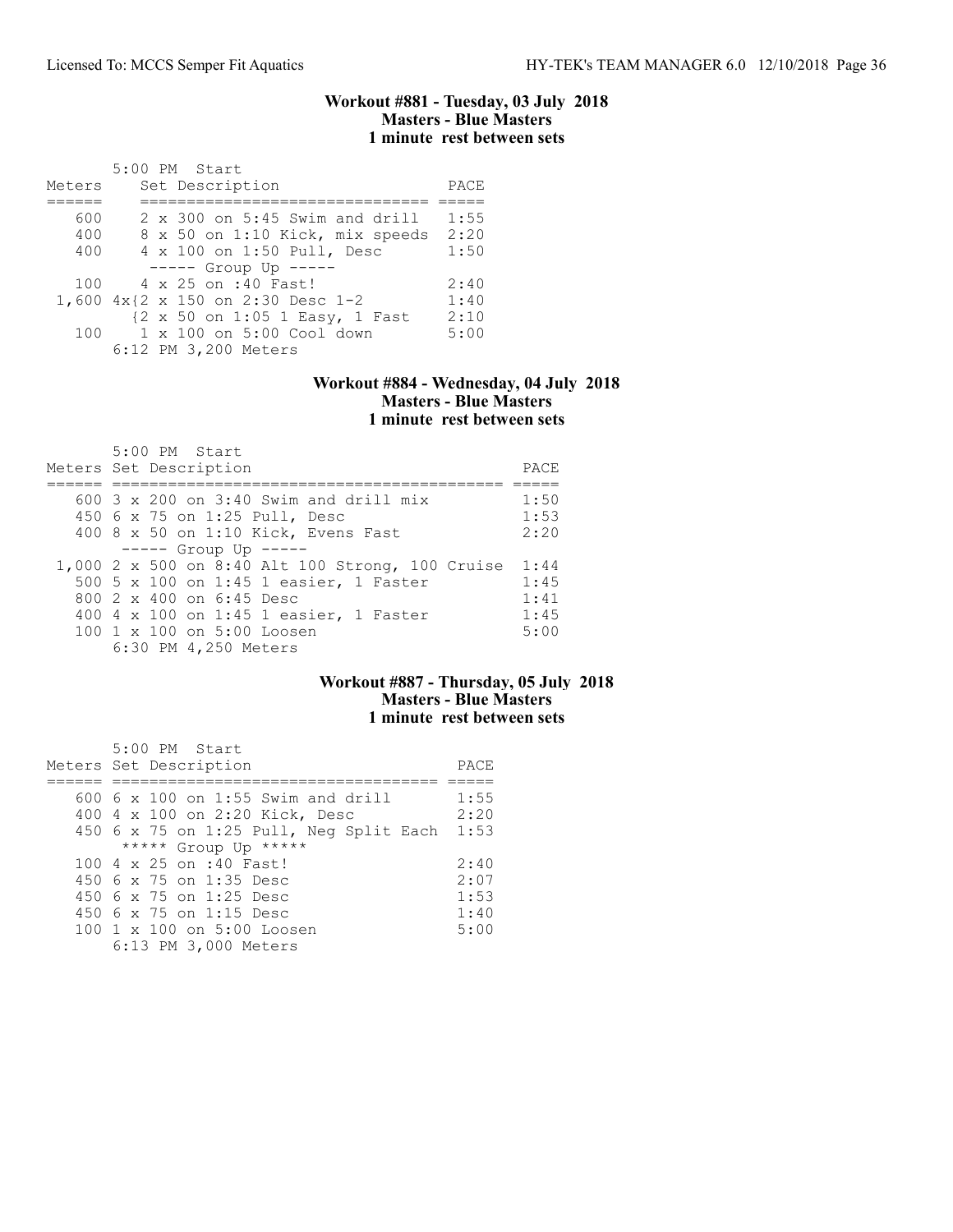#### Workout #871 - Monday, 09 July 2018 Masters - Blue Masters 1 minute rest between sets

|        | 5:00 PM Start                     |      |
|--------|-----------------------------------|------|
| Meters | Set Description                   | PACE |
|        |                                   |      |
| 600    | 2 x 300 on 5:45 Warm-up           | 1:55 |
| 400    | 8 x 50 on 1:15 Kick your stoke    | 2:30 |
| 400    | 4 x 100 on 1:55 pull              | 1:55 |
|        | $:$ Group Up $(:$                 |      |
| 100    | 4 x 25 on :40 Fast !!!!!!!!!!!!!! | 2:40 |
|        | 1,500 3x{4 x 50 on 1:00 Build     | 2:00 |
|        | {3 x 75 on 1:20 Desc              | 1:47 |
|        | {1 x 75 on 2:00 ALL OUT           | 2:40 |
|        | 100 1 x 100 on 5:00 Loosen        | 5:00 |
|        | 6:13 PM 3,100 Meters              |      |

### Workout #890 - Tuesday, 10 July 2018 Masters - Blue Masters 1 minute rest between sets

| $5:00$ PM Start                       |       |
|---------------------------------------|-------|
| Meters Set Description                | PACE  |
|                                       |       |
| 600 3 x 200 on 3:30 free              | 1:45  |
| 300 4 x 75 on 1:30 kick               | 2:00  |
| 300 6 x 50 on 1:00 Pull               | 2:00  |
| $\ldots$ GROUP UP $\ldots$            |       |
| 100 4 x 25 on :40 FAST FAST FAST      | 2:40  |
| 600 $3 \times 200$ on $3:40$ Desc 1-3 | 1:50  |
| $200 \, 4 \times 50$ on $1:00$ Build  | 2:00  |
| 400 $2 \times 200$ on $3:30$ Desc 1-2 | 1:45  |
| $200 \, 4 \times 50$ on $1:00$ Build  | 2:00  |
| 200 1 x 200 on 3:20 Neg Split         | 1:40  |
| 100 1 x 100 on 10:00 EASY             | 10:00 |
| 6:15 PM 3,000 Meters                  |       |

## Workout #893 - Wednesday, 11 July 2018 Masters - Blue Masters 1 minute rest between sets

|        | 5:00 PM Start                      |       |
|--------|------------------------------------|-------|
| Meters | Set Description                    | PACE  |
|        |                                    |       |
| 900    | 3 x 300 on 5:15 free               | 1:45  |
| 300    | 6 x 50 on 1:00 Kick                | 2:00  |
| 300    | 4 x 75 on 2:00 pull                | 2:40  |
|        | $:')$ GROUP UPPPP $('.')$          |       |
|        | 2,600 2x{2 x 400 on 7:15 neg split | 1:49  |
|        | {4 x 75 on 1:20 desc 1-4           | 1:47  |
|        | {1 x 200 on 3:30 free              | 1:45  |
|        | 100 1 x 100 on 10:00 EASV          | 10:00 |
|        | 6:31 PM 4,200 Meters               |       |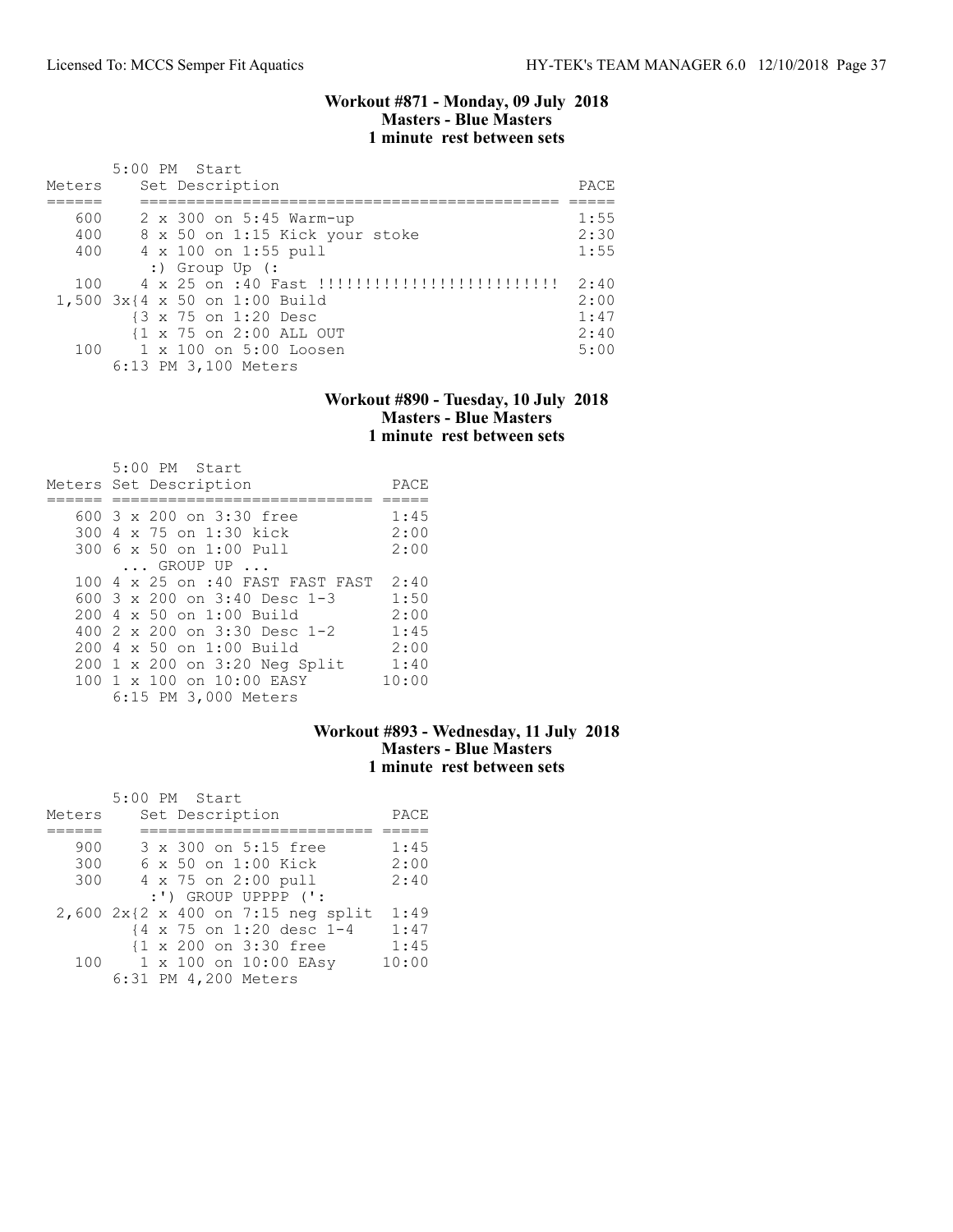#### Workout #896 - Thursday, 12 July 2018 Masters - Blue Masters 1 minute rest between sets

| 5:00 PM Start<br>Meters Set Description | PACE  |
|-----------------------------------------|-------|
|                                         |       |
| 600 $2 \times 300$ on $5:15$ free       | 1:45  |
| 400 4 x 100 on 1:50 pull                | 1:50  |
| 400 8 x 50 on 1:20 Kick                 | 2:40  |
| $:3$ Group Up $:3$                      |       |
| 100 4 x 25 on :40 FAST-                 | 2:40  |
| 600 $4 \times 150$ on 2:40 Build        | 1:47  |
| 400 8 x 50 on 1:00 Desc 1-4, 5-8        | 2:00  |
| 300 2 x 150 on 2:30 Build               | 1:40  |
| $2004 \times 50$ on 1:00 Desc 1-4       | 2:00  |
| 100 1 x 100 on 10:00 Easy               | 10:00 |
| 6:19 PM 3,100 Meters                    |       |

## Workout #917 - Monday, 16 July 2018 Masters - Blue Masters 1 minute rest between sets

| $5:00$ PM Start<br>Meters Set Description | PACE |
|-------------------------------------------|------|
|                                           |      |
| 600 2 x 300 on 5:45 Swim & Drill          | 1:55 |
| 400 4 x 100 on 1:50 Pull, Desc            | 1:50 |
| 400 8 x 50 on 1:15 Kick, Mix Efforts      | 2:30 |
| $--- $ Group Up $---$                     |      |
| 100 4 x 25 on :40 Fast                    | 2:40 |
| 500 10 x 50 on 1:10 Alt Fast & Easy       | 2:20 |
| 400 8 x 50 on 1:05 2 Fast, 2 Easy         | 2:10 |
| 300 6 x 50 on 1:00 Alt Fast & Easy        | 2:00 |
| 200 4 x 50 on :55 Just 4 - GO FAST!       | 1:50 |
| 100 1 x 100 on 5:00 Loosen                | 5:00 |
| 6:17 PM 3,000 Meters                      |      |

#### Workout #914 - Tuesday, 17 July 2018 Masters - Blue Masters 1 minute rest between sets

|        |  | 5:00 PM Start                          |      |
|--------|--|----------------------------------------|------|
| Meters |  | Set Description                        | PACE |
|        |  |                                        |      |
| 600    |  | 3 x 200 on 3:45 Mix Drill & Swim       | 1:52 |
| 400    |  | 8 x 50 on 1:00 Pull, Mix Efforts       | 2:00 |
| 400    |  | 4 x 100 on 2:15 Kick, last 25 faster   | 2:15 |
|        |  | $====$ Group Up $====$                 |      |
| 100    |  | 4 x 25 on :40 Fast                     | 2:40 |
|        |  | 1,500 2x{6 x 75 on 2:00 Hold Best Pace | 2:40 |
|        |  | {2 x 100 on 2:00 Hold Best Pace        | 2:00 |
|        |  | {1 x 100 on 2:30 Loosen                | 2:30 |
|        |  | 6:13 PM 3,000 Meters                   |      |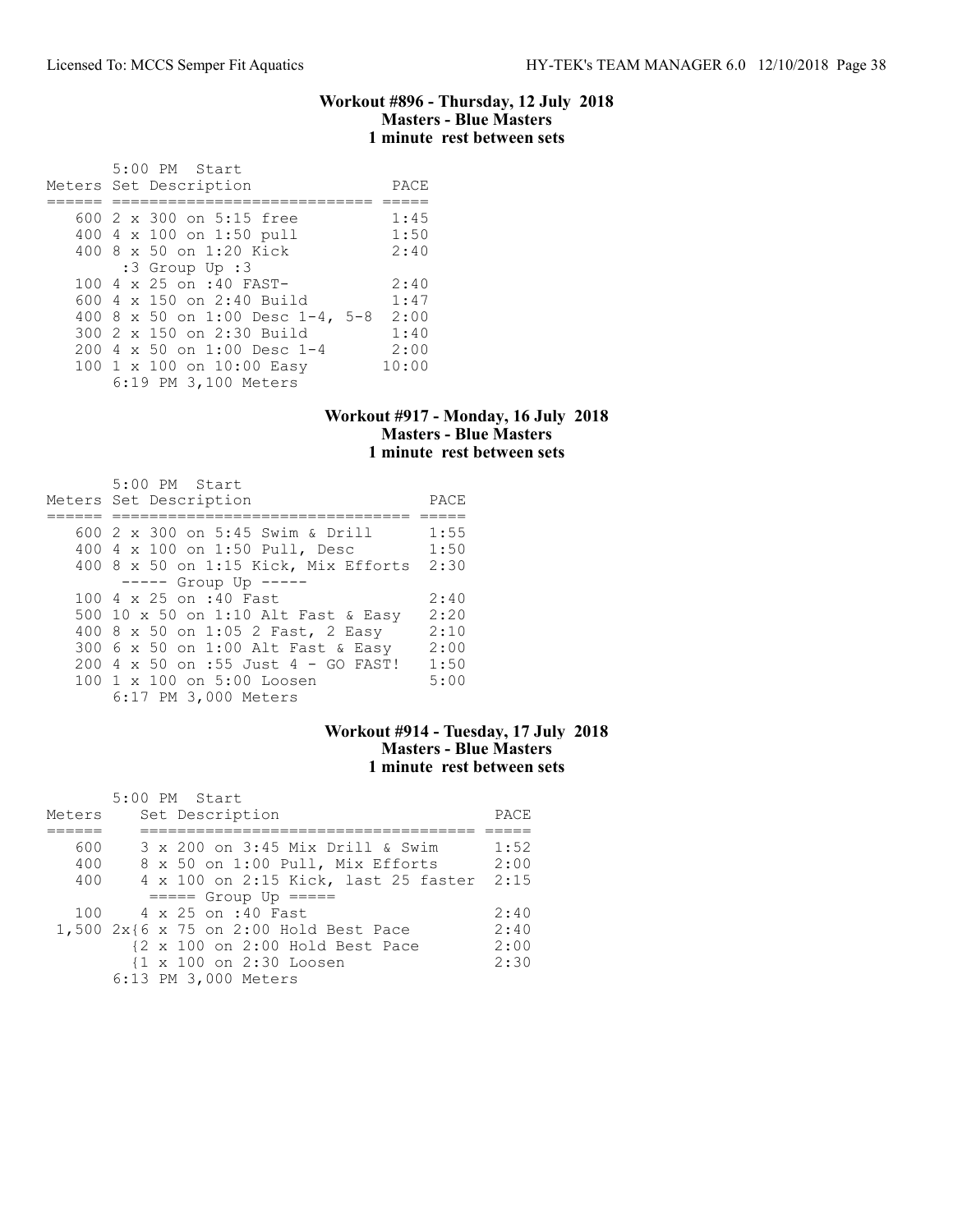#### Workout #911 - Wednesday, 18 July 2018 Masters - Blue Masters 1 minute rest between sets

|        | 5:00 PM Start                      |      |
|--------|------------------------------------|------|
| Meters | Set Description                    | PACE |
|        |                                    |      |
| 800    | 8 x 100 on 1:55 Mix Swim & Drill   | 1:55 |
| 400    | 4 x 100 on 1:50 Pull, Desc         | 1:50 |
| 400    | 8 x 50 on 1:15 Kick, Alt Easy/Fast | 2:30 |
|        | $++++$ Group Up $++++$             |      |
| 200    | 4 x 50 on 1:00 Desc                | 2:00 |
|        | 2,100 2x{2 x 300 on 5:35 Desc      | 1:52 |
|        | {2 x 150 on 2:45 Desc              | 1:50 |
|        | {2 x 75 on 1:20 Desc               | 1:47 |
|        | 100 1 x 100 on 5:00 Loosen         | 5:00 |
|        | 6:27 PM 4,000 Meters               |      |

#### Workout #907 - Thursday, 19 July 2018 Masters - Blue Masters 1 minute rest between sets

| $5:00$ PM Start<br>Meters Set Description | PACE |
|-------------------------------------------|------|
| 600 4 x 150 on 2:50 Mix Drill and Swim    | 1:53 |
| 500 10 x 50 on 1:00 Pull, Alt Easy/Strong | 2:00 |
| 400 4 x 100 on 2:15 Kick, Neg Split       | 2:15 |
| $\#$ ##### Group Up #####                 |      |
| 100 4 x 25 on :40 Fast                    | 2:40 |
| 1,200 6 x 200 on 3:20 Desc 1-3/4-6        | 1:40 |
| $1$ on $1:00$ Rest                        |      |
| 200 1 x 200 on 4:00 Last one, fast one    | 2:00 |
| 100 1 x 100 on 5:00 Loosen                | 5:00 |
| 6:10 PM 3,100 Meters                      |      |

## Workout #921 - Monday, 23 July 2018 Masters - Blue Masters 1 minute rest between sets

| Meters | $5:00$ PM Start<br>Set Description | PACE |
|--------|------------------------------------|------|
|        |                                    |      |
| 600    | 2 x 300 on 5:15 free               | 1:45 |
| 400    | 4 x 100 on 1:50 pull               | 1:50 |
| 400    | 8 x 50 on 1:00 kick                | 2:00 |
|        | $:$ Group Up (:                    |      |
| 100    | 4 x 25 on :45 Fast!                | 3:00 |
|        | 1,425 3x{4 x 50 on 1:05 Desc       | 2:10 |
|        | {2 x 100 on 1:45 free              | 1:45 |
|        | {1 x 75 on 1:30 Fast               | 2:00 |
| 100    | 1 x 100 on 10:00 Cool down 10:00   |      |
|        | 6:13 PM 3,025 Meters               |      |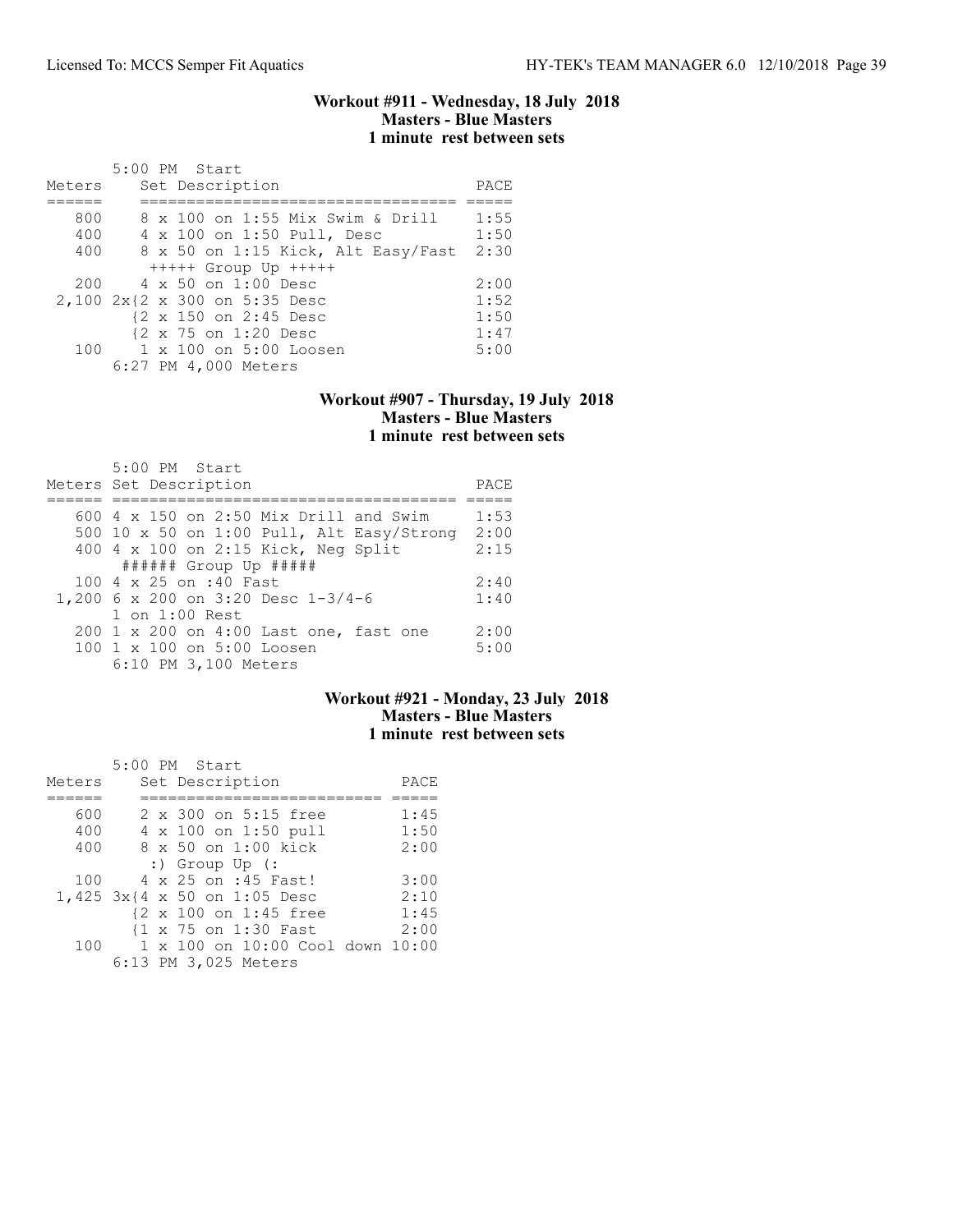### Workout #924 - Tuesday, 24 July 2018 Masters - Blue Masters 1 minute rest between sets

 5:00 PM Start Meters Set Description PACE ====== ====================== ===== 600 1 x 600 on 11:00 free 1:50 450 6 x 75 on 1:45 kick 2:20 400 2 x 200 on 3:45 pull 1:52 (: Group :) 100 4 x 25 on :40 Speedy 2:40 300 4 x 75 on 1:20 desc 1:47 400 2 x 200 on 3:30 build 1:45 300 4 x 75 on 1:20 desc 1:47 400 2 x 200 on 3:45 build 1:52 100 1 x 100 on 5:00 Loosen 5:00 6:13 PM 3,050 Meters

#### Workout #925 - Wednesday, 25 July 2018 Masters - Blue Masters 1 minute rest between sets

|        | 5:00 PM Start                |      |
|--------|------------------------------|------|
| Meters | Set Description              | PACE |
|        |                              |      |
| 400    | 1 x 400 on 7:30 free         | 1:52 |
| 400    | 8 x 50 on 1:00 kick          | 2:00 |
| 450    | 6 x 75 on 1:30 pull          | 2:00 |
|        | $:$ GROUP UP $($             |      |
|        | 2,400 2x{4 x 50 on 1:05 free | 2:10 |
|        | {2 x 400 on 7:15 free        | 1:49 |
|        | {1 x 200 on 3:30 free        | 1:45 |
|        | 6:13 PM 3,650 Meters         |      |

### Workout #928 - Thursday, 26 July 2018 Masters - Blue Masters 1 minute rest between sets

| 5:00 PM Start                       |       |
|-------------------------------------|-------|
| Meters Set Description              | PACE  |
|                                     |       |
| 600 $1 \times 600$ on $10:00$ free  | 1:40  |
| 400 8 x 50 on 1:00 kick             | 2:00  |
| 400 4 x 100 on 1:50 pull            | 1:50  |
| $(:$ Group Up $:$ )                 |       |
| 100 4 x 25 on :45 Fast              | 3:00  |
| 400 4 x 100 on 1:45 desc            | 1:45  |
| 600 3 x 200 on 3:45 last 50 fast    | 1:52  |
| 450 6 x 75 on 1:25 every 3rd faster | 1:53  |
| 100 1 x 100 on 10:00 Easy           | 10:00 |
| 6:14 PM 3,050 Meters                |       |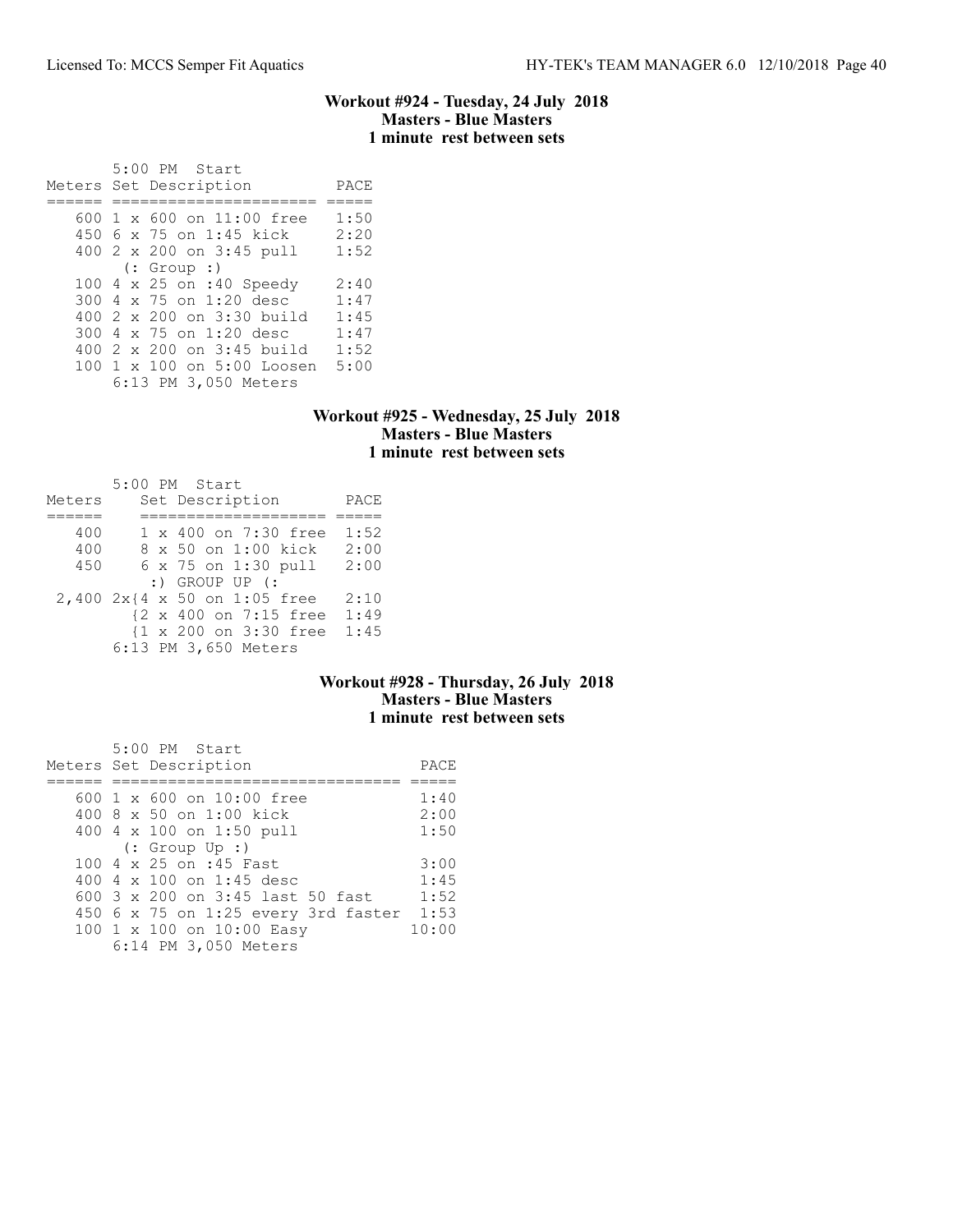### Workout #941 - Monday, 30 July 2018 Masters - Blue Masters 1 minute rest between sets

| 5:00 PM Start                                                                                              |                      |
|------------------------------------------------------------------------------------------------------------|----------------------|
| Meters Set Description                                                                                     | PACE                 |
| 600 2 x 300 on 5:45 Mix Swi mand Drill<br>400 4 x 100 on 1:50 Pull, Desc<br>400 4 x 100 on 2:15 Kick, Desc | 1:55<br>1:50<br>2:15 |
| $--- $ Group Up $---$                                                                                      |                      |
| 100 4 x 25 on :40 Fast                                                                                     | 2:40                 |
| 100 2 x 50 on 1:15 1 Fast, 1 Easy (leave early)                                                            | 2:30                 |
| 400 8 x 50 on :55 Desc 1-4                                                                                 | 1:50                 |
| 100 2 x 50 on 1:15 1 Fast, 1 Easy (leave early)                                                            | 2:30                 |
| 300 $6 \times 50$ on 1:00 Desc 1-3                                                                         | 2:00                 |
| 100 2 x 50 on 1:15 1 Fast, 1 Easy (leave early)                                                            | 2:30                 |
| 200 4 x 50 on 1:05 Desc 1-4                                                                                | 2:10                 |
| 100 2 x 50 on 1:15 1 Fast, 1 Easy (leave early)                                                            | 2:30                 |
| 100 2 x 50 on 1:10 Desc 1-2                                                                                | 2:20                 |
| 100 1 x 100 on 5:00 Loosen                                                                                 | 5:00                 |
| 6:23 PM 3,000 Meters                                                                                       |                      |

### Workout #938 - Tuesday, 31 July 2018 Masters - Blue Masters 1 minute rest between sets

| 5:00 PM Start<br>Meters Set Description  | PACE |
|------------------------------------------|------|
|                                          |      |
| $600$ 3 x 200 on 3:45 Mix swim and drill | 1:52 |
| 400 8 x 50 on 1:15 Kick, odds faster     | 2:30 |
| 400 8 x 50 on 1:00 Pull, Mix Efforts     | 2:00 |
| $====$ Group Up $====$                   |      |
| 100 4 x 25 on :40 Fast                   | 2:40 |
| 400 4 $\times$ 100 on 1:45 Desc          | 1:45 |
| 800 $4 \times 200$ on $3:40$ Desc        | 1:50 |
| 200 2 x 100 on 1:55 Desc                 | 1:55 |
| 100 1 x 100 on 5:00 Loosen               | 5:00 |
| 6:11 PM 3,000 Meters                     |      |

## Workout #936 - Wednesday, 01 August 2018 Masters - Blue Masters 1 minute rest between sets

| $5:00$ PM Start<br>Meters Set Description              | PACE. |
|--------------------------------------------------------|-------|
| $600\,4\,$ x 150 on 2:45 Swim and Drill Mix            | 1:50  |
| 400 4 x 100 on 1:50 Last 25 faster                     | 1:50  |
| 400 8 x 50 on 1:20 Kick, Build ODds, Cruise Evens 2:40 |       |
| $11111$ Group Up $\ \ $                                |       |
| $200 \text{ } 4 \times 50$ on $1:00$ Desc              | 2:00  |
| 400 $4 \times 100$ on 1:50 Find a good pace            | 1:50  |
| 800 2 x 400 on 6:40 Desc                               | 1:40  |
| 800 2 x 400 on 6:50 Desc                               | 1:42  |
| 400 4 x 100 on 1:50 Hold a good pace                   | 1:50  |
| $100 \t1 x 100$ on $5:00$ Loosen                       | 5:00  |
| 6:31 PM 4,100 Meters                                   |       |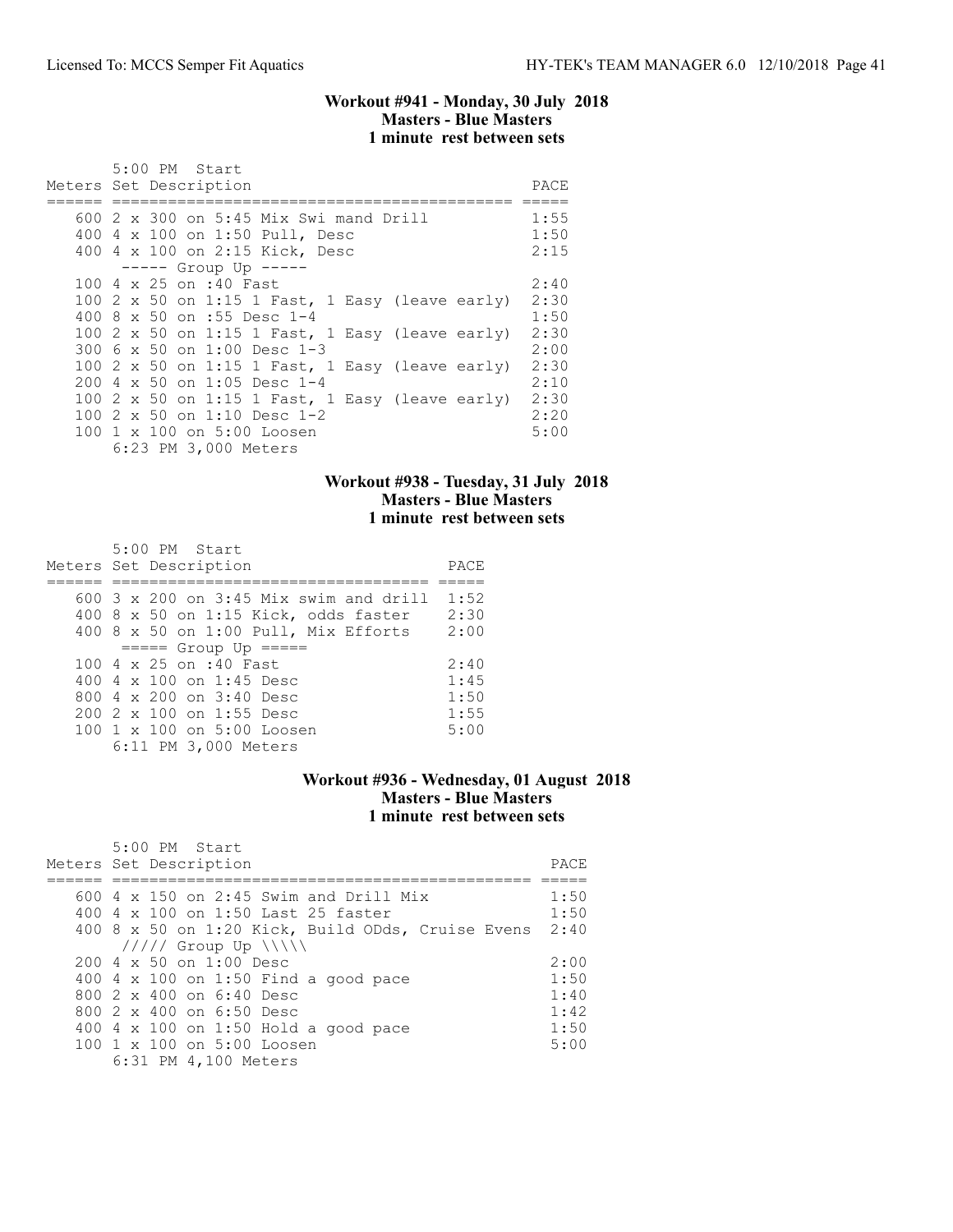### Workout #932 - Thursday, 02 August 2018 Masters - Blue Masters 1 minute rest between sets

| 5:00 PM Start<br>Meters Set Description  | PACE |
|------------------------------------------|------|
|                                          |      |
| 600 6 x 100 on 1:50 Mix swim and drill   | 1:50 |
| 400 8 x 50 on 1:00 Pull, Faster evens    | 2:00 |
| 400 4 x 100 on 2:15 Kick, faster middles | 2:15 |
| @@@@@ Group Up @@@@@                     |      |
| 100 4 x 25 on :40 Fast                   | 2:40 |
| 500 5 x 100 on 1:45 Desc                 | 1:45 |
| 400 $4 \times 100$ on 1:50 Desc          | 1:50 |
| 300 3 x 100 on 1:55 Desc                 | 1:55 |
| $2002 \times 100$ on $2:00$ Desc         | 2:00 |
| 100 1 x 100 on 3:00 Last one, fast one   | 3:00 |
| 100 1 x 100 on 5:00 Loosen               | 5:00 |
| 6:15 PM 3,100 Meters                     |      |

## Workout #946 - Monday, 06 August 2018 Masters - Blue Masters 1 minute rest between sets

| 5:00 PM Start<br>Meters Set Description                 | PACE. |
|---------------------------------------------------------|-------|
| 500 1 x 500 on 9:00 Mix swim & Drill                    | 1:48  |
| 500 1 x 500 on 9:00 Pull, mix speeds                    | 1:48  |
| 400 4 x 100 on 2:20 Kick, mix in a fast 25 on each 2:20 |       |
| ***** Group Up ******                                   |       |
| 100 4 x 25 on :50 Speedy!                               | 3:20  |
| 400 8 x 50 on 1:05 Desc 1-4, 5-8                        | 2:10  |
| 200 1 x 200 on 4:00 Loosen, Get Ready                   | 2:00  |
| $6006 \times 100$ on $3:00$ Test Yourself!!             | 3:00  |
| 300 1 x 300 on 6:00 Cool down                           | 2:00  |
| 6:16 PM 3,000 Meters                                    |       |

### Workout #949 - Tuesday, 07 August 2018 Masters - Blue Masters 1 minute rest between sets

|        | 5:00 PM Start                                                     |       |
|--------|-------------------------------------------------------------------|-------|
| Meters | Set Description                                                   | PACE  |
|        |                                                                   |       |
| 500    | 1 x 500 on 9:00 free                                              | 1:48  |
| 600    | 2 x 300 on 5:00 pull                                              | 1:40  |
| 400    | 1 x 400 on 7:00 kick                                              | 1:45  |
|        | * Group Up *                                                      |       |
| 100    | 4 x 25 on :45 FAST                                                | 3:00  |
|        | 1,600 2x{2 x 100 on 1:45 build                                    | 1:45  |
|        | $\{4 \times 150 \text{ on } 2:45 \text{ 4th fast as you can go}\$ | 1:50  |
|        | 100 1 x 100 on 10:00 easy                                         | 10:00 |
|        | 6:13 PM 3,300 Meters                                              |       |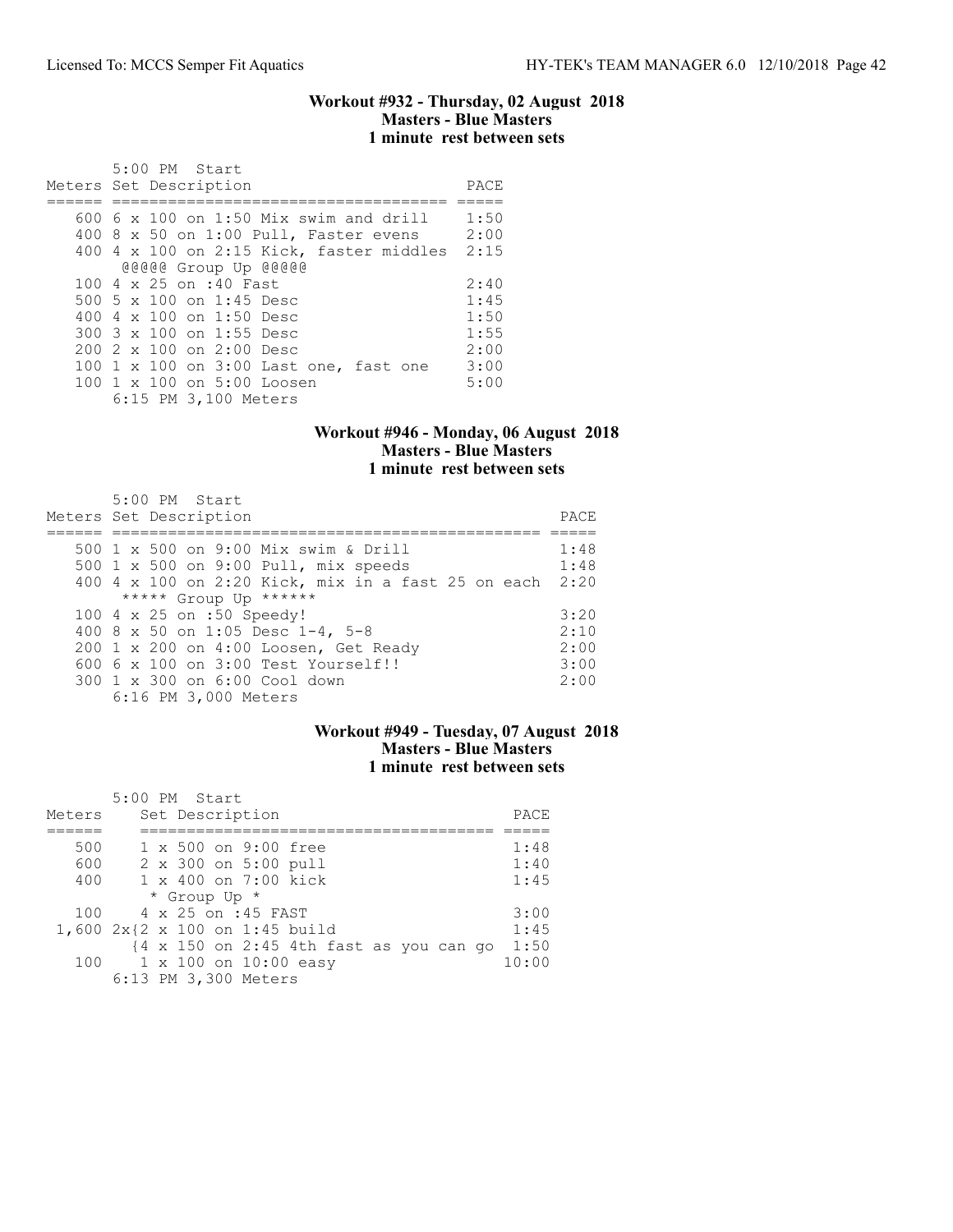#### Workout #952 - Wednesday, 08 August 2018 Masters - Blue Masters 1 minute rest between sets

| 5:00 PM Start                                         |       |
|-------------------------------------------------------|-------|
| Meters Set Description                                | PACE  |
|                                                       |       |
| $600 \text{ 1 x } 600 \text{ on } 10:00 \text{ free}$ | 1:40  |
| 400 1 x 400 on 7:00 pull                              | 1:45  |
| 400 1 x 400 on 7:00 kick                              | 1:45  |
| * Group Up *                                          |       |
| $200 \, 4 \times 50$ on 1:00 build                    | 2:00  |
| 1,000 4 x 250 on 4:10 desc 1-4                        | 1:40  |
| $200 \, 4 \times 50$ on 1:00 build                    | 2:00  |
| 1,000 2 x 500 on 9:00 middle 250 fast 1:48            |       |
| 100 1 x 100 on 10:00 easy                             | 10:00 |
| 6:24 PM 3,900 Meters                                  |       |

### Workout #955 - Thursday, 09 August 2018 Masters - Blue Masters 1 minute rest between sets

|        |  | 5:00 PM Start                 |       |
|--------|--|-------------------------------|-------|
| Meters |  | Set Description               | PACE  |
|        |  |                               |       |
| 600    |  | 1 x 600 on 10:00 free         | 1:40  |
| 400    |  | 1 x 400 on 7:00 pull          | 1:45  |
| 400    |  | 1 x 400 on 7:00 kick          | 1:45  |
|        |  | * Group Up *                  |       |
| 100    |  | 4 x 25 on :45 fast            | 3:00  |
|        |  | 1,500 3x{4 x 50 on 1:00 build | 2:00  |
|        |  | {4 x 75 on 1:30 desc 1-4      | 2:00  |
| 100    |  | 1 x 100 on 10:00 easy         | 10:00 |
|        |  | 6:12 PM 3,100 Meters          |       |

## Workout #958 - Monday, 13 August 2018 Masters - Blue Masters 1 minute rest between sets

|                        |  |  | 5:00 PM Start                             |  |  |                                          |      |
|------------------------|--|--|-------------------------------------------|--|--|------------------------------------------|------|
| Meters Set Description |  |  |                                           |  |  |                                          | PACE |
|                        |  |  |                                           |  |  |                                          |      |
|                        |  |  | 600 $2 \times 300$ on 5:45 Swim and drill |  |  |                                          | 1:55 |
|                        |  |  | 400 8 x 50 on 1:00 Pull, Desc             |  |  |                                          | 2:00 |
|                        |  |  | 400 8 x 50 on 1:15 Kick, Mix Efforts      |  |  |                                          | 2:30 |
|                        |  |  | $--- $ Group Up $---$                     |  |  |                                          |      |
|                        |  |  | 300 4 x 75 on 1:20 Desc                   |  |  |                                          | 1:47 |
|                        |  |  |                                           |  |  | 100 2 x 50 on 1:00 1 Easy, 1 Best Effort | 2:00 |
|                        |  |  | 300 4 x 75 on 1:25 Desc                   |  |  |                                          | 1:53 |
|                        |  |  |                                           |  |  | 100 2 x 50 on 1:00 1 Easy, 1 Best Effort | 2:00 |
|                        |  |  | 300 4 x 75 on 1:30 Desc                   |  |  |                                          | 2:00 |
|                        |  |  |                                           |  |  | 100 2 x 50 on 1:00 1 Easy, 1 Best Effort | 2:00 |
|                        |  |  | 300 4 x 75 on 1:35 Desc                   |  |  |                                          | 2:07 |
|                        |  |  | 100 1 x 100 on 5:00 Loosen                |  |  |                                          | 5:00 |
|                        |  |  | 6:16 PM 3,000 Meters                      |  |  |                                          |      |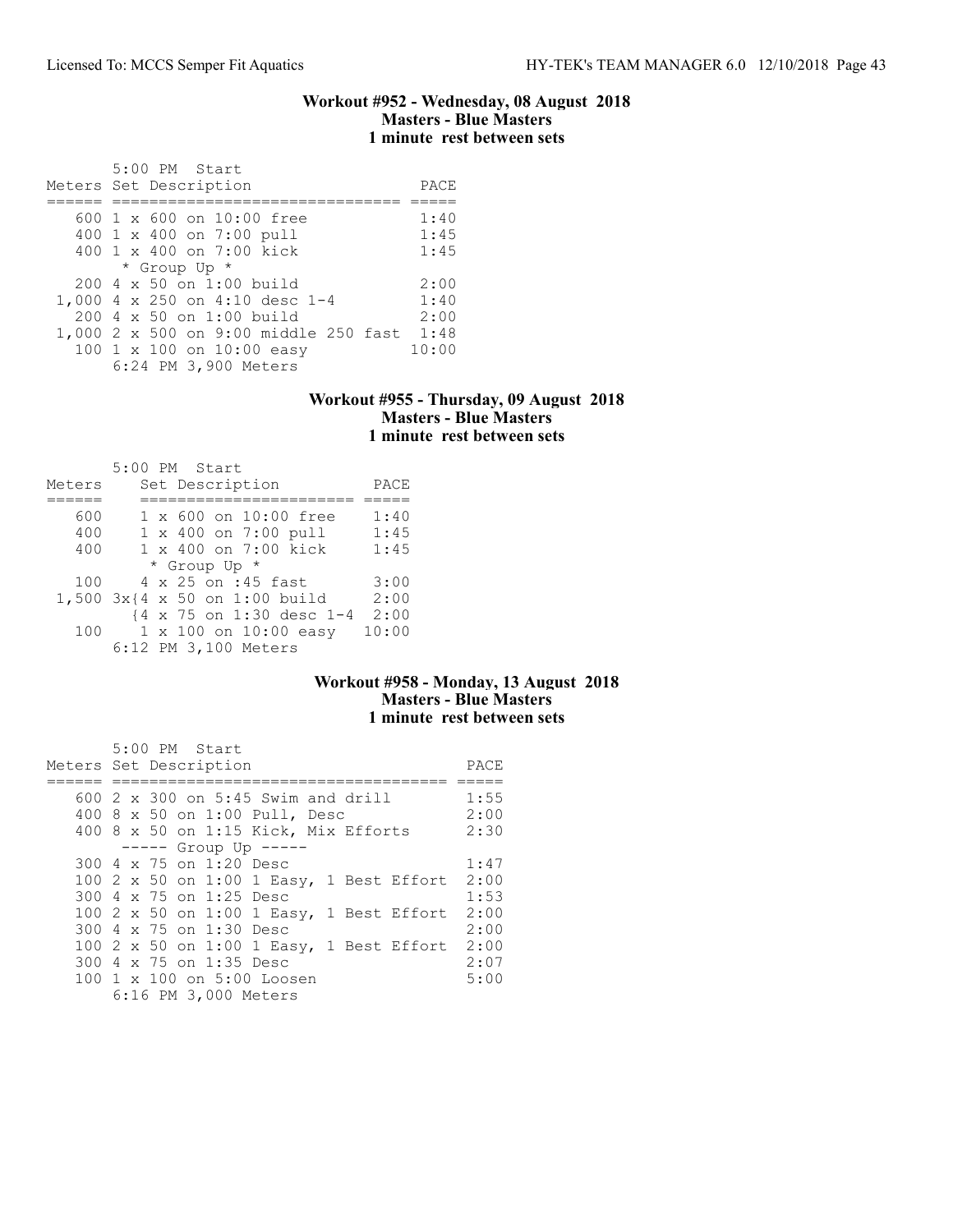#### Workout #961 - Tuesday, 14 August 2018 Masters - Blue Masters 1 minute rest between sets

| 5:00 PM Start<br>Meters Set Description       | PACE |
|-----------------------------------------------|------|
|                                               |      |
| 600 $6 \times 100$ on 1:50 Drill and Swim Mix | 1:50 |
| 400 4 x 100 on 2:15 Kick, Mix Efforts         | 2:15 |
| 400 8 x 50 on 1:00 Pull, Evens Faster         | 2:00 |
| $---$ Group UP $---$                          |      |
| 100 4 x 25 on :40 Fast!                       | 2:40 |
| 400 2 x 200 on 3:30 Desc                      | 1:45 |
| 600 $4 \times 150$ on 2:40 Evens Faster       | 1:47 |
| $6006 \times 100$ on 1:50 Evens Faster        | 1:50 |
| 100 1 x 100 on 5:00 Loosen                    | 5:00 |
| 6:12 PM 3,200 Meters                          |      |

### Workout #964 - Wednesday, 15 August 2018 Masters - Blue Masters 1 minute rest between sets

| 5:00 PM Start<br>Meters Set Description | PACE |
|-----------------------------------------|------|
| 600 3 x 200 on 3:50 Swim & Drill Mix    | 1:55 |
| 400 4 x 100 on 1:50 Pull, Neg Split     | 1:50 |
| 400 8 x 50 on 1:15 Kick, 1st 25 Faster  | 2:30 |
| $====$ Group Up $====$                  |      |
| $200$ 4 x 50 on 1:05 Find your paces    | 2:10 |
| 800 2 x 400 on 6:45 Desc & Neg Split    | 1:41 |
| 400 4 $\times$ 100 on 1:45 Desc         | 1:45 |
| 800 2 x 400 on 6:35 Desc & Neg Split    | 1:39 |
| 400 4 x 100 on 1:50 Desc                | 1:50 |
| 100 1 x 100 on 5:00 Loosen              | 5:00 |
| 6:31 PM 4,100 Meters                    |      |

## Workout #967 - Thursday, 16 August 2018 Masters - Blue Masters 1 minute rest between sets

| 5:00 PM Start                        |      |
|--------------------------------------|------|
| Meters Set Description               | PACE |
|                                      |      |
| 600 4 x 150 on 2:50 Swim & Drill     | 1:53 |
| 400 4 x 100 on 2:20 Kick, mix speeds | 2:20 |
| 400 4 x 100 on 1:50 Pull, Desc       | 1:50 |
| ***** Group Up *****                 |      |
| 100 4 x 25 on :40 Fast!              | 2:40 |
| 900 6 x 150 on 2:40 Desc 1-3, 4-6    | 1:47 |
| 600 4 x 150 on 2:30 Desc 1-4         | 1:40 |
| 100 1 x 100 on 5:00 Loosen           | 5:00 |
| 6:10 PM 3,100 Meters                 |      |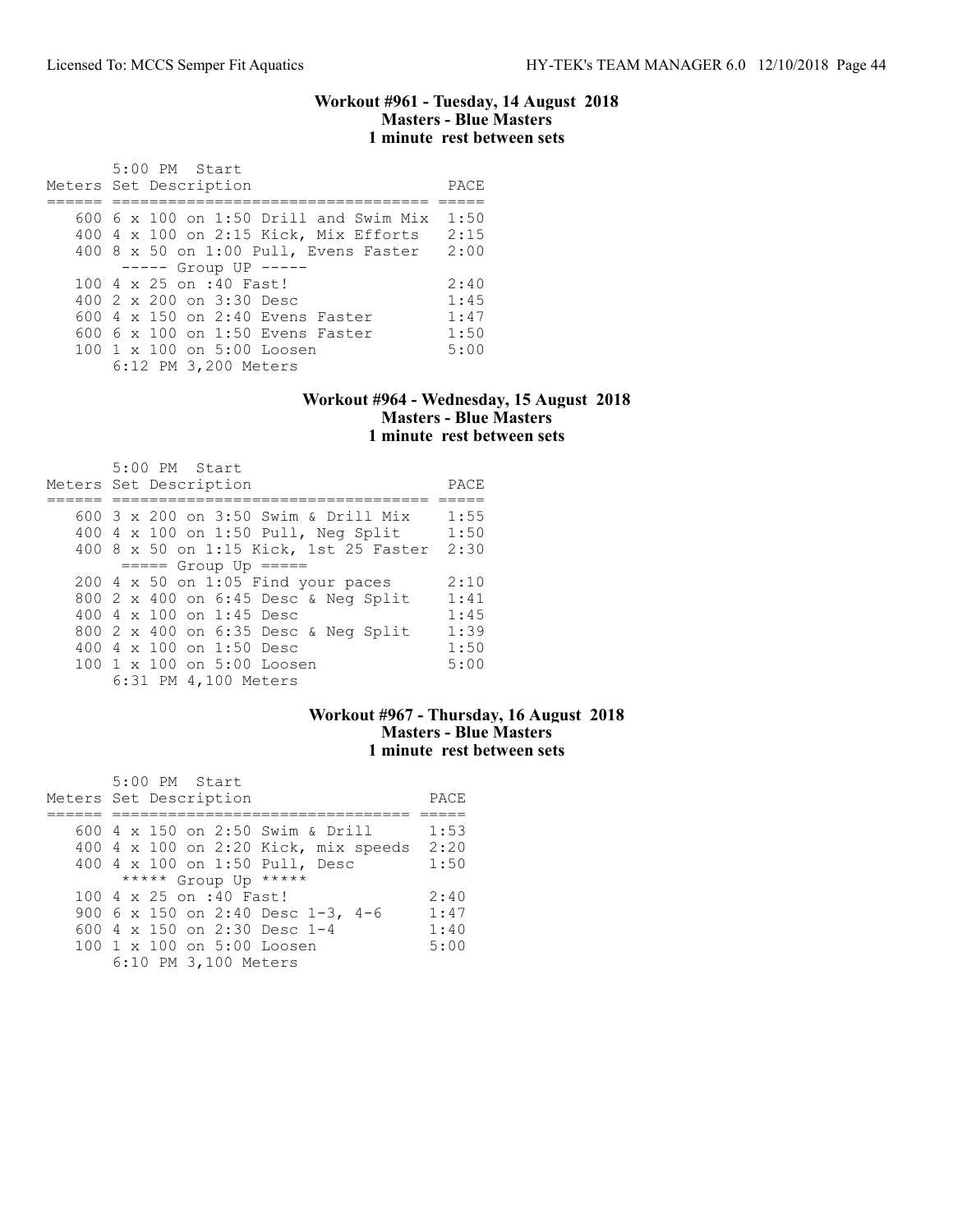#### Workout #971 - Monday, 20 August 2018 Masters - Blue Masters 1 minute rest between sets

|  | $5:00$ PM Start                 |       |
|--|---------------------------------|-------|
|  | Meters Set Description          | PACE  |
|  |                                 |       |
|  | 600 1 x 600 on 10:00 free       | 1:40  |
|  | 800 2 x 400 on 7:00 kick        | 1:45  |
|  | 300 1 x 300 on 5:00 pull        | 1:40  |
|  | * Group Up *                    |       |
|  | 100 4 x 25 on :40 Fast!!!!!!!!  | 2:40  |
|  | 200 4 x 50 on 1:20 desc 1-4     | 2:40  |
|  | 100 1 x 100 on 1:50 build       | 1:50  |
|  | 300 6 x 50 on 1:10 desc 1-3,4-6 | 2:20  |
|  | 100 1 x 100 on 1:50 build       | 1:50  |
|  | 400 8 x 50 on 1:00 desc 1-4,5-8 | 2:00  |
|  | 100 1 x 100 on 1:45 All Out     | 1:45  |
|  | 100 1 x 100 on 10:00 recovery   | 10:00 |
|  | 6:19 PM 3,100 Meters            |       |

## Workout #977 - Tuesday, 21 August 2018 Masters - Blue Masters 1 minute rest between sets

| Meters | $5:00$ PM Start<br>Set Description |                                                 | PACE  |
|--------|------------------------------------|-------------------------------------------------|-------|
|        |                                    |                                                 |       |
| 600    |                                    | 1 x 600 on 10:00 free                           | 1:40  |
| 400    |                                    | 2 x 200 on 3:45 kick                            | 1:52  |
| 600    |                                    | 2 x 300 on 6:00 pull                            | 2:00  |
|        | * Group Up *                       |                                                 |       |
| 100    |                                    | 4 x 25 on :45 FAST                              | 3:00  |
|        |                                    | 1,400 $4x$ {4 x 75 on 1:20 4th very fast        | 1:47  |
|        |                                    | $\{1 \times 50 \text{ on } 1:30 \text{ cruise}$ | 3:00  |
| 100    |                                    | $1 \times 100$ on $10:00$ easy swim             | 10:00 |
|        | 6:16 PM 3,200 Meters               |                                                 |       |

### Workout #981 - Wednesday, 22 August 2018 Masters - Blue Masters 1 minute rest between sets

| $5:00$ PM Start               |       |
|-------------------------------|-------|
| Meters Set Description        | PACE  |
|                               |       |
| 500 1 x 500 on 9:00 free      | 1:48  |
| 600 2 x 300 on 5:45 pull      | 1:55  |
| 400 1 x 400 on 9:00 kick      | 2:15  |
| *Group Up*                    |       |
| 900 3 x 300 on 5:20 desc 1-3  | 1:47  |
| 300 6 x 50 on 1:00 build      | 2:00  |
| 600 2 x 300 on 5:30 desc 1-2  | 1:50  |
| 300 6 x 50 on 1:00 build      | 2:00  |
| 300 1 x 300 on 5:40 neg split | 1:53  |
| 100 1 x 100 on 10:00 easy     | 10:00 |
| 6:33 PM 4,000 Meters          |       |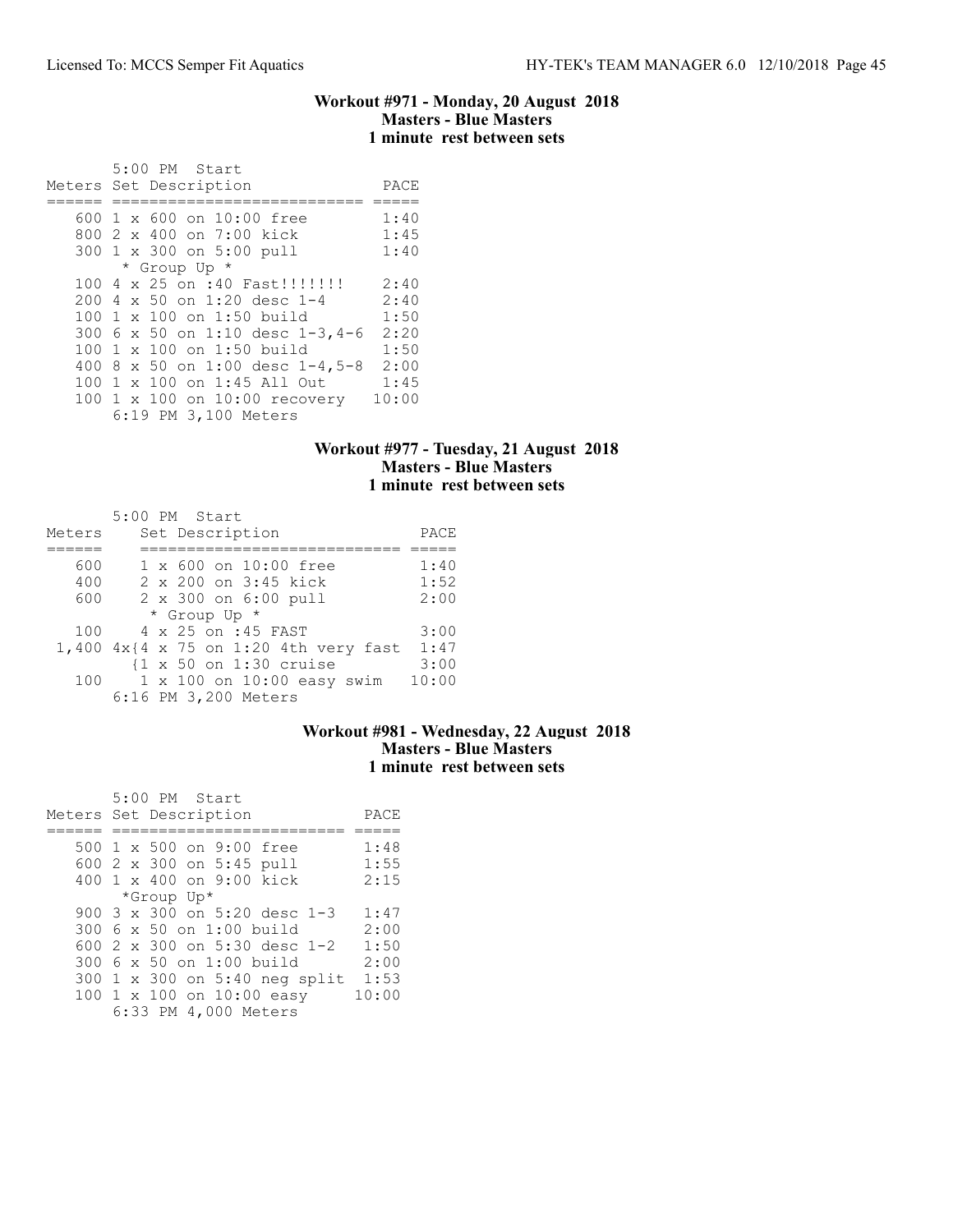#### Workout #982 - Thursday, 23 August 2018 Masters - Blue Masters 1 minute rest between sets

|        | 5:00 PM Start |            |                       |                           |                                          |      |
|--------|---------------|------------|-----------------------|---------------------------|------------------------------------------|------|
| Meters |               |            | Set Description       |                           |                                          | PACE |
|        |               |            |                       |                           |                                          |      |
| 500    |               |            | 1 x 500 on 9:00 free  |                           |                                          | 1:48 |
| 600    |               |            | 2 x 300 on 6:00 pull  |                           |                                          | 2:00 |
| 400    |               |            | 1 x 400 on 8:00 kick  |                           |                                          | 2:00 |
|        |               | *Group Up* |                       |                           |                                          |      |
|        |               |            |                       |                           | 1,800 3x{1 x 200 on 3:30 fast middle 100 | 1:45 |
|        |               |            |                       | {2 x 100 on 1:50 desc 1-2 |                                          | 1:50 |
|        |               |            | {4 x 50 on 1:05 build |                           |                                          | 2:10 |
|        |               |            | 6:07 PM 3,300 Meters  |                           |                                          |      |

### Workout #989 - Monday, 27 August 2018 Masters - Blue Masters 1 minute rest between sets

| $5:00$ PM Start                                 |      |
|-------------------------------------------------|------|
| Meters Set Description                          | PACE |
|                                                 |      |
| 600 3 x 200 on 3:45 Swim and drill              | 1:52 |
| 400 4 x 100 on 1:50 Pull, Desc                  | 1:50 |
| 400 8 x 50 on 1:15 Kick, Evens Faster           | 2:30 |
| $11111$ Group Up $\{\{\}\}\$                    |      |
| 200 4 x 50 on 1:00 Mix Efforts                  | 2:00 |
| 150 6 x 25 on :35 Fast 20 meters, Easy 5 meters | 2:20 |
| 200 4 x 50 on 1:00 Mix Efforts                  | 2:00 |
| 150 6 x 25 on :40 Easy 5 meters, Fast 20 meters | 2:40 |
| 200 4 x 50 on 1:00 Mix Efforts                  | 2:00 |
| 300 4 x 75 on 1:20 Last 25 Fast                 | 1:47 |
| 400 4 x 100 on 1:50 Last 50 Fast                | 1:50 |
| 100 1 x 100 on 5:00 Loosen                      | 5:00 |
| 6:19 PM 3,100 Meters                            |      |

## Workout #992 - Tuesday, 28 August 2018 Masters - Blue Masters 1 minute rest between sets

| 5:00 PM Start                               |      |
|---------------------------------------------|------|
| Meters Set Description                      | PACE |
|                                             |      |
| 600 4 x 150 on 2:45 Drill and Swim Mix 1:50 |      |
| 400 8 x 50 on 1:00 Pull, Desc               | 2:00 |
| 400 4 x 100 on 2:20 Kick, last 25 fast 2:20 |      |
| ***** Group Up *****                        |      |
| 100 4 x 25 on :40 Fast!                     | 2:40 |
| 100 2 x 50 on 1:15 Best Effort              | 2:30 |
| 600 6 $\times$ 100 on 1:40 Desc             | 1:40 |
| 100 2 x 50 on 1:15 Best Effort              | 2:30 |
| 600 6 $\times$ 100 on 1:50 Desc             | 1:50 |
| 100 1 x 100 on 5:00 Loosen                  | 5:00 |
| 6:12 PM 3,000 Meters                        |      |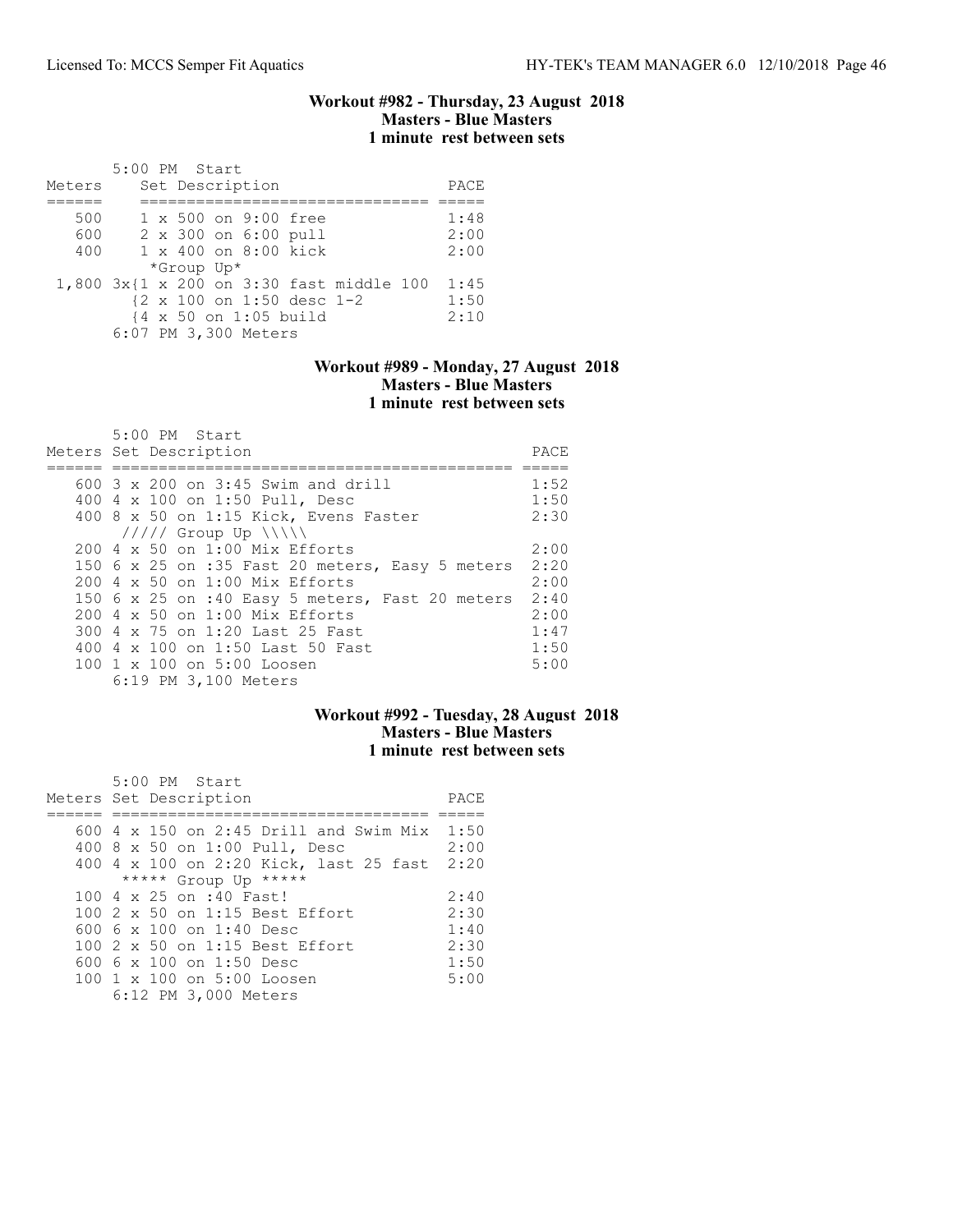#### Workout #995 - Wednesday, 29 August 2018 Masters - Blue Masters 1 minute rest between sets

| $5:00$ PM Start<br>Meters Set Description | PACE |
|-------------------------------------------|------|
| 600 6 x 100 on 1:50 Swim and drill mix    | 1:50 |
| 400 4 x 100 on 2:20 Kick, Desc            | 2:20 |
| 400 4 x 100 on 1:50 Pull, Neg Split       | 1:50 |
| $====$ Group Up $====$                    |      |
| 1,000 2 x 500 on 8:20 Neg Split           | 1:40 |
| 1,000 10 x 100 on 1:45 Desc, some fast!   | 1:45 |
| 500 10 x 50 on 1:00 Desc, some fast!      | 2:00 |
| $100 \t1 x 100$ on $5:00$ Loosen          | 5:00 |
| 6:25 PM 4,000 Meters                      |      |

### Workout #998 - Thursday, 30 August 2018 Masters - Blue Masters 1 minute rest between sets

| $5:00$ PM Start<br>Meters Set Description | PACE |
|-------------------------------------------|------|
|                                           |      |
| $600\,2\,$ x 300 on 5:45 Swim and drill   | 1:55 |
| $400$ 8 x 50 on 1:00 Pull, mix efforts    | 2:00 |
| 400 8 x 50 on 1:15 Kick, Evens Faster     | 2:30 |
| $--- $ Group Up $---$                     |      |
| 100 4 x 25 on :40 Fast!                   | 2:40 |
| 450 3 x 150 on 2:45 Desc                  | 1:50 |
| 450 3 x 150 on 2:55 Desc                  | 1:57 |
| 450 $3 \times 150$ on $3:05$ Desc         | 2:03 |
| 150 1 x 150 on 3:15 Last one, fast one    | 2:10 |
| 100 1 x 100 on 5:00 Loosen                | 5:00 |
| 6:18 PM 3,100 Meters                      |      |

# Workout #1017 - Monday, 03 September 2018 Masters - Blue Masters 1 minute rest between sets

|        |  | 5:00 PM Start                                    |       |
|--------|--|--------------------------------------------------|-------|
| Meters |  | Set Description                                  | PACE  |
|        |  |                                                  |       |
| 500    |  | 1 x 500 on 9:00 free                             | 1:48  |
| 500    |  | 1 x 500 on 9:00 pull                             | 1:48  |
| 400    |  | 4 x 100 on 1:50 kick                             | 1:50  |
|        |  | * Group Up *                                     |       |
| 100    |  | 4 x 25 on :45 Fast                               | 3:00  |
|        |  | 1,300 2x{8 x 50 on 1:00 Build                    | 2:00  |
|        |  | {2 x 75 on 1:30 Fast                             | 2:00  |
|        |  | $\{1 \times 100 \text{ on } 2:30 \text{ easy}\}$ | 2:30  |
| 100    |  | 1 x 100 on 10:00 easy                            | 10:00 |
|        |  | 6:11 PM 2,900 Meters                             |       |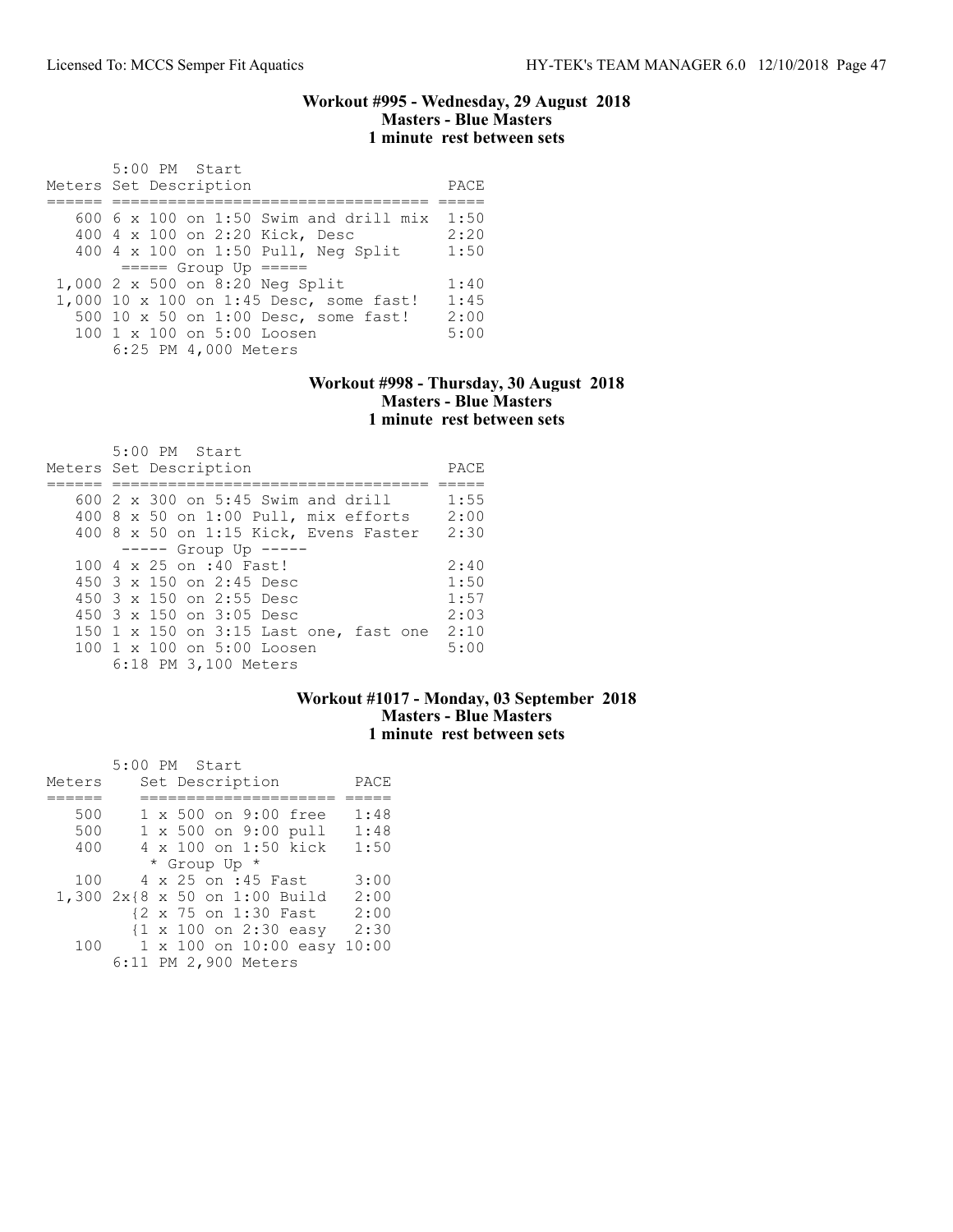#### Workout #1020 - Tuesday, 04 September 2018 Masters - Blue Masters 1 minute rest between sets

| 5:00 PM Start<br>Meters Set Description | PACE  |
|-----------------------------------------|-------|
|                                         |       |
| 500 1 x 500 on 9:00 free                | 1:48  |
| 500 1 x 500 on 9:00 pull                | 1:48  |
| 400 4 x 100 on 2:00 kick                | 2:00  |
| * Group UP *                            |       |
| 100 4 x 25 on :45 FAST                  | 3:00  |
| $200 \, 4 \times 50$ on 1:00 build      | 2:00  |
| 800 4 x 200 on 3:40 Strong middle 100   | 1:50  |
| 300 6 x 50 on 1:00 build                | 2:00  |
| 200 1 x 200 on 3:40 Neg Split           | 1:50  |
| 100 1 x 100 on 10:00 free               | 10:00 |
| 6:16 PM 3,100 Meters                    |       |

### Workout #1023 - Wednesday, 05 September 2018 Masters - Blue Masters 1 minute rest between sets

|        | $5:00$ PM Start                                       |       |
|--------|-------------------------------------------------------|-------|
| Meters | Set Description                                       | PACE  |
|        |                                                       |       |
| 500    | 1 x 500 on 9:00 free                                  | 1:48  |
| 500    | 1 x 500 on 9:00 pull                                  | 1:48  |
| 400    | 4 x 100 on 1:50 kick                                  | 1:50  |
|        | * Group Up *                                          |       |
| 200    | $4 \times 50$ on 1:00 build                           | 2:00  |
|        | 2,400 3x{2 x 200 on 3:30 desc 1-3                     | 1:45  |
|        | $\{1 \times 400 \text{ on } 7:15 \text{ neg split}\}$ | 1:49  |
| 100    | 1 x 100 on 10:00 easy                                 | 10:00 |
|        | 6:28 PM 4,100 Meters                                  |       |

## Workout #1026 - Thursday, 06 September 2018 Masters - Blue Masters 1 minute rest between sets

|  | 5:00 PM Start                       |      |
|--|-------------------------------------|------|
|  | Meters Set Description              | PACE |
|  |                                     |      |
|  | 500 1 x 500 on 9:00 free            | 1:48 |
|  | 500 1 x 500 on 9:00 pull            | 1:48 |
|  | 400 4 x 100 on 1:50 kick            | 1:50 |
|  | * Group Up *                        |      |
|  | $1002 \times 50$ on 1:00 build      | 2:00 |
|  | 500 5 x 100 on 1:55 Desc 1-5        | 1:55 |
|  | 100 2 x 50 on 1:00 Build            | 2:00 |
|  | 400 4 $\times$ 100 on 1:50 Desc 1-4 | 1:50 |
|  | 100 2 x 50 on 1:00 build            | 2:00 |
|  | 300 3 x 100 on 1:45 Desc 1-3        | 1:45 |
|  | 6:04 PM 2,900 Meters                |      |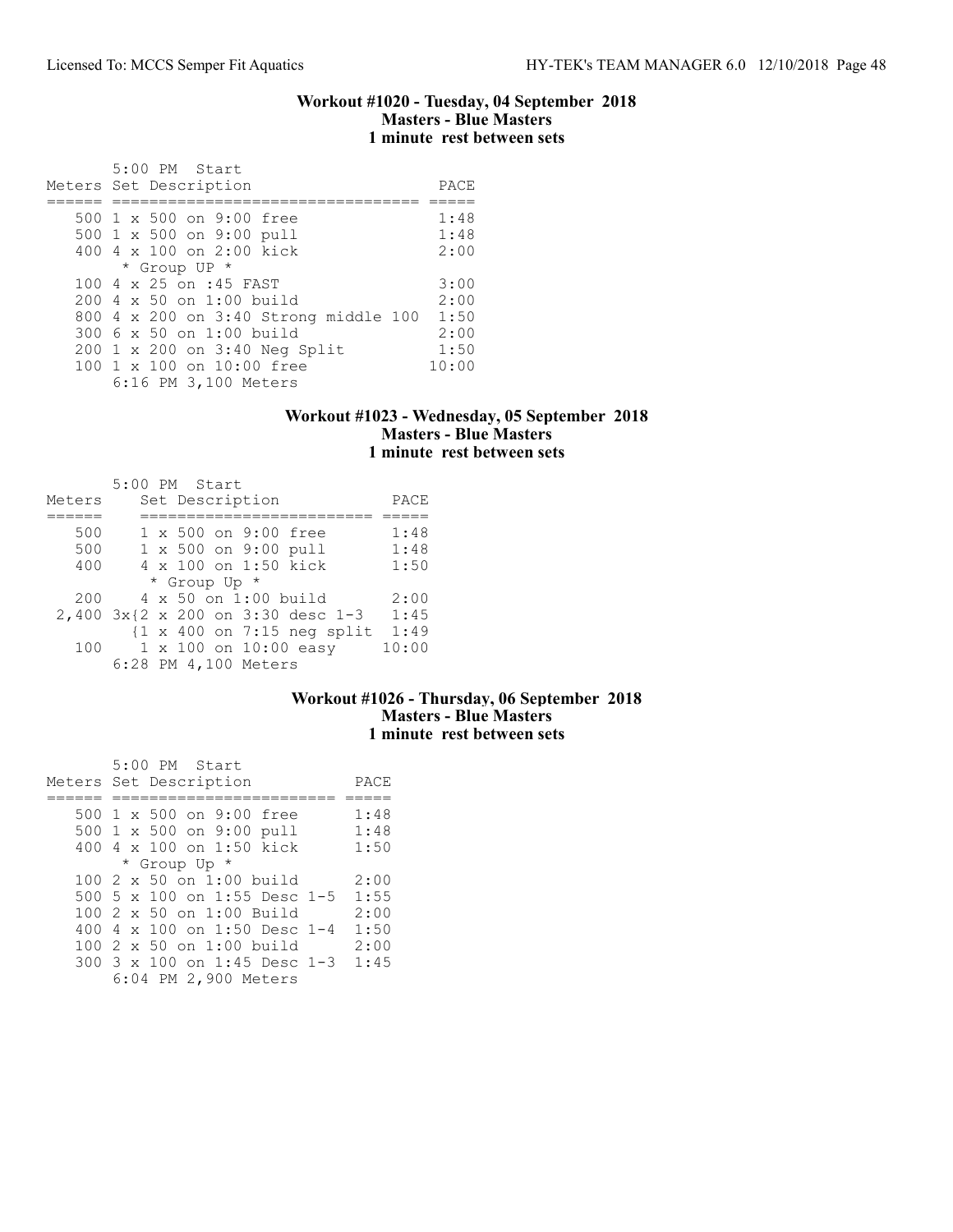#### Workout #1001 - Monday, 10 September 2018 Masters - Blue Masters 1 minute rest between sets

| 5:00 PM Start<br>Meters Set Description                 | PACE |
|---------------------------------------------------------|------|
| 500 1 x 500 on 9:00 Mix swim & Drill                    | 1:48 |
| 500 1 x 500 on 9:00 Pull, mix speeds                    | 1:48 |
| 400 4 x 100 on 2:20 Kick, mix in a fast 25 on each 2:20 |      |
| ***** Group Up ******                                   |      |
| 100 4 x 25 on :50 Speedy!                               | 3:20 |
| 400 8 x 50 on 1:05 Desc 1-4, 5-8                        | 2:10 |
| 200 1 x 200 on 4:00 Loosen, Get Ready                   | 2:00 |
| $6006 \times 100$ on $3:00$ Test Yourself!!             | 3:00 |
| 300 1 x 300 on 6:00 Cool down                           | 2:00 |
| 6:16 PM 3,000 Meters                                    |      |

#### Workout #1004 - Tuesday, 11 September 2018 Masters - Blue Masters 1 minute rest between sets

| 5:00 PM Start<br>Meters Set Description   | PACE |
|-------------------------------------------|------|
|                                           |      |
| 600 2 x 300 on 5:45 Drill & Swim Mix      | 1:55 |
| 400 4 x 100 on 1:50 Pull, Desc            | 1:50 |
| 400 8 x 50 on 1:15 Kick, mix efforts      | 2:30 |
| $== == $ Group Up $== == $                |      |
| 100 4 x 25 on :40 Fast!                   | 2:40 |
| $200 \text{ } 4 \times 50$ on $1:00$ Desc | 2:00 |
| 450 6 x 75 on 2:00 Best Steady Effort     | 2:40 |
| $200 \text{ } 4 \times 50$ on $1:00$ Desc | 2:00 |
| 450 6 x 75 on 2:00 Best Steady Effort     | 2:40 |
| $200 \text{ } 4 \times 50$ on $1:00$ Desc | 2:00 |
| 100 1 x 100 on 5:00 Loosen                | 5:00 |
| 6:23 PM 3,100 Meters                      |      |

### Workout #1007 - Wednesday, 12 September 2018 Masters - Blue Masters 1 minute rest between sets

| 5:00 PM Start                                   |      |
|-------------------------------------------------|------|
| Meters Set Description                          | PACE |
|                                                 |      |
| 600 $3 \times 200$ on $3:40$ Swim and Drill Mix | 1:50 |
| 450 6 x 75 on 1:25 Pull, Build Effort           | 1:53 |
| 400 4 x 100 on 2:20 Kick, mix efforts           | 2:20 |
| $\#$ #### Group Up $\#$ ####                    |      |
| $200 \text{ } 4 \times 50$ on $1:00$ Desc       | 2:00 |
| 600 1 x 600 on 10:00 Neg Split                  | 1:40 |
| 600 2 x 300 on 5:10 Neg Split                   | 1:43 |
| 600 3 x 200 on 3:30 Neg Split                   | 1:45 |
| 600 4 x 150 on 2:40 Neg Split                   | 1:47 |
| 100 1 x 100 on 5:00 Loosen                      | 5:00 |
| 6:30 PM 4,150 Meters                            |      |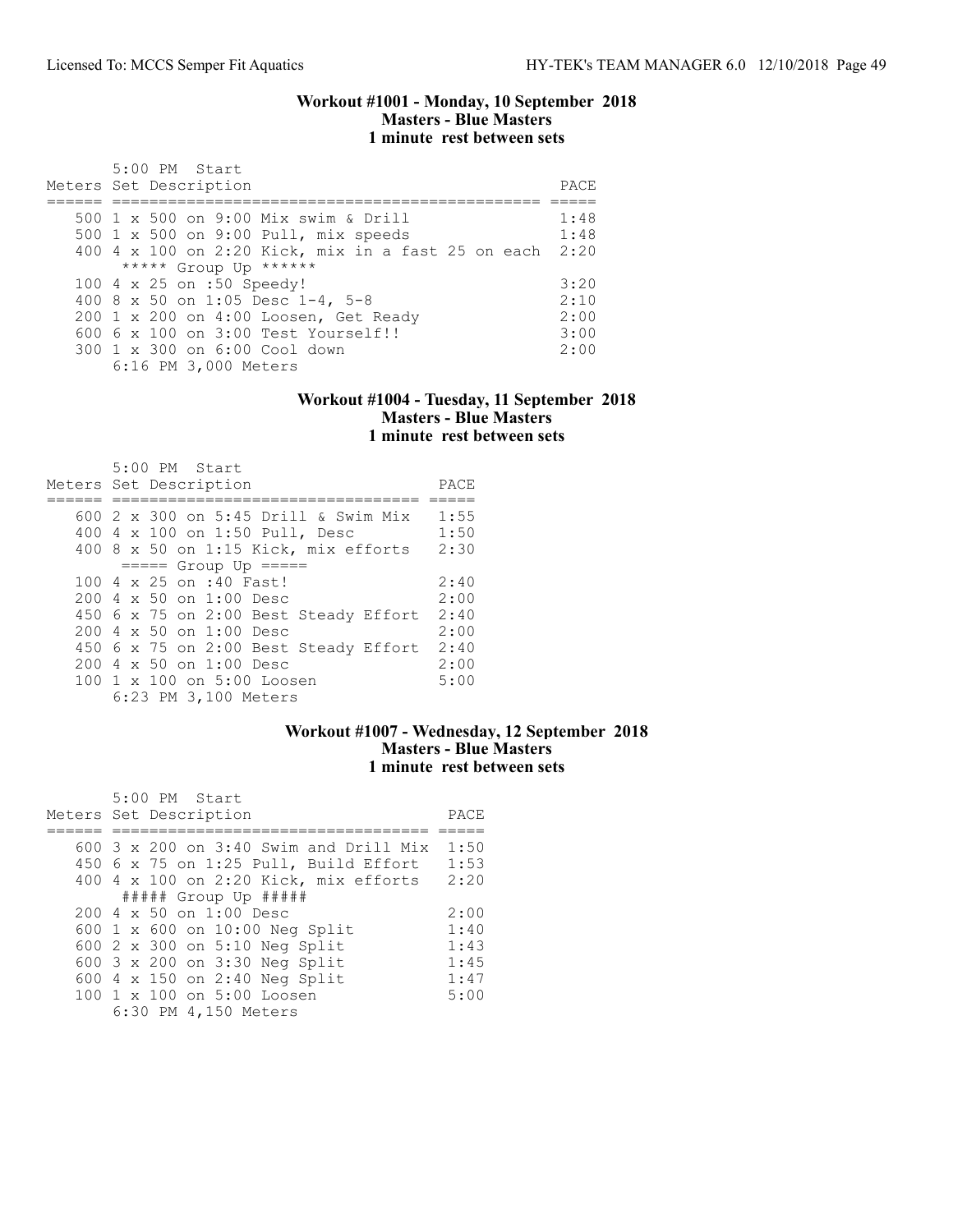#### Workout #1010 - Thursday, 13 September 2018 Masters - Blue Masters 1 minute rest between sets

| 5:00 PM Start<br>Meters Set Description | PACE |
|-----------------------------------------|------|
|                                         |      |
| 600 6 x 100 on 1:50 Swim/Drill Mix      | 1:50 |
| 400 8 x 50 on 1:00 Pull, Desc           | 2:00 |
| 450 6 x 75 on 2:00 Kick, last 25 fast   | 2:40 |
| $--- $ Group Up $---$                   |      |
| 100 4 x 25 on :40 Fast!                 | 2:40 |
| 600 $4 \times 150$ on 2:40 Desc         | 1:47 |
| 200 4 x 50 on 1:05 Alt Easy/Fast        | 2:10 |
| 600 4 x 150 on 2:40 Last 50 Fast        | 1:47 |
| 100 1 x 100 on 5:00 Loosen              | 5:00 |
| 6:13 PM 3,050 Meters                    |      |

#### Workout #1036 - Monday, 17 September 2018 Masters - Blue Masters 1 minute rest between sets

| Meters | 5:00 PM Start<br>Set Description                 | PACE |
|--------|--------------------------------------------------|------|
|        |                                                  |      |
| 500    | 1 x 500 on 10:00 free                            | 2:00 |
| 400    | 4 x 100 on 2:00 Kick                             | 2:00 |
| 600    | 3 x 200 on 3:45 pull                             | 1:52 |
|        | * Group Up *                                     |      |
| 200    | 8 x 25 on :45 Middle four fast                   | 3:00 |
|        | 1,350 3x{4 x 50 on 1:00 build                    | 2:00 |
|        | {6 x 25 on :40 fast                              | 2:40 |
|        | $\{1 \times 100 \text{ on } 1:50 \text{ free}\}$ | 1:50 |
|        | 6:10 PM 3,050 Meters                             |      |

## Workout #1039 - Tuesday, 18 September 2018 Masters - Blue Masters 1 minute rest between sets

|  | 5:00 PM Start                   |      |
|--|---------------------------------|------|
|  | Meters Set Description          | PACE |
|  |                                 |      |
|  | 600 1 x 600 on 12:00 free       | 2:00 |
|  | 600 2 x 300 on 5:30 Pull        | 1:50 |
|  | 400 1 x 400 on 8:00 Kick 2:00   |      |
|  | *Group UP*                      |      |
|  | 100 4 x 25 on :45 FAST          | 3:00 |
|  | 200 4 x 50 on 1:00 Build        | 2:00 |
|  | 400 4 x 100 on 1:50 Build       | 1:50 |
|  | 800 4 x 200 on 3:45 free        | 1:52 |
|  | 100 1 x 100 on 10:00 easy 10:00 |      |
|  | 6:18 PM 3,200 Meters            |      |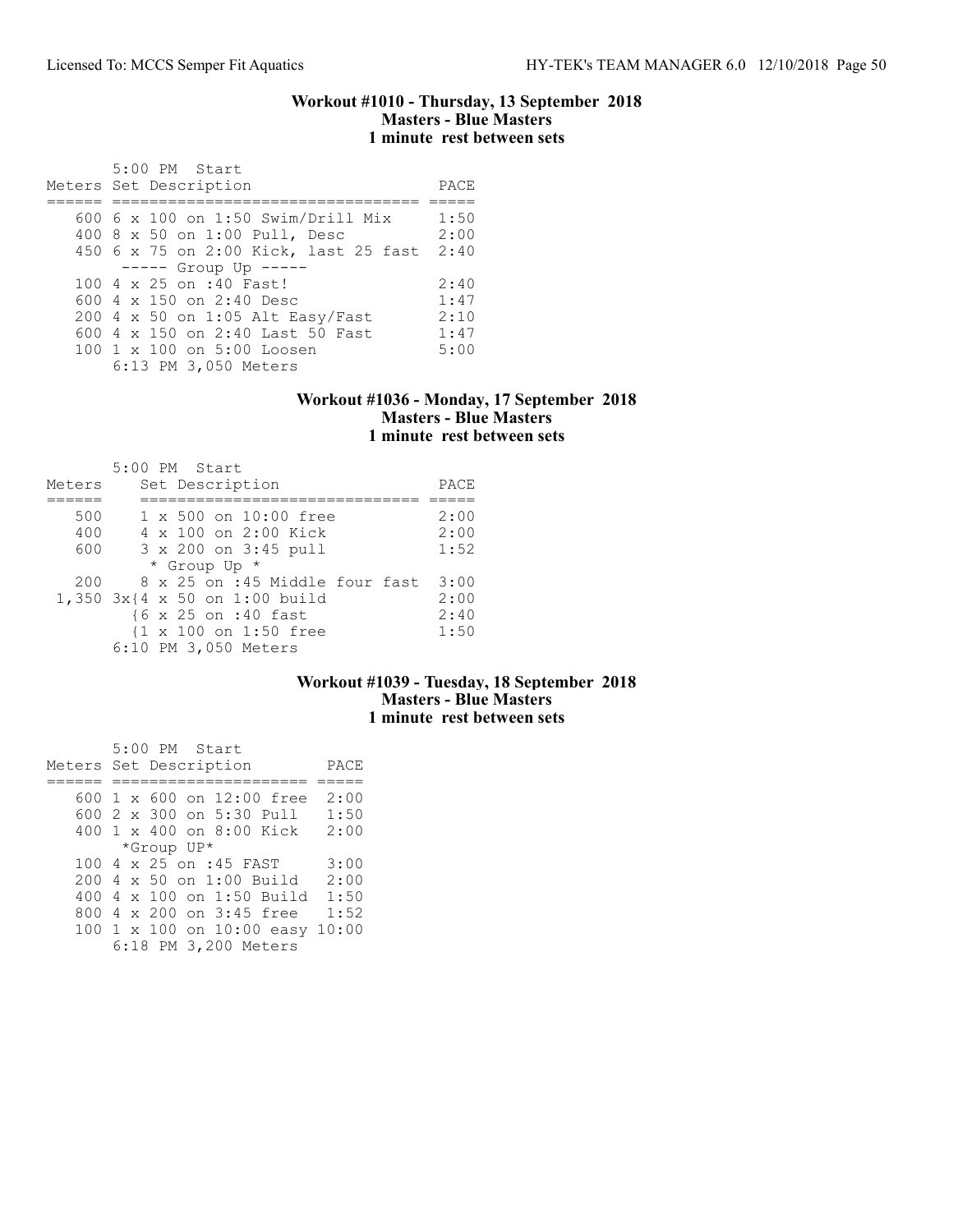#### Workout #1042 - Wednesday, 19 September 2018 Masters - Blue Masters 1 minute rest between sets

|        | 5:00 PM Start |            |                       |                                    |      |
|--------|---------------|------------|-----------------------|------------------------------------|------|
| Meters |               |            | Set Description       |                                    | PACE |
|        |               |            |                       |                                    |      |
| 600    |               |            |                       | 1 x 600 on 12:00 free              | 2:00 |
| 500    |               |            | 2 x 250 on 5:00 PULL  |                                    | 2:00 |
| 400    |               |            | 1 x 400 on 9:00 kick  |                                    | 2:15 |
|        |               | *Group Up* |                       |                                    |      |
|        |               |            |                       | 2,400 1x{2 x 400 on 7:00 neg split | 1:45 |
|        |               |            |                       | {4 x 200 on 3:40 build             | 1:50 |
|        |               |            | {8 x 100 on 1:50 desc |                                    | 1:50 |
| 100    |               |            |                       | 1 x 100 on 5:00 Loosen             | 5:00 |
|        |               |            | 6:24 PM 4,000 Meters  |                                    |      |

### Workout #1045 - Thursday, 20 September 2018 Masters - Blue Masters 1 minute rest between sets

|  | 5:00 PM Start<br>Meters Set Description | PACE |
|--|-----------------------------------------|------|
|  | 500 1 x 500 on 10:00 free               | 2:00 |
|  | 400 1 x 400 on 8:00 pull                | 2:00 |
|  |                                         |      |
|  | 300 3 x 100 on 2:00 kick                | 2:00 |
|  | *Group Up*                              |      |
|  | 100 4 x 25 on :45 Fast                  | 3:00 |
|  | $250\,5\,x\,50\,$ on $1:00\,$ build     | 2:00 |
|  | 500 5 x 100 on 1:55 desc 1-5            | 1:55 |
|  | 200 4 x 50 on 1:00 Build                | 2:00 |
|  | 300 3 x 100 on 1:50 Desc 1-3            | 1:50 |
|  | 150 3 x 50 on 1:00 build                | 2:00 |
|  | 100 1 x 100 on 2:00 Fast                | 2:00 |
|  | 6:06 PM 2,800 Meters                    |      |

## Workout #1061 - Monday, 24 September 2018 Masters - Blue Masters 1 minute rest between sets

| 5:00 PM Start                                       |      |
|-----------------------------------------------------|------|
| Meters Set Description                              | PACE |
|                                                     |      |
| 500 1 x 500 on 9:30 Swim & Drill MIx                | 1:54 |
| 500 10 x 50 on 1:00 Pull, Desc                      | 2:00 |
| 400 4 x 100 on 2:15 Kick, mix efforts               | 2:15 |
| ***** Group Up *****                                |      |
| $200 \text{ } 4 \text{ } \times 50$ on 1:05 Desc    | 2:10 |
| 600 8 x 75 on 1:30 Desc $1-4$ ; #4/#8 s/b very fast | 2:00 |
| 100 1 x 100 on 2:30 Easy                            | 2:30 |
| 600 8 x 75 on 1:40 Desc 1-4, #4/8 s/b very fast     | 2:13 |
| 100 1 x 100 on 5:00 Loosen                          | 5:00 |
| 6:15 PM 3,000 Meters                                |      |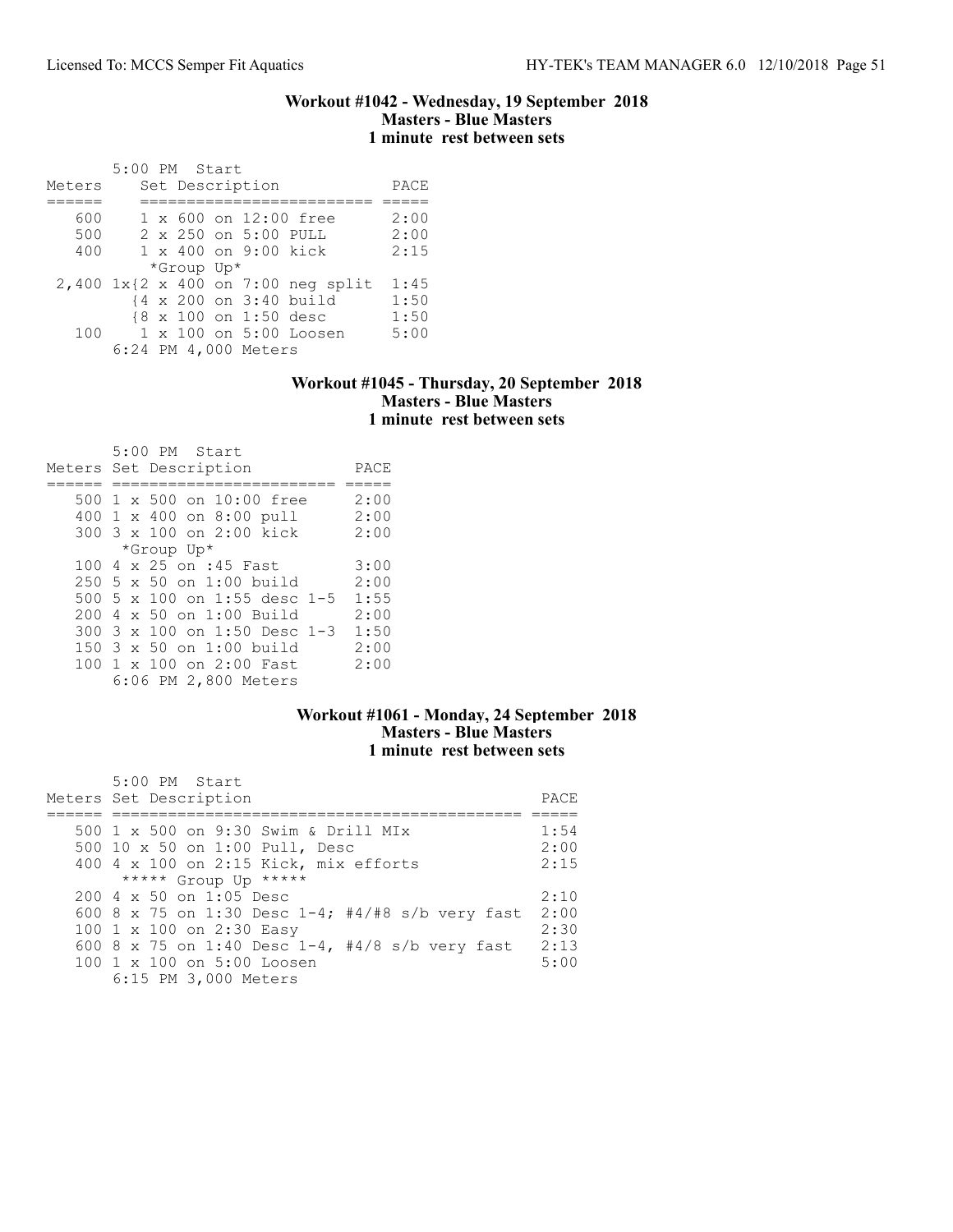#### Workout #1059 - Tuesday, 25 September 2018 Masters - Blue Masters 1 minute rest between sets

|        |  | 5:00 PM Start                                                          |      |
|--------|--|------------------------------------------------------------------------|------|
| Meters |  | Set Description                                                        | PACE |
|        |  |                                                                        |      |
| 600    |  | 2 x 300 on 5:45 Swim and drill mix 1:55                                |      |
| 400    |  | 4 x 100 on 1:50 Pull, Build                                            | 1:50 |
| 400    |  | 8 x 50 on 1:15 Kick, Evens Faster                                      | 2:30 |
|        |  | $====$ Group Up $====$                                                 |      |
| 100    |  | 4 x 25 on :40 Fast                                                     | 2:40 |
|        |  | 1,500 2x{2 x 150 on 2:45 Desc                                          | 1:50 |
|        |  | {2 x 150 on 2:35 Desc                                                  | 1:43 |
|        |  | $\{1 \times 150 \text{ on } 3:15 \text{ Fast } + \text{ Extra Rest}\}$ | 2:10 |
|        |  | 100 1 x 100 on 5:00 Loosen                                             | 5:00 |
|        |  | 6:11 PM 3,100 Meters                                                   |      |

### Workout #1056 - Wednesday, 26 September 2018 Masters - Blue Masters 1 minute rest between sets

| 5:00 PM Start<br>Meters Set Description         | PACE |
|-------------------------------------------------|------|
| 600 $3 \times 200$ on $3:45$ Mix drill and swim | 1:52 |
| 400 4 x 100 on 1:50 Pull, Desc                  | 1:50 |
| 400 4 x 100 on 2:15 Kick, Build                 | 2:15 |
| $--- $ Group Up $---$                           |      |
| $200 \, 4 \times 50$ on $1:00$ Build            | 2:00 |
| 800 2 x 400 on 6:40 Neg Split                   | 1:40 |
| 800 4 x 200 on 3:30 Build                       | 1:45 |
| 800 8 x 100 on 1:50 Desc                        | 1:50 |
| $1001 \times 100$ on $5:00$ Loosen              | 5:00 |
| 6:28 PM 4,100 Meters                            |      |

## Workout #1052 - Thursday, 27 September 2018 Masters - Blue Masters 1 minute rest between sets

| 5:00 PM Start                          |      |
|----------------------------------------|------|
| Meters Set Description                 | PACE |
|                                        |      |
| 600 4 x 150 on 2:45 Mix swim & drill   | 1:50 |
| 450 6 x 75 on 1:25 Pull, Desc          | 1:53 |
| 400 8 x 50 on 1:15 Kick, Mix efforts   | 2:30 |
| $11111$ Group Up $\ \ $                |      |
| 100 4 x 25 on :40 Fast                 | 2:40 |
| 400 2 x 200 on 3:50 Desc               | 1:55 |
| 400 $2 \times 200$ on $3:40$ Desc      | 1:50 |
| 400 2 x 200 on 3:30 Desc               | 1:45 |
| 200 1 x 200 on 4:00 Last one, fast one | 2:00 |
| 100 1 x 100 on 5:00 Loosen             | 5:00 |
| 6:13 PM 3,050 Meters                   |      |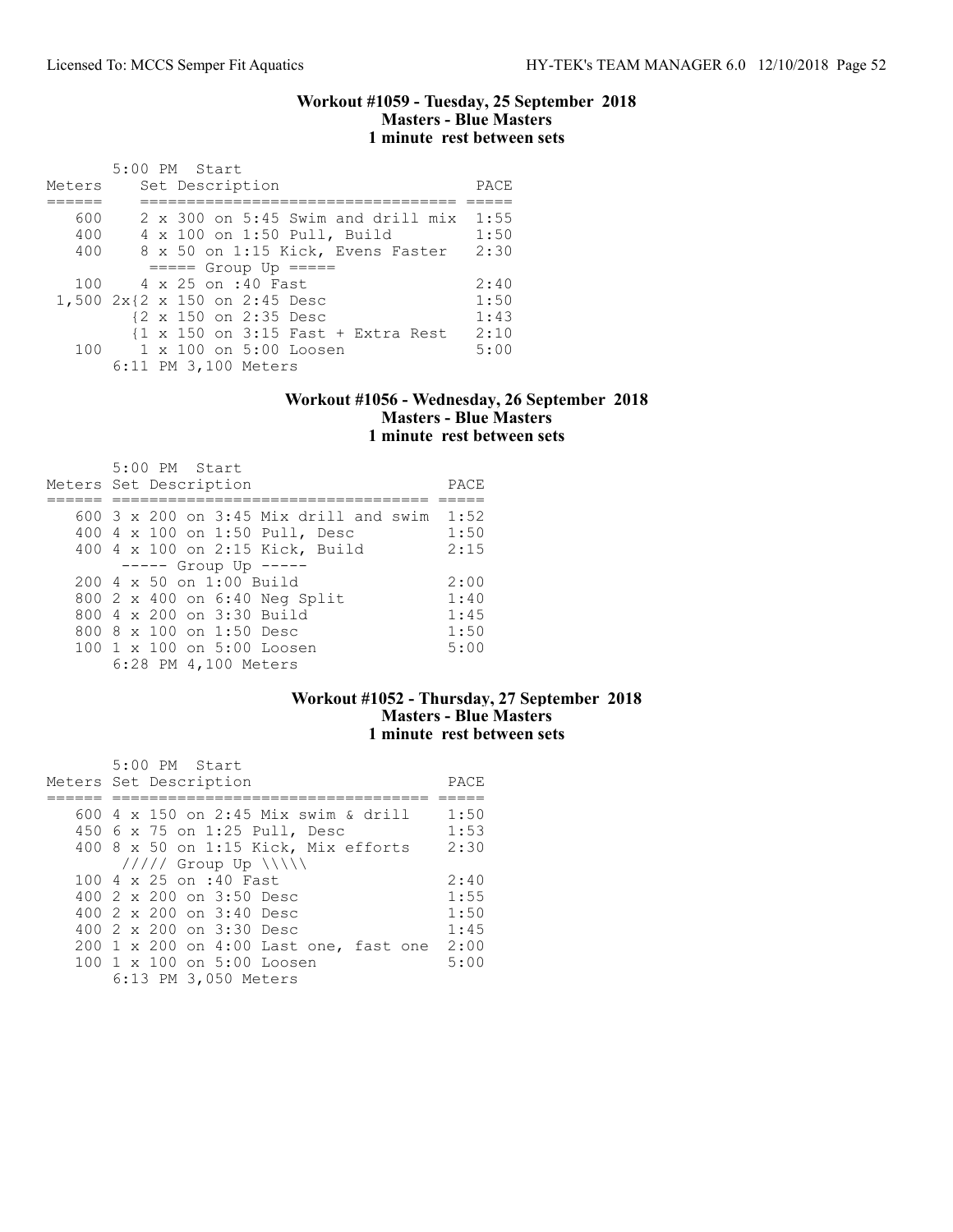#### Workout #1073 - Monday, 01 October 2018 Masters - Blue Masters 1 minute rest between sets

| Meters |  | 5:00 PM Start<br>Set Description     | PACE  |
|--------|--|--------------------------------------|-------|
|        |  |                                      |       |
| 500    |  | 1 x 500 on 10:00 free                | 2:00  |
| 400    |  | 2 x 200 on 3:30 pull                 | 1:45  |
| 300    |  | $6 \times 50$ on 1:20 kick           | 2:40  |
|        |  | *Group Up*                           |       |
| 100    |  | 4 x 25 on :40 FAST!                  | 2:40  |
|        |  | 1,400 2x{8 x 50 on 1:00 Desc 1-4,5-8 | 2:00  |
|        |  | {3 x 100 on 1:50 Build               | 1:50  |
| 100    |  | 1 x 100 on 10:00 Easy                | 10:00 |
|        |  | 6:10 PM 2,800 Meters                 |       |

### Workout #1076 - Tuesday, 02 October 2018 Masters - Blue Masters 1 minute rest between sets

| $5:00$ PM Start<br>Meters Set Description             | PACE  |
|-------------------------------------------------------|-------|
| $600 \text{ 1 x } 600 \text{ on } 11:00 \text{ free}$ | 1:50  |
| 400 8 x 50 on 1:00 pull                               | 2:00  |
| 200 4 x 50 on 1:20 kick                               | 2:40  |
| *Group UP*                                            |       |
| $200 \text{ } 4 \text{ } \times 50$ on $1:00$ Build   | 2:00  |
| 400 4 $\times$ 100 on 2:00 Desc 1-4                   | 2:00  |
| 400 2 x 200 on 3:20 second one fast                   | 1:40  |
| $2002 \times 100$ on 1:45 Desc 1-2                    | 1:45  |
| 200 1 x 200 on 3:00 Fast                              | 1:30  |
| 100 1 x 100 on 10:00 EASY                             | 10:00 |
| 6:09 PM 2,700 Meters                                  |       |

## Workout #1079 - Wednesday, 03 October 2018 Masters - Blue Masters 1 minute rest between sets

|        |  | 5:00 PM Start                          |      |
|--------|--|----------------------------------------|------|
| Meters |  | Set Description                        | PACE |
|        |  |                                        |      |
| 400    |  | 1 x 400 on 9:00 free                   | 2:15 |
| 300    |  | 6 x 50 on 1:20 kick                    | 2:40 |
| 600    |  | 6 x 100 on 2:00 pull                   | 2:00 |
|        |  | *Group Up*                             |      |
| 200    |  | 4 x 50 on 1:00 Desc 1-4                | 2:00 |
|        |  | 2,400 2x{4 x 75 on 1:30 middle 25 fast | 2:00 |
|        |  | {3 x 300 on 5:25 build                 | 1:48 |
|        |  | 6:22 PM 3,900 Meters                   |      |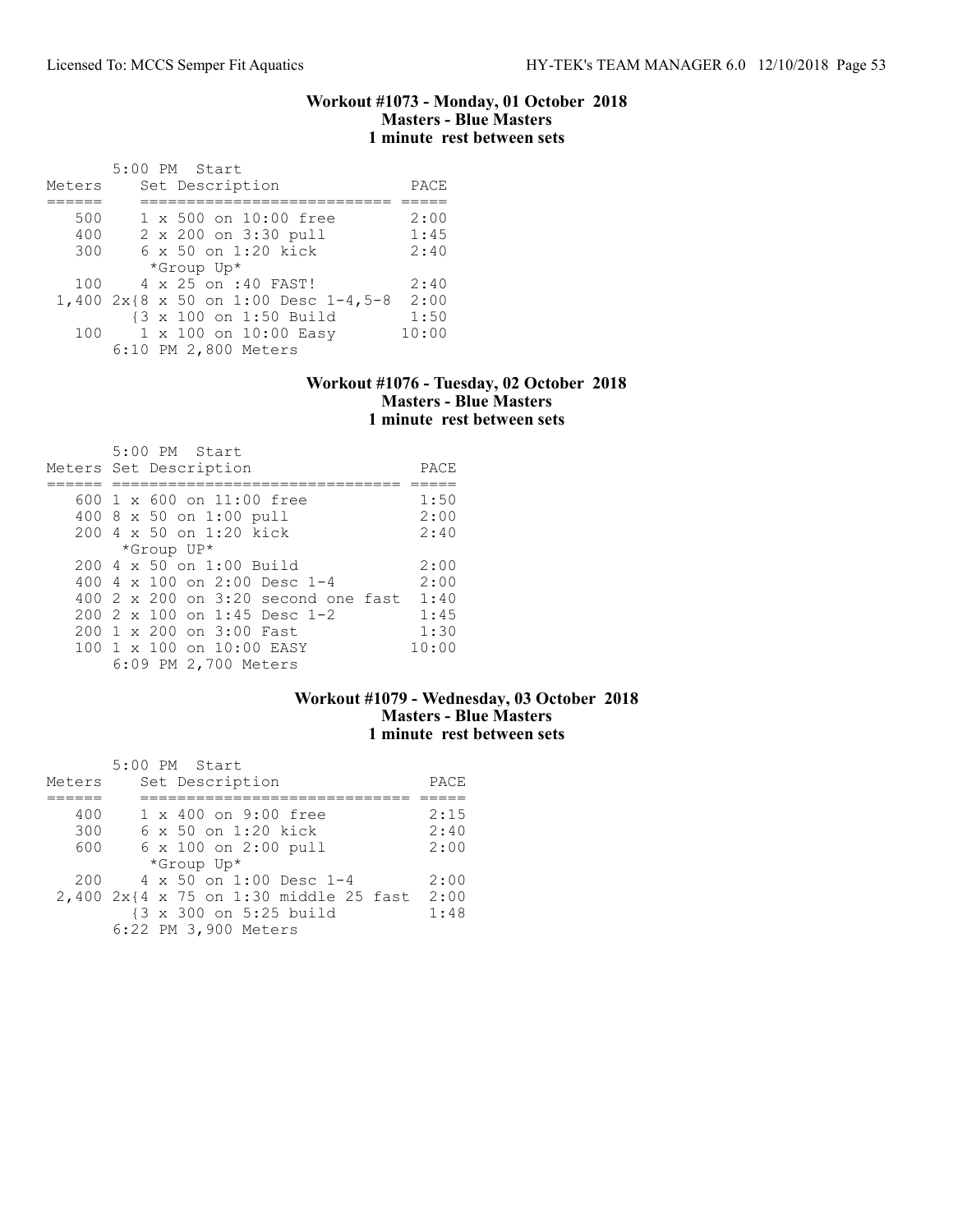#### Workout #1082 - Thursday, 04 October 2018 Masters - Blue Masters 1 minute rest between sets

|  | 5:00 PM Start                   |       |
|--|---------------------------------|-------|
|  | Meters Set Description          | PACE  |
|  |                                 |       |
|  | 500 1 x 500 on 10:00 free       | 2:00  |
|  | 400 2 x 200 on 3:30 pull        | 1:45  |
|  | 400 8 x 50 on 1:10 kick         | 2:20  |
|  | *Group UP*                      |       |
|  | 100 4 x 25 on :40 FAST          | 2:40  |
|  | 400 8 x 50 on 1:00 Desc 1-4,5-8 | 2:00  |
|  | 300 4 x 75 on 1:30 build        | 2:00  |
|  | 300 6 x 50 on 1:00 desc 1-3,4-6 | 2:00  |
|  | 150 2 x 75 on 1:20 build        | 1:47  |
|  | 200 4 x 50 on 1:00 Desc 1-4     | 2:00  |
|  | 75 1 x 75 on 1:10 FAST          | 1:33  |
|  | 100 1 x 100 on 10:00 Easy       | 10:00 |
|  | 6:19 PM 2,925 Meters            |       |

## Workout #1108 - Monday, 08 October 2018 Masters - Blue Masters 1 minute rest between sets

| $5:00$ PM Start<br>Meters Set Description         | PACE |
|---------------------------------------------------|------|
| $600\,$ 2 $\times$ 300 on 5:45 Swim and drill     | 1:55 |
|                                                   |      |
| $400$ 8 x 50 on 1:00 Pull, Mix Efforts            | 2:00 |
| 400 8 x 50 on 1:15 Kick, Odss Faster 2:30         |      |
| @@@@@ Group Up @@@@@                              |      |
| 200 4 x 50 on 1:05 Build                          | 2:10 |
| 450 6 x 75 on 1:25 Desc $1-3/4-6$                 | 1:53 |
| 200 4 x 50 on 1:05 Build                          | 2:10 |
| 300 4 x 75 on 1:35 Desc 1-2/3-4                   | 2:07 |
| $200 \text{ } 4 \text{ } \times 50$ on 1:05 Build | 2:10 |
| 150 2 x 75 on 1:45 Desc 1-2                       | 2:20 |
| 100 1 x 100 on 5:00 Loosen                        | 5:00 |
| 6:19 PM 3,000 Meters                              |      |

### Workout #1105 - Tuesday, 09 October 2018 Masters - Blue Masters 1 minute rest between sets

| 5:00 PM Start<br>Meters Set Description                | PACE |
|--------------------------------------------------------|------|
|                                                        |      |
| 600 $3 \times 200$ on $3:40$ Mix swim and drill $1:50$ |      |
| 400 4 x 100 on 1:55 Pull, Neg Split                    | 1:55 |
| 400 4 x 100 on 2:20 Kick, Last 25 Fast                 | 2:20 |
| $====$ Group Up $====$                                 |      |
| 100 4 x 25 on :40 Fast                                 | 2:40 |
| 500 5 x 100 on 1:50 Build                              | 1:50 |
| 500 5 x 100 on 1:45 Build                              | 1:45 |
| 500 5 $\times$ 100 on 1:40 Build                       | 1:40 |
| 100 1 x 100 on 5:00 Loosen                             | 5:00 |
| 6:12 PM 3,100 Meters                                   |      |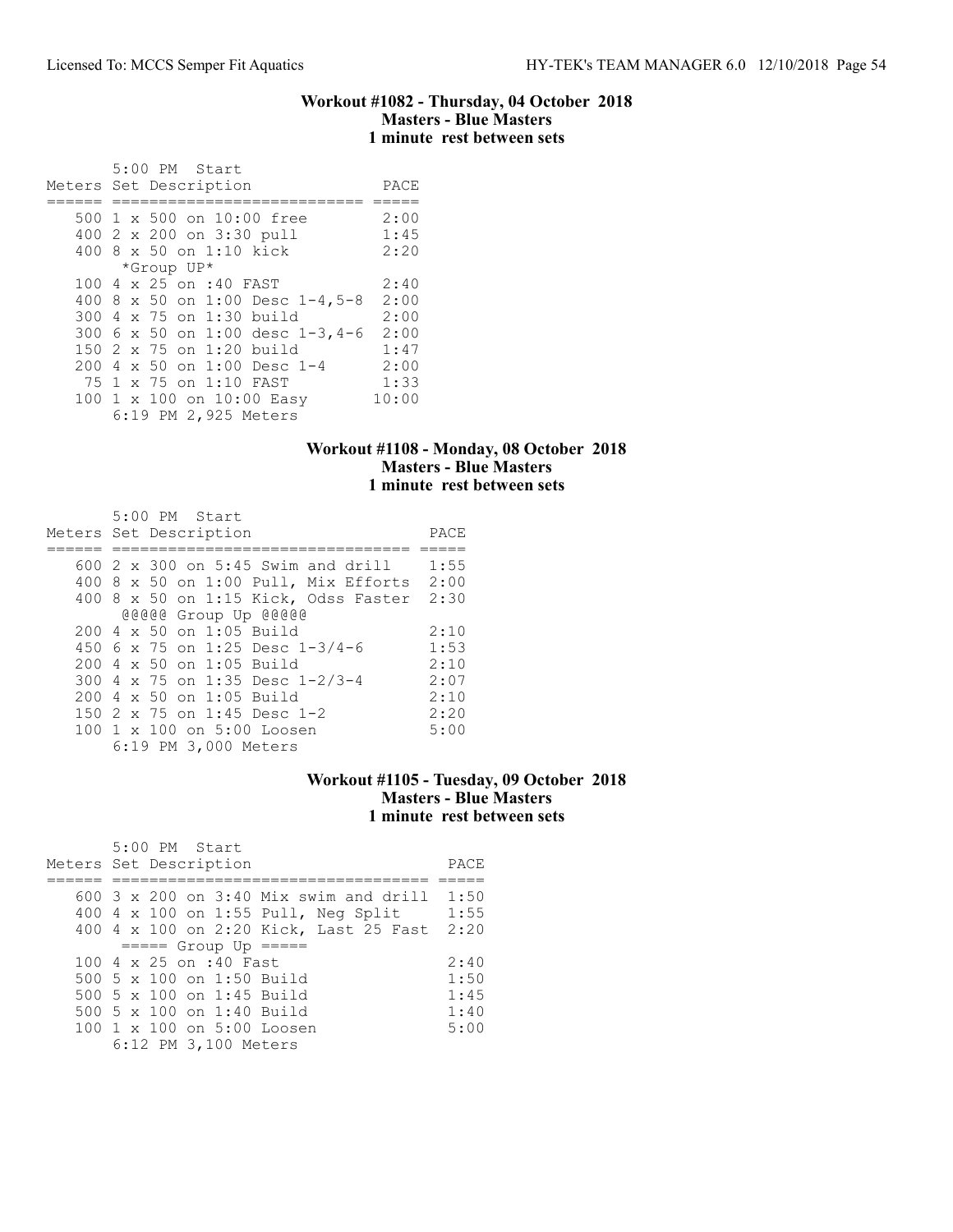#### Workout #1103 - Wednesday, 10 October 2018 Masters - Blue Masters 1 minute rest between sets

| 5:00 PM Start                                 |      |
|-----------------------------------------------|------|
| Meters Set Description                        | PACE |
|                                               |      |
| 600 $4 \times 150$ on 2:45 Mix drill and swim | 1:50 |
| 400 2 x 200 on 3:45 Pull, mix efforts         | 1:52 |
| 400 4 x 100 on 2:20 Kick, Desc                | 2:20 |
| ***** Group Up *****                          |      |
| 800 2 x 400 on 6:45 Neg Split                 | 1:41 |
| 900 3 x 300 on 5:05 Neg Split                 | 1:42 |
| 800 4 x 200 on 3:30 Neg Split                 | 1:45 |
| $100 \t 1 \t x \t 100$ on $5:00$ Loosen       | 5:00 |
| 6:24 PM 4,000 Meters                          |      |

### Workout #1099 - Thursday, 11 October 2018 Masters - Blue Masters 1 minute rest between sets

| 5:00 PM Start<br>Meters Set Description  | PACE |
|------------------------------------------|------|
|                                          |      |
| $600$ 6 x 100 on 1:55 Mix swim and drill | 1:55 |
| 400 4 x 100 on 1:50 Pull, Desc           | 1:50 |
| 400 2 x 200 on 5:30 Kick, mix efforts    | 2:45 |
| $++++$ Group Up $++++$                   |      |
| 100 4 x 25 on :40 Fast                   | 2:40 |
| 900 6 x 150 on 2:30 Desc 1-3/4-6         | 1:40 |
| 600 4 x 150 on 2:45 Desc 1-4             | 1:50 |
| 100 1 x 100 on 5:00 Loosen               | 5:00 |
| 6:11 PM 3,100 Meters                     |      |

### Workout #1085 - Monday, 15 October 2018 Masters - Blue Masters 1 minute rest between sets

No workout sets have been created

## Workout #1086 - Monday, 15 October 2018 Masters - Blue Masters 1 minute rest between sets

| $5:00$ PM Start<br>Meters Set Description          | PACE |
|----------------------------------------------------|------|
| 500 1 x 500 on 9:00 Mix swim & Drill               | 1:48 |
| 500 1 x 500 on 9:00 Pull, mix speeds               | 1:48 |
| 400 4 x 100 on 2:20 Kick, mix in a fast 25 on each | 2:20 |
| ***** Group Up ******                              |      |
| 100 4 x 25 on :50 Speedy!                          | 3:20 |
| 400 8 x 50 on 1:05 Desc 1-4, 5-8                   | 2:10 |
| 200 1 x 200 on 4:00 Loosen, Get Ready              | 2:00 |
| 600 6 x 100 on 3:00 Test Yourself!!                | 3:00 |
| 300 1 x 300 on 6:00 Cool down                      | 2:00 |
| 6:16 PM 3,000 Meters                               |      |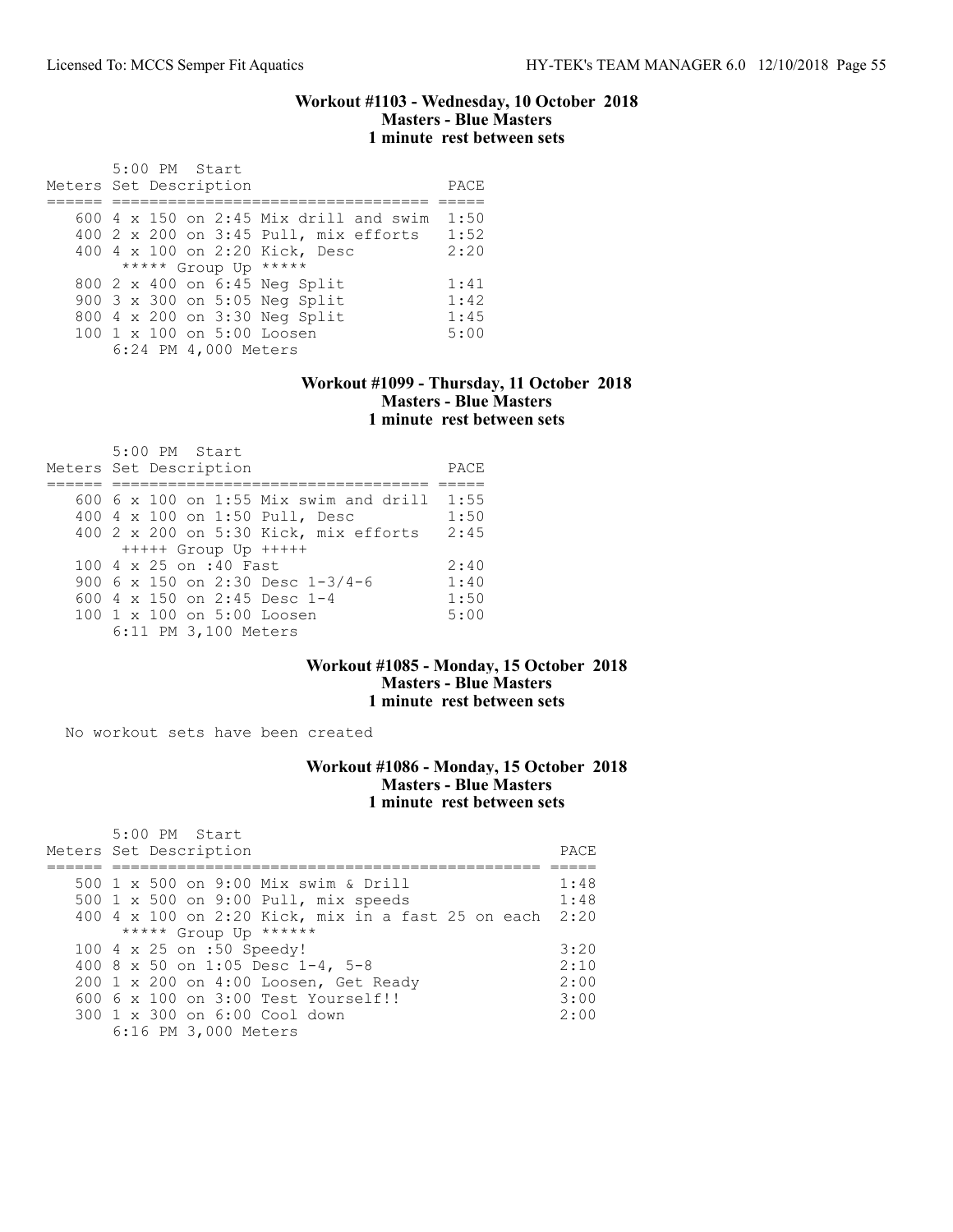### Workout #1089 - Tuesday, 16 October 2018 Masters - Blue Masters 1 minute rest between sets

 5:00 PM Start Meters Set Description PACE ====== ======================== ===== 500 1 x 500 on 10:00 free 2:00 500 1 x 500 on 10:00 Pull 2:00 400 2 x 200 on 4:00 Kick 2:00 \*GRoup UP\* 100 4 x 25 on :40 FAST 2:40 450 6 x 75 on 1:45 build 2:20 450 3 x 150 on 2:40 desc 1-4 1:47 300 4 x 75 on 1:40 build 2:13 300 2 x 150 on 2:50 desc 1-2 1:53 6:10 PM 3,000 Meters

#### Workout #1092 - Wednesday, 17 October 2018 Masters - Blue Masters 1 minute rest between sets

|        |  | 5:00 PM Start                         |       |
|--------|--|---------------------------------------|-------|
| Meters |  | Set Description                       | PACE  |
|        |  |                                       |       |
| 500    |  | 1 x 500 on 10:00 free                 | 2:00  |
| 500    |  | 1 x 500 on 10:00 pull                 | 2:00  |
| 400    |  | 2 x 200 on 4:00 kick                  | 2:00  |
|        |  | *Group Up*                            |       |
| 200    |  | 4 x 50 on 1:00 build                  | 2:00  |
|        |  | 2,400 2x{2 x 300 on 5:30 desc 1-3     | 1:50  |
|        |  | $\{1 \times 600$ on $11:00$ neg split | 1:50  |
| 100    |  | 1 x 100 on 10:00 easy                 | 10:00 |
|        |  | 6:31 PM 4,100 Meters                  |       |

### Workout #1095 - Thursday, 18 October 2018 Masters - Blue Masters 1 minute rest between sets

| 5:00 PM Start                     |       |
|-----------------------------------|-------|
| Meters Set Description            | PACE  |
|                                   |       |
| 600 1 x 600 on 12:00 free         | 2:00  |
| 400 1 x 400 on 8:00 pull          | 2:00  |
| 400 2 x 200 on 4:00 kick          | 2:00  |
| *GROup UP*                        |       |
| 100 4 x 25 on :40 FAST            | 2:40  |
| 400 8 x 50 on 1:00 Desc 1-4,5-8   | 2:00  |
| 450 6 x 75 on 1:30 middle 25 fast | 2:00  |
| $450.3 \times 150$ on 2:45 build  | 1:50  |
| 300 1 x 300 on 5:30 neg split     | 1:50  |
| 100 1 x 100 on 10:00 easy         | 10:00 |
| 6:21 PM 3,200 Meters              |       |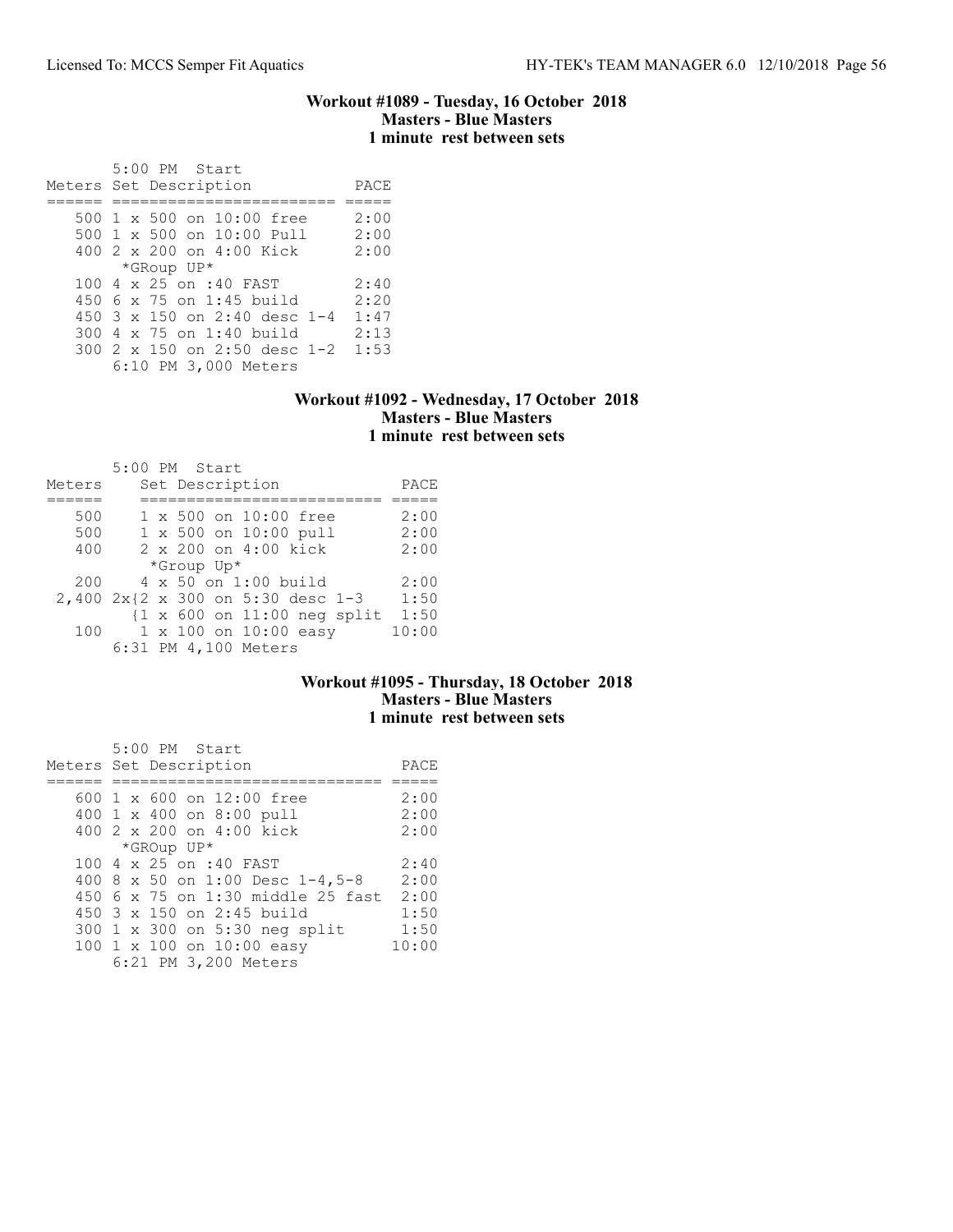#### Workout #1136 - Monday, 22 October 2018 Masters - Blue Masters 1 minute rest between sets

| 5:00 PM Start                                   |      |
|-------------------------------------------------|------|
| Meters Set Description                          | PACE |
|                                                 |      |
| 600 2 x 300 on 5:40 Swim & Drill                | 1:53 |
| 400 4 x 100 on 1:50 Pull, Desc                  | 1:50 |
| 400 4 x 100 on 2:20 Kick, Mix in a fast 25 2:20 |      |
| $11111$ Group Up $\{\{\}\}\$                    |      |
| 100 4 x 25 on :40 Fast                          | 2:40 |
| 400 $2 \times 200$ on $3:30$ Desc               | 1:45 |
| 100 4 x 25 on :45 Fast                          | 3:00 |
| 450 $3 \times 150$ on 2:40 Desc                 | 1:47 |
| 100 4 x 25 on :50 Fast                          | 3:20 |
| 400 4 x 100 on 1:50 Desc                        | 1:50 |
| 100 1 x 100 on 5:00 Loosen                      | 5:00 |
| 6:17 PM 3,050 Meters                            |      |

## Workout #1134 - Tuesday, 23 October 2018 Masters - Blue Masters 1 minute rest between sets

| $5:00$ PM Start<br>Meters Set Description        | PACE |
|--------------------------------------------------|------|
| $600.3 \times 200$ on $3:40$ Mix drill and swim  | 1:50 |
| 400 8 x 50 on 1:00 Pull, Desc                    | 2:00 |
| 400 8 x 50 on 1:15 Kick, mix efforts             | 2:30 |
| $--- $ Group Up $---$                            |      |
| 100 4 x 25 on :40 Fast                           | 2:40 |
| 800 $4 \times 200$ on $3:45$ Desc                | 1:52 |
| 400 4 $\times$ 100 on 1:45 Desc                  | 1:45 |
| $200 \text{ } 4 \text{ } \times 50$ on 1:05 Desc | 2:10 |
| 100 1 x 100 on 5:00 Loosen                       | 5:00 |
| 6:11 PM 3,000 Meters                             |      |

### Workout #1131 - Wednesday, 24 October 2018 Masters - Blue Masters 1 minute rest between sets

| 5:00 PM Start<br>Meters Set Description   | PACE |
|-------------------------------------------|------|
|                                           |      |
|                                           |      |
| 600 4 x 150 on 2:50 Swim & Drill          | 1:53 |
| 400 4 x 100 on 1:50 Pull, Build           | 1:50 |
| 500 10 x 50 on 1:15 Kick, Alt Fast/EZ     | 2:30 |
| $== == $ Group Up $== == $                |      |
| 300 6 x 50 on :55 Desc 1-3, 4-6           | 1:50 |
| 500 1 x 500 on 9:00 Even 50s Faster       | 1:48 |
| 300 6 x 50 on 1:00 Desc 1-3, 4-6          | 2:00 |
| 500 $1 \times 500$ on 9:10 Negative Split | 1:50 |
| 300 6 x 50 on 1:05 Desc 1-3, 4-6          | 2:10 |
| 500 1 x 500 on 9:00 Go time!              | 1:48 |
| 100 1 x 100 on 5:00 Loosen                | 5:00 |
| 6:34 PM 4,000 Meters                      |      |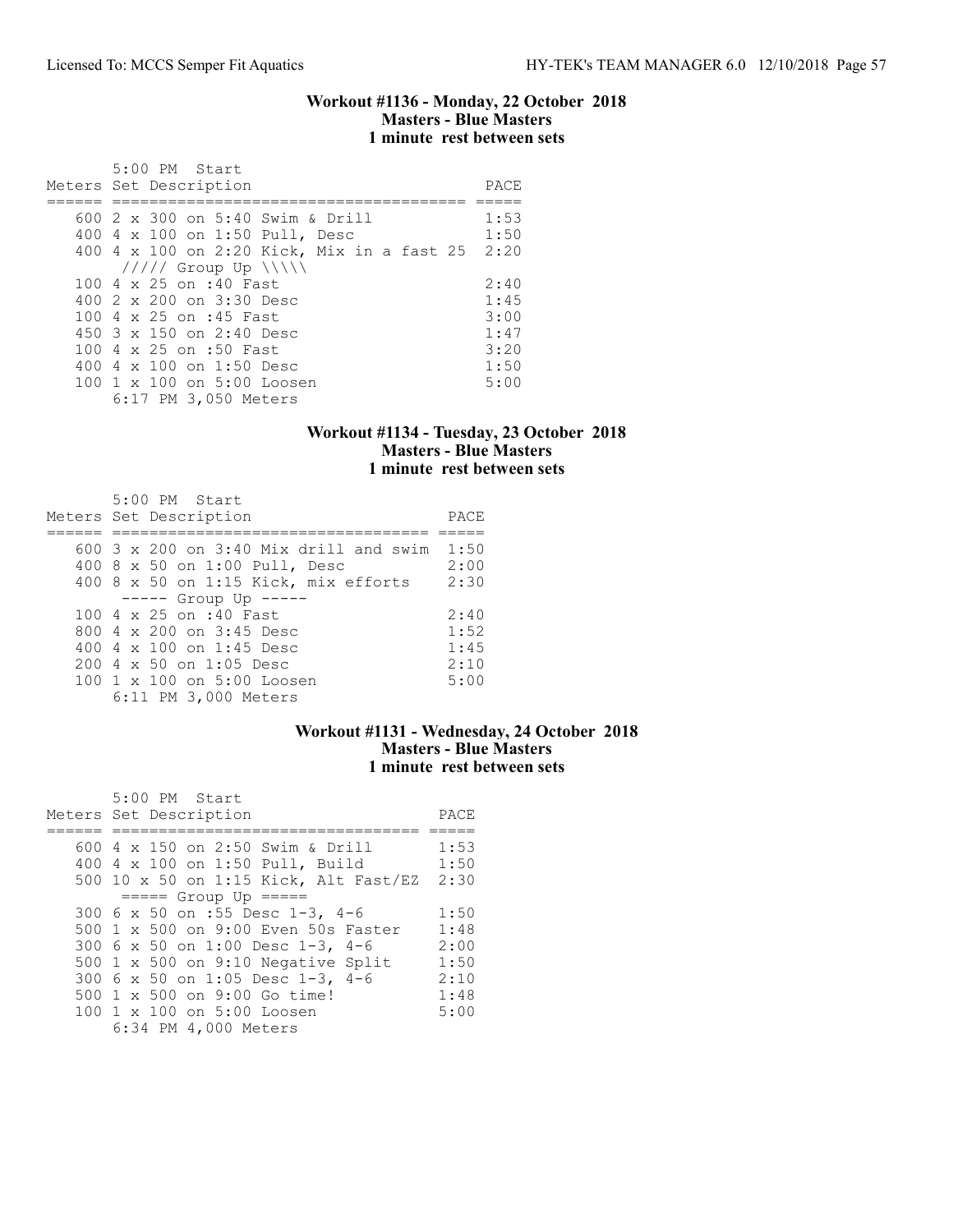#### Workout #1128 - Thursday, 25 October 2018 Masters - Blue Masters 1 minute rest between sets

| 5:00 PM Start<br>Meters Set Description | PACE |
|-----------------------------------------|------|
|                                         |      |
| $600\,$ 6 x 100 on 1:50 Drill and swim  | 1:50 |
| 400 4 x 100 on 1:55 Pull, Desc          | 1:55 |
| 400 8 x 50 on 1:20 Kick, Evens Faster   | 2:40 |
| $\#$ #### Group Up $\#$ ####            |      |
| 200 4 x 50 on 1:10 Desc                 | 2:20 |
| 800 8 x 100 on 1:50 Desc 1-4, 5-8       | 1:50 |
| 100 1 x 100 on 2:30 Easy                | 2:30 |
| 400 4 x 100 on 2:00 Best Effort         | 2:00 |
| 100 1 x 100 on 5:00 Loosen              | 5:00 |
| 6:13 PM 3,000 Meters                    |      |

#### Workout #1112 - Monday, 29 October 2018 Masters - Blue Masters 1 minute rest between sets

|        |  | 5:00 PM Start                    |       |
|--------|--|----------------------------------|-------|
| Meters |  | Set Description                  | PACE  |
|        |  |                                  |       |
| 600    |  | 1 x 600 on 10:00 free            | 1:40  |
| 400    |  | 2 x 200 on 3:45 pull             | 1:52  |
| 300    |  | 6 x 50 on 1:30 kick              | 3:00  |
|        |  | *Group Up*                       |       |
| 100    |  | 4 x 25 on :40 FAST               | 2:40  |
|        |  | 1,500 3x{4 x 50 on 1:05 desc 1-4 | 2:10  |
|        |  | {4 x 75 on 1:25 build            | 1:53  |
| 100    |  | $1 \times 100$ on $10:00$ free   | 10:00 |
|        |  | 6:15 PM 3,000 Meters             |       |

## Workout #1115 - Tuesday, 30 October 2018 Masters - Blue Masters 1 minute rest between sets

| 5:00 PM Start                   |       |
|---------------------------------|-------|
| Meters Set Description          | PACE  |
|                                 |       |
| 500 1 x 500 on 9:00 free        | 1:48  |
| 400 8 x 50 on 1:00 pull         | 2:00  |
| 400 2 x 200 on 4:00 kick        | 2:00  |
| *Group Up*                      |       |
| 100 4 x 25 on :40 Fast          | 2:40  |
| 300 4 x 75 on 1:30 desc 1-4     | 2:00  |
| 600 4 x 150 on 2:45 build       | 1:50  |
| 450 6 x 75 on 1:20 desc 1-3,4-6 | 1:47  |
| 300 2 x 150 on 2:45 build       | 1:50  |
| 100 1 x 100 on 10:00 easy       | 10:00 |
| 6:17 PM 3,150 Meters            |       |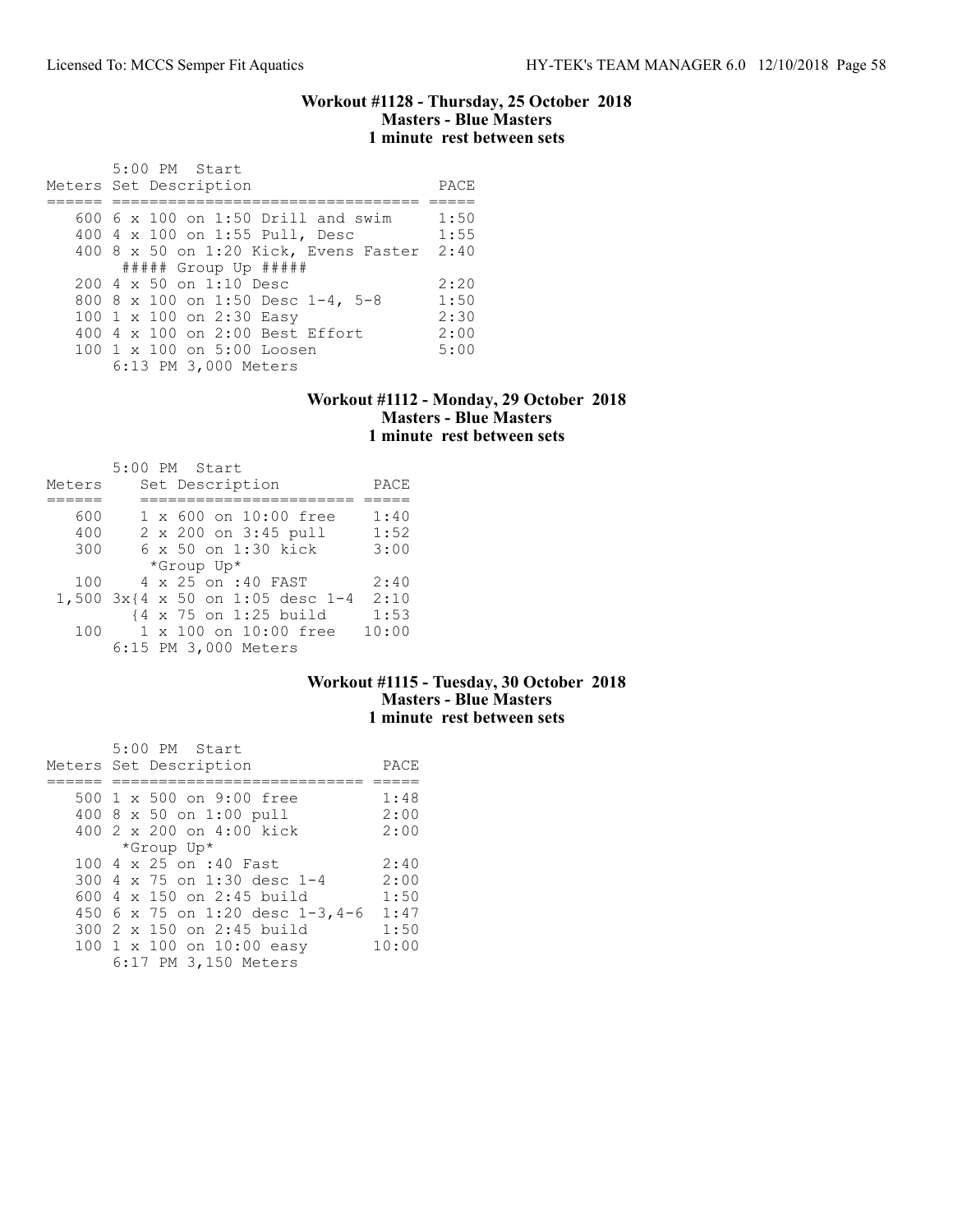#### Workout #1120 - Wednesday, 31 October 2018 Masters - Blue Masters 1 minute rest between sets

|        | 5:00 PM Start                                         |       |
|--------|-------------------------------------------------------|-------|
| Meters | Set Description                                       | PACE  |
|        |                                                       |       |
| 500    | 1 x 500 on 10:00 free                                 | 2:00  |
| 400    | 8 x 50 on 1:00 pull                                   | 2:00  |
| 400    | 2 x 200 on 4:00 kick                                  | 2:00  |
|        | *Group Up*                                            |       |
| 200    | 4 x 50 on 1:00 build                                  | 2:00  |
|        | 2,400 2x{4 x 100 on 1:50 desc 1-4                     | 1:50  |
|        | {2 x 200 on 3:30 build                                | 1:45  |
|        | $\{1 \times 400 \text{ on } 7:45 \text{ neg split}\}$ | 1:56  |
| 100    | 1 x 100 on 10:00 easy                                 | 10:00 |
|        | 6:30 PM 4,000 Meters                                  |       |

### Workout #1123 - Thursday, 01 November 2018 Masters - Blue Masters 1 minute rest between sets

| 5:00 PM Start<br>Meters Set Description | PACE |
|-----------------------------------------|------|
| 600 2 x 300 on 5:30 free                | 1:50 |
| 400 1 x 400 on 7:00 pull                | 1:45 |
| 300 6 x 50 on 1:20 kick                 | 2:40 |
| *Group Up*                              |      |
| 100 4 x 25 on :40 FAST                  | 2:40 |
| 400 8 x 50 on 1:00 desc 1-4,5-8         | 2:00 |
| 400 4 x 100 on 1:50 build               | 1:50 |
| 400 2 x 200 on 3:40 neg split           | 1:50 |
| 400 1 x 400 on 7:30 middle 200 fast     | 1:52 |
| 6:08 PM 3,000 Meters                    |      |

## Workout #1157 - Monday, 05 November 2018 Masters - Blue Masters 1 minute rest between sets

| Meters | $5:00$ PM Start<br>Set Description        | PACE |
|--------|-------------------------------------------|------|
|        |                                           |      |
| 600    | $4 \times 150$ on 2:45 Mix drill and swim | 1:50 |
| 400    | 4 x 100 on 2:20 Kick, Desc                | 2:20 |
| 400    | 4 x 100 on 1:55 Pull, Build               | 1:55 |
|        | 88888 Group Up 88888                      |      |
| 100    | 4 x 25 on :40 Fast                        | 2:40 |
| 200    | $4 \times 50$ on 1:05 Desc                | 2:10 |
|        | 1,250 5x{1 x 50 on 1:10 Easy              | 2:20 |
|        | {4 x 50 on 1:05 Fast                      | 2:10 |
| 100    | 1 x 100 on 5:00 Loosen                    | 5:00 |
|        | 6:16 PM 3,050 Meters                      |      |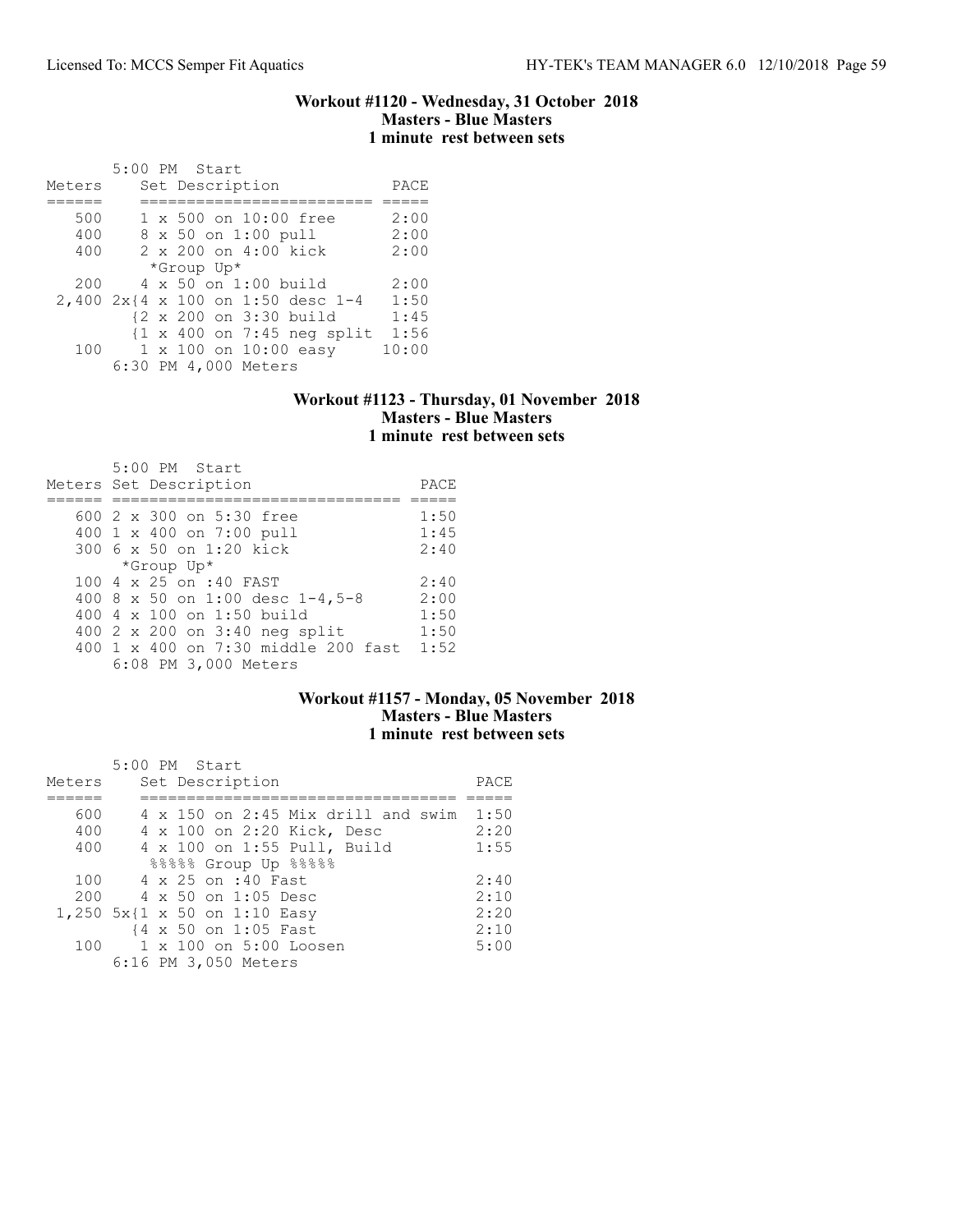#### Workout #1154 - Tuesday, 06 November 2018 Masters - Blue Masters 1 minute rest between sets

| 5:00 PM Start                          |      |
|----------------------------------------|------|
| Meters Set Description                 | PACE |
|                                        |      |
| 600 2 x 300 on 5:55 Swim & Drill MIx   | 1:58 |
| 400 8 x 50 on 1:15 Kick, Mix Efforts   | 2:30 |
| 400 4 x 100 on 1:50 Pull, Desc         | 1:50 |
| @@@@@ GRoup Up @@@@@                   |      |
| 100 4 x 25 on :40 Max Speed            | 2:40 |
| 50 1 x 50 on 1:15 Loosen (start early) | 2:30 |
| 200 4 x 50 on 1:05 Desc                | 2:10 |
| 600 $3 \times 200$ on $3:45$ Desc 1-3  | 1:52 |
| 400 $2 \times 200$ on $3:30$ Desc 1-2  | 1:45 |
| 200 1 x 200 on 4:00 Best Effort        | 2:00 |
| 100 1 x 100 on 5:00 Loosen             | 5:00 |
| 6:17 PM 3,050 Meters                   |      |

## Workout #1151 - Wednesday, 07 November 2018 Masters - Blue Masters 1 minute rest between sets

| 5:00 PM Start                           |      |
|-----------------------------------------|------|
| Meters Set Description                  | PACE |
|                                         |      |
| 600 3 x 200 on 3:55 Dril/Swim Mix       | 1:58 |
| 400 4 x 100 on 2:20 Kick, Mix Efforts   | 2:20 |
| 400 8 x 50 on 1:05 Pull, Desc           | 2:10 |
| ~~~~~ Group Up ~~~~~                    |      |
| 1,200 4 x 300 on 5:20 Desc              | 1:47 |
| 200 4 x 50 on 1:00 Alternate Easy, Fast | 2:00 |
| 1,200 4 x 300 on 5:40 Build Each        | 1:53 |
| 100 1 x 100 on 5:00 Loosen              | 5:00 |
| 6:31 PM 4,100 Meters                    |      |

## Workout #1150 - Thursday, 08 November 2018 Masters - Blue Masters 1 minute rest between sets

| 5:00 PM Start                           |      |
|-----------------------------------------|------|
| Meters Set Description                  | PACE |
|                                         |      |
| 600 6 x 100 on 1:55 Drill & Swim Mix    | 1:55 |
| 400 8 x 50 on 1:20 Kick, Desc           | 2:40 |
| 400 2 x 200 on 3:50 Pull, Build         | 1:55 |
| \$\$\$\$\$ Group Up \$\$\$\$\$          |      |
| $200 \text{ } 4 \times 50$ on 1:10 Desc | 2:20 |
| 150 2 x 75 on 1:40 Desc                 | 2:13 |
| 300 4 x 75 on 1:30 Desc                 | 2:00 |
| 450 6 x 75 on 1:20 Desc                 | 1:47 |
| 300 4 x 75 on 1:25 Desc                 | 1:53 |
| 150 2 x 75 on 1:30 Desc                 | 2:00 |
| 100 1 x 100 on 5:00 Loosen              | 5:00 |
| 6:17 PM 3,050 Meters                    |      |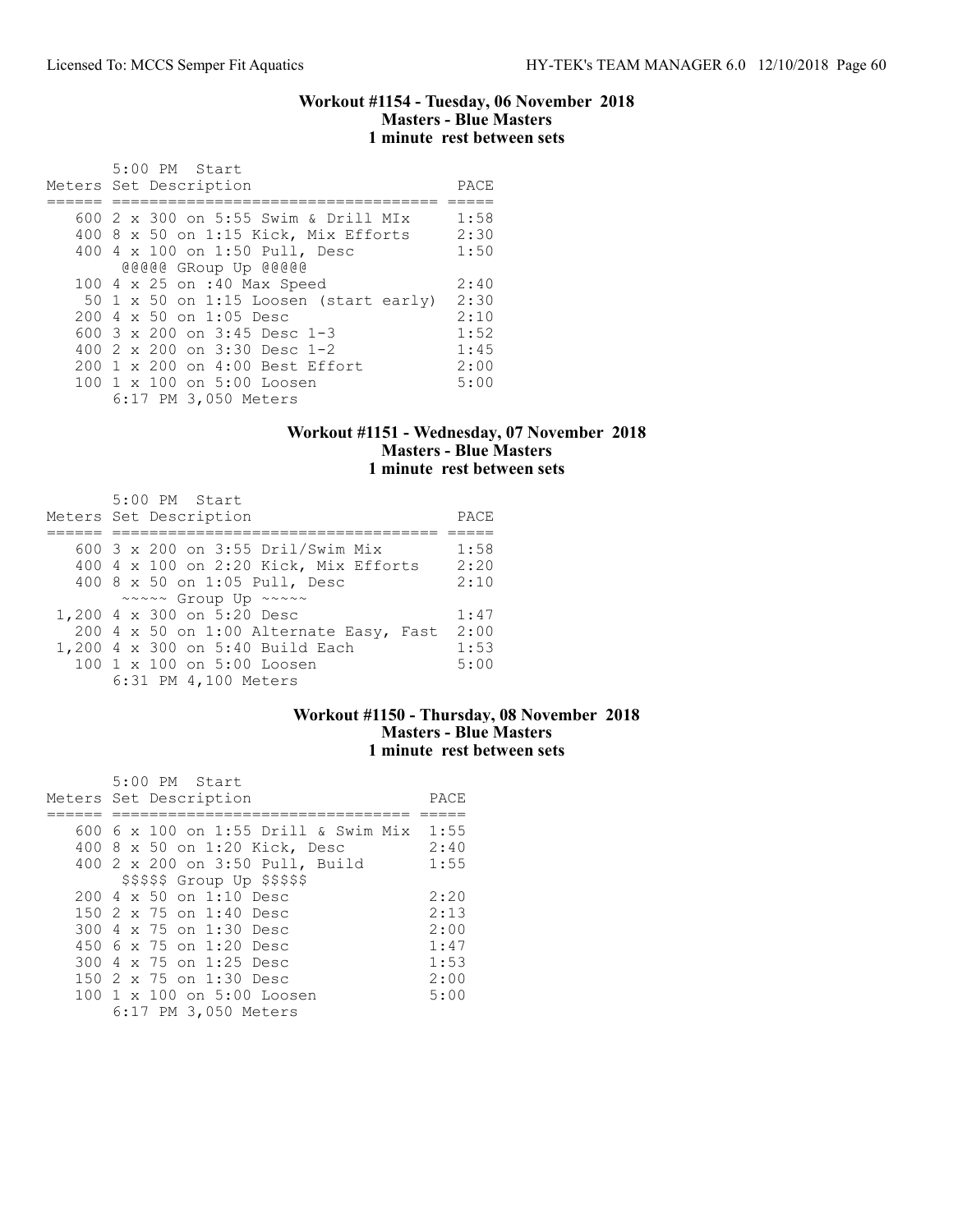### Workout #1139 - Monday, 12 November 2018 Masters - Blue Masters 1 minute rest between sets

 5:00 PM Start Meters Set Description PACE ====== ===================== ===== 600 1 x 600 on 12:00 free 2:00 400 2 x 200 on 4:00 kick 2:00 500 10 x 50 on 1:00 pull 2:00 \* Group Up \* 100 4 x 25 on :40 FAST 2:40 600 8 x 75 on 1:25 build 1:53 200 2 x 100 on 2:00 Fast 2:00 450 6 x 75 on 1:20 build 1:47 100 1 x 100 on 2:00 Fast 2:00 100 1 x 100 on 10:00 easy 10:00 6:17 PM 3,050 Meters

#### Workout #1142 - Tuesday, 13 November 2018 Masters - Blue Masters 1 minute rest between sets

| Meters |  | 5:00 PM Start<br>Set Description               | PACE  |
|--------|--|------------------------------------------------|-------|
|        |  |                                                |       |
| 500    |  | 1 x 500 on 10:00 free                          | 2:00  |
| 400    |  | 4 x 100 on 2:00 pull                           | 2:00  |
| 600    |  | 2 x 300 on 5:15 kick                           | 1:45  |
|        |  | * Group Up *                                   |       |
| 100    |  | 4 x 25 on :45 Fast                             | 3:00  |
|        |  | $1,400$ 2x{6 x 50 on 1:00 desc 1-3,<br>$4 - 6$ | 2:00  |
|        |  | {3 x 100 on 1:45 build                         | 1:45  |
|        |  | {1 x 100 on 2:00 Fast                          | 2:00  |
| 100    |  | 1 x 100 on 10:00 easy                          | 10:00 |
|        |  | 6:14 PM 3,100 Meters                           |       |

### Workout #1145 - Wednesday, 14 November 2018 Masters - Blue Masters 1 minute rest between sets

| 5:00 PM Start             |                                  |       |
|---------------------------|----------------------------------|-------|
| Meters Set Description    |                                  | PACE  |
|                           |                                  |       |
| 400 1 x 400 on 8:00 free  |                                  | 2:00  |
| 600 2 x 300 on 5:30 pull  |                                  | 1:50  |
| 400 8 x 50 on 1:20 kick   |                                  | 2:40  |
| * Group Up *              |                                  |       |
|                           | 400 8 x 50 on 1:00 desc 1-4, 5-8 | 2:00  |
| 800 4 x 200 on 3:40 build |                                  | 1:50  |
|                           | 400 1 x 400 on 7:20 neg split    | 1:50  |
| 400 2 x 200 on 3:30 build |                                  | 1:45  |
|                           | 400 1 x 400 on 7:20 even split   | 1:50  |
| 100 1 x 100 on 10:00 easy |                                  | 10:00 |
| 6:34 PM 3,900 Meters      |                                  |       |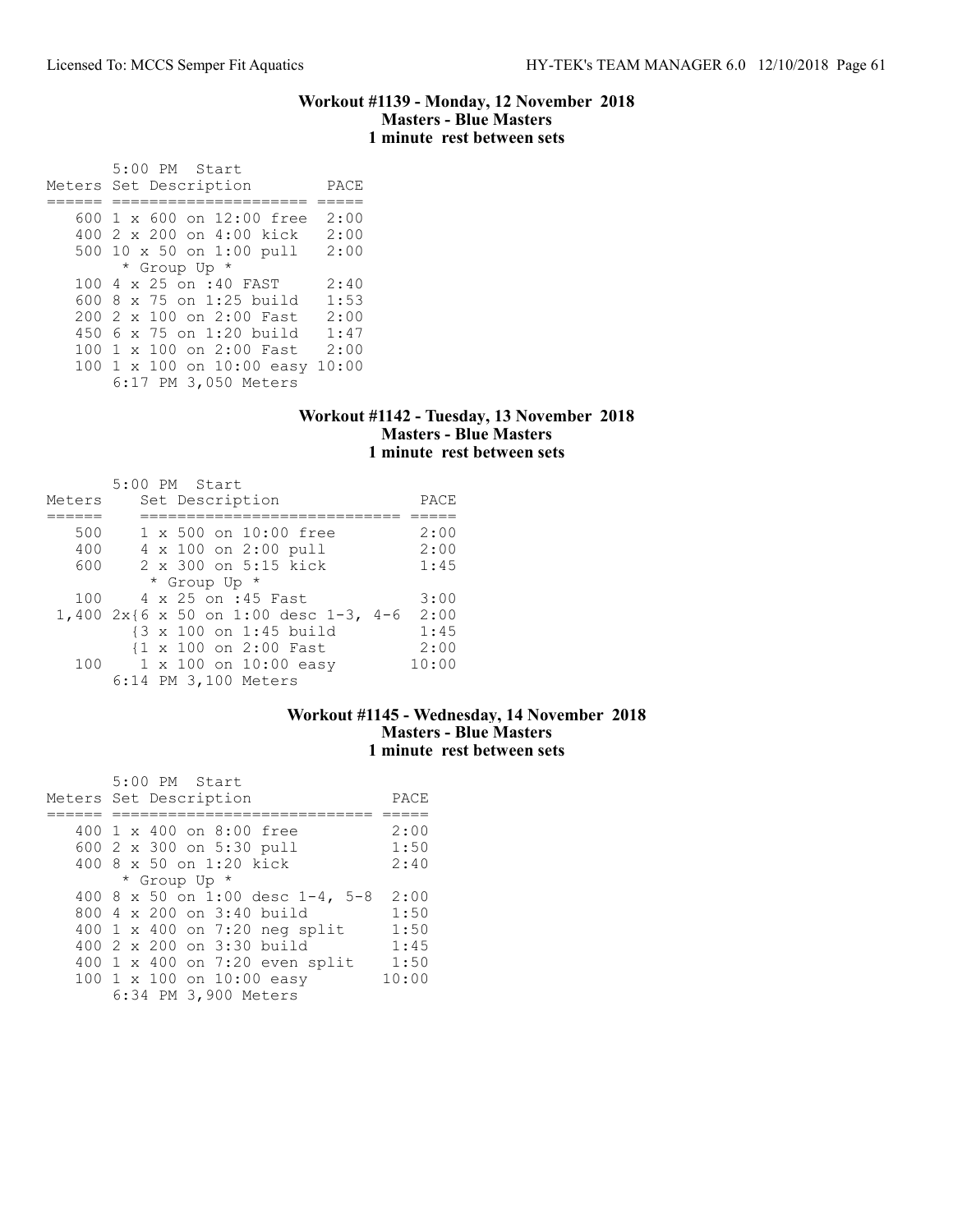#### Workout #1160 - Thursday, 15 November 2018 Masters - Blue Masters 1 minute rest between sets

| Meters | 5:00 PM Start<br>Set Description                      | PACE  |
|--------|-------------------------------------------------------|-------|
|        |                                                       |       |
| 600    | $1 \times 600$ on $12:00$ free                        | 2:00  |
| 600    | 2 x 300 on 5:00 pull                                  | 1:40  |
| 300    | $6 \times 50$ on 1:00 kick                            | 2:00  |
|        | * Group Up *                                          |       |
| 100    | 4 x 25 on :45 FAST                                    | 3:00  |
|        | 1,600 2x{4 x 50 on 1:00 desc 1-4                      | 2:00  |
|        | $\{2 \times 150 \text{ on } 2:50 \text{ neg split}\}$ | 1:53  |
|        | {2 x 75 on 1:20 desc 1-2                              | 1:47  |
|        | $\{1 \times 150 \text{ on } 2:45 \text{ neg split}\}$ | 1:50  |
| 100    | $1 \times 100$ on $10:00$ easy                        | 10:00 |
|        | 6:17 PM 3,300 Meters                                  |       |

### Workout #1169 - Monday, 19 November 2018 Masters - Blue Masters 1 minute rest between sets

| 5:00 PM Start<br>Meters Set Description                 | PACE |
|---------------------------------------------------------|------|
| 500 1 x 500 on 9:00 Mix swim & Drill                    | 1:48 |
| 500 1 x 500 on 9:00 Pull, mix speeds                    | 1:48 |
| 400 4 x 100 on 2:20 Kick, mix in a fast 25 on each 2:20 |      |
| ***** Group Up ******                                   |      |
| 100 4 x 25 on :50 Speedy!                               | 3:20 |
| 400 8 x 50 on 1:05 Desc 1-4, 5-8                        | 2:10 |
| 200 1 x 200 on 4:00 Loosen, Get Ready                   | 2:00 |
| 600 6 x 100 on 3:00 Test Yourself!!                     | 3:00 |
| 300 1 x 300 on 6:00 Cool down                           | 2:00 |
| 6:16 PM 3,000 Meters                                    |      |

## Workout #1172 - Tuesday, 20 November 2018 Masters - Blue Masters 1 minute rest between sets

|  | 5:00 PM Start                                    |      |
|--|--------------------------------------------------|------|
|  | Meters Set Description                           | PACE |
|  |                                                  |      |
|  | 600 2 x 300 on 5:45 Drill & Swim                 | 1:55 |
|  | 400 8 x 50 on 1:00 Pull, Desc                    | 2:00 |
|  | 450 6 x 75 on 2:00 Kick, Last 25 Faster 2:40     |      |
|  | $====$ Group Up $====$                           |      |
|  | $200 \text{ } 4 \text{ } \times 50$ on 1:05 Desc | 2:10 |
|  | 600 8 $\times$ 75 on 1:30 Desc                   | 2:00 |
|  | 450 6 x 75 on 1:25 Desc                          | 1:53 |
|  | 300 4 x 75 on 1:20 Desc                          | 1:47 |
|  | 100 1 x 100 on 5:00 Loosen                       | 5:00 |
|  | 6:16 PM 3,100 Meters                             |      |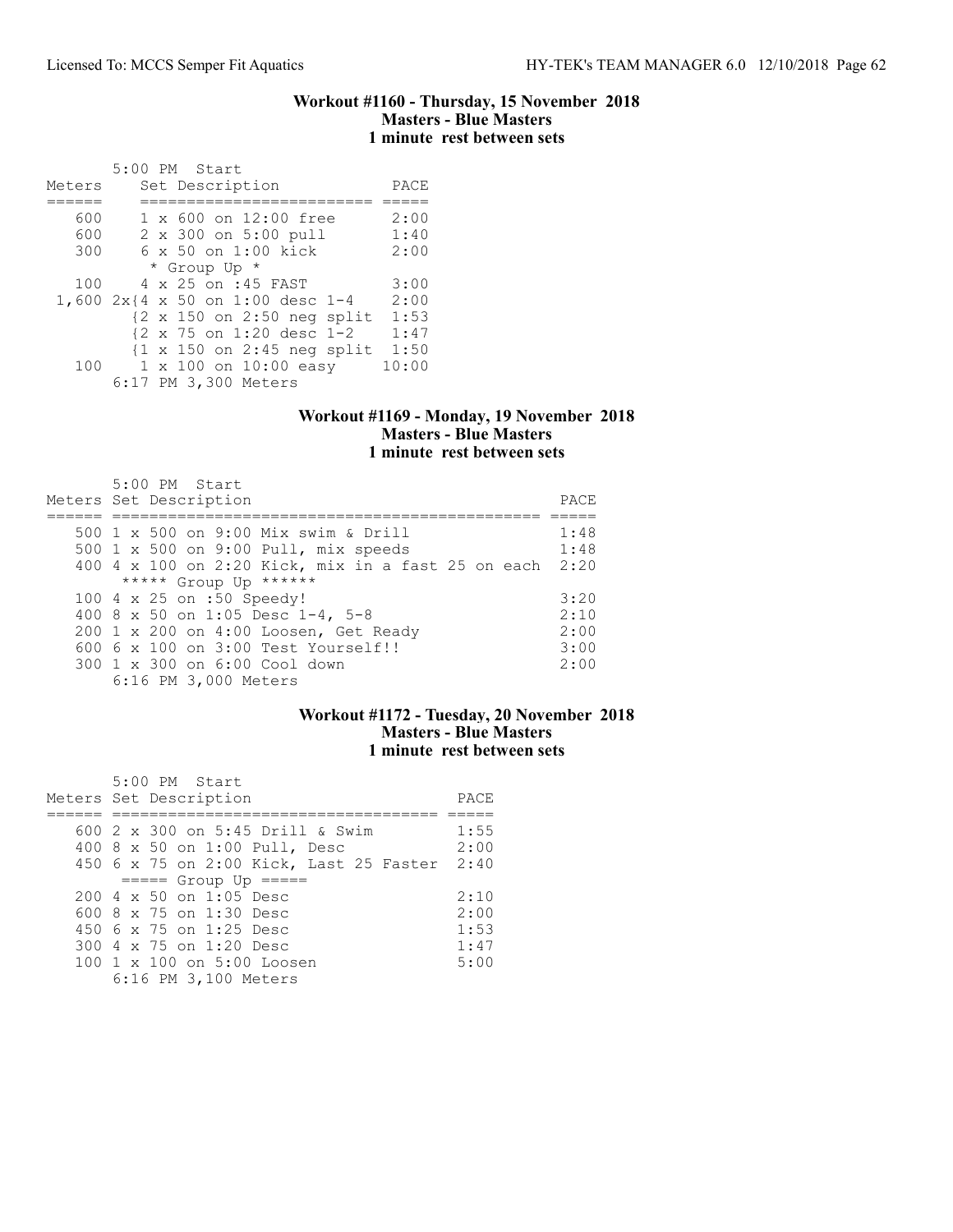#### Workout #1175 - Wednesday, 21 November 2018 Masters - Blue Masters 1 minute rest between sets

| $5:00$ PM Start<br>Meters Set Description   | PACE |
|---------------------------------------------|------|
| $600\,4\,$ x 150 on 2:50 Swim and drill mix | 1:53 |
| 400 8 x 50 on 1:15 Kick, mix efforts        | 2:30 |
| 400 4 x 100 on 1:50 Pull, Desc              | 1:50 |
| $\#$ #### Group Up $\#$ ####                |      |
| 100 4 x 25 on :40 Fast!                     | 2:40 |
| 600 1 x 600 on 10:45 Neg Split              | 1:48 |
| 600 2 x 300 on 5:30 Neg Split Day!          | 1:50 |
| 600 4 x 150 on 2:50 Neg Split               | 1:53 |
| 600 6 x 100 on 1:55 Neg Split               | 1:55 |
| 100 1 x 100 on 5:00 Loosen                  | 5:00 |
| 6:32 PM 4,000 Meters                        |      |

### Workout #1178 - Thursday, 22 November 2018 Masters - Blue Masters 1 minute rest between sets

| Meters |  | 5:00 PM Start<br>Set Description          | PACE |
|--------|--|-------------------------------------------|------|
|        |  |                                           |      |
| 600    |  | 3 x 200 on 3:40 Drill and swim            | 1:50 |
| 450    |  | $6 \times 75$ on 1:25 Pull, Desc          | 1:53 |
| 400    |  | 4 x 100 on 2:20 Kick, faster last 25      | 2:20 |
|        |  | $--- $ Group Up $---$                     |      |
|        |  | 1,500 3x{4 x 50 on 1:10 Desc 1-3, #4 Easy | 2:20 |
|        |  | {2 x 150 on 2:30 Desc                     | 1:40 |
| 100    |  | 1 x 100 on 5:00 Loosen                    | 5:00 |
|        |  | 6:08 PM 3,050 Meters                      |      |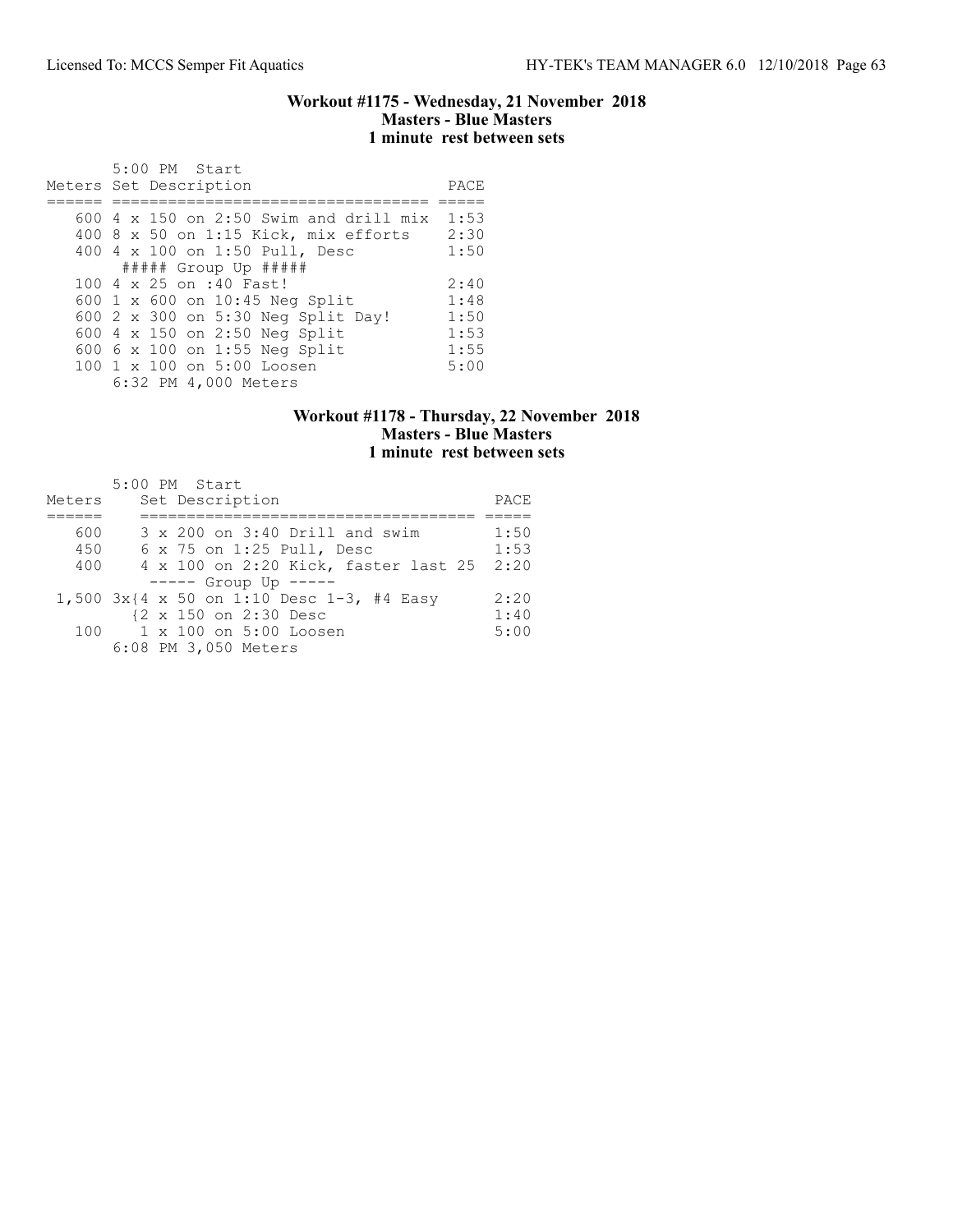Monday, 26 November 2018 600 2 x 300 on 5:45 Swim & Drill 1:55 400 8 x 50 on 1:15 Kick, Desc 2:30 400 4 x 100 on 1:50 Pull, Desc 1:50 ##### Group Up ##### 100 4 x 25 on :40 Fast 2:40 600 6 x 100 on 1:55 Desc 1:55 450 6 x 75 on 1:25 Desc 1:53 300 6 x 50 on :55 Desc 1:50 150 6 x 25 on :30 Desc 2:00 100 1 x 100 on 5:00 Loosen 5:00 6:16 PM 3,100 Meters

Tuesday, 27 November 2018 600 3 x 200 on 3:45 Dril & Swim, MIx Efforts 1:52 400 8 x 50 on 1:00 Pull, Build 2:00 400 4 x 100 on 2:20 Kick, last 25 faster 2:20 \*\*\*\*\* Group Up \*\*\*\*\* 100 4 x 25 on :40 Fast 2:40 1,600 2x{3 x 200 on 3:30 Desc 1:45 {2 x 100 on 2:15 1 Best, 1 Easy 2:15 6:07 PM 3,100 Meters

Wednesday, 28 November 2018 600 4 x 150 on 2:50 Drill and Swim Mix 1:53 400 4 x 100 on 2:20 Kick, Build 2:20 400 4 x 100 on 1:50 Pull, Desc 1:50 ===== Group Up ===== 200 4 x 50 on 1:05 Desc 2:10 1,000 2 x 500 on 8:30 Neg Split & Desc 1:42 200 4 x 50 on 1:05 Desc 2:10 600 2 x 300 on 5:15 Neg Split & Desc 1:45 200 4 x 50 on 1:05 Desc 2:10 300 2 x 150 on 2:40 Desc 1:47 100 1 x 100 on 5:00 Loosen 5:00 6:33 PM 4,000 Meters

Thursday, 29 November 2018 600 6 x 100 on 1:50 Swim & Drill 1:50 400 4 x 100 on 2:20 Kick, mix efforts 2:20 400 4 x 100 on 1:50 Pull, mix efforts 1:50 ----- Group Up ----- 100 4 x 25 on :40 Fast 2:40 400 4 x 100 on 1:45 Desc 1:45 100 2 x 50 on 1:00 Steady 2:00 400 4 x 100 on 1:50 Desc 1:50 100 2 x 50 on 1:00 Steady 2:00 400 4 x 100 on 1:55 Descend 1-3 stroke 1:55 100 1 x 100 on 5:00 Loosen 5:00 6:13 PM 3,000 Meters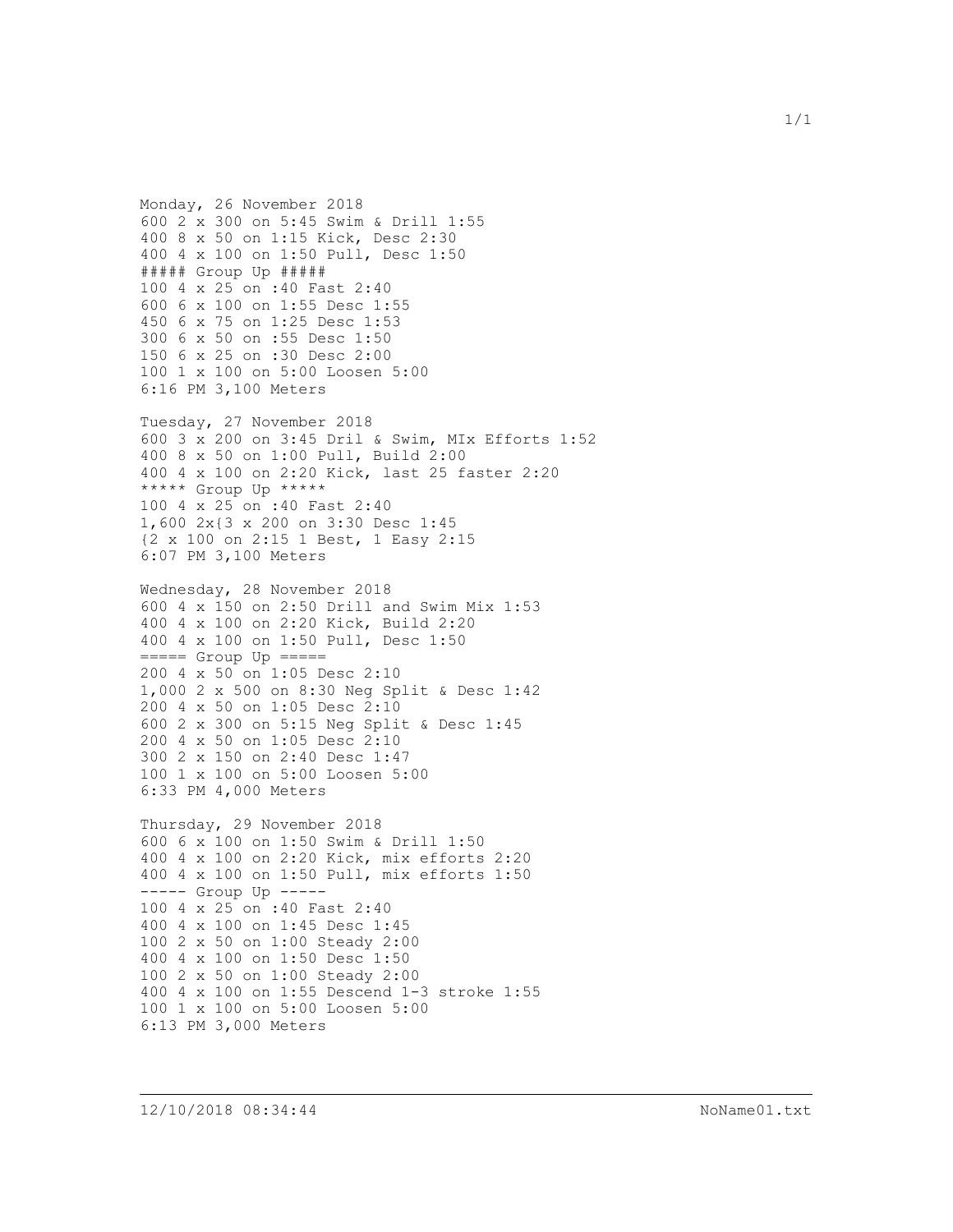#### Workout #1211 - Monday, 03 December 2018 Masters - Blue Masters 1 minute rest between sets

| Meters | 5:00 PM Start<br>Set Description               | PACE |
|--------|------------------------------------------------|------|
| 600    | 6 x 100 on 1:50 Swim & Drill                   | 1:50 |
| 400    | 4 x 100 on 2:20 Kick, Build                    | 2:20 |
| 400    | 8 x 50 on 1:05 Pull, Evens Faster              | 2:10 |
|        | <<<<<< Group Up >>>>>                          |      |
|        | 100 4 x 25 on :40 Fast                         | 2:40 |
|        | 1,400 2x{2 x 50 on 1:05 Desc                   | 2:10 |
|        | {8 x 75 on 1:45 Evens Best Effort, Odds Steady | 2:20 |
|        | 100 1 x 100 on 5:00 Loosen                     | 5:00 |
|        | 6:16 PM 3,000 Meters                           |      |

### Workout #1208 - Tuesday, 04 December 2018 Masters - Blue Masters 1 minute rest between sets

| 5:00 PM Start<br>Meters Set Description | PACE |
|-----------------------------------------|------|
|                                         |      |
| 750 6 x 125 on 2:20 Last 25 Fast        | 1:52 |
| 400 8 x 50 on 1:15 Kick, desc           | 2:30 |
| 400 4 x 100 on 1:50 Pull, Build         | 1:50 |
| $::::::$ Group Up $:::::$               |      |
| 100 4 x 25 on :40 Fast                  | 2:40 |
| 1,200 8 x 150 on 2:40 Desc 1-4/5-8      | 1:47 |
| 50 1 x 50 on 1:15 Easy                  | 2:30 |
| 150 1 x 150 on 3:00 Last one, fast one  | 2:00 |
| 100 1 x 100 on 5:00 Loosen              | 5:00 |
| 6:14 PM 3,150 Meters                    |      |

## Workout #1203 - Wednesday, 05 December 2018 Masters - Blue Masters 1 minute rest between sets

|        | 5:00 PM Start                      |      |
|--------|------------------------------------|------|
| Meters | Set Description                    | PACE |
|        |                                    |      |
| 600    | 3 x 200 on 3:45 Swim & Drill Mix   | 1:52 |
| 400    | 8 x 50 on 1:00 Pull, Mix it up     | 2:00 |
| 400    | 8 x 50 on 1:15 Kick, Desc          | 2:30 |
|        |                                    |      |
| 100    | 4 x 25 on :40 Fast                 | 2:40 |
|        | 2,400 4x{1 x 400 on 7:00 Neg Split | 1:45 |
|        | {4 x 50 on 1:05 3 Fast, 1 Easy     | 2:10 |
| 100    | 1 x 100 on 5:00 Loosen             | 5:00 |
|        | 6:29 PM 4,000 Meters               |      |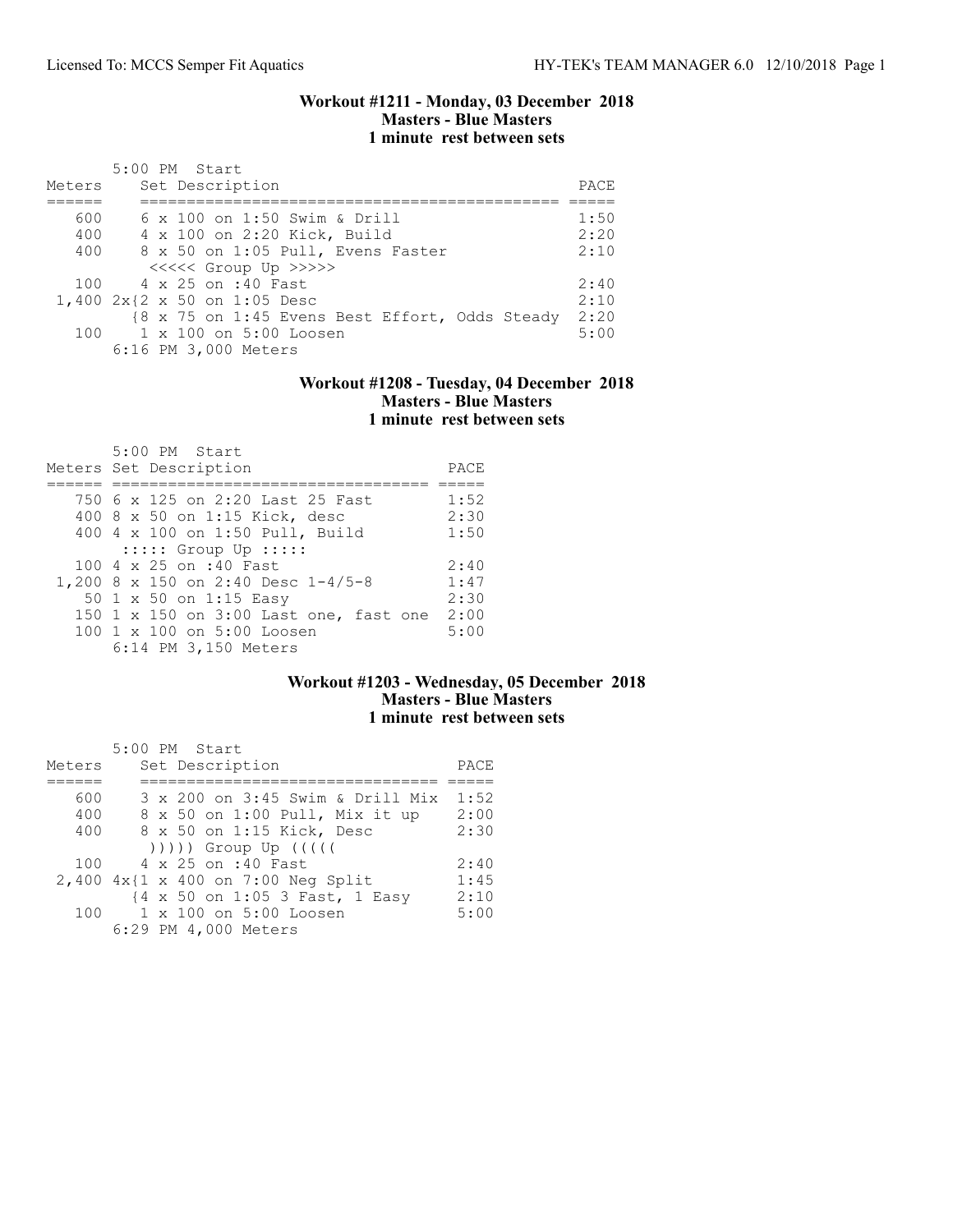#### Workout #1200 - Thursday, 06 December 2018 Masters - Blue Masters 1 minute rest between sets

| $5:00$ PM Start<br>Meters Set Description           | PACE |
|-----------------------------------------------------|------|
| 600 2 x 300 on 5:45 Swim & Drill                    | 1:55 |
| 400 4 x 100 on 1:50 Pull, Alt Efforts               | 1:50 |
| 400 4 x 100 on 2:15 Kick, faster in the middle 2:15 |      |
| $ 1111 $ Group Up $ 111 $                           |      |
| 100 4 x 25 on :40 Fast                              | 2:40 |
| 600 $4 \times 150$ on 2:45 Desc                     | 1:50 |
| 450 $3 \times 150$ on 2:40 Desc                     | 1:47 |
| 300 2 x 150 on 2:35 Desc                            | 1:43 |
| 150 1 x 150 on 3:00 Last one, fast one              | 2:00 |
| $100 \t1 x 100$ on $5:00$ Loosen                    | 5:00 |
| 6:13 PM 3,100 Meters                                |      |

### Workout #1198 - Monday, 10 December 2018 Masters - Blue Masters 1 minute rest between sets

| $5:00$ PM Start<br>Meters Set Description | PACE |
|-------------------------------------------|------|
| 600 $4 \times 150$ on 2:45 Swim and Drill | 1:50 |
| 400 4 x 100 on 2:20 Kick, some fast       | 2:20 |
| 400 8 x 50 on 1:00 Pull, 2 easy, 1 fast   | 2:00 |
| ***** Group Up *****                      |      |
| 200 4 x 50 on 1:10 Desc 1-3, #4 Easy      | 2:20 |
| 400 $8 \times 50$ on 1:05 Desc            | 2:10 |
| 50 2 x 25 on :40 Fast                     | 2:40 |
| 400 $8 \times 50$ on 1:00 Desc            | 2:00 |
| 50 2 x 25 on :40 Fast                     | 2:40 |
| 400 8 x 50 on :55 Desc                    | 1:50 |
| 100 1 x 100 on 5:00 Loosen                | 5:00 |
| 6:17 PM 3,000 Meters                      |      |

### Workout #1195 - Tuesday, 11 December 2018 Masters - Blue Masters 1 minute rest between sets

|        | 5:00 PM Start                       |      |
|--------|-------------------------------------|------|
| Meters | Set Description                     | PACE |
|        |                                     |      |
| 600    | 3 x 200 on 3:40 Drill & Swim        | 1:50 |
| 400    | 4 x 100 on 1:50 Pull, build         | 1:50 |
| 400    | 8 x 50 on 1:15 Kick, last 25 faster | 2:30 |
|        | $11111$ Group Up $\ \ $             |      |
| 100    | 4 x 25 on :40 Fast                  | 2:40 |
|        | 1,500 3x{2 x 200 on 3:30 Build      | 1:45 |
|        | {2 x 50 on 1:10 1 Fast, 1 Easy      | 2:20 |
| 100    | 1 x 100 on 5:00 Loosen              | 5:00 |
|        | 6:10 PM 3,100 Meters                |      |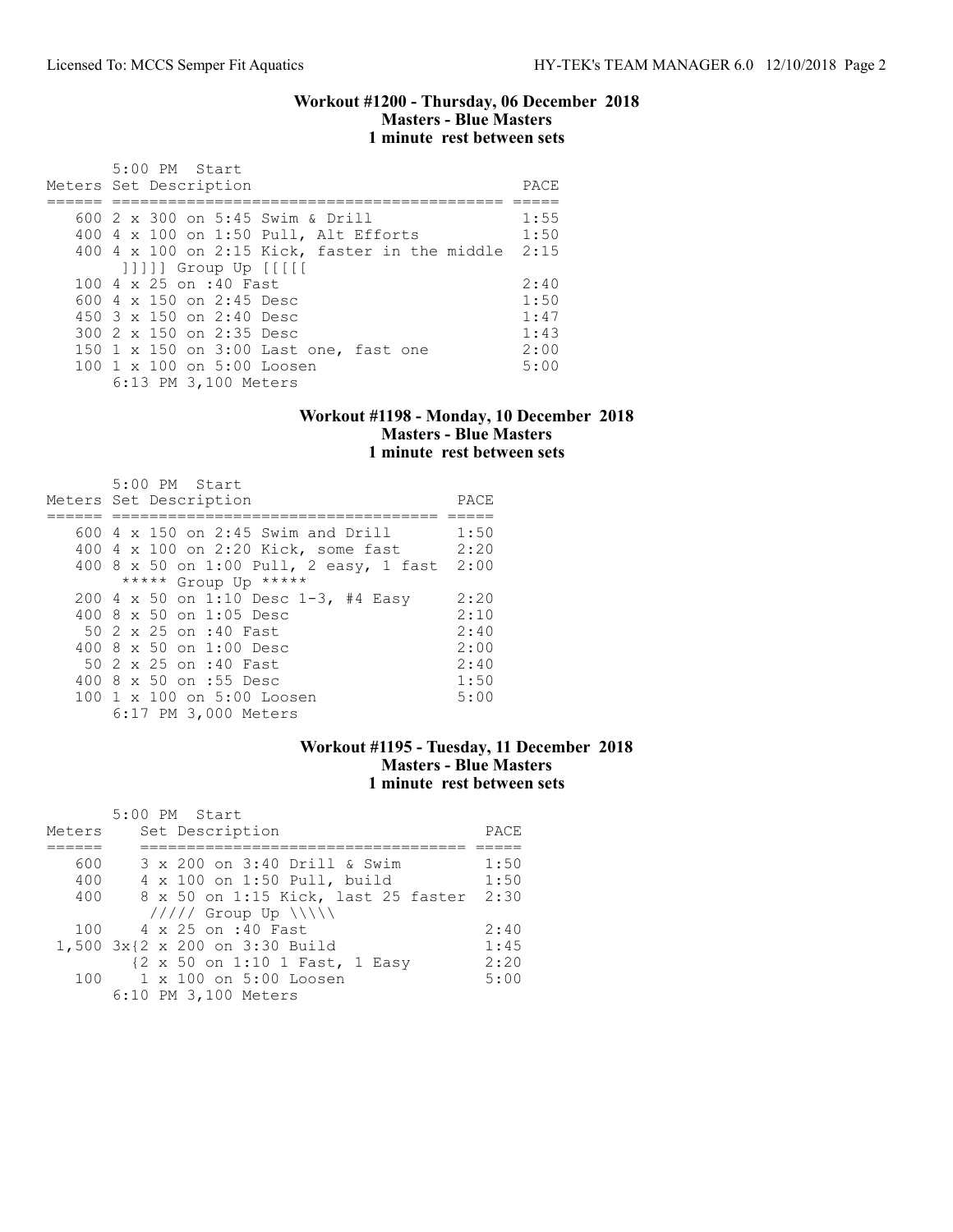### Workout #1193 - Wednesday, 12 December 2018 Masters - Blue Masters 1 minute rest between sets

|                        |  | 5:00 PM Start |                                 |                                         |                                                   |      |
|------------------------|--|---------------|---------------------------------|-----------------------------------------|---------------------------------------------------|------|
| Meters Set Description |  |               |                                 |                                         |                                                   | PACE |
|                        |  |               |                                 |                                         |                                                   |      |
|                        |  |               |                                 |                                         | $600\,$ 3 $\times$ 200 on 3:45 Drill and Swim Mix | 1:52 |
|                        |  |               |                                 |                                         | 400 4 x 100 on 2:20 Kick, middle faster           | 2:20 |
|                        |  |               |                                 |                                         | $400$ 8 x 50 on 1:05 Pull, mix efforts            | 2:10 |
|                        |  |               |                                 | @@@@@ Group Up @@@@@                    |                                                   |      |
|                        |  |               | $2004 \times 50$ on $1:00$ Desc |                                         |                                                   | 2:00 |
|                        |  |               |                                 | $2002 \times 100$ on 1:50 Desc          |                                                   | 1:50 |
|                        |  |               |                                 | 900 3 x 300 on 5:15 Desc                |                                                   | 1:45 |
|                        |  |               |                                 | 200 2 x 100 on 1:55 Desc                |                                                   | 1:55 |
|                        |  |               |                                 | 600 $2 \times 300$ on $5:15$ Desc       |                                                   | 1:45 |
|                        |  |               |                                 | 200 2 x 100 on 2:00 Desc                |                                                   | 2:00 |
|                        |  |               |                                 |                                         | 300 1 x 300 on 6:00 Last one, Fast one            | 2:00 |
|                        |  |               |                                 | $100 \t 1 \t x \t 100$ on $5:00$ Loosen |                                                   | 5:00 |
|                        |  |               |                                 | 6:35 PM 4,100 Meters                    |                                                   |      |

## Workout #1189 - Thursday, 13 December 2018 Masters - Blue Masters 1 minute rest between sets

| Meters | 5:00 PM Start<br>Set Description                 | PACE |
|--------|--------------------------------------------------|------|
|        | $1,500$ 2x{3 x 100 on 1:55 Mix swim and drill    | 1:55 |
|        | {2 x 75 on 1:40 Kick, Desc                       | 2:13 |
|        | {3 x 100 on 1:55 Pull, Build                     | 1:55 |
|        | $\{\{\{\{\}\}\}\}$ Group Up $\{\{\{\{\{\}\}\}\}$ |      |
| 100    | 4 x 25 on :40 Fast                               | 2:40 |
| 200    | 4 x 50 on 1:05 Desc                              | 2:10 |
|        | 1,100 2x{1 x 100 on 2:30 Easy                    | 2:30 |
|        | {6 x 75 on 2:00 Hold Best Effort                 | 2:40 |
| 100    | 1 x 100 on 5:00 Loosen                           | 5:00 |
|        | 6:16 PM 3,000 Meters                             |      |

### Workout #1225 - Monday, 17 December 2018 Masters - Blue Masters 1 minute rest between sets

|        | 5:00 PM Start                                                 |      |
|--------|---------------------------------------------------------------|------|
| Meters | Set Description                                               | PACE |
|        |                                                               |      |
| 600    | $6 \times 100$ on 1:50 Swm and Drill                          | 1:50 |
| 400    | 8 x 50 on 1:15 Kick, some 25s fast!                           | 2:30 |
| 400    | 8 x 50 on 1:00 Pull, Desc                                     | 2:00 |
|        | ^^^^^^ Group Up ^^^^^^                                        |      |
|        | 100 4 x 25 on :40 Fast                                        | 2:40 |
|        | $1,600$ $4x$ { $4 \times 75$ on 1:40 Free, Best Average Speed | 2:13 |
|        | {1 x 100 on 2:00 Easy                                         | 2:00 |
|        | 6:11 PM 3,100 Meters                                          |      |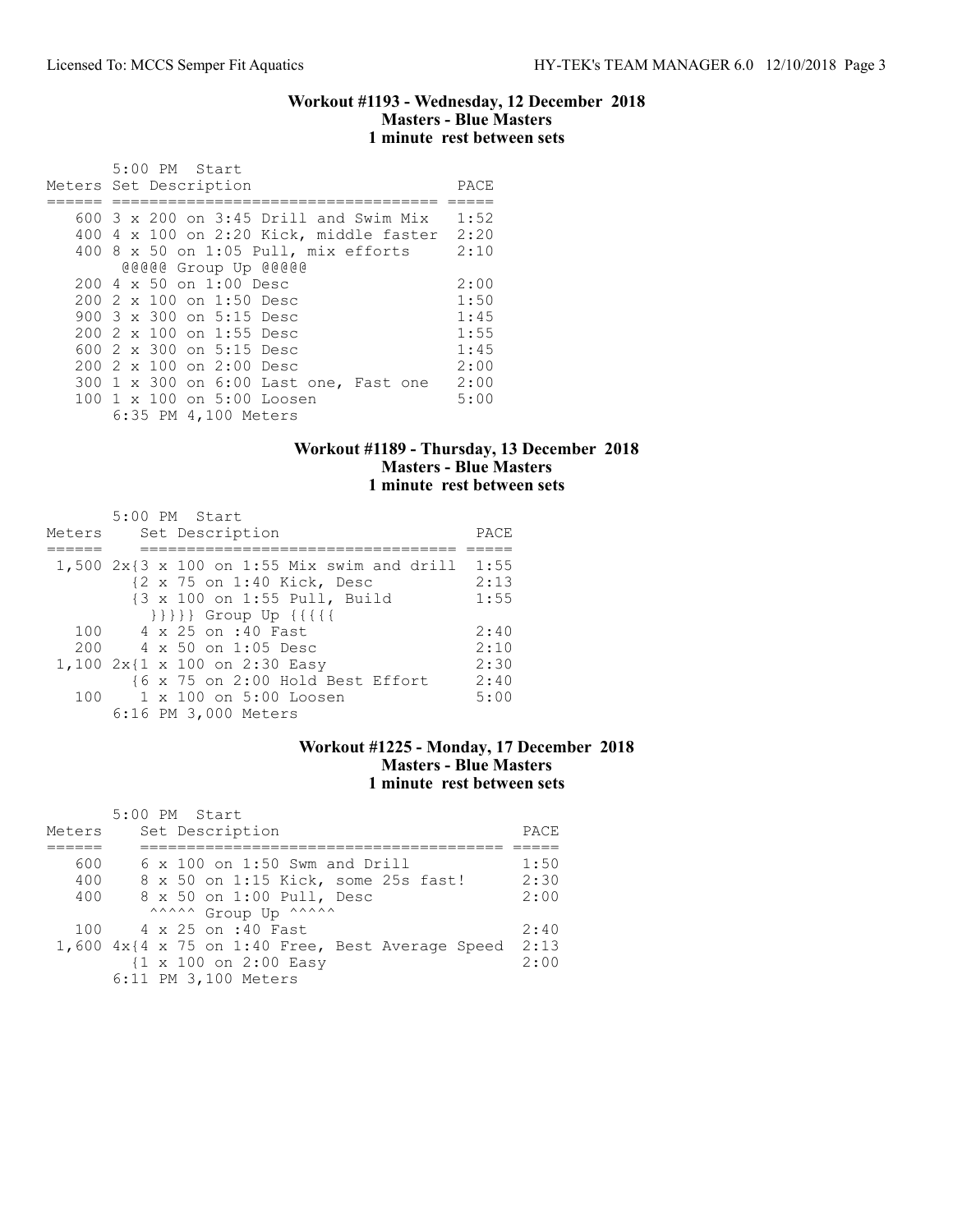#### Workout #1223 - Tuesday, 18 December 2018 Masters - Blue Masters 1 minute rest between sets

|        | 5:00 PM Start |  |                      |                                                                            |      |
|--------|---------------|--|----------------------|----------------------------------------------------------------------------|------|
| Meters |               |  | Set Description      |                                                                            | PACE |
|        |               |  |                      |                                                                            |      |
| 600    |               |  |                      | 4 x 150 on 2:50 Swim & Drill                                               | 1:53 |
| 400    |               |  |                      | 4 x 100 on 1:50 Pull, Desc                                                 | 1:50 |
| 400    |               |  |                      | 4 x 100 on 2:15 Kick, Desc                                                 | 2:15 |
|        |               |  |                      | $--- -$ Group Up $---$                                                     |      |
| 100    |               |  | 4 x 25 on :40 Fast   |                                                                            | 2:40 |
|        |               |  |                      | 1,500 1x{5 x 100 on 1:55 Steady Effort                                     | 1:55 |
|        |               |  |                      | $\{4 \times 100 \text{ on } 1:50\}$ 75 Steady + 25 Fast                    | 1:50 |
|        |               |  |                      | {3 x 100 on 1:45 50 Steady + 50 Fast                                       | 1:45 |
|        |               |  |                      | $\{2 \times 100 \text{ on } 1:40\ 25 \text{ Steadv } + 75 \text{ Fast} \}$ | 1:40 |
|        |               |  |                      | {1 x 100 on 3:00 Best Effort                                               | 3:00 |
| 100    |               |  |                      | 1 x 100 on 5:00 Loosen                                                     | 5:00 |
|        |               |  | 6:11 PM 3,100 Meters |                                                                            |      |

## Workout #1220 - Wednesday, 19 December 2018 Masters - Blue Masters 1 minute rest between sets

| 5:00 PM Start                               |      |
|---------------------------------------------|------|
| Meters Set Description                      | PACE |
|                                             |      |
| 600 $3 \times 200$ on $3:40$ Drill and Swim | 1:50 |
| 400 8 x 50 on 1:00 Pull. Evens Faster 2:00  |      |
| 400 4 x 100 on 2:15 Kick, Mix Efforts       | 2:15 |
| $====$ Group Up $====$                      |      |
| 1,200 3 x 400 on 6:45 Desc                  | 1:41 |
| 900 3 x 300 on 5:15 Desc                    | 1:45 |
| 600 $3 \times 200$ on $3:40$ Desc           | 1:50 |
| 100 1 x 100 on 5:00 Loosen                  | 5:00 |
| 6:27 PM 4,200 Meters                        |      |

## Workout #1216 - Thursday, 20 December 2018 Masters - Blue Masters 1 minute rest between sets

| 5:00 PM Start                    |      |
|----------------------------------|------|
| Meters Set Description           | PACE |
|                                  |      |
| 600 2 x 300 on 5:45 Drill & Swim | 1:55 |
| 400 4 x 100 on 2:20 Kick, Desc   | 2:20 |
| 400 8 x 50 on 1:05 Pull, Desc    | 2:10 |
| ***** Group Up *****             |      |
| 100 4 x 25 on :40 Fast           | 2:40 |
| 900 6 x 150 on 2:40 Desc         | 1:47 |
| 600 4 x 150 on 2:50 Desc         | 1:53 |
| 100 1 x 100 on 5:00 Loosen       | 5:00 |
| 6:13 PM 3,100 Meters             |      |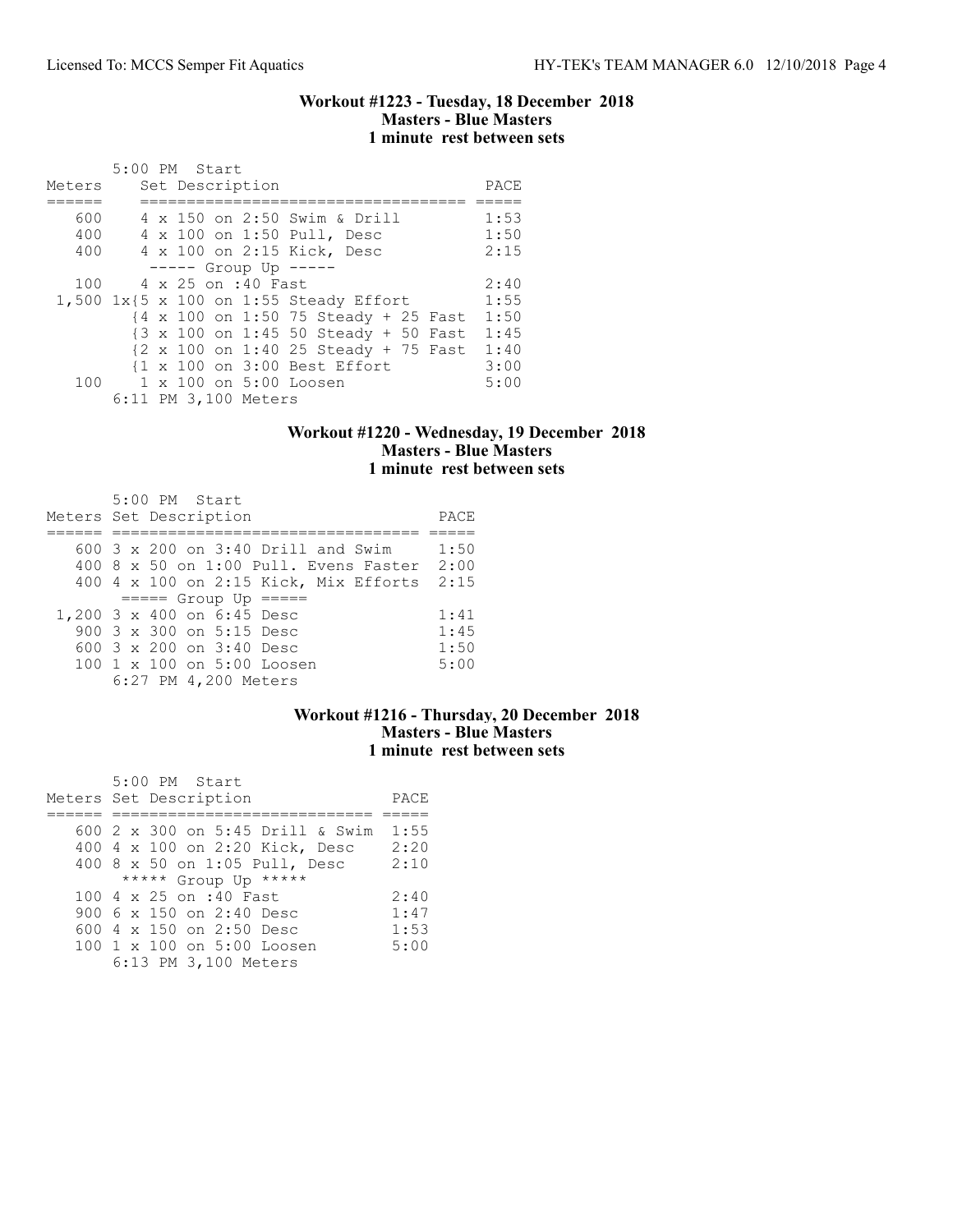#### Workout #1234 - Monday, 24 December 2018 Masters - Blue Masters 1 minute rest between sets

| $5:00$ PM Start<br>Meters Set Description               | PACE. |
|---------------------------------------------------------|-------|
| 500 1 x 500 on 9:00 Mix swim & Drill                    | 1:48  |
| 500 1 x 500 on 9:00 Pull, mix speeds                    | 1:48  |
| 400 4 x 100 on 2:20 Kick, mix in a fast 25 on each 2:20 |       |
| ***** Group Up ******                                   |       |
| 100 4 x 25 on :45 Speedy!                               | 3:00  |
| 400 8 x 50 on 1:05 Desc 1-4, 5-8                        | 2:10  |
| 200 1 x 200 on 4:00 Loosen, Get Ready                   | 2:00  |
| 600 6 x 100 on 3:00 Test Yourself!!                     | 3:00  |
| 300 1 x 300 on 6:00 Cool down                           | 2:00  |
| 6:15 PM 3,000 Meters                                    |       |

#### Workout #1237 - Tuesday, 25 December 2018 Masters - Blue Masters 1 minute rest between sets

| $5:00$ PM Start<br>Meters Set Description            | PACE |
|------------------------------------------------------|------|
| $600$ 3 x 200 on 3:45 Swim and drill                 | 1:52 |
|                                                      |      |
| 400 8 x 50 on 1:10 Kick, Mix Efforts                 | 2:20 |
| 400 4 x 100 on 1:50 Pull, Desc                       | 1:50 |
| $====$ Group Up $====$                               |      |
| 600 6 x 100 on 2:00 1 Mod, 4 Fast                    | 2:00 |
| 450 6 x 75 on 1:40 1 Mod, 3 Fast                     | 2:13 |
| 300 6 x 50 on 1:05 1 Mod, 2 Fast                     | 2:10 |
| 150 $6 \times 25$ on :40 Alt 1 Mod, 1 All-out effort | 2:40 |
| 100 1 x 100 on 5:00 Loosen                           | 5:00 |
| 6:15 PM 3,000 Meters                                 |      |

## Workout #1240 - Wednesday, 26 December 2018 Masters - Blue Masters 1 minute rest between sets

| Meters | $5:00$ PM Start<br>Set Description         | PACE |
|--------|--------------------------------------------|------|
|        |                                            |      |
| 600    | 6 x 100 on 1:50 Swim & Drill               | 1:50 |
| 450    | $6 \times 75$ on 1:45 Kick, last 25 faster | 2:20 |
| 400    | 8 x 50 on 1:00 Pull, desc                  | 2:00 |
|        | $$$ \$\$\$\$\$ Group Up \$\$\$\$\$         |      |
| 100    | 4 x 25 on :40 Fast!                        | 2:40 |
|        | 2,400 2x{6 x 100 on 1:50 Desc              | 1:50 |
|        | $\{1 \times 600$ on $11:00$ Neg Split      | 1:50 |
| 100    | 1 x 100 on 5:00 Loosen                     | 5:00 |
|        | 6:27 PM 4,050 Meters                       |      |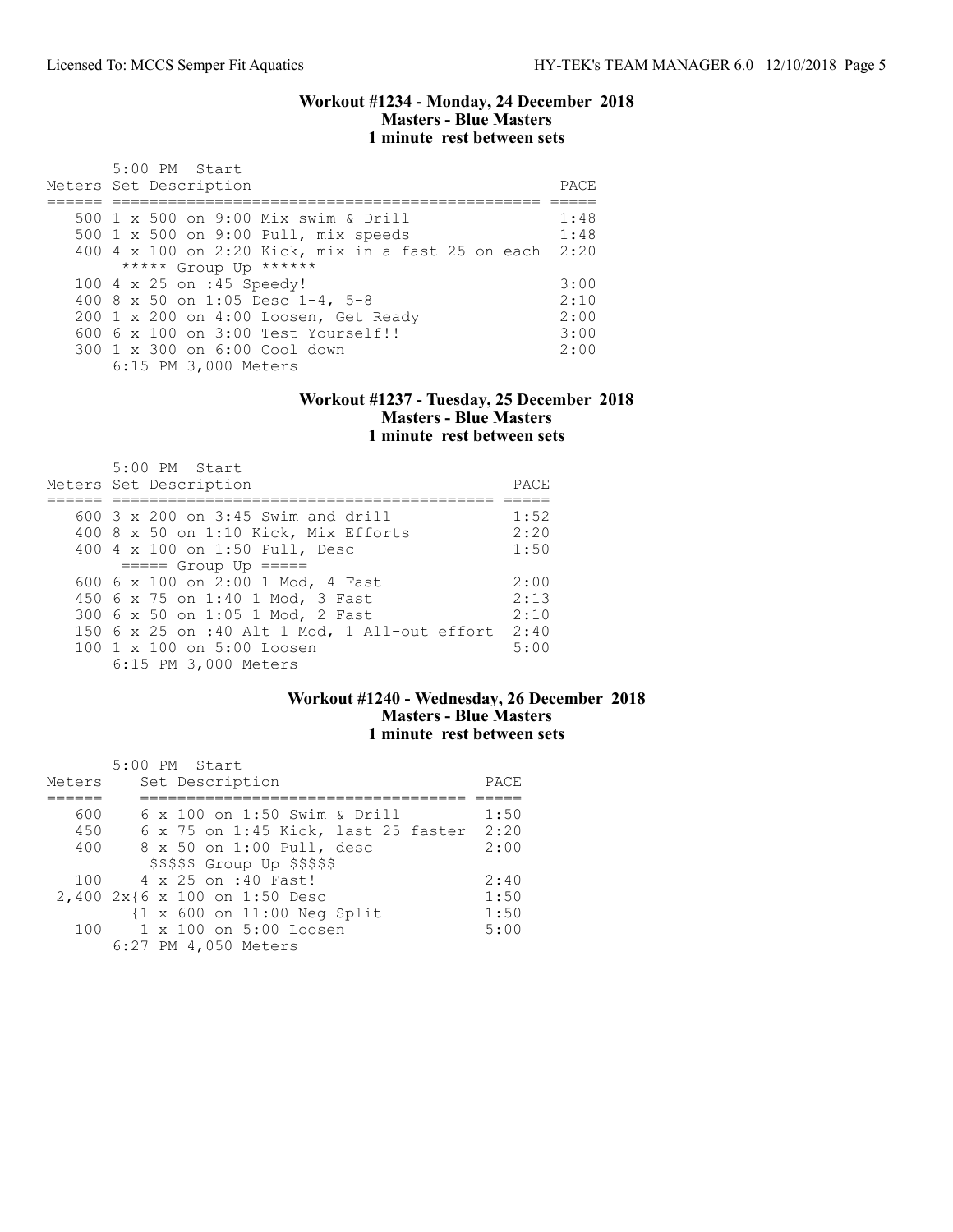### Workout #1243 - Thursday, 27 December 2018 Masters - Blue Masters 1 minute rest between sets

| 5:00 PM Start<br>Meters Set Description                                                                                                                                                                                     | PACE                                 |
|-----------------------------------------------------------------------------------------------------------------------------------------------------------------------------------------------------------------------------|--------------------------------------|
| 600 2 x 300 on 5:40 Swim & Drill<br>400 4 x 100 on 2:15 Kick, as desired<br>450 6 x 75 on 1:25 Pull, Desc                                                                                                                   | 1:53<br>2:15<br>1:53                 |
| ***** Group Up *****<br>$100.4 \times 25$ on :40 Fast!<br>900 6 x 150 on 2:45 Desc<br>450 $3 \times 150$ on 2:35 Desc<br>150 $1 \times 150$ on 2:25 Last one fast one<br>100 1 x 100 on 5:00 Loosen<br>6:13 PM 3,150 Meters | 2:40<br>1:50<br>1:43<br>1:37<br>5:00 |

#### Workout #1247 - Monday, 31 December 2018 Masters - Blue Masters 1 minute rest between sets

| Meters | $5:00$ PM Start<br>Set Description              | PACE |
|--------|-------------------------------------------------|------|
|        |                                                 |      |
| 600    | 6 x 100 on 1:50 Swim & Drill                    | 1:50 |
| 400    | 4 x 100 on 2:15 Kick, Desc                      | 2:15 |
| 400    | 4 x 100 on 1:55 Pull, Neg Split Efforts         | 1:55 |
|        | $\#$ #### Group Up $\#$ ####                    |      |
|        | 600 4x{4 x 25 on :35 Best Effort                | 2:20 |
|        | $\{1 \times 50 \text{ on } 1:20 \text{ Easy}\}$ | 2:40 |
|        |                                                 |      |
|        | 1,000 4x{4 x 50 on 1:10 Best Effort             | 2:20 |
|        | $\{1 \times 50 \text{ on } 1:20 \text{ Easy}\}$ | 2:40 |
|        | 6:11 PM 3,000 Meters                            |      |

## Workout #1250 - Tuesday, 01 January 2019 Masters - Blue Masters 1 minute rest between sets

| 5:00 PM Start                                    |      |
|--------------------------------------------------|------|
| Meters Set Description                           | PACE |
|                                                  |      |
| 600 3 x 200 on 3:40 Swim & Drill Mix             | 1:50 |
| 400 8 x 50 on 1:00 Pull, Mix Efforts             | 2:00 |
| 400 8 x 50 on 1:15 Kick, Evens Faster            | 2:30 |
| $====$ Group Up $====$                           |      |
| 100 4 x 25 on :40 Fast                           | 2:40 |
| $200 \text{ } 4 \text{ } \times 50$ on 1:05 Desc | 2:10 |
| 900 12 x 75 on 1:25 Do as one easy, two fast     | 1:53 |
| 100 1 x 100 on 2:15 Easy                         | 2:15 |
| 300 4 x 75 on 1:45 All Fast                      | 2:20 |
| 100 1 x 100 on 5:00 Loosen                       | 5:00 |
| 6:17 PM 3,100 Meters                             |      |